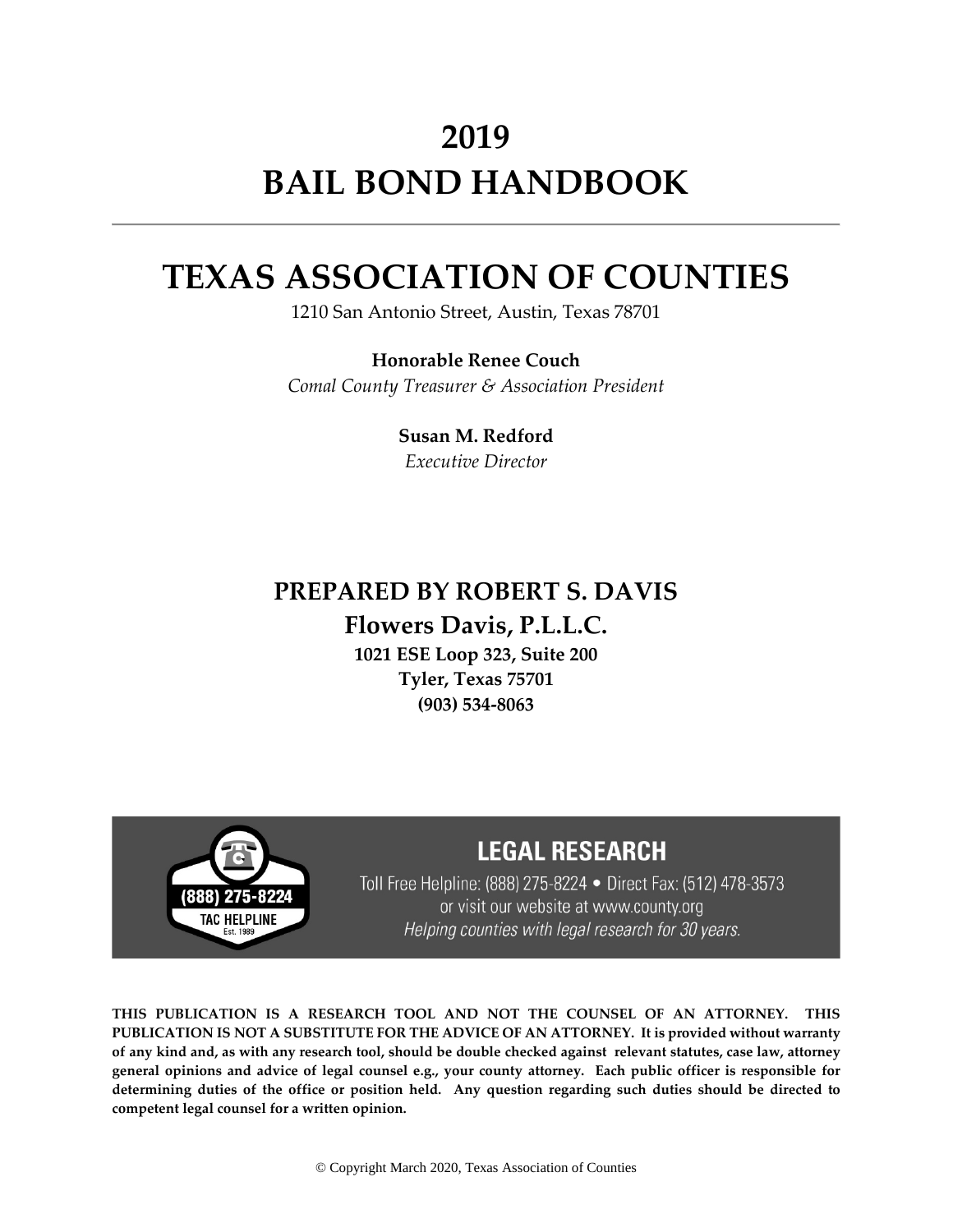#### **ABOUT THE AUTHOR**

#### **Robert S. Davis**

Robert Davis is a partner in the Tyler law firm FLOWERS DAVIS, P.L.L.C. After graduating from law school, Mr. Davis served as Briefing Attorney to the Honorable Justice Sue LaGarde, 5th Judicial District Court of Appeals in Dallas, Texas from 1988 to 1989. Thereafter, Mr. Davis was appointed as Law Clerk to United States District Judge William M. Steger from 1989 to 1991. Since 1994, Mr. Davis has handled more than 600 lawsuits for governmental entities. Approximately 400 of those lawsuits were dismissed by summary judgment or after Spears Hearings. Mr. Davis has tried more than 100 lawsuits in state and federal court to verdict, with a win ratio of approximately 90 percent. He has handled approximately 70 appellate cases during that same period. Mr. Davis is admitted to practice at the Supreme Court of the United States, the United States Fifth Circuit Court of Appeals and the United States District Courts for the Eastern, Northern, Southern and Western Districts of Texas and the United States District Courts for the Eastern and Western Districts of Arkansas. Mr. Davis has written papers for, and made numerous presentations to, such entities as the State Bar of Texas, Sheriffs' Association of Texas, Chief Deputies' Association of Texas, Texas Association of Counties, and the Texas Jail Association.

Robert is always willing to consult with county officials concerning bail bond issues and any other legal issue impacting counties, sheriffs, and other county officials or employees. His contact information is as follows:

Robert S. Davis FLOWERS DAVIS, P.L.L.C. 1021 ESE Loop 323, Suite 200 Tyler, Texas 75701 (903) 534-8063; (903) 534-1650 (facsimile) [rsd@flowersdavis.com](mailto:rsd@flowersdavis.com)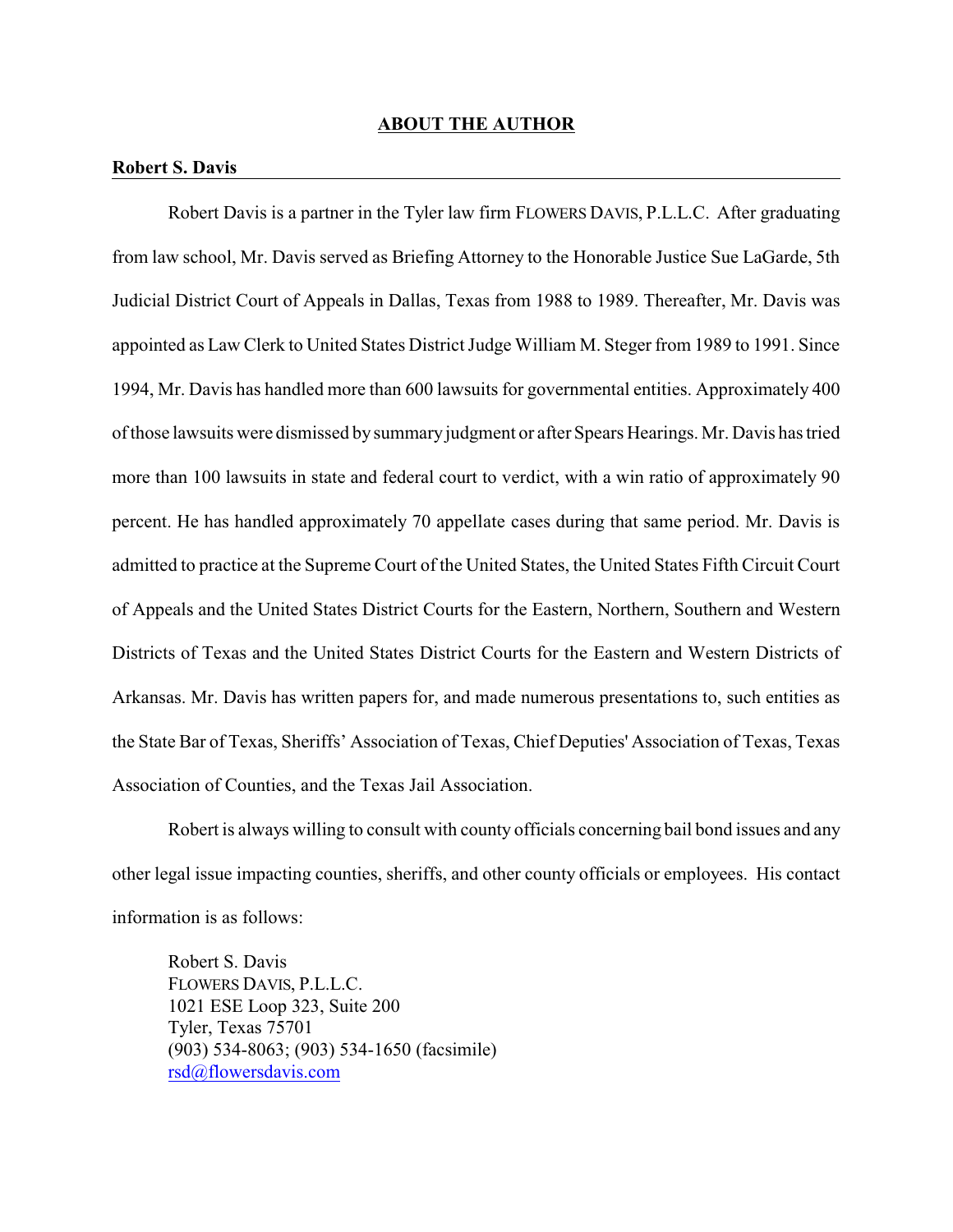# **TABLE OF CONTENTS**

| I. |           |    |                                                                                                                    |
|----|-----------|----|--------------------------------------------------------------------------------------------------------------------|
|    | A.        |    |                                                                                                                    |
|    |           | 1. |                                                                                                                    |
|    |           |    | a.                                                                                                                 |
|    | <b>B.</b> |    |                                                                                                                    |
|    |           | 1. | ACCUSED MUST BE TAKEN BEFORE MAGISTRATE  -2-                                                                       |
|    |           |    | Art. 14.06. - Must Take Offender Before Magistrate - 2-<br>a.                                                      |
|    |           | 2. | DUTIES OF MAGISTRATE AND ARRESTING OFFICER FOLLOWING                                                               |
|    |           |    | Art. 15.17. - Duties of Arresting Officer and Magistrate  -4-<br>a.                                                |
|    |           | 3. | ARTICLE 17.033 TIME PERIOD FOR RELEASE FOR WARRANTLESS                                                             |
|    |           |    | Art. 17.033. - Release on Bond of Certain Persons Arrested Without<br>a.                                           |
|    |           |    | $\mathbf b$ .                                                                                                      |
|    |           | 4. |                                                                                                                    |
|    |           |    |                                                                                                                    |
|    | C.        |    | DEFINITION AND REQUIREMENTS OF BAIL BONDS  -10-                                                                    |
|    |           | 1. | WHAT IS A BAIL BOND $\ldots \ldots \ldots \ldots \ldots \ldots \ldots \ldots \ldots \ldots \ldots \frac{-10-1}{2}$ |
|    |           |    | a.                                                                                                                 |
|    |           | 2. |                                                                                                                    |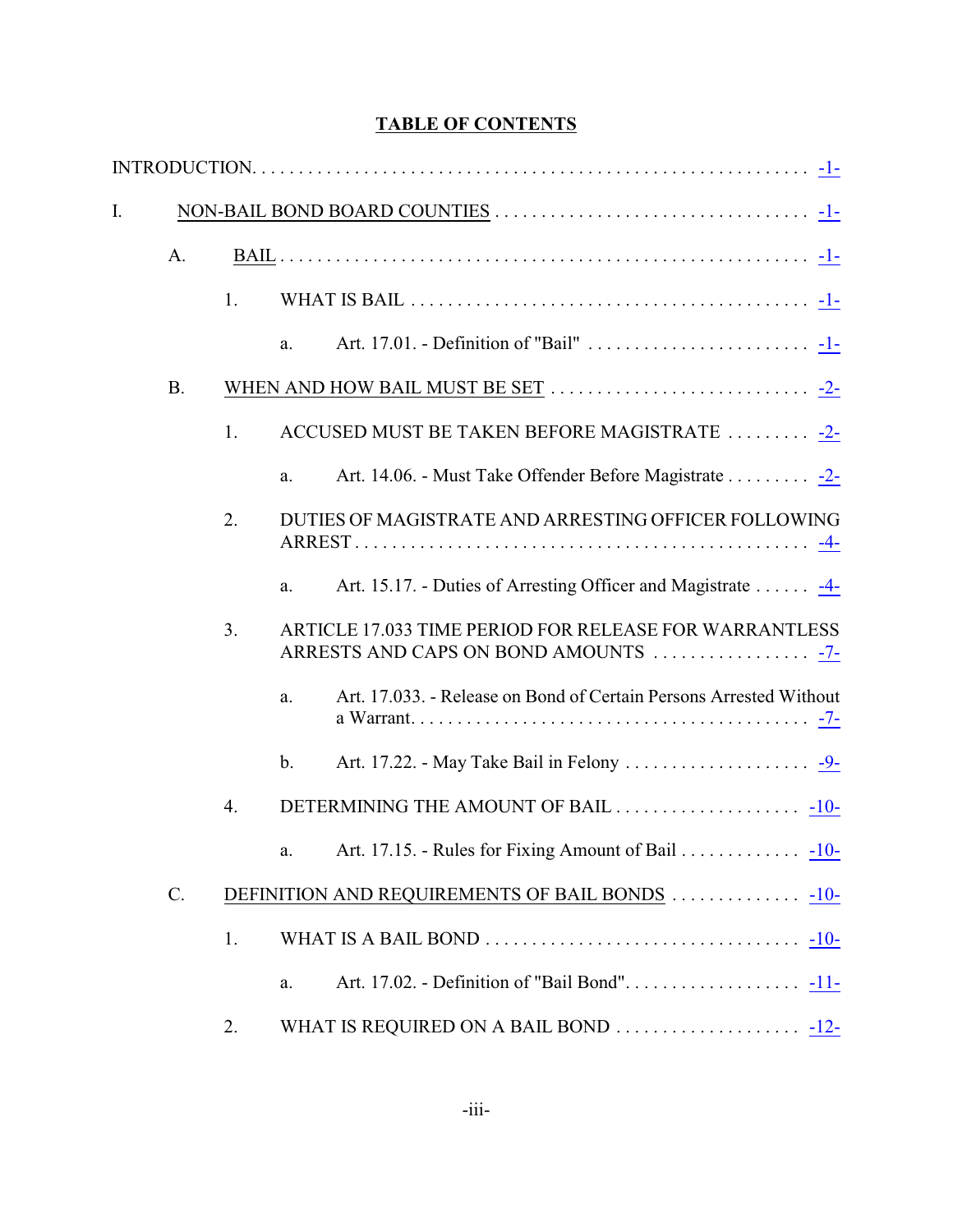|    |    | a.            |                                                                            |  |
|----|----|---------------|----------------------------------------------------------------------------|--|
|    |    | $\mathbf b$ . |                                                                            |  |
| D. |    |               | WHO MAY ACT AS SURETY ON A "SURETY BAIL BOND"  -13-                        |  |
|    | 1. |               | CORPORATE SURETIES (INSURANCE COMPANIES) -13-                              |  |
|    |    | a.            |                                                                            |  |
|    |    | $\mathbf b$ . | Art. 17.07. - Corporation to File with County Clerk Power of               |  |
|    | 2. |               |                                                                            |  |
|    |    | a.            |                                                                            |  |
|    |    | $\mathbf b$ . |                                                                            |  |
|    |    | c.            |                                                                            |  |
|    |    | d.            | Art. 17.13. - Sufficiency of Sureties Ascertained -17-                     |  |
|    |    | e.            |                                                                            |  |
|    |    | f.            | Art. 17.141. - Posted List of Eligible Bail Bond Sureties in Certain       |  |
| Ε. |    |               |                                                                            |  |
|    | 1. |               |                                                                            |  |
|    | 2. |               |                                                                            |  |
|    | 3. |               | Art. 17.032. - Release on Personal Bond of Certain Mentally Ill Defendants |  |
|    | 4. |               |                                                                            |  |
|    | 5. |               |                                                                            |  |
|    | 6. |               |                                                                            |  |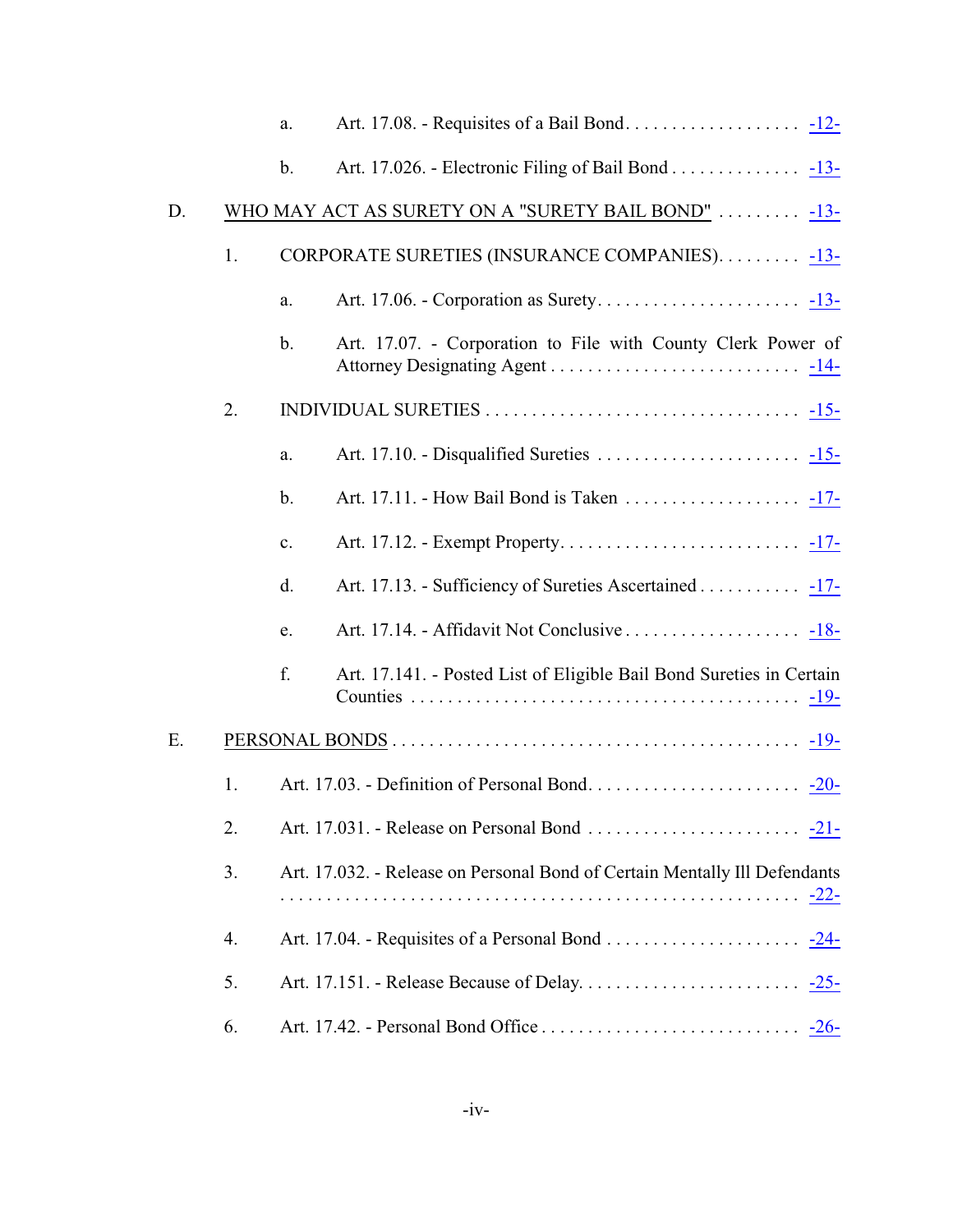|    | 7. | Art. 17.43. - Home Curfew and Electronic Monitoring as Condition . -28-       |
|----|----|-------------------------------------------------------------------------------|
| F. |    |                                                                               |
|    | 1. |                                                                               |
|    | 2. |                                                                               |
|    | 3. |                                                                               |
|    | 4. |                                                                               |
| G. |    | A BOND LASTS FOR THE DURATION OF THE CRIMINAL PROSECUTION                     |
|    | 1. | Art. 17.09. - Duration; Original and Subsequent Proceedings; New Bail         |
| H. |    |                                                                               |
|    | 1. | Art. 17.16. - Discharge of Liability; Surrender or Incarceration of Principal |
|    | 2. |                                                                               |
|    | 3. |                                                                               |
|    | 4. |                                                                               |
|    | 5. | Art. 32.01. - Code of Criminal Procedure, Defendant in Custody and No         |
|    | 6. |                                                                               |
| I. |    |                                                                               |
|    | 1. |                                                                               |
| J. |    | HOLDING A PERSON AFTER THE POSTING OF A BOND  -36-                            |
|    | 1. |                                                                               |
| Κ. |    |                                                                               |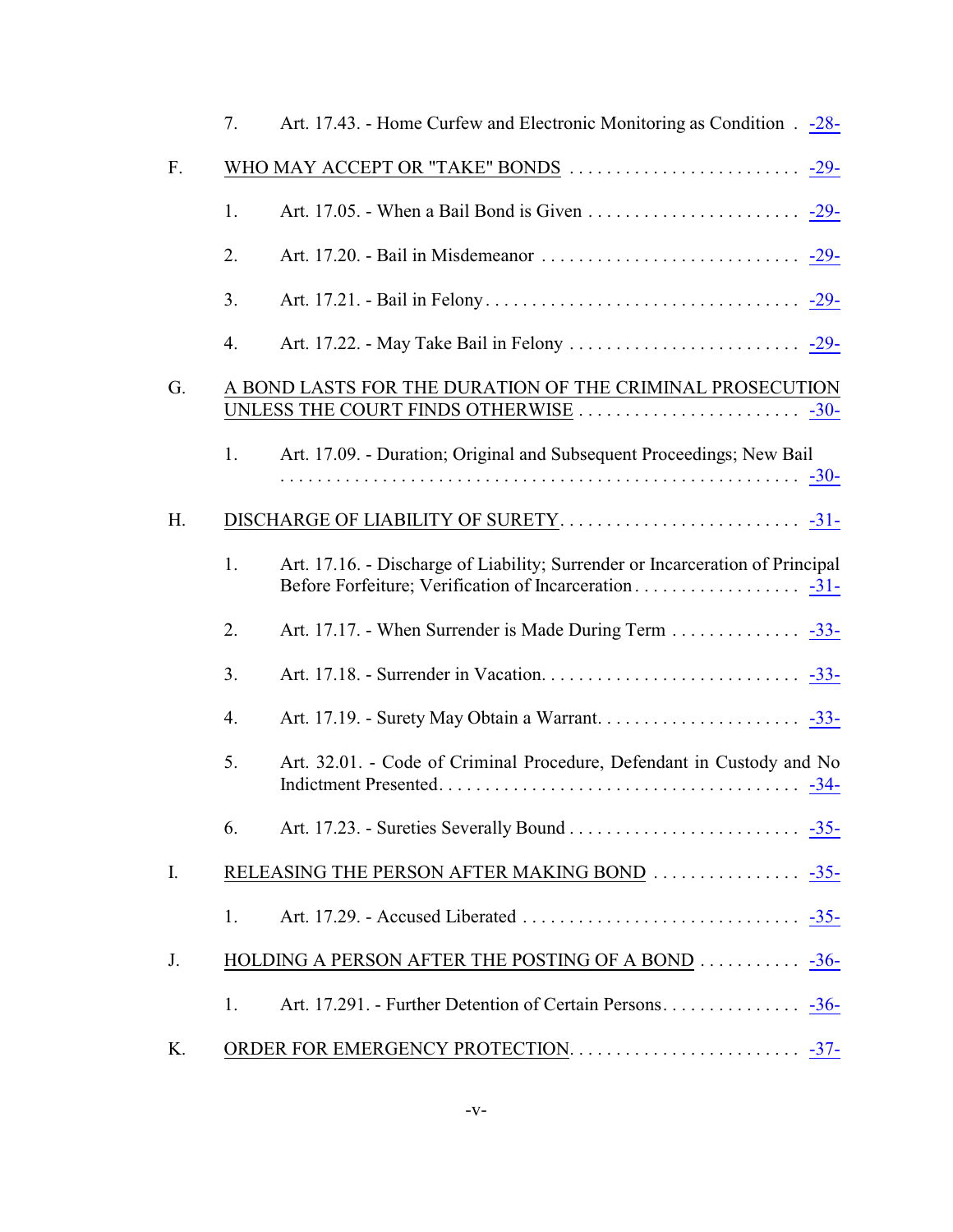|    | 1.               | Art. 17.292. - Magistrate's Order for Emergency Protection - 37-           |
|----|------------------|----------------------------------------------------------------------------|
|    | 2.               | Art. 17.293. - Delivery of Order for Emergency Protection to Other Persons |
|    | 3.               |                                                                            |
|    | 4.               | Art. 17.31. - Duty of Clerks Who Receive Such Proceedings  -42-            |
|    | 5.               |                                                                            |
| L. |                  |                                                                            |
|    | 1.               |                                                                            |
| M. |                  |                                                                            |
|    | 1.               |                                                                            |
|    | 2.               |                                                                            |
|    | 3.               |                                                                            |
|    | $\overline{4}$ . |                                                                            |
|    | 5.               |                                                                            |
| N. |                  |                                                                            |
|    | 1.               |                                                                            |
| Ο. |                  | ADDITIONAL CONDITIONS OF BOND IMPOSED BY COURT -45-                        |
|    | 1.               | Art. 17.40. - Conditions Related to Victim or Community Safety -45-        |
|    | 2.               |                                                                            |
|    | 3.               | Art. 17.44. - Home Confinement, Electronic Monitoring, & Drug Testing as   |
|    | 4.               | Art. 17.441. - Conditions Requiring Motor Vehicle Ignition Interlock -47-  |
|    |                  |                                                                            |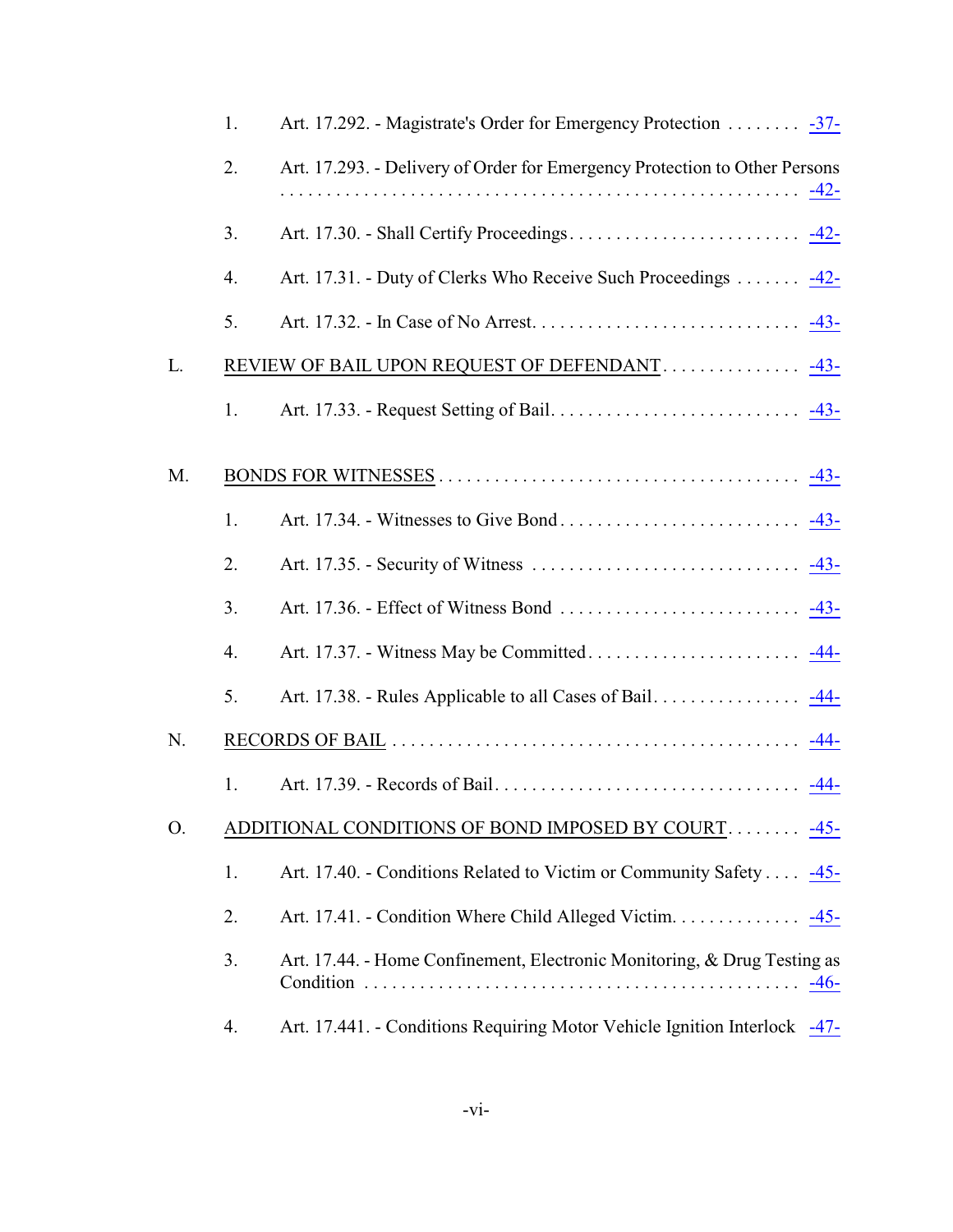|    |           | 5. | Art. 17.45. - Conditions Requiring AIDS and HIV Instruction -48-      |
|----|-----------|----|-----------------------------------------------------------------------|
|    |           | 6. | Art. 17.46. - Conditions for a Defendant Charged with Stalking -48-   |
|    |           | 7. | Art. 17.47. - Conditions Requiring Submission of Specimen. 48-        |
|    |           | 8. | Art. 17.49. - Conditions for Defendant Charged With Offense Involving |
|    | P.        |    |                                                                       |
|    |           | 1. |                                                                       |
| Π. |           |    |                                                                       |
|    | A.        |    |                                                                       |
|    |           | 1. |                                                                       |
|    | <b>B.</b> |    |                                                                       |
|    |           | 1. |                                                                       |
|    |           | 2. |                                                                       |
|    | C.        |    | WHO SERVES ON THE BOARD AND HOW THEY ARE ELECTED OR                   |
|    |           | 1. |                                                                       |
|    |           | 2. | § 1704.0535. Election of Certain Bail Bond Board Members -56-         |
|    | D.        |    |                                                                       |
|    |           | 1. |                                                                       |
|    | Ε.        |    |                                                                       |
|    |           | 1. |                                                                       |
|    |           | 2. |                                                                       |
|    | F.        |    |                                                                       |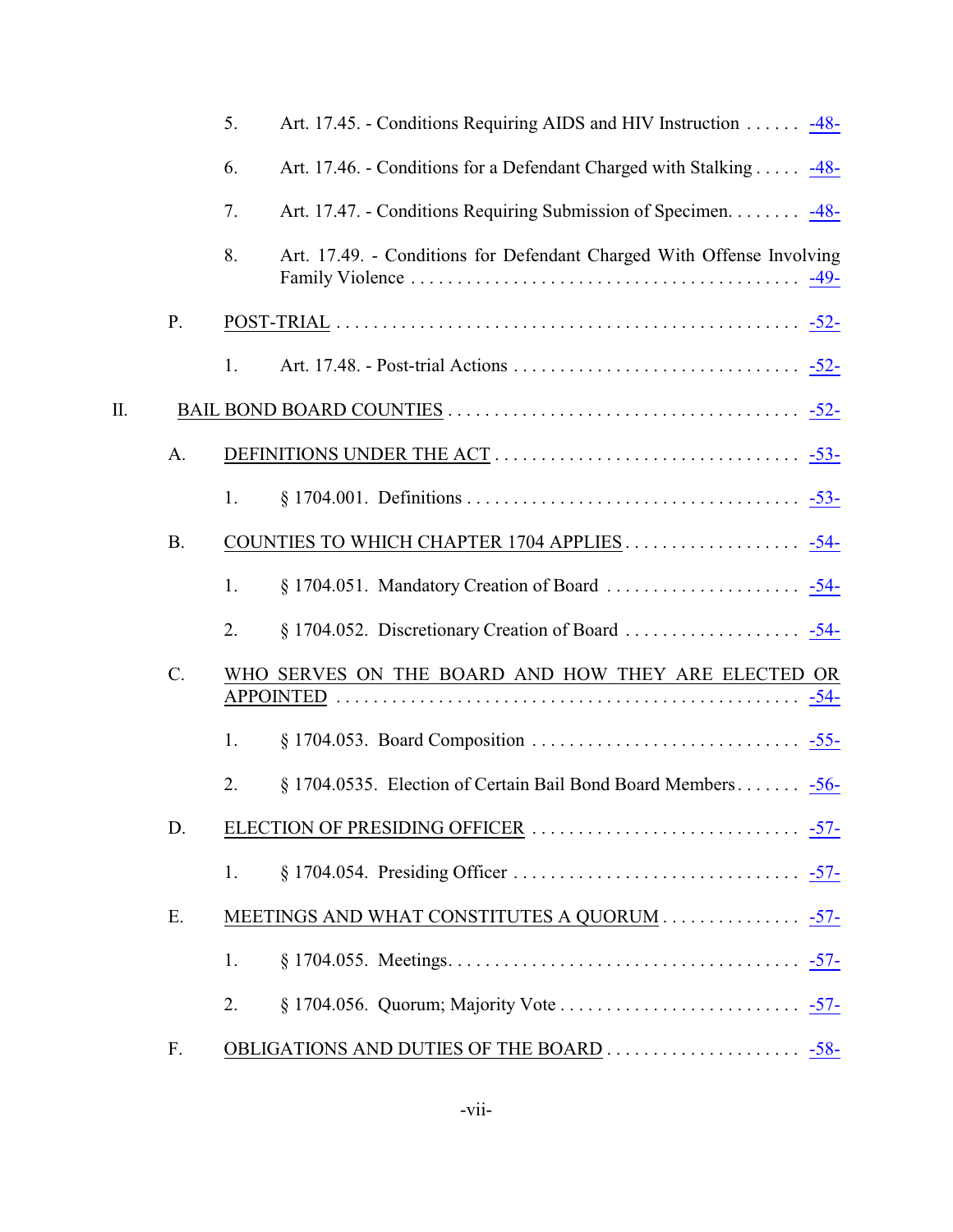|    | 1. |                                                                   |
|----|----|-------------------------------------------------------------------|
|    | 2. |                                                                   |
|    | 3. |                                                                   |
|    | 4. |                                                                   |
|    | 5. |                                                                   |
|    | 6. | § 1704.107. Notification of License Suspension or Revocation -60- |
|    | 7. |                                                                   |
| G. |    | SOLICITATION AND ADVERTISEMENTS BY SURETIES -60-                  |
|    | 1. |                                                                   |
| H. |    |                                                                   |
|    | 1. |                                                                   |
| I. |    | PERSONS OR ENTITIES ELIGIBLE TO APPLY FOR LICENSE  -62-           |
|    | 1. |                                                                   |
|    | 2. | $\S$ 1704.153. Ineligibility Because of Criminal Conviction  -63- |
| J. |    | THE APPLICATION PROCESS AND HEARINGS ON APPLICATIONS. . - 63-     |
|    | 1. |                                                                   |
|    | 2. |                                                                   |
|    | 3. |                                                                   |
|    | 4. |                                                                   |
|    | 5. |                                                                   |
|    | 6. | § 1704.159. Decision on Application; Board Order  -67-            |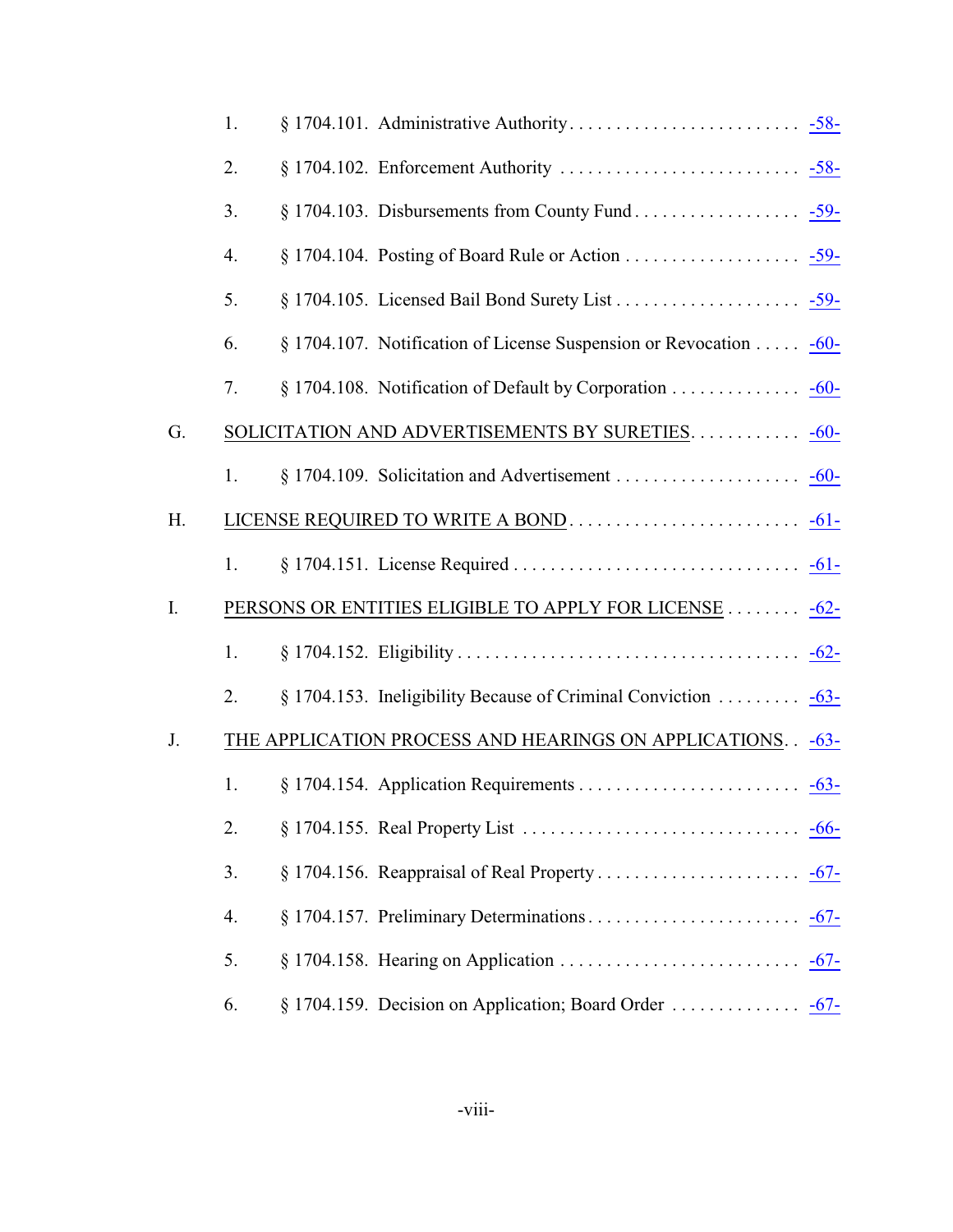| K. | SECURITY REQUIREMENTS FOLLOWING CONDITIONAL APPROVAL OF         |
|----|-----------------------------------------------------------------|
|    |                                                                 |
|    | 1.                                                              |
| L. |                                                                 |
|    | 1.                                                              |
| M. |                                                                 |
|    | 1.                                                              |
| N. | ATTORNEYS ARE EXEMPT FROM THIS CHAPTER AND MAY POST BOND        |
|    | 1.                                                              |
| O. |                                                                 |
|    | 1.<br>§ 1704.201. Acceptance of License Holder Bail Bonds  -73- |
| P. | RECORD KEEPING REQUIREMENTS OF LICENSEES  -74-                  |
|    | 1.                                                              |
| Q. | BAIL BOND LIMIT FORMULA AND ADDITIONAL SECURITY POSTING 75-     |
|    | 1.                                                              |
| R. | DUTY OF LICENSEE TO PAY FINAL JUDGMENT ON FORFEITURE - 76-      |
|    | 1.                                                              |
| S. | STATE AND LICENSEE MAY SETTLE BAIL BOND FORFEITURE CASES -77-   |
|    | 1.                                                              |
| T. | REPLACEMENT OF SECURITY BY LICENSE HOLDER FOLLOWING             |
|    | 1.                                                              |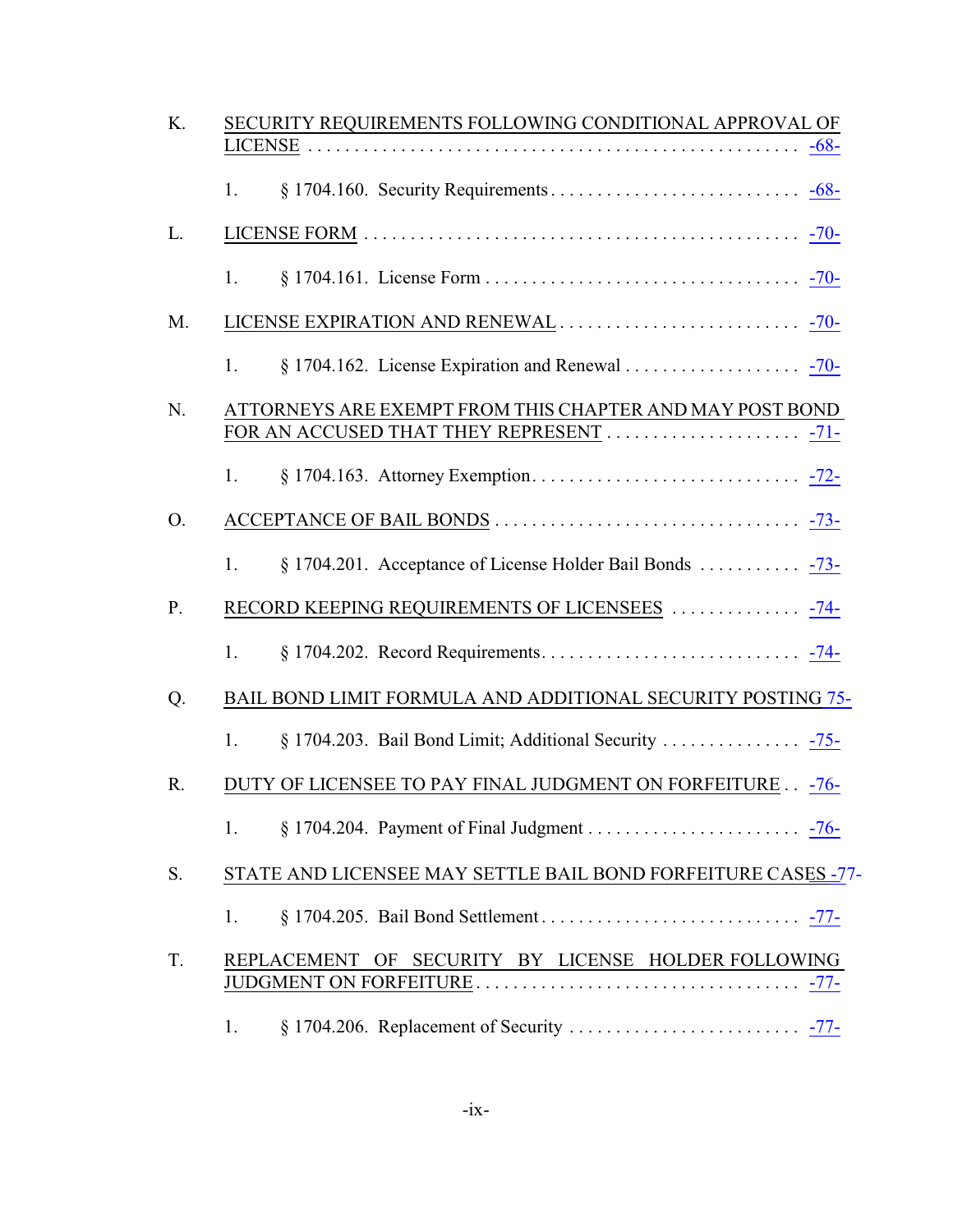| U.  |                                                                                     |
|-----|-------------------------------------------------------------------------------------|
|     | 1.                                                                                  |
| V.  | BONDSMAN RELIEVED OF LIABILITY UPON DISMISSAL, ACQUITTAL OR                         |
|     | 1.                                                                                  |
|     | 2.                                                                                  |
| W.  |                                                                                     |
|     | 1.                                                                                  |
| X.  |                                                                                     |
|     | 1.                                                                                  |
| Y.  |                                                                                     |
|     | § 1704.212. Effect of Default by Corporation; Notice Required $-82-$<br>1.          |
| Z.  | BOARD INVESTIGATION FOLLOWING COMPLAINT OR ON ITS OWN                               |
|     | 1.                                                                                  |
| AA. | DISCRETIONARY LICENSE SUSPENSION OR REVOCATION -83-                                 |
|     | § 1704.252. Discretionary License Suspension or Revocation: Grounds<br>1.<br>$-83-$ |
| BB. | MANDATORY SUSPENSION - FAILURE TO MAINTAIN REQUIRED                                 |
|     | § 1704.253. Mandatory License Suspension or Revocation: Grounds -85-<br>1.          |
|     | § 1704.2535. Failure to Pay Final Judgment by Bail Bond Surety -85-<br>2.           |
| CC. | NOTICE AND HEARING PROCEDURES TO REVOKE OR SUSPEND LICENSE<br>$-85-$                |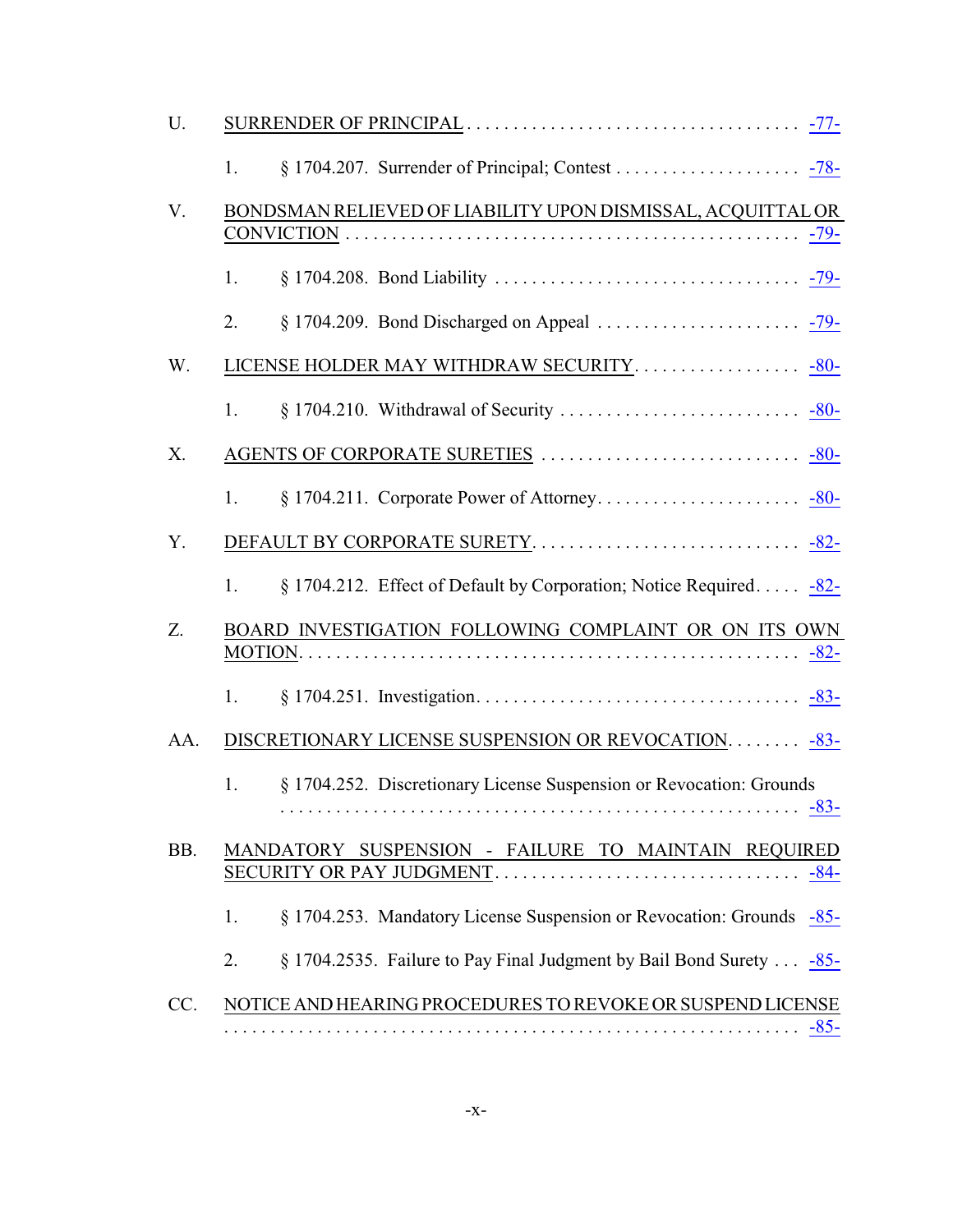|    |           | 1. |                                                                                                                                      |
|----|-----------|----|--------------------------------------------------------------------------------------------------------------------------------------|
|    | DD.       |    | APPEAL OF A BOARD ORDER DENYING A LICENSE OR RENEWAL OR                                                                              |
|    |           | 1. |                                                                                                                                      |
|    |           | 2. |                                                                                                                                      |
|    |           | 3. |                                                                                                                                      |
|    | EE.       | 1. | RETURN BY BONDSMAN OF SECURITY OF THE PRINCIPAL  -88-                                                                                |
|    | FF.       |    | BAIL BONDSMEN PROHIBITIONS AND OFFENSES -88-                                                                                         |
|    |           | 1. | § 1704.302. Prohibited Referrals of or Employments with Bonding Business;                                                            |
|    |           | 2. |                                                                                                                                      |
|    |           | 3. | § 1704.304. Prohibited Recommendations or Solicitations; Offense . -90-                                                              |
|    |           | 4. |                                                                                                                                      |
|    |           | 5. |                                                                                                                                      |
|    | GG.       |    |                                                                                                                                      |
|    |           | 1. |                                                                                                                                      |
|    | HH.       |    | OFFICE LOCATION $\ldots$ $\ldots$ $\ldots$ $\ldots$ $\ldots$ $\ldots$ $\ldots$ $\ldots$ $\ldots$ $\ldots$ $\ldots$ $\ldots$ $\ldots$ |
|    |           | 1. |                                                                                                                                      |
| Ш. |           |    |                                                                                                                                      |
|    | A.        |    |                                                                                                                                      |
|    | <b>B.</b> |    |                                                                                                                                      |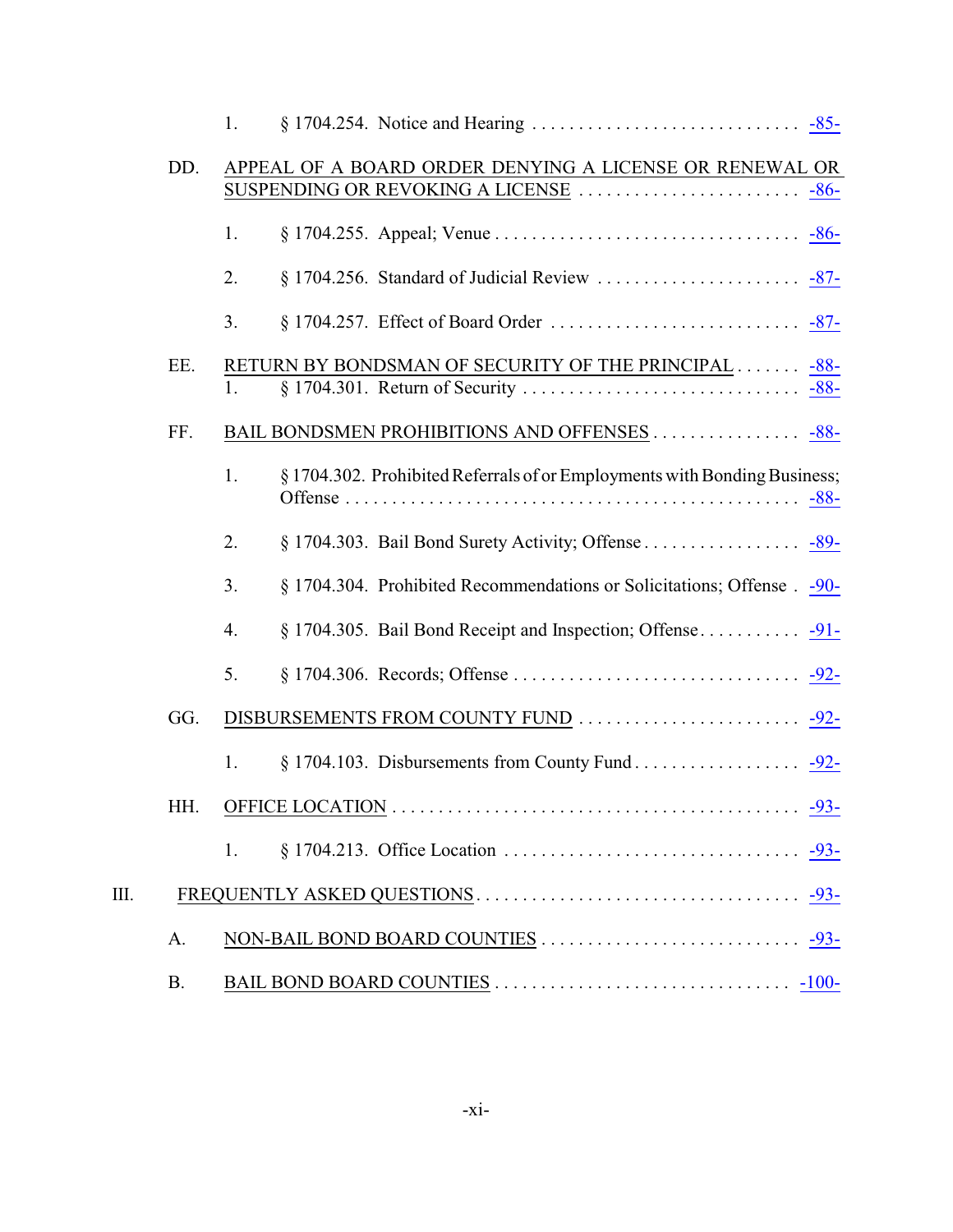#### <span id="page-11-0"></span>**INTRODUCTION**

This Handbook is designated and written as a reference tool. It is not intended to provide legal advice. Every situation is factually different, and your county attorney or outside legal counsel should be contacted to obtain legal advice.

#### <span id="page-11-1"></span>**I. NON-BAIL BOND BOARD COUNTIES**

In a county without a bail bond board, the taking of bail bonds is generally governed by Chapter 17 of the Texas Code of Criminal Procedure. Op. Tex. Att'y Gen. No. JC-0541 (2002); *see Castaneda v. Gonzalez*, 985 S.W.2d 500, 503 (Tex. App.—Corpus Christi 1988, no writ). Neither the sheriff nor other county officials in a non-bail bond board county may adopt licensing rules modeled on the Bail Bond Board Act rules. Op. Tex. Att'y Gen. No. LO98-105 (1998). Ifthe county is not a "bail bond board county," the county and its officials are limited to complying with the provisions of Chapter 17.

### <span id="page-11-2"></span>**A. BAIL**

#### <span id="page-11-3"></span>**1. WHAT IS BAIL**

Bail is defined in Texas by the Texas Code of Criminal Procedure as follows:

#### <span id="page-11-4"></span>**a. Art. 17.01. - Definition of "Bail"**

"Bail" is the security given by the accused that he will appear and answer before the proper court the accusation brought against him, and includes a bail bond or a personal bond.

<span id="page-11-5"></span>It must be recognized that bail is not meant as a punishment. It is meant to secure the appearance of the accused. The ability to be accorded reasonable bail is something that the founders of our nation believed in strongly enough to include in the Bill of Rights. Specifically, the Eighth Amendment leads off by stating that "excessive bail shall not be required . . .." From a practical standpoint, reasonable bail and people who are willing to post reasonable bail for inmates are essential to keeping jail population down.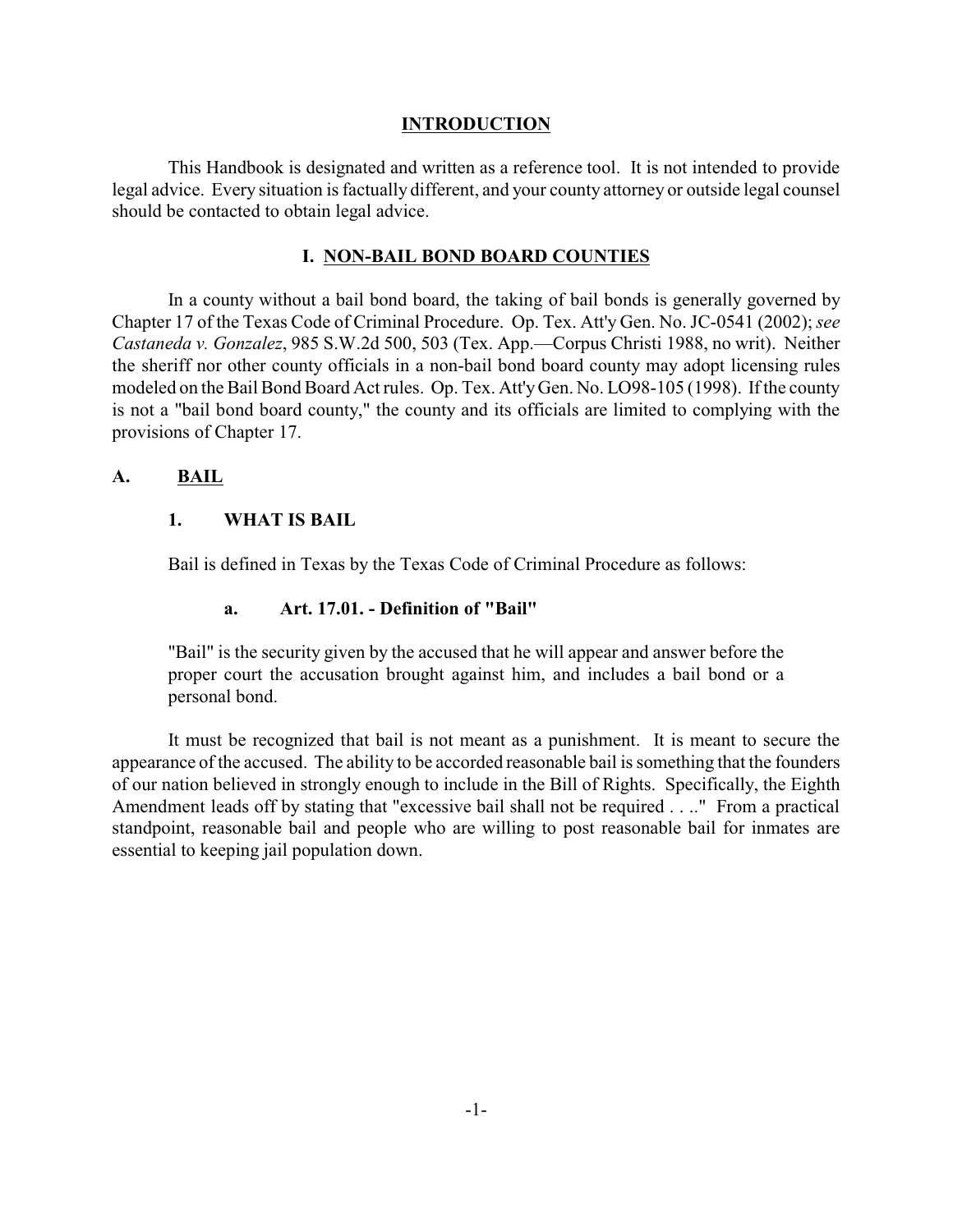#### **B. WHEN AND HOW BAIL MUST BE SET**

#### <span id="page-12-0"></span>**1. ACCUSED MUST BE TAKEN BEFORE MAGISTRATE**

Article 14.06 of the Code of Criminal Procedure provides as follows:

#### <span id="page-12-1"></span>**a. Art. 14.06. - Must Take Offender Before Magistrate<sup>1</sup>**

(a) Except as otherwise provided by this article, in each case enumerated in this Code, the person making the arrest or the person having custody of the person arrested shall take the person arrested or have him taken without unnecessary delay, but not later than 48 hours after the person is arrested, before the magistrate who may have ordered the arrest, before some magistrate of the county where the arrest was made without an order, or, to provide more expeditiously to the person arrested the warnings described by Article 15.17 of this Code, before a magistrate in any other county of this state. The magistrate shall immediately perform the duties described in Article 15.17 of this Code.

(b) A peace officer who is charging a person, including a child, with committing an offense that is a Class C misdemeanor, other than an offense under Section 49.02,

<sup>&</sup>lt;sup>1</sup> Article 2.09 of the Texas Code of Criminal Procedure identifies magistrates for purposes of setting bond and performing other duties of a "magistrate" listed under the Code. It states as follows:

Each of the following officers is a magistrate within the meaning of this Code: The justices of the Supreme Court, the judges of the Court of Criminal Appeals, the justices of the Courts of Appeals, the judges of the District Court, the magistrates appointed by the judges of the district courts of Bexar County, Dallas County, or Tarrant County that give preference to criminal cases, the criminal law hearing officers for Harris County appointed under Subchapter L, Chapter 54, Government Code, the criminal law hearing officers for Cameron County appointed under Subchapter BB, Chapter 54, Government Code, the magistrates or associate judges appointed by the judges of the district courts of Lubbock County, Nolan County, or Webb County, the magistrates appointed by the judges of the criminal district courts of Dallas County or Tarrant County, the associate judges appointed by the judges of the district courts and the county courts at law that give preference to criminal cases in Jefferson County, the associate judges appointed by the judges of the district courts and the statutory county courts of Brazos County, Nueces County, or Williamson County, the magistrates appointed by the judges of the district courts and statutory county courts that give preference to criminal cases in Travis County, the criminal magistrates appointed by the Brazoria County Commissioners Court, the criminal magistrates appointed by the Burnet CountyCommissioners Court, the magistrates appointed by the El Paso Council of Judges, the county judges, the judges of the county courts at law, judges of the county criminal courts, the judges of statutory probate courts, the associate judges appointed by the judges of the statutory probate courts under Chapter 54A, Government Code, the associate judges appointed by the judge of a district court under Chapter 54A, Government Code, the magistrates appointed under Subchapter JJ, Chapter 54,Government Code, the magistrates appointed bythe Collin County Commissioners' Court, the magistrates appointed by the Fort Bend County Commissioners' Court, the justices of the peace, and the mayors and recorders and the judges of the municipal courts of incorporated cities or towns.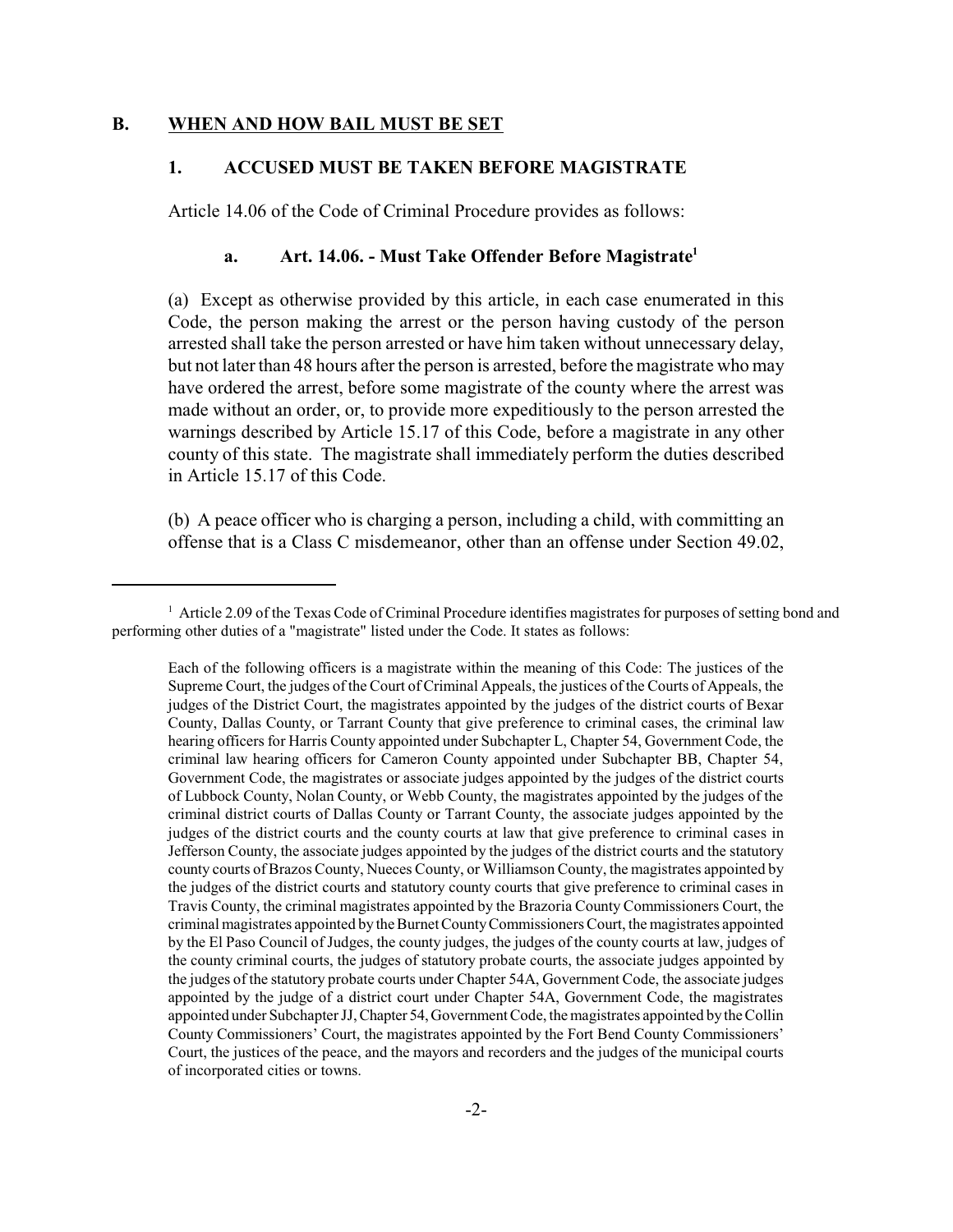Penal Code, may, instead of taking the person before a magistrate, issue a citation to the person that contains: written notice of the time and place the person must appear before a magistrate; the name and address of the person charged, the offense charged; information regarding the alternatives to the full payment of any fine or costs assessed against the person, if the person is convicted of the offense and is unable to pay that amount; and the following admonishment, in boldfaced or underlined type or in capital letters:<sup>2</sup>

IF YOU ARE CONVICTED OF A MISDEMEANOR OFFENSE INVOLVING VIOLENCE WHERE YOU ARE OR WERE A SPOUSE, INTIMATE PARTNER, PARENT, OR GUARDIAN OF THE VICTIM OR ARE OR WERE INVOLVED IN ANOTHER, SIMILAR RELATIONSHIP WITH THE VICTIM, IT MAY BE UNLAWFUL FOR YOU TO POSSESS OR PURCHASE A FIREARM, INCLUDING A HANDGUN OR LONG GUN, OR AMMUNITION, PURSUANT TO FEDERAL LAW UNDER 18 U.S.C. SECTION 922(G)(9) OR SECTION 46.04(B), TEXAS PENAL CODE. IF YOU HAVE ANY QUESTIONS WHETHER THESE LAWS MAKE IT ILLEGAL FOR YOU TO POSSESS OR PURCHASE A FIREARM, YOU SHOULD CONSULT AN ATTORNEY.

(c) If the person resides in the county where the offense occurred, a peace officer who is charging a person with committing an offense that is a Class A or B misdemeanor may, instead of taking the person before a magistrate, issue a citation to the person that contains written notice of the time and place the person must appear before a magistrate of this state as described by Subsection (a), the name and address of the person charged, and the offense charged.

(d) Subsection (c) applies only to a person charged with committing an offense under:

- (1) Section 481.121, Health and SafetyCode, if the offense is punishable under Subsection  $(b)(1)$  or  $(2)$  of that section;
- (1-a) Section 481.1161, Health and Safety Code, if the offense is punishable under Subsection (b)(1) or (2) of that section;
- (2) Section 28.03, Penal Code, if the offense is punishable under Subsection (b)(2) of that section;

<sup>&</sup>lt;sup>2</sup> The admonishment does not deal with any bonding issues.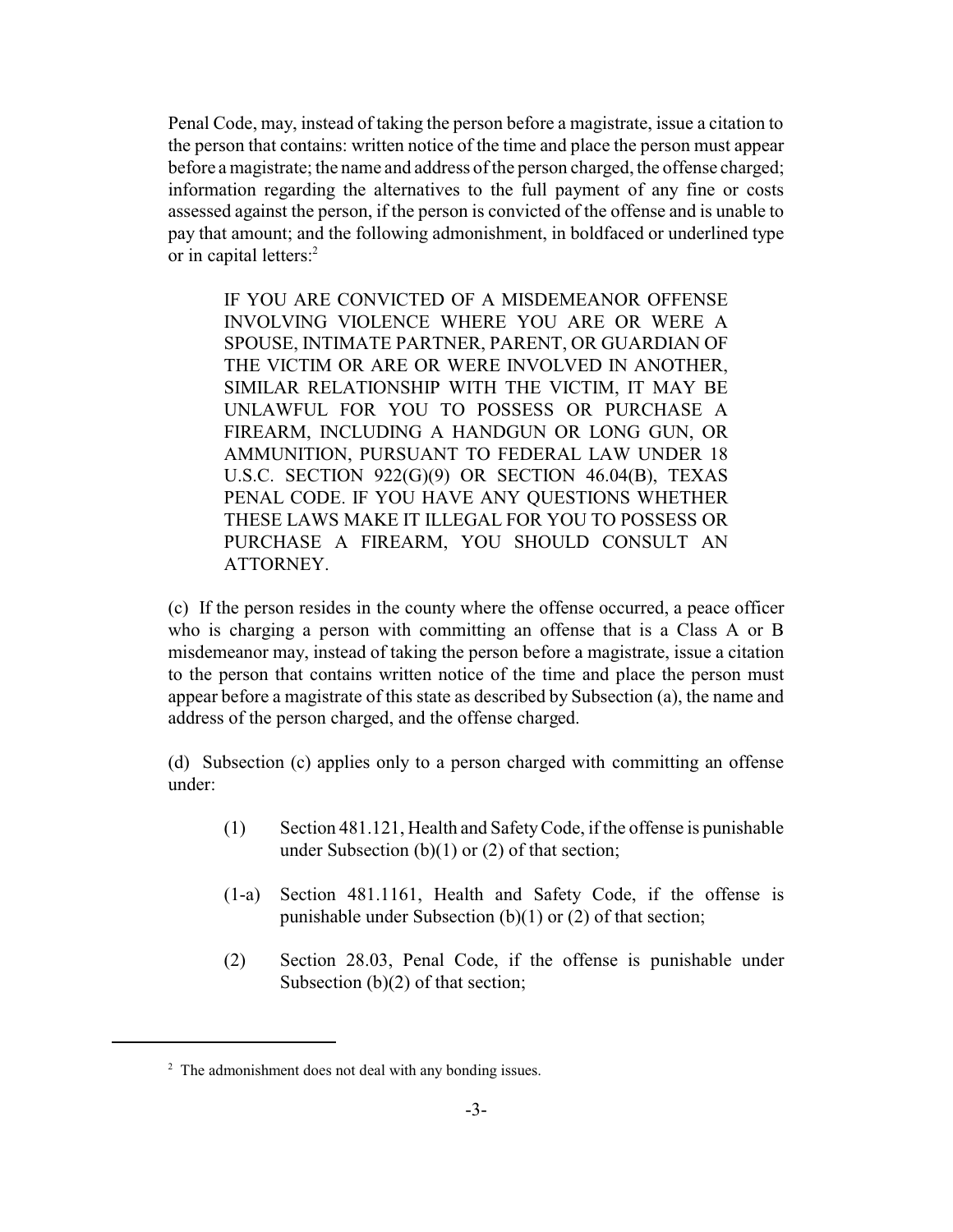- (3) Section 28.08, Penal Code, if the offense is punishable under Subsection  $(b)(2)$  or  $(3)$  of that section;
- (4) Section 31.03, Penal Code, if the offense is punishable under Subsection  $(e)(2)(A)$  of that section;
- (5) Section 31.04, Penal Code, if the offense is punishable under Subsection (e)(2) of that section;
- (6) Section 38.114, Penal Code, if the offense is punishable as a Class B misdemeanor, or
- (7) Section 521.457, Transportation Code.

As set forth in Article 14.06 above, a person arrested with or without a warrant must be taken before a magistrate within 48 hours of arrest, and the magistrate must perform the duties set forth in Article 15.17. One of those duties is to set the bond of the accused.

The 48-hour-rule is exceptionally important, not only for the purpose of setting a reasonable bond within a reasonable period of time, but also for complying with the Fourth Amendment requirements relating to unreasonable seizures. If an accused is held for more than 48 hours after a warrantless arrest, it presumptively violates the Fourth Amendment to the United States Constitution. *County of Riverside v. McLaughlin*, 500 U.S. 44, 55-57, 111 S.Ct. 1661, 114 L.Ed.2d 49 (1991). The Fourth Amendment requires a prompt determination of probable cause byamagistrate following a warrantless arrest, and failure to provide such a determination within 48 hours shifts the burden to the government to demonstrate a bona fide emergency or extraordinary circumstances justifying the lengthier delay. *Id.*; *United States v. Adekunle*, 2 F.3d 559, 561 (5th Cir. 1993).

# <span id="page-14-0"></span>**2. DUTIES OF MAGISTRATE AND ARRESTING OFFICER FOLLOWING ARREST**

In cases where an arrest has been made either with or without a warrant, the magistrate has certain duties, as set forth below, that must be performed. One of those duties is to set bond. Article 15.17 states as follows:

# <span id="page-14-1"></span>**a. Art. 15.17. - Duties of Arresting Officer and Magistrate**

(a) In each case enumerated in this Code, the person making the arrest or the person having custody of the person arrested shall without unnecessary delay, but not later than 48 hours after the person is arrested, take the person arrested or have him taken before some magistrate of the county where the accused was arrested or, to provide more expeditiously to the person arrested the warnings described by this article, before a magistrate in any other county of this state. The arrested person may be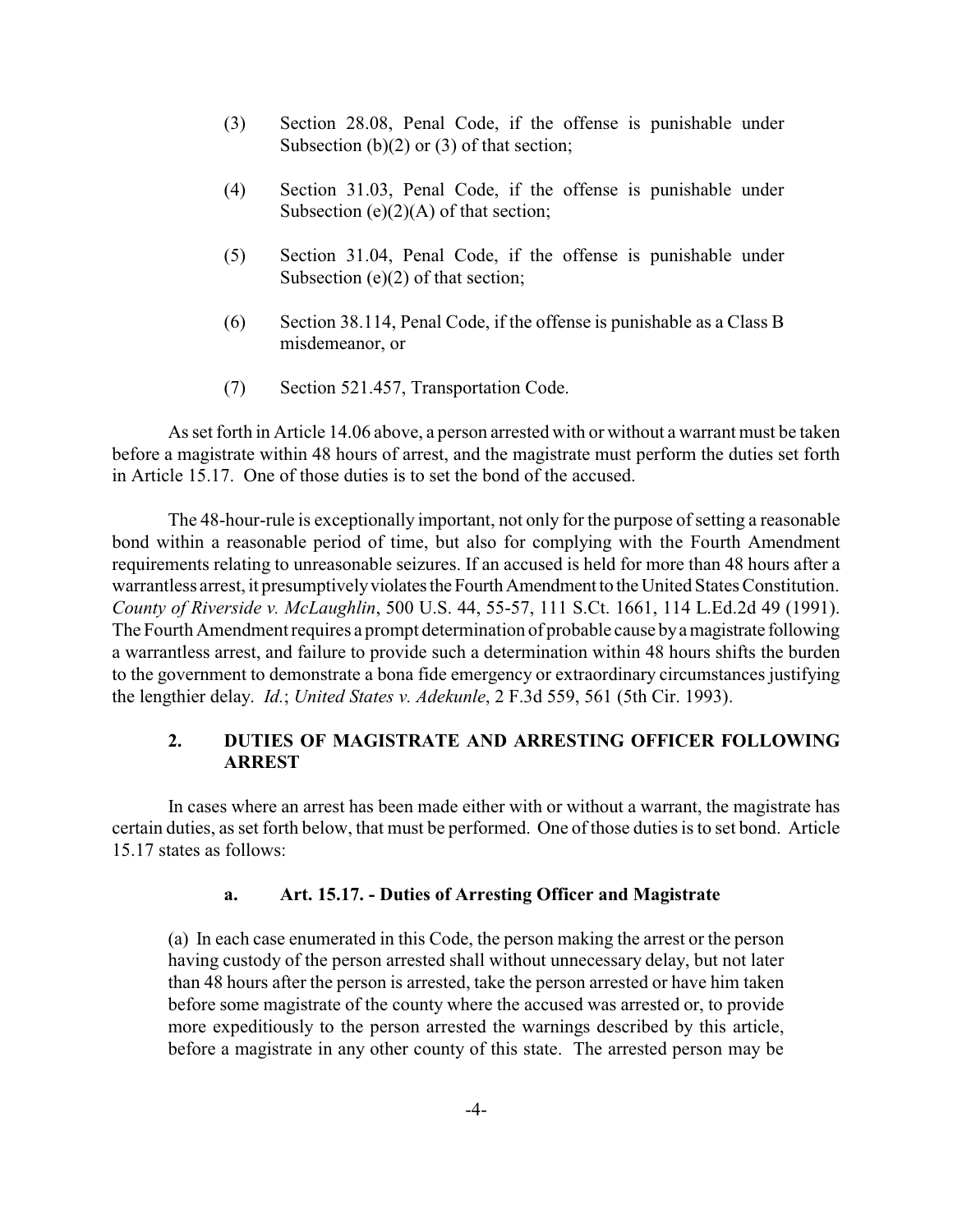taken before the magistrate in person or the image of the arrested person may be presented to the magistrate by means of a videoconference. The magistrate shall inform in clear language the person arrested, either in person or through a videoconference, of the accusation against him and of any affidavit filed therewith, of his right to retain counsel, of his right to remain silent, of his right to have an attorney present during any interview with peace officers or attorneys representing the state, of his right to terminate the interview at any time, and of his right to have an examining trial. The magistrate shall also inform the person arrested of the person's right to request the appointment of counsel if the person cannot afford counsel. The magistrate shall inform the person arrested of the procedures for requesting appointment of counsel. If the person does not speak and understand the English language or is deaf, the magistrate shall inform the person in a manner consistent with Articles 38.30 and 38.31, as appropriate. The magistrate shall ensure that reasonable assistance in completing the necessary forms for requesting appointment of counsel is provided to the person at the same time. If the person arrested is indigent and requests appointment of counsel and if the magistrate is authorized under Article 26.04 to appoint counsel for indigent defendants in the county, the magistrate shall appoint counsel in accordance with Article 1.051. If the magistrate is not authorized to appoint counsel, the magistrate shall without unnecessary delay, but not later than 24 hours after the person arrested requests appointment of counsel, transmit, or cause to be transmitted to the court or to the courts' designee authorized under Article 26.04 to appoint counsel in the county, the forms requesting the appointment of counsel. The magistrate shall also inform the person arrested that he is not required to make a statement and that any statement made by him may be used against him. The magistrate shall allow the person arrested reasonable time and opportunity to consult counsel and shall, after determining whether the person is currently on bail for a separate criminal offense, admit the person arrested to bail if allowed by law. A record of the communication between the arrested person and the magistrate shall be made. The record shall be preserved until the earlier of the following dates: (1) the date on which the pretrial hearing ends; or (2) the 91st day after the date on which the record is made if the person is charged with a misdemeanor or the 120th day after the date on which the record is made if the person is charged with a felony. For purposes of this subsection, "videoconferencing" means a two-way electronic communication of image and sound between the arrested person and the magistrate and includes secure internet videoconferencing.

(a-1) If a magistrate is provided written or electronic notice of credible information that may establish reasonable cause to believe that a person brought before the magistrate has a mental illness or is a person with an intellectual disability, the magistrate shall conduct the proceedings described by Article 16.22 or 17.032, as appropriate.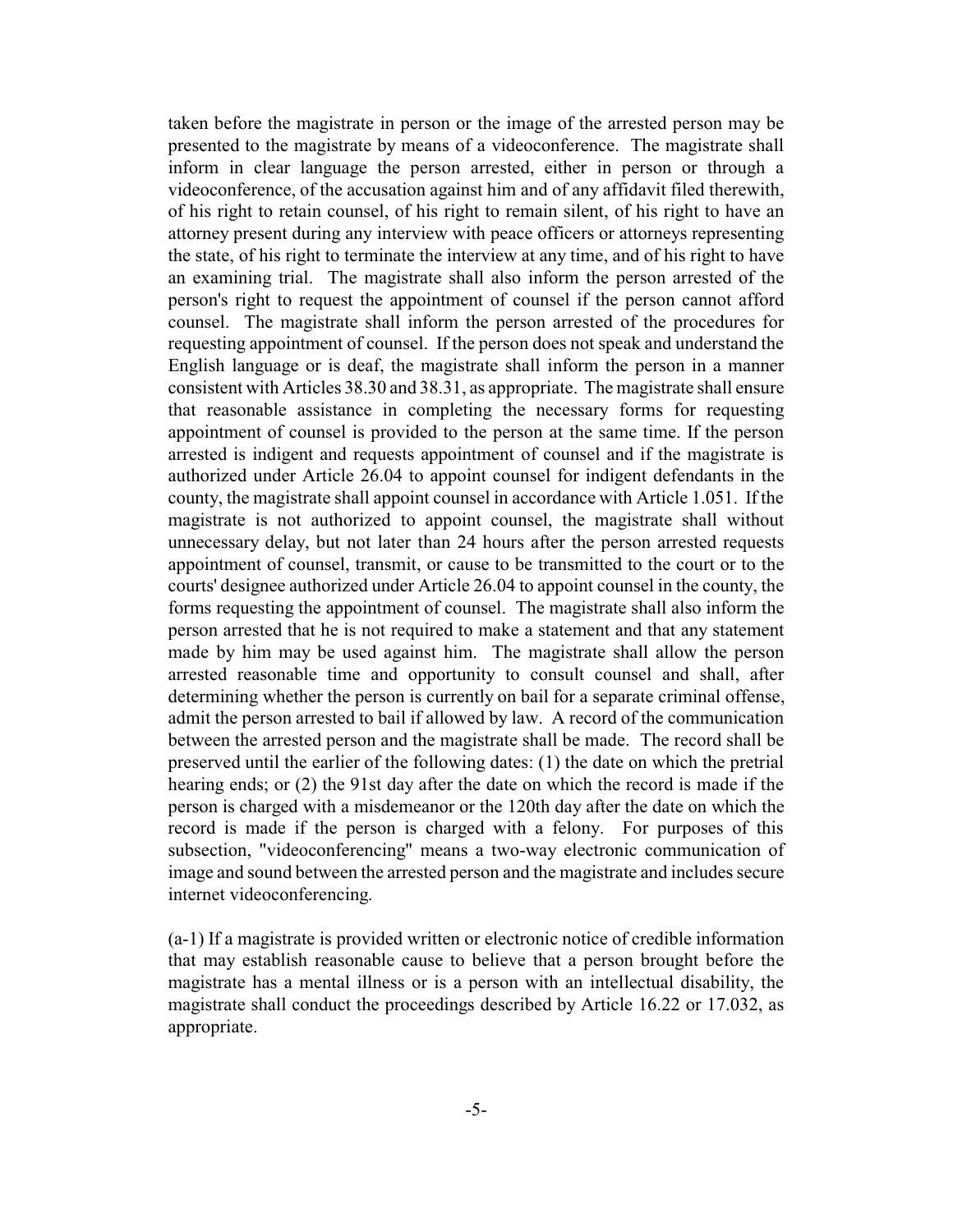(b) After an accused charged with a misdemeanor punishable by fine only is taken before a magistrate under Subsection (a) and the magistrate has identified the accused with certainty, the magistrate may release the accused without bond and order the accused to appear at a later date for arraignment in the applicable justice court or municipal court. The order must state in writing the time, date, and place of the arraignment, and the magistrate must sign the order. The accused shall receive a copy of the order on release. If an accused fails to appear as required by the order, the judge of the court in which the accused is required to appear shall issue a warrant for the arrest of the accused. If the accused is arrested and brought before the judge, the judge may admit the accused to bail, and in admitting the accused to bail, the judge should set as the amount of bail an amount double that generally set for the offense for which the accused was arrested. This subsection does not apply to an accused who has previously been convicted of a felony or a misdemeanor other than a misdemeanor punishable by fine only.

(c) When a deaf accused is taken before a magistrate under this article or Article 14.06 of this Code, an interpreter appointed by the magistrate qualified and sworn as provided in Article 38.31 of this Code shall interpret the warning required by those articles in a language that the accused can understand, including but not limited to sign language.

(d) If a magistrate determines that a person brought before the magistrate after an arrest authorized by Article 14.051 of this code was arrested unlawfully, the magistrate shall release the person from custody<sup>3</sup>. If the magistrate determines that the arrest was lawful, the person arrested is considered a fugitive from justice for the purposes of Article 51.13 of this code, and the disposition of the person is controlled by that article.

(e) In each case in which a person arrested is taken before a magistrate as required by Subsection (a) or Article 15.18(a), a record shall be made of:

- (1) the magistrate informing the person of the person's right to request appointment of counsel;
- (2) the magistrate asking the person whether the person wants to request appointment of counsel; and

 $3$  An arrest under Article 14.051 is a warrantless arrest by an officer from another state who is in fresh pursuit of a fleeing felon. As stated above, if an accused is held for more than 48 hours after a warrantless arrest, it presumptively violates the Fourth Amendment to the United States Constitution as established in *County of Riverside v. McLaughlin*, 500 U.S. 44, 55-57, 111 S.Ct. 1661, 114 L.Ed.2d 49 (1991). The Fourth Amendment requires a prompt determination of probable cause following a warrantless arrest, and failure to provide such a determination within 48 hours shifts the burden to the government to demonstrate a bona fide emergency or extraordinary circumstances justifying the lengthier delay. *Id.; United States v. Adekunle*, 2 F.3d 559, 561 (5th Cir. 1993).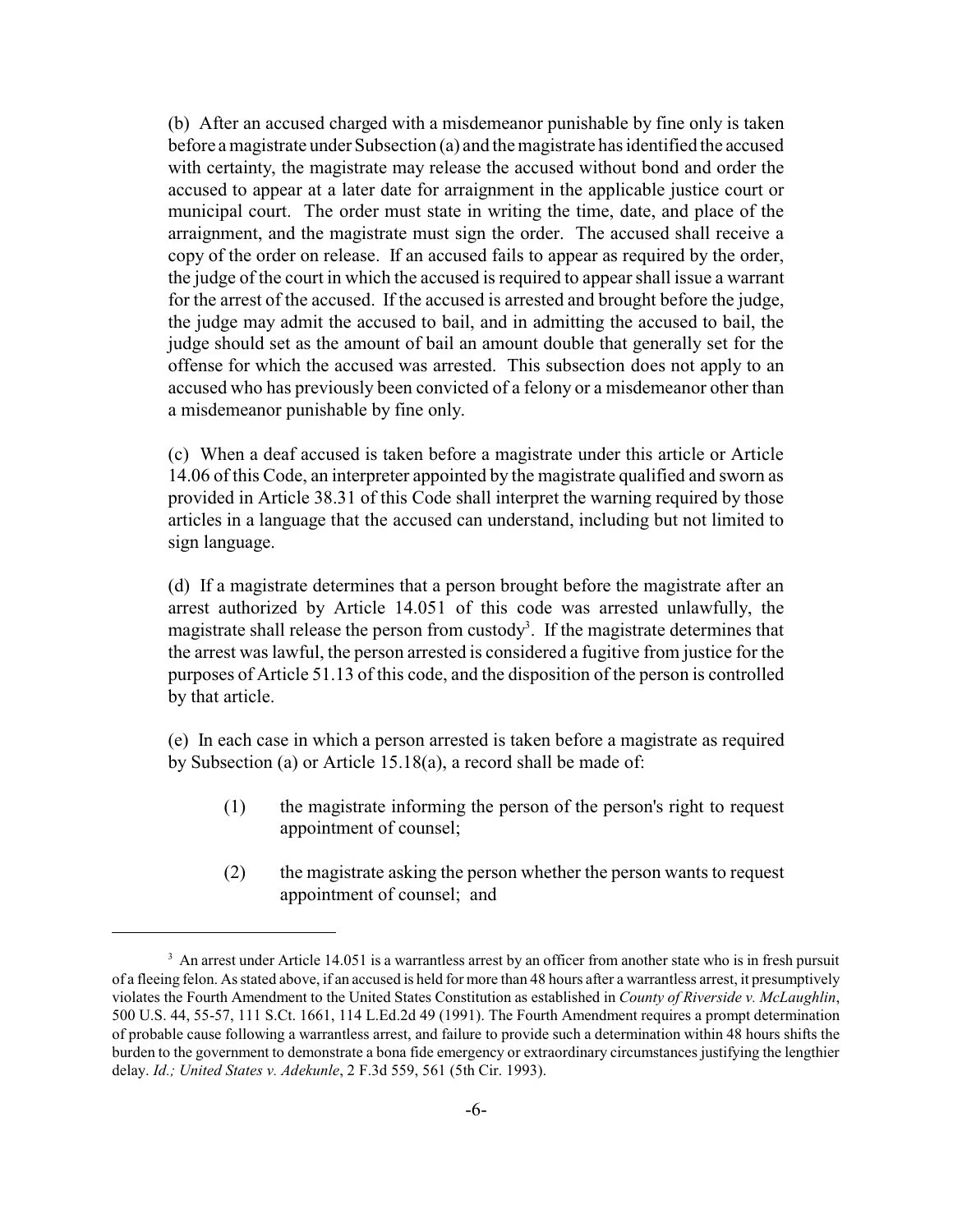(3) whether the person requested appointment of counsel.

(f) A record required under Subsection (a) or (e) may consist of written forms, electronic recordings, or other documentation as authorized by procedures adopted in the county under Article 26.04(a). The counsel for the defendant may obtain a copy of the record on payment of a reasonable amount to cover the costs of reproduction or, if the defendant is indigent, the court shall provide a hard copy to the defendant without charging a cost for the copy.

(g) If a person charged with an offense punishable as a misdemeanor appears before a magistrate in compliance with a citation issued under Article 14.06(b) or (c), the magistrate shall perform the duties imposed by this article in the same manner as if the person had been arrested and brought before the magistrate by a peace officer. After the magistrate performs the duties imposed bythis article, the magistrate except for good cause shown may release the person on personal bond. If a person who was issued a citation under Article 14.06(c) fails to appear as required by that citation, the magistrate before which the person is required to appear shall issue a warrant for the arrest of the accused.

A justice of the peace may not set bail by telephone and may not establish pre-set bail amounts by posting a schedule at the county jail. Op. Tex. Att'y Gen. No. DM-057 (1991).

Finally, a court may not require a bailable defendant to satisfy a "split bond," where a portion of the bond amount is designated as a personal bond and the remaining portion of the bond amount is a secured bail bond backed by a surety. Op. Tex. Att'y Gen. No. JC-0215 (2000).

# <span id="page-17-0"></span>**3. ARTICLE 17.033 TIME PERIOD FOR RELEASE FOR WARRANTLESS ARRESTS AND CAPS ON BOND AMOUNTS**

Article 17.033 of the Code of Criminal Procedure caps bond amounts in misdemeanor cases involving warrantless arrests where a magistrate has not determined the existence of probable cause within 24 hours, and Article 17.033 requires release on a personal bond if the accused is unable to obtain a surety or post a cash bond. The same section also caps bonds in felony cases involving warrantless arrests where a magistrate has not determined the existence of probable cause within 24 hours, and Article 17.033 requires release on a personal bond if the accused is unable to obtain a surety or post a cash bond. Article 17.033 reads as follows:

### <span id="page-17-1"></span>**a. Art. 17.033. - Release on Bond of Certain Persons Arrested Without a Warrant**

(a) Except as provided by Subsection (c), a person who is arrested without a warrant and who is detained in jail must be released on bond, in an amount not to exceed \$5,000, not later than the 24th hour after the person's arrest if the person was arrested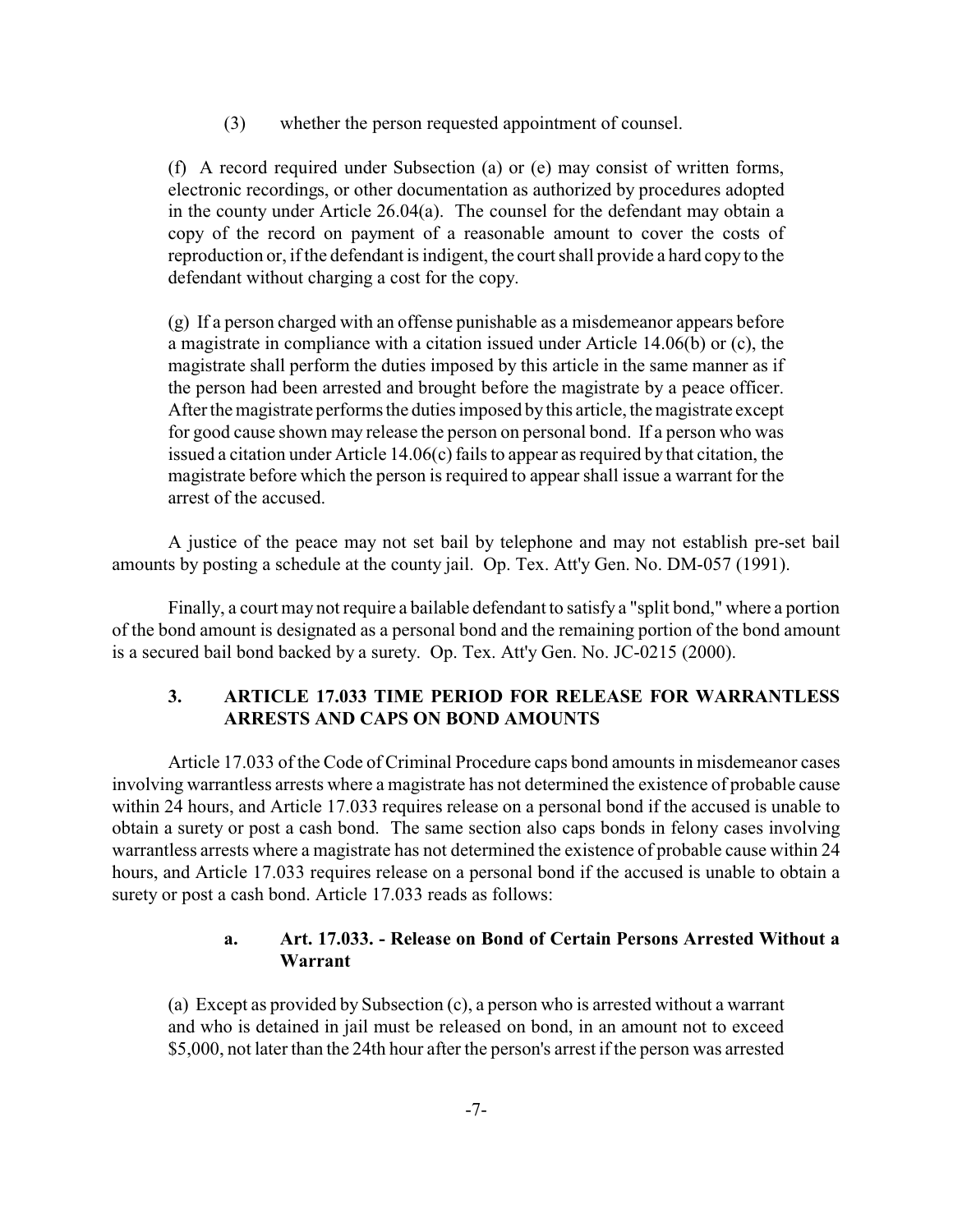for a misdemeanor and a magistrate has not determined whether probable cause exists to believe that the person committed the offense. If the person is unable to obtain a surety for the bond or unable to deposit money in the amount of the bond, the person must be released on personal bond.

#### *(a-1) Expired.*

(b) Except as provided by Subsection (c), a person who is arrested without a warrant and who is detained in jail must be released on bond, in an amount not to exceed \$10,000, not later than the 48th hour after the person's arrest if the person was arrested for a felony and a magistrate has not determined whether probable cause exists to believe that the person committed the offense. If the person is unable to obtain a surety for the bond or unable to deposit money in the amount of the bond, the person must be released on personal bond.

(c) On the filing of an application by the attorney representing the state, a magistrate may postpone the release of a person under Subsection (a) or (b) for not more than 72 hours after the person's arrest. An application filed under this subsection must state the reason a magistrate has not determined whether probable cause exists to believe that the person committed the offense for which the person was arrested.

(d) The time limits imposed by Subsections (a) and (b) do not apply to a person arrested without a warrant who is taken to a hospital, clinic, or other medical facility before being taken before a magistrate under Article 15.17. For a person described by this subsection, the time limits imposed by Subsections (a) and (b) begin to run at the time, as documented in the records of the hospital, clinic, or other medical facility, that a physician or other medical professional releases the person from the hospital, clinic, or other medical facility.

#### *(e) Expired.*

This section should be read in conjunction with Article 17.22, which authorizes the sheriff or other peace officer, in certain situations, to take and/or "fix" the amount of a bond. This section provides as follows: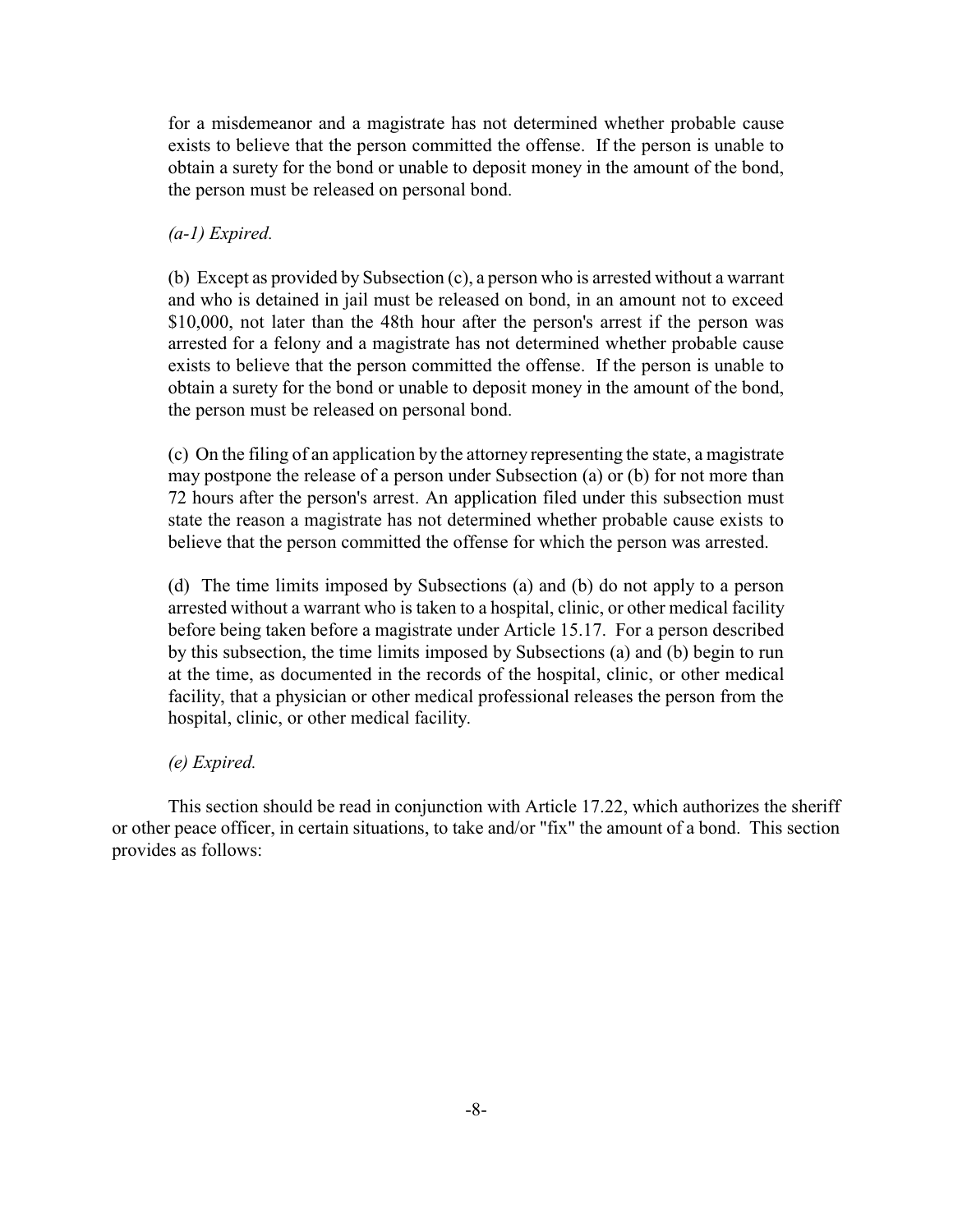#### <span id="page-19-0"></span>**b. Art. 17.22. - May Take Bail in Felony<sup>4</sup>**

In a felony case, if the court before which the same is pending is not in session in the county where the defendant is in custody, the sheriff or other peace officer, or a jailer licensed under Chapter 1701, Occupations Code, who has the defendant in custody may take the defendant's bail bond in such amount as may have been fixed by the court or magistrate, **or if no amount has been fixed, then in such amount as such officer may consider reasonable.**<sup>5</sup>

**It is recommended that the sheriff refrain whenever possible from setting the amount of any bond, as he or she is not a magistrate. However, in any case involving a warrantless arrest where a magistrate has not made a finding of probable cause within 48 hours, the sheriff needs to get that person out of his or her jail within 48 hours to avoid a presumptive Fourth Amendment violation cause of action.**

In practice, the best course of action is to get each accused individual to a magistrate as quickly as possible, but, in order to comply with Article 17.033, within 24 hours for all persons accused of misdemeanor offenses and within 48 hours for all persons accused of felony offenses. Otherwise, the caps and personal bond requirements of Article 17.033 will apply.

Further, any additional delay may give rise to a lawsuit alleging false arrest or detention under the Fourth Amendment. The *McLaughlin* line of cases state that the Fourth Amendment requires a prompt determination of probable cause following a warrantless arrest, and failure to provide such a determination within 48 hours shifts the burden to the government to demonstrate a *bona fide* emergency or extraordinary circumstances justifying a lengthier delay. *McLaughlin* at 55-57; *United States v. Adekunle*, 2 F.3d 559, 561 (5th Cir. 1993).

<sup>&</sup>lt;sup>4</sup> Article 17.20 speaks to the sheriff's ability to "take" a bond in misdemeanor cases, but does not provide a specific provision to "fix" the amount of a reasonable bond as does Article 17.22. It seems unusual that a sheriff would be allowed, in certain circumstances, to "fix" the reasonable amount of bond for a felony offense, and Article 17.20 does not specifically allow the sheriff to "fix" the amount of a reasonable bond for a misdemeanor offense. Article 17.20 merely reads as follows: "In cases of misdemeanor, the sheriff or other peace officer, or a jailer licensed under Chapter 1701, Occupations Code, may, whether during the term of the court or in vacation, where the officer has a defendant in custody, take of the defendant a bail bond." Acceptance of bail bonds by peace officers for non-municipal offenses at locations other than the county jail pursuant to the provisions of articles 17.20, 17.21 and 17.22 of the Code of Criminal Procedure is permissible. Op. Tex. Att'y Gen. No. JM-1217 (1990).

<sup>&</sup>lt;sup>5</sup> According to a prior Texas Attorney General Opinion, a peace officer may not, however, without authorization from a court or magistrate, release an individual charged with a misdemeanor offense on a personal bond (except in traffic cases by obtaining his or her written promise to appear in court). Op. Tex. Att'y Gen. No. JM-760 (1987).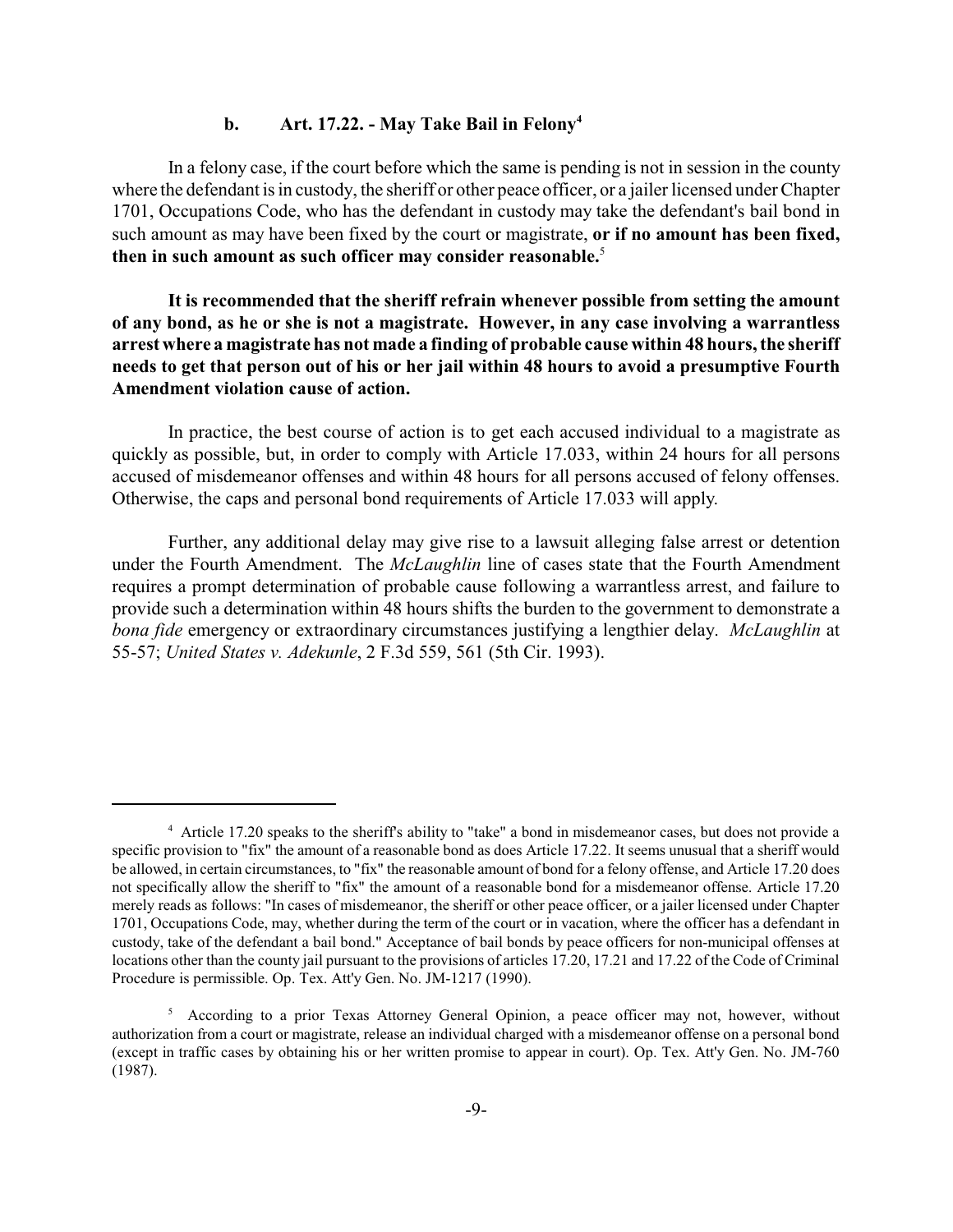### **4. DETERMINING THE AMOUNT OF BAIL**

<span id="page-20-0"></span>In determining the amount of bail to be set in situations where the accused is taken before a magistrate within the specified period of time noted above, the following provisions of the Code of Criminal Procedure and Texas Constitution apply:

## <span id="page-20-1"></span>**a. Art. 17.15. - Rules for Fixing Amount of Bail**

The amount of bail to be required in any case is to be regulated by the court, judge, magistrate or officer taking the bail; they are to be governed in the exercise of this discretion by the Constitution and by the following rules:

- 1. The bail shall be sufficiently high to give reasonable assurance that the undertaking will be complied with.
- 2. The power to require bail is not to be so used as to make it an instrument of oppression.
- 3. The nature of the offense and the circumstances under which it was committed are to be considered.
- 4. The ability to make bail is to be regarded, and proof may be taken upon this point.
- 5. The future safety of a victim of the alleged offense and the community shall be considered.

These rules comport with the Eighth Amendment to the United States Constitution as well as, Article 1, § 13 of the Texas Constitution which provides, in pertinent part, as follows: "Excessive bail shall not be required, nor excessive fines imposed, nor cruel or unusual punishment inflicted." The magistrate setting bail must remember that setting bail is not punitive in nature. Bail is not meant to be a fine or a punishment. The main purpose of setting bail is to ensure that the accused will show up for court.

# <span id="page-20-2"></span>**C. DEFINITION AND REQUIREMENTS OF BAIL BONDS**

# <span id="page-20-3"></span>**1. WHAT IS A BAIL BOND**

A "bail bond" is defined by the Texas Code of Criminal Procedure, and includes "surety bonds," "cash bonds," and "personal bonds." The Code of Criminal Procedure specifically defines "bail bond" as follows: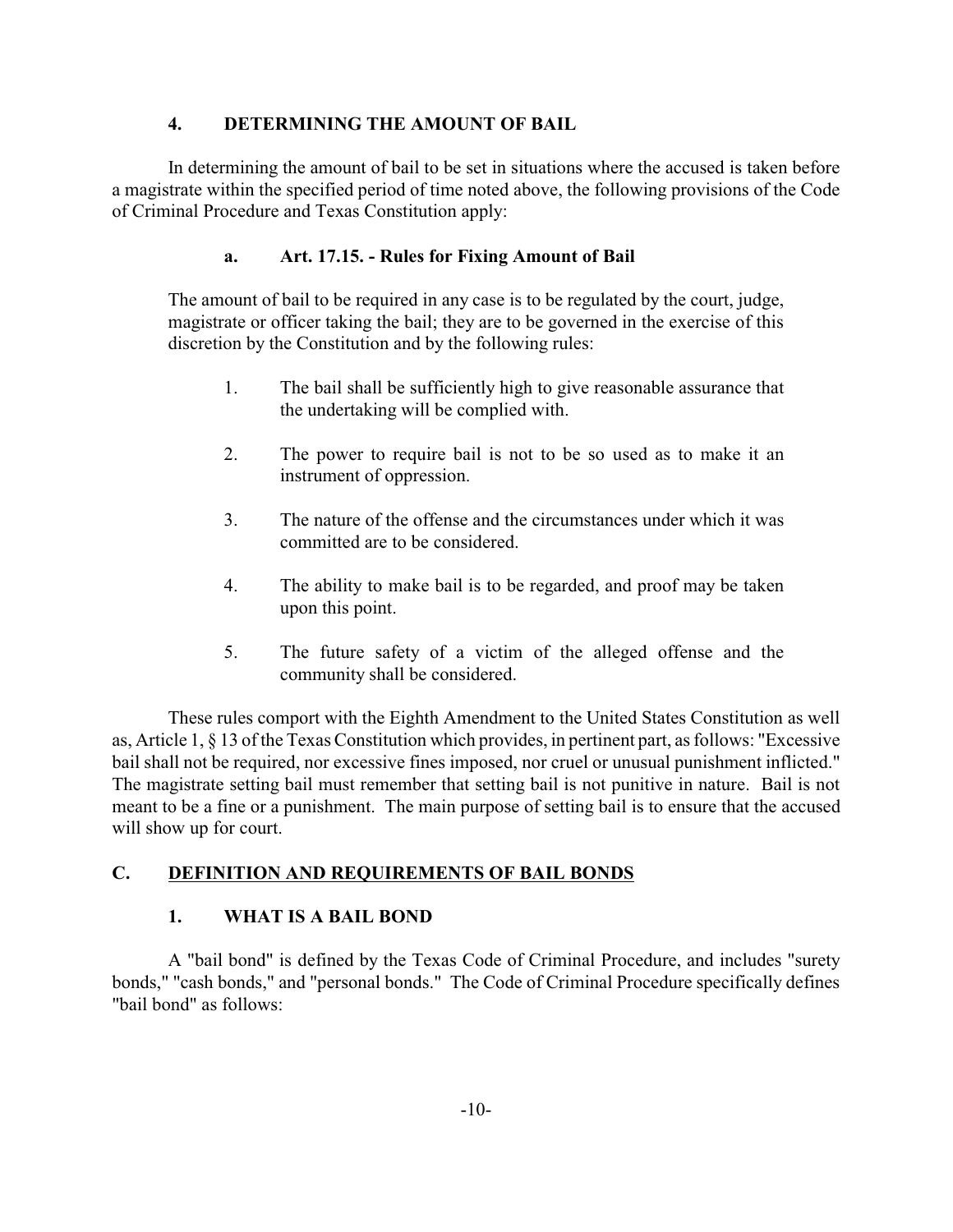#### <span id="page-21-0"></span>**a. Art. 17.02. - Definition of "Bail Bond"**

A "bail bond" is a written undertaking entered into by the defendant and the defendant's sureties for the appearance of the principal therein before a court or magistrate to answer a criminal accusation; provided, however, that the defendant on execution of the bail bond may deposit with the custodian of funds of the court in which the prosecution is pending current money of the United States in the amount of the bond in lieu of having sureties signing the same. Any cash funds deposited under this article shall be receipted for by the officer receiving the funds and, on order of the court, be refunded in the amount shown on the face of the receipt less the administrative fee authorized by Section 117.055, Local Government Code, after the defendant complies with the conditions of the defendant's bond, to:

- (1) any person in the name of whom a receipt was issued, including the defendant if a receipt was issued to the defendant; or
- (2) the defendant, if no other person is able to produce a receipt for the funds.

It is important to note that this section of the Texas Code of Criminal Procedure mentions two types of "bail bonds." The first type of bail bond is a bond executed by the criminal defendant as the "principal" and one or more "sureties" to secure his appearance before the Court, which is often referred to as a "surety bond." The second type of bond addressed in Article 17.02 of the Code of Criminal Procedure is what is often referred to as a "cash bond."<sup>6</sup> A "cash bond" occurs when the criminal defendant executes the bond himself as principal and posts the entire amount of the bond in cash with the "custodian of funds of the court" in lieu of having sureties sign the bond.

Another type of bond not specifically mentioned in Article 17.02 is a "Personal Bond." Personal Bonds are examined in depth later in Section E of this paper.

"Cash bonds" need no further explanation, but the requirements for "surety bonds" and "personal bonds" will have to be examined in depth in the following sections of this paper.

<sup>6</sup> Article 17.02 provides for the refund of a cash bail bond. *See* TEX.CODECRIM. PROC. ANN. art. 17.02 (West Supp. 2011). Prior to a 2011 amendment, article 17.02 provided that the refund of a cash bail bond could be made only to the defendant. *See* Act of May 27, 1965, 59th Leg., R.S., ch. 722, 1965 Tex. Gen. Laws 317, 374 ("Any cash funds deposited ... shall be refunded to the defendant .... "). With the amendment, article 17.02 now provides that cash funds be refunded in the amount shown on the face of the receipt less the administrative fee authorized by Section 117.055, Local Government Code, to (1) any person in the name of whom a receipt was issued, including the defendant if a receipt was issued to the defendant; or (2) the defendant, if no other person is able to produce a receipt for the funds. TEX. CODE CRIM. PROC. ANN. art. 17.02.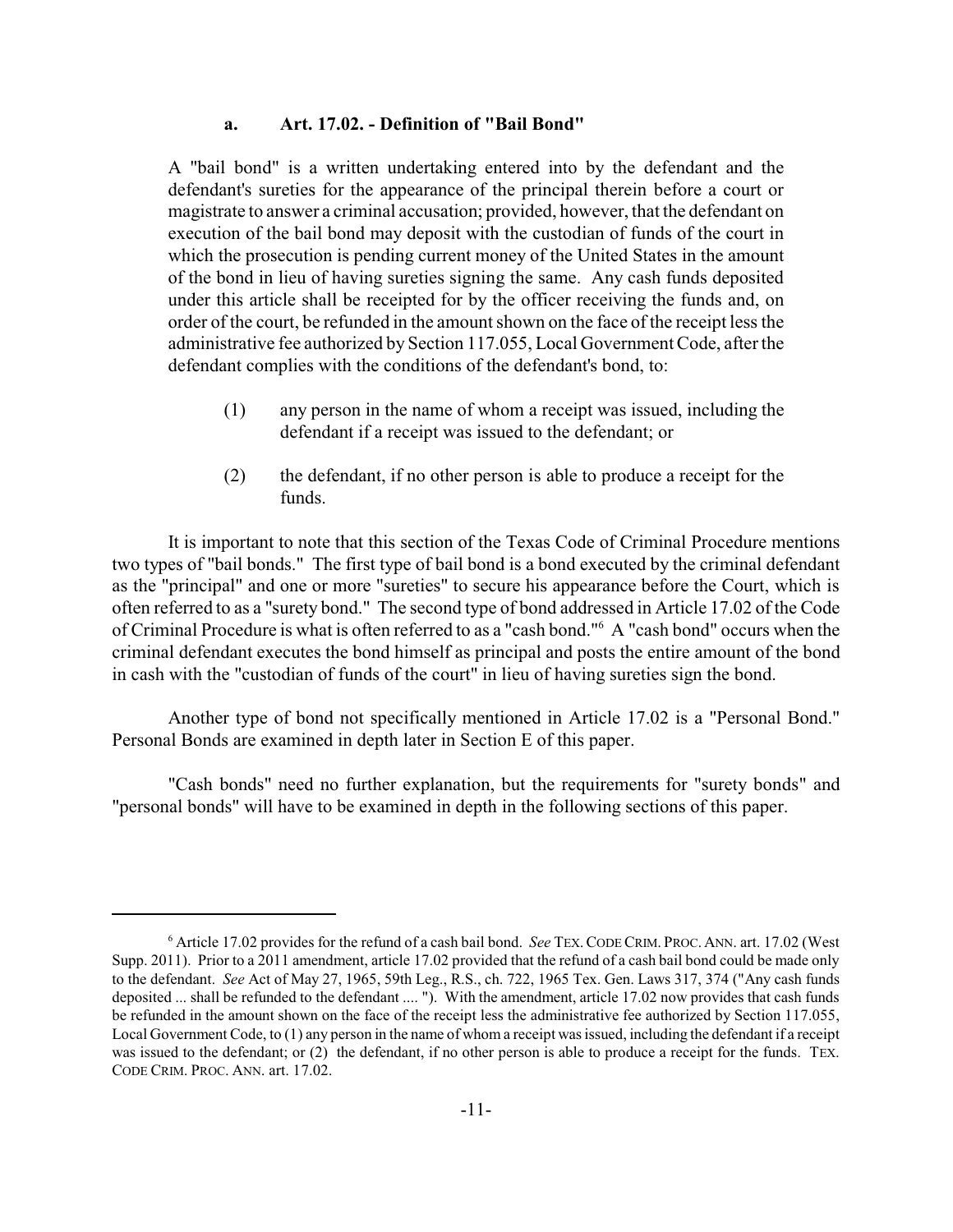#### <span id="page-22-0"></span>**2. WHAT IS REQUIRED ON A BAIL BOND**

On any "bail bond" tendered, including a "cash bond," the bond must meet certain requirements to be in the proper form. Article 17.8 speaks to the requirements of the bond form as follows:

#### <span id="page-22-1"></span>**a. Art. 17.08. - Requisites of a Bail Bond**

A bail bond must contain the following requisites:

- 1. That it be made payable to "The State of Texas";
- 2. That the defendant and his sureties, if any, bind themselves that the defendant will appear before the proper court or magistrate to answer the accusation against him;
- 3. If the defendant is charged with a felony, that it state that he is charged with a felony. If the defendant is charged with a misdemeanor, that it state that he is charged with a misdemeanor;
- 4. That the bond be signed by name or mark by the principal and sureties, if any, each of whom shall write thereon his mailing address;
- 5. That the bond state the time and place, when and where the accused binds himself to appear, and the court or magistrate before whom he is to appear. The bond shall also bind the defendant to appear before any court or magistrate before whom the cause may thereafter be pending at any time when, and place where, his presence may be required under this Code or by any court or magistrate, but in no event shall the sureties be bound after such time as the defendant receives an order of deferred adjudication or is acquitted, sentenced, placed on community supervision, or dismissed from the charge;
- 6. The bond shall also be conditioned that the principal and sureties, if any, will pay all necessary and reasonable expenses incurred by any and all sheriffs or other peace officers in re-arresting the principal in the event he fails to appear before the court or magistrate named in the bond at the time stated therein. The amount of such expense shall be in addition to the principal amount specified in the bond. The failure of any bail bond to contain the conditions specified in this paragraph shall in no manner affect the legality of any such bond, but it is intended that the sheriff or other peace officer shall look to the defendant and his sureties, if any, for expenses incurred by him, and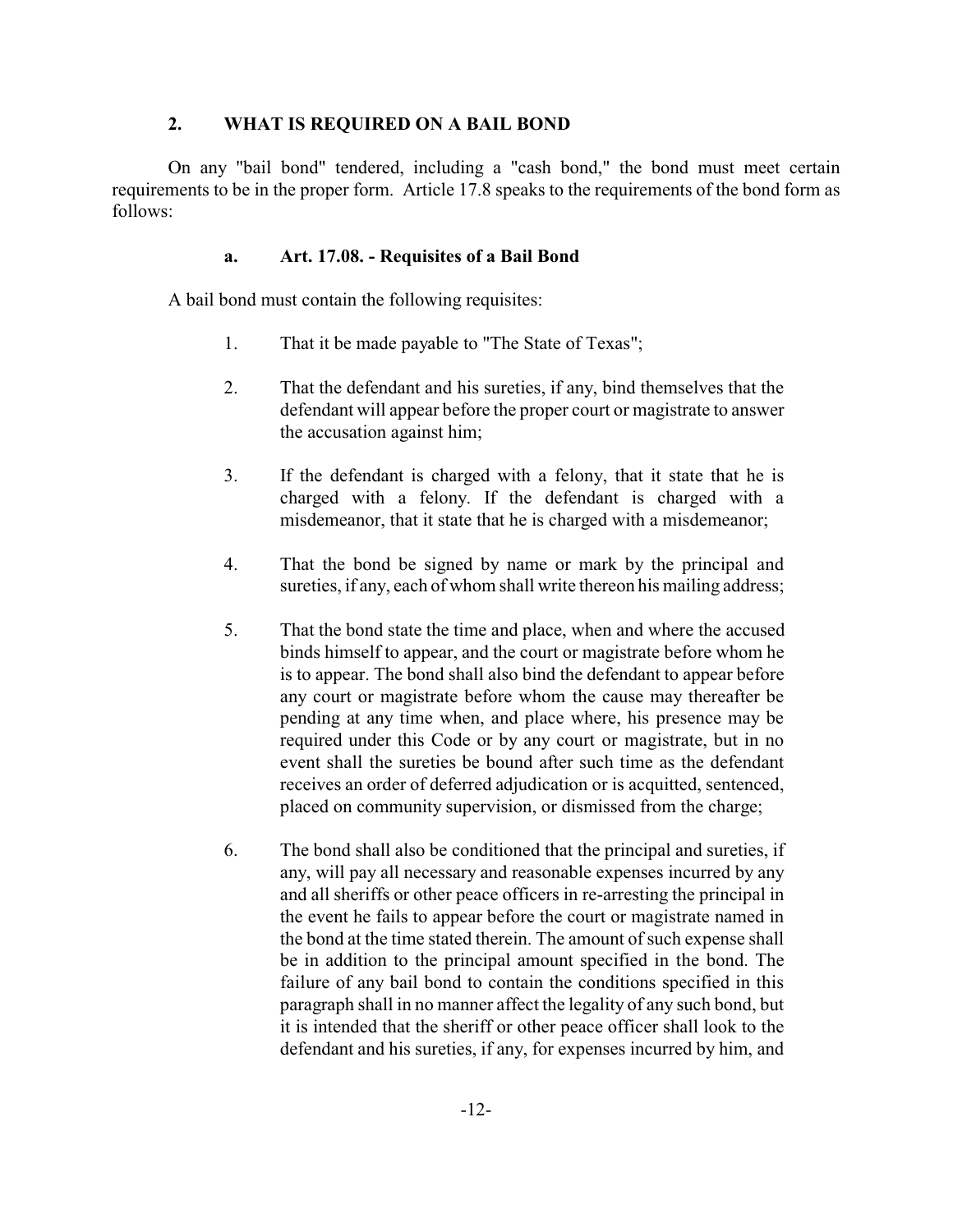not to the State for any fees earned by him in connection with the rearresting of an accused who has violated the conditions of his bond.

<span id="page-23-0"></span>It should be noted that sub-section 6 requires that the principal and surety pay the reasonable and necessaryexpenses incurred by law enforcement in re-arresting the principal if he fails to appear.

# **b. Art. 17.026. - Electronic Filing of Bail Bond**

In any manner permitted by the county in which the bond is written, a bail bond may be filed electronically with the court, judge, magistrate, or other officer taking the bond.

Now that the types of bonds have been identified and the requisites of the bond form have been identified, it is important to specifically discuss the requirements of "surety bonds" and "personal bonds."<sup>7</sup>

# <span id="page-23-1"></span>**D. WHO MAY ACT AS SURETY ON A "SURETY BAIL BOND"**

Bail bonds, other than "cash bonds" and "personal bonds," are generallyreferred to as "surety bonds." Such bonds may be made by "corporate sureties" or "individual sureties." Although the term "corporate surety" is used throughout the Code of Criminal Procedure," not just any corporation qualifies to act as a surety to write bonds. Only corporations specifically licensed to act as sureties can make bonds, and the only corporations that qualify are insurance companies that are duly authorized by the Texas Department of Insurance.<sup>8</sup>

# <span id="page-23-2"></span>**1. CORPORATE SURETIES (INSURANCE COMPANIES)**

As stated above, the only corporations that may act as sureties are insurance companies. The relevant portions of the Texas Code of Criminal Procedure read as follows:

# <span id="page-23-3"></span>**a. Art. 17.06. - Corporation as Surety**

Wherever in this Chapter, any person is required or authorized to give or execute any bail bond, such bail bond may be given or executed by such principal and any corporation authorized by law to act as surety, subject to all the provisions of this Chapter regulating and governing the giving of bail bonds by personal surety insofar as the same is applicable.

 $\alpha$  As previously stated, "cash bonds" are simple and require no in-depth explanation.

<sup>&</sup>lt;sup>8</sup> The only corporation which may act as a surety on bail bonds is an insurance company and it must comply with the Texas Insurance Code and obtain a certificate of authority from the State Board of Insurance. Op. Att'y Gen. No. MW-321 (1981).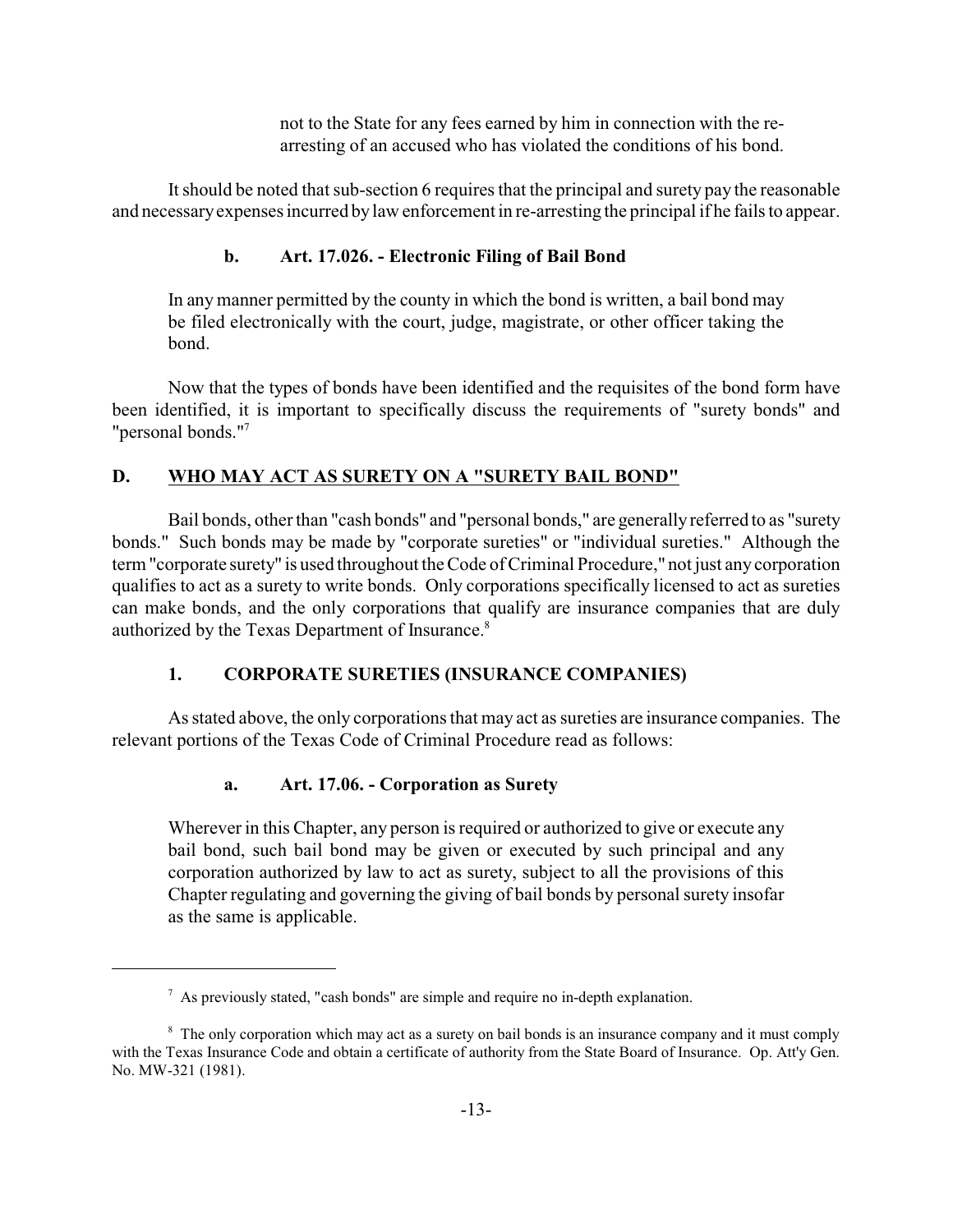### <span id="page-24-0"></span>**b. Art. 17.07. - Corporation to File with County Clerk Power of Attorney Designating Agent**

(a) Any corporation authorized by the law of this State to act as a surety, shall before executing any bail bond as authorized in the preceding Article, first file in the office of the county clerk of the county where such bail bond is given, a power of attorney designating and authorizing the named agent, agents or attorney of such corporation to execute such bail bonds and thereafter the execution of such bail bonds by such agent, agents or attorney, shall be a valid and binding obligation of such corporation.

(b) A corporation may limit the authority of an agent designated under Subsection (a) by specifying the limitation in the power of attorney that is filed with the county clerk.

In counties where no bail bond board exists, only a licensed "local recording agent" may act as the agent for an insurance company writing bonds.<sup>9</sup>

Insurance companies for whom local recording agents are writing bonds do not have to satisfy any requirements to prove that they have sufficient security to write a bond. They are exempt from the requirements of signing a sufficiency affidavit (as allowed by Article 17.13 for individual sureties) and are also exempt from any additional investigation into the sufficiency of their security (as allowed by Article 17.14 for individual sureties). An officer taking a bond under Chapter 17 of the Code of Criminal Procedure lacks the authority to question the solvency of a corporate surety authorized to do business by the Texas Department of Insurance. Op. Tex. Att'y Gen. No. JC-0541 (2002); *see International Fid. Ins. Co. v. Sheriff of Dallas County*, 476 S.W.2d 500 (Tex. Civ. App.—Beaumont 1972, writ ref'd n.r.e.).

Indeed, the sheriff, or other county official, is not authorized to set a limit on the value amount of bonds which a corporate surety may provide where the corporation has been issued a certificate of authority to do business in Texas by the State Board of Insurance pursuant to the Texas Insurance Code. Op. Tex. Att'y Gen. No. JM-799 (1987); *see* Op. Tex. Att'y Gen. No. DM-254 (1993). There is no automatic limit on the value of the bonds a corporate bail bondsman may issue. *Id.* However, the power of attorney on file with the county clerk pursuant to Article 17.07 may limit the agents authority and should be examined by the sheriff's office.

<sup>&</sup>lt;sup>9</sup> In counties where a bail bond board exists, there is no requirement for the agent of the insurance company to be a licensed "local recording agent."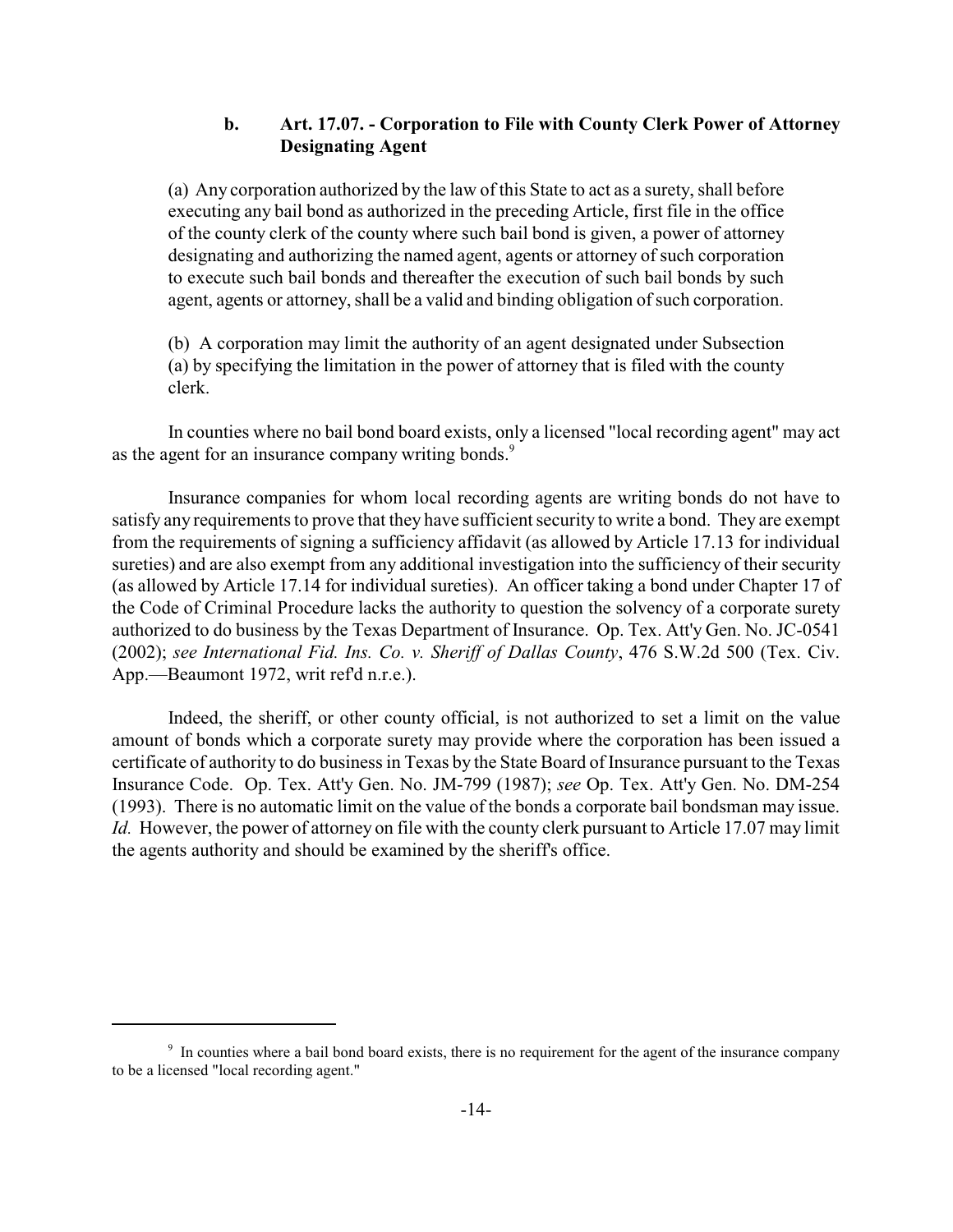#### <span id="page-25-0"></span>**2. INDIVIDUAL SURETIES**

In Texas, any individual,<sup>10</sup> except a minor, and some convicted criminals can post a bond in counties that do not have a bail bond board so long as certain educational requirements are satisfied. Indeed, even some government employees<sup>11</sup> can write bonds as sureties in "non-bail bond board counties." The only requirements that have to be met are the educational requirements and the individual's ability to meet the financial standards.<sup>12</sup> The sufficiency of the security offered by a surety is governed by articles 17.11 through 17.14. Op. Tex. Att'y Gen. No. LO98-105 (1998). The relevant portion of the Code of Criminal Procedure relating to age and educational requirements is set forth in article 17.10 as follows:

#### <span id="page-25-1"></span>**a. Art. 17.10. - Disqualified Sureties**<sup>13</sup>

(a) A minor may not be surety on a bail bond, but the accused party may sign as principal.

(b) A person, for compensation, may not be a surety on a bail bond written in a countyin which a countybail bond board regulated under Chapter 1704, Occupations Code, does not exist unless the person, within two years before the bail bond is given, completed in person at least eight hours of continuing legal education in criminal law courses or bail bond law courses that are:

- (1) approved by the State Bar of Texas; and
- (2) offered by an accredited institution of higher education in this state.

<sup>&</sup>lt;sup>10</sup> Only corporations and individuals may be licensed to act as bail bondsmen. Op. Tex. Att'y Gen. No. MW-507 (1982).

<sup>&</sup>lt;sup>11</sup> The Attorney General has opined that a superintendent in charge of streets for the City of Madisonville is not precluded as a matter of law from engaging in the writing of bail bonds. Op. Tex. Att'y Gen. No. JM-598 (1986). Moreover, it is the opinion ofthe Attorney General that an individual whose spouse is a bail bondsman may be employed as an investigator for the criminal district attorney. Op. Tex. Att'y Gen. No. JM-776 (1987).

 $12$  For years, officials have held a misconception that attorneys are somehow exempt from meeting the sufficiency requirements. However, a sheriff or other official taking bond in either a bail bond board county or a non-bail bond board county must inquire into the sufficiency of security of an attorney posting bond for one of his clients, just as must be done for any other surety under Chapter 17 of the Code of Criminal Procedure. Attorneys are exempt from the licensing and security requirements of the Bail Bond Board Act, but, even in a county with a bail bond board, an attorney is subject to the requirements of Chapter 17 of the Code of Criminal Procedure. Op. Tex. Att'y Gen. No. DM-483 (1998); Op. Tex. Att'y Gen. No. JC-0277 (2000).

<sup>&</sup>lt;sup>13</sup> Art. 17.10, Code of Criminal Procedure, was amended effective September 1, 2005 and amended again September 1, 2011.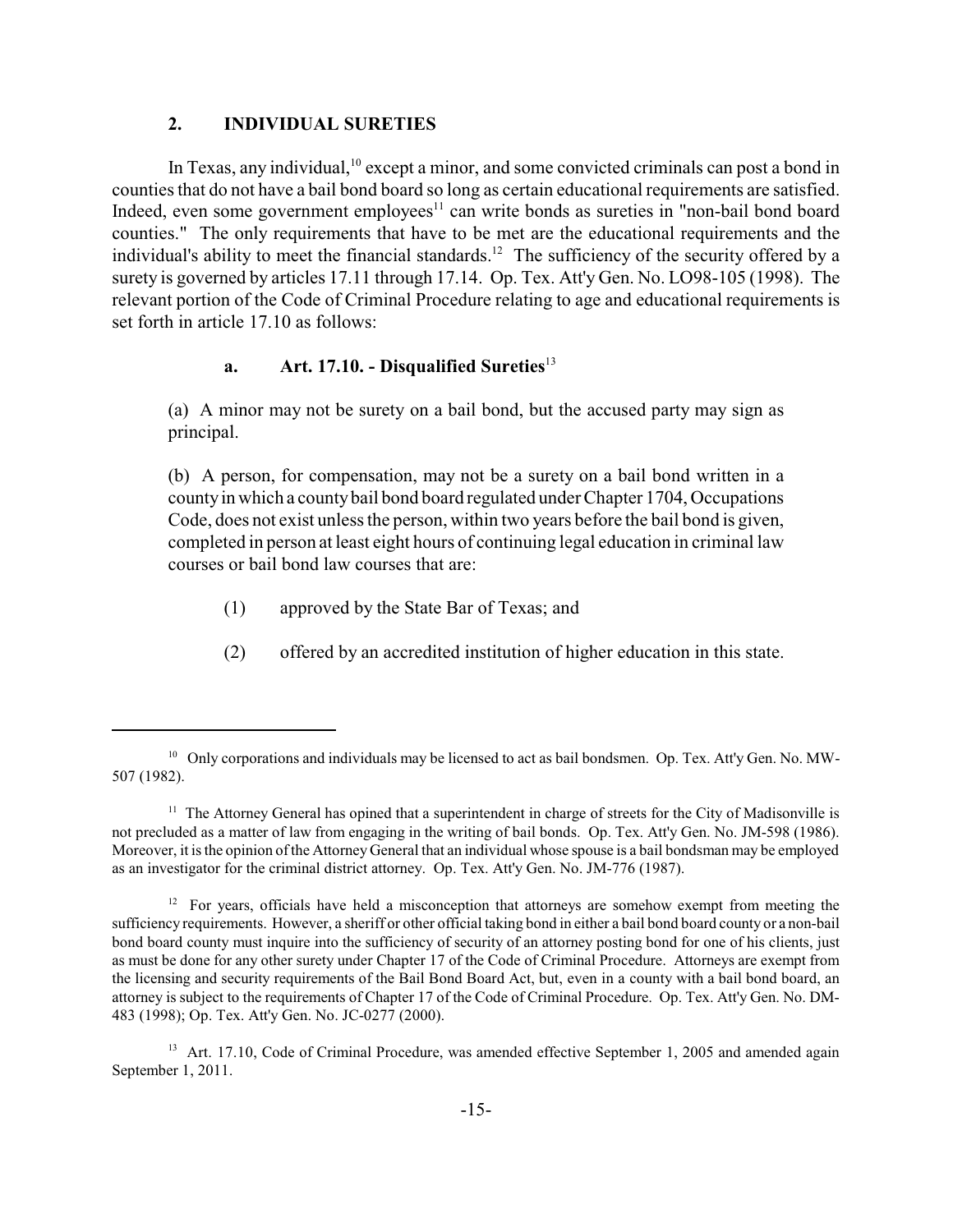(c) A person, for compensation, may not act as a surety on a bail bond if the person has been finally convicted of:

- (1) a misdemeanor involving moral turpitude; or
- (2) a felony.

The term "for compensation" must be specifically noted in Article 17.10(b). Attorneys that practice in this area differ on the interpretation of this section. The Flowers Davis law firm is of the opinion that Attorneys who are bonding out their clients, without receiving separate compensation for their bonding services, do not have to meet the educational requirements of Article 17.10(b).<sup>14</sup> There are attorneys who disagree with the opinion of Flowers Davis. It is the opinion of some of these attorneys that an Attorney posting a bond in a non-bail bond county would have to meet the educational requirements even if the attorney was not posting the bond "for compensation," or at least not for compensation separate from their ordinary legal fees. It is also the opinion of Flowers Davis law firm that if an attorney is charging a separate fee for bonding a client out of jail other than his ordinary legal fees, then the attorney would be writing a bond "for compensation," which would require the attorney to meet the educational requirements just like any other person bonding people out "for compensation." These conflicting opinions are both reasonable, and the attorneys that hold these conflicting opinions are all excellent attorneys. **If this issue arises in your county, the best possible advice is to contact your county attorney or outside legal counsel for legal advice specific to the situation with which you are confronted.** The matter may be best resolved by seeking an attorney general's opinion on this matter.

In 2011, Article 17.10, Code of Criminal Procedure, was amended by adding Subsection (c) to read as follows: (c) A person, for compensation, may not act as a surety on a bail bond if the person has been finally convicted of: (1) a misdemeanor involving moral turpitude; or (2) a felony.

However, Article 17.10(c), Code of Criminal Procedure, as added by the 2011 Act, applies only to a person convicted of an offense committed on or after the effective date of the Act. A person convicted of an offense committed before the effective date of the Act is governed by the law in effect on the date the offense was committed, and the former law is continued in effect for that purpose. An offense is considered to have been committed before the effective date of the Act if any element of the offense occurred before September 1, 2011, which is the date the Act became effective.

Except as discussed below, anyone convicted of a felonyor misdemeanor that was committed on or after September 1, 2011, is disqualified from writing bonds. Anyone that was convicted of a felony or misdemeanor involving moral turpitude that was committed before September 1, 2011 can write or continue to write bonds in a non-bail bond board county. The Attorney General has opined

<sup>&</sup>lt;sup>14</sup> Flowers Davis law firm is also of the opinion that family members can sign as sureties if they meet the financial requirements set forth in Articles 17.11 through 17.13, as long as it is not done "for compensation."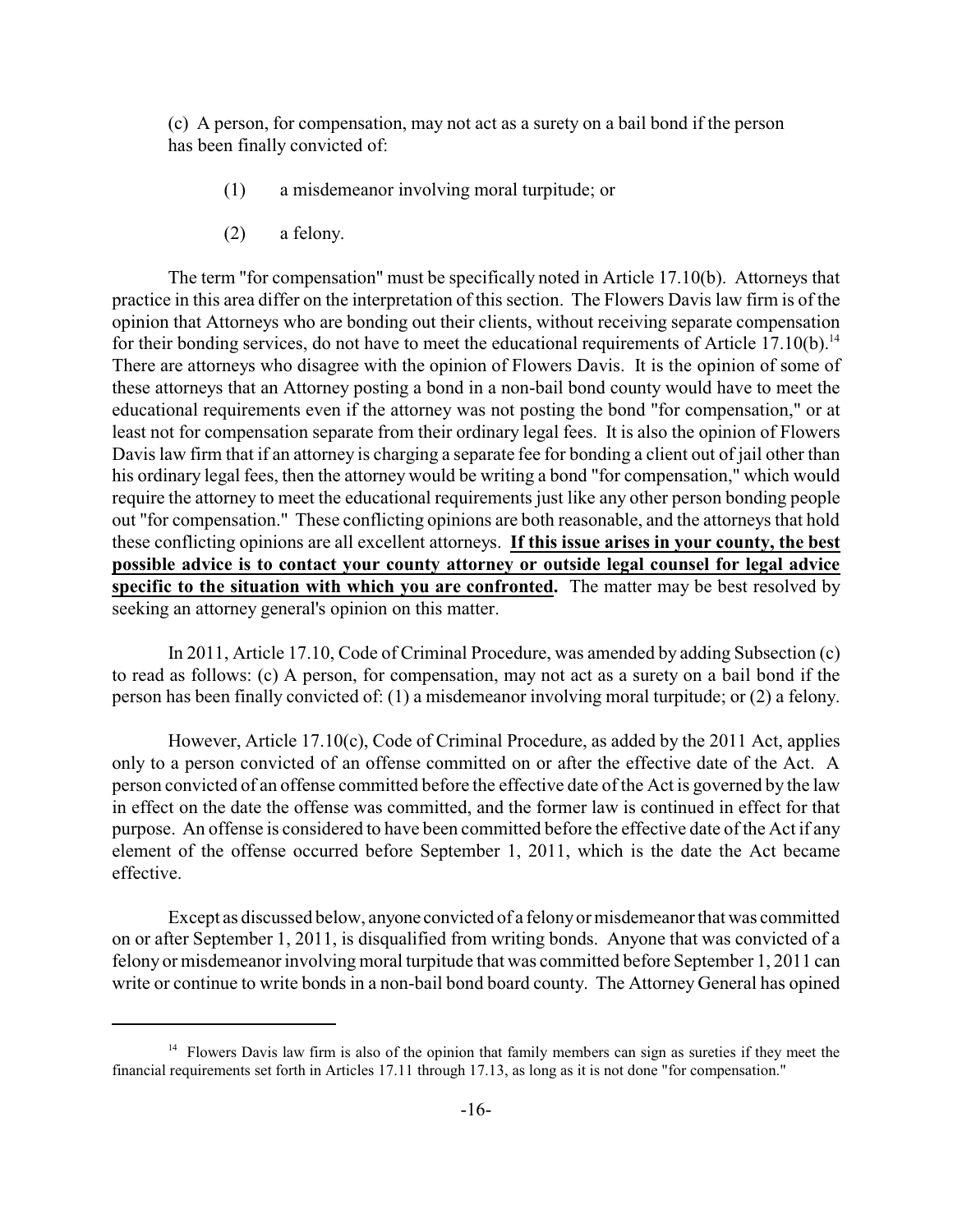that a court would likely conclude that a person who was convicted of a misdemeanor involving moral turpitude but who received judicial clemency under article 42.12, section 20(a) of the Code of Criminal procedure, if otherwise qualified, is eligible to act as a bail bond surety. Op. Tex. Att'y Gen. No. GA-1087 (2014).

# <span id="page-27-0"></span>**b. Art. 17.11. - How Bail Bond is Taken**

Sec. 1. Every court, judge, magistrate or other officer taking a bail bond shall require evidence of the sufficiency of the security offered; but in every case, one surety shall be sufficient, if it be made to appear that such surety is worth at least double the amount of the sum for which he is bound, exclusive of all property exempted by law from execution, and of debts or other encumbrances; and that he is a resident of this state, and has property therein liable to execution worth the sum for which he is bound.

Sec. 2. Provided, however, any person who has signed as a surety on a bail bond and is in default thereon shall thereafter be disqualified to sign as a surety so long as the person is in default on the bond. It shall be the duty of the clerk of the court where the surety is in default on a bail bond to notify in writing the sheriff, chief of police, or other peace officer of the default. If a bail bond is taken for an offense other than a Class C misdemeanor, the clerk of the court where the surety is in default on the bond shall send notice of the default by certified mail to the last known address of the surety.

Sec. 3. A surety is considered to be in default from the time execution may be issued on a final judgment in a bond forfeiture proceeding under the Texas Rules of Civil Procedure, unless the final judgment is superseded by the posting of a supersedeas bond.

# <span id="page-27-1"></span>**c. Art. 17.12. - Exempt Property**

The property secured by the Constitution and laws from forced sale shall not, in any case, be held liable for the satisfaction of bail, either as to principal or sureties, if any.

# <span id="page-27-2"></span>**d. Art. 17.13. - Sufficiency of Sureties Ascertained**

To test the sufficiency of the security offered to any bail bond, unless the court or officer taking the same is fully satisfied as to its sufficiency, the following oath shall be made in writing and subscribed by the sureties: "I, do swear that I am worth, in my own right, at least the sum of (here insert the amount in which the surety is bound), after deducting from my property all that which is exempt by the Constitution and Laws of the State from forced sale, and after the payment of all my debts of every description, whether individual or security debts, and after satisfying all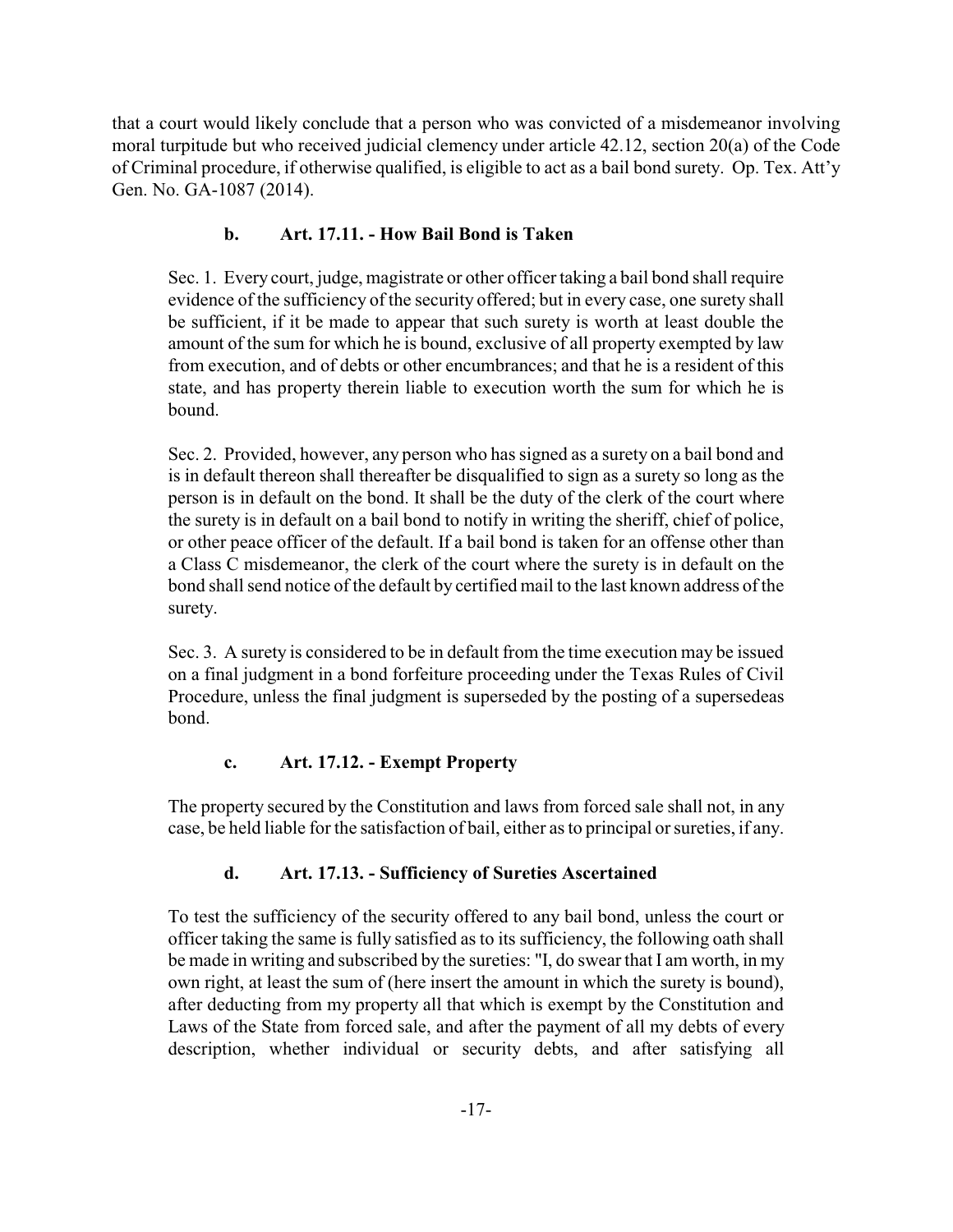encumbrances upon my property which are known to me; that I reside in ......... County, and have property in this State liable to execution worth said amount or more.

(Dated .........., and attested by the judge of the court, clerk, magistrate or sheriff.)" Such affidavit shall be filed with the papers of the proceedings.

#### <span id="page-28-0"></span>**e. Art. 17.14. - Affidavit Not Conclusive**

Such affidavit shall not be conclusive as to the sufficiency of the security; and if the court or officer taking the bail bond is not fully satisfied as to the sufficiency of the security offered, further evidence shall be required before approving the same.

Sheriffs mayrequire additional evidence of the sufficiencyof the surety, including documents showing ownership interest in properties, the number and amount of bonds written in other counties and other financial records. In addition, Article 17.141 requires sureties to submit sworn financial statements if they are included on a list of approved sureties posted in the jail under Article 17.141.

Whatever additional evidence a sheriff decides to require in a particular county should apply equally to each bondsman. In other words, everyone should be treated the same, and the same information should be required of each bondsman unless a viable reason exists to require more information from a particular individual.

In considering the sufficiency of the security of a surety, many officials have suffered from the misconception that real property that is used as collateral by a bondsman must be in the county in which the bond is posted - that is not accurate. The property may be outside the county. Op. Tex. Att'y Gen. No. DM-264 (1993).

Additionally, collateral may not be required to secure the bond in a "non-bail bond board" county for either a corporate surety or an individual surety. Op. Tex. Att'yGen. No. DM-483 (1998). A sheriff in a non-bail bond board county cannot require a bondsman to post real or personal property as collateral for a bond. However, a sheriff may take into account the amount of other outstanding bonds, including bonds in other counties, when determining a surety's worth; the outstanding bonds are considered "debts or other encumbrances."

It should also be noted that a licensed corporate surety may have authorized agents sign bonds in its behalf, but an individual suretymay not do so, according to the Texas AttorneyGeneral's interpretation of the Code of Criminal Procedure§ 17.08. Op. Tex. Att'y Gen. No. MW- 507 (1982). A sheriff in a non-bail bond board county is not required to accept a bail bond signed by an individual surety's attorney-in-fact on the surety's behalf. Op. Tex. Att'y Gen. No. GA-0288 (2004).

Finally, it is also important to realize that a person who operates as a bail bond licensee in an individual capacity may, in addition, be licensed as an agent for a corporate surety. Tex. Att'y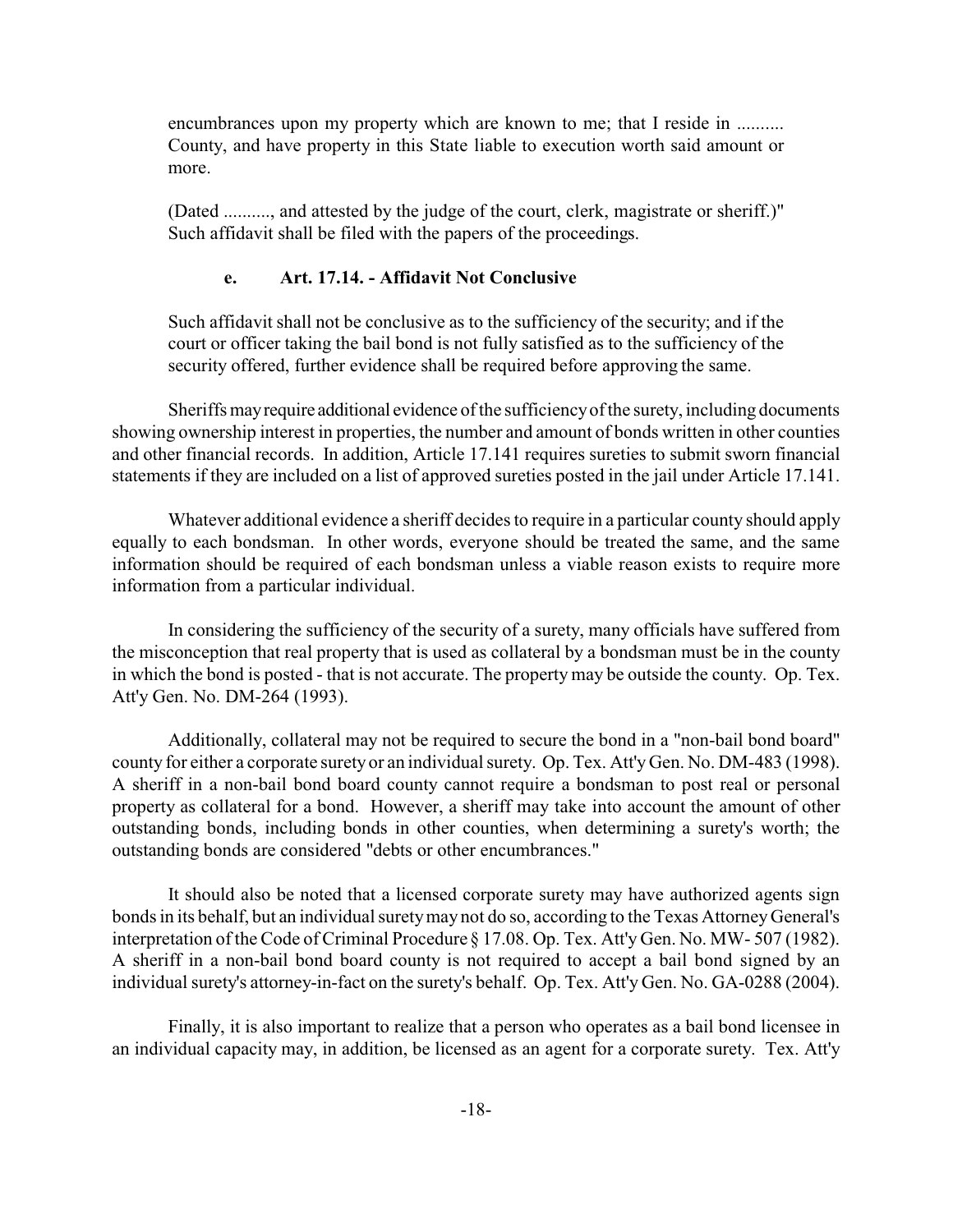Gen. LO96-019 (1996). They may operate in the same place of business, use the same telephone numbers, the same employees, and the same advertising. Tex. Att'y Gen. LO96- 019 (1996).

# <span id="page-29-0"></span>**f. Art. 17.141. - Posted List of Eligible Bail Bond Sureties in Certain Counties<sup>15</sup>**

In a county in which a county bail bond board regulated under Chapter 1704, Occupations Code, does not exist, the sheriff may post a list of eligible bail bond sureties whose securityhas been determined to be sufficient. Each suretylisted under this article must file annually a sworn financial statement with the sheriff.

Prior to September 1, 2005, the posting of a list of pre-approved bondsmen in a county jail was not allowed in a non-bail bond board county because it exceeded the authority of a sheriff under Chapter 17 of the Code of Criminal Procedure. Op. Tex. Att'y Gen. No. JC-0541 (2002). This prior rule has now been changed through legislation.

Article 17.141 also adds a requirement for a "sworn financial statement." Prior to this clarification regarding an annual sworn financial statement, there was no specific statute requiring a surety to provide a financial statement. Some sheriffs have been requiring financial statements under Article 17.14, either "sworn" or audited, for some time. Audited financial statements require an audit by an accountant. "Sworn financial statements" are not generally defined by either the Code of Criminal Procedure or by generally accepted accounting principles. However, it can be presumed that a "sworn financial statement" only requires that the surety swear to the accuracyof the statement under penalty of perjury. Of note, the Texas Attorney General has determined that the public has a legitimate interest in sworn financial statements collected and retained for this purpose; therefore, such statements may be subject to release as public information. *See* Tex. Att'y Gen. Op. OR2007-06923 (2007).

# <span id="page-29-1"></span>**E. PERSONAL BONDS**

Personal bonds provide an excellent tool for decreasing jail overcrowding, and good communication between the magistrates and the sheriff's office can assist in good jail management and reduce the jail costs for the county through the use of personal bonds. Proper identification of those inmates eligible for personal bonds is very important. The more quickly such accused people are brought before magistrates, the more quickly such accused individuals can be moved out of the jail.

<sup>&</sup>lt;sup>15</sup> Article 17.141 was added to the Code of Criminal Procedure effective September 1, 2005.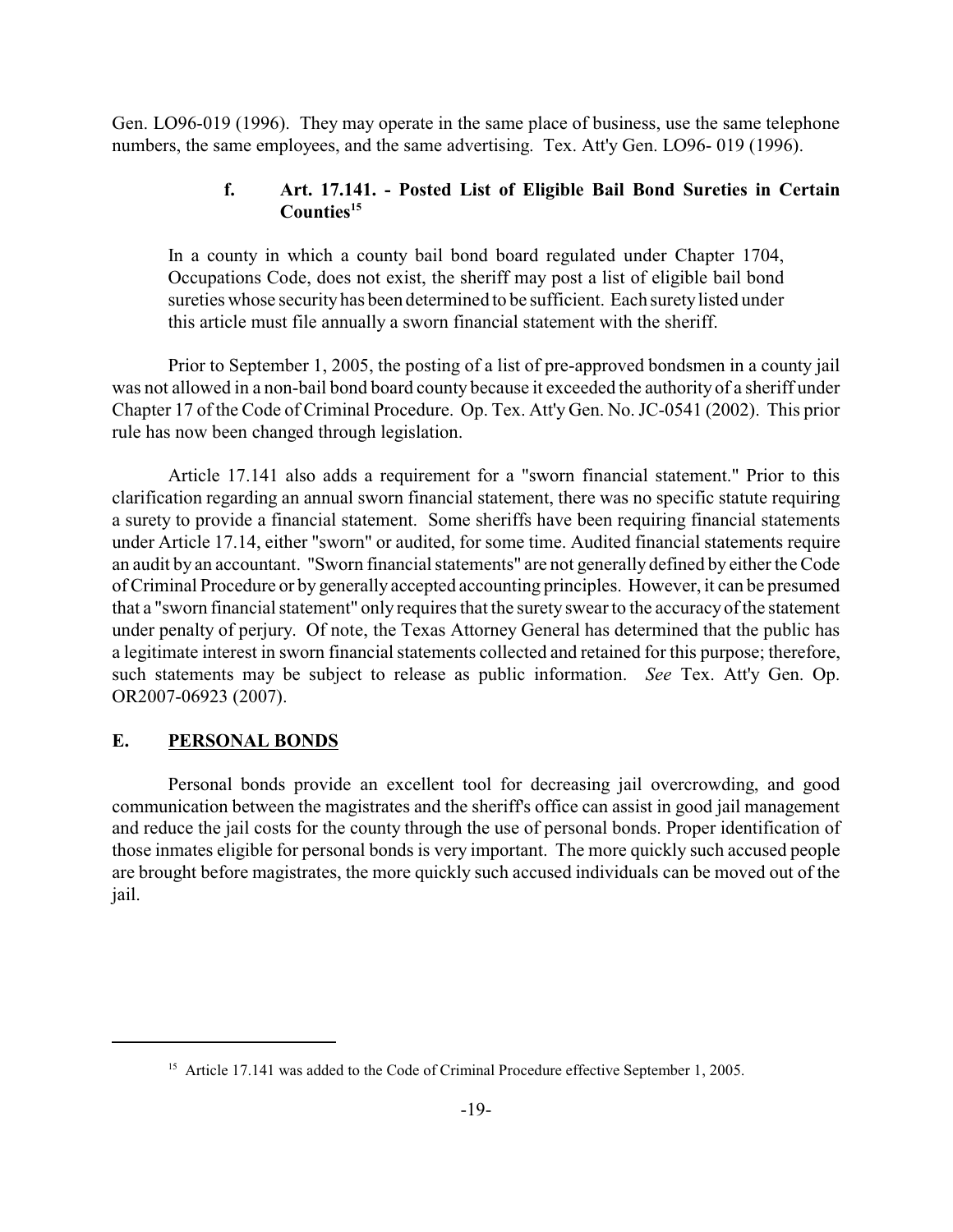#### <span id="page-30-0"></span>**1. Art. 17.03. - Definition of Personal Bond**

(a) Except as provided by Subsection (b) or (b-1), a magistrate may, in the magistrate's discretion, release the defendant on his personal bond without sureties or other security.

(b) Only the court before whom the case is pending may release on personal bond a defendant who:

- (1) is charged with an offense under the following sections of the Penal Code:
	- (A) Section 19.03 (Capital Murder);
	- (B) Section 20.04 (Aggravated Kidnaping);
	- (C) Section 22.021 (Aggravated Sexual Assault);
	- (D) Section 22.03 (Deadly Assault on Law Enforcement or Corrections Officer, Member or Employee of Board of Pardons and Paroles, or Court Participant);
	- (E) Section 22.04 (Injury to a Child, Elderly Individual, or Disabled Individual);
	- (F) Section 29.03 (Aggravated Robbery);
	- (G) Section 30.02 (Burglary); or
	- (H) Section 71.02 (Engaging in Organized Criminal Activity);
	- (I) Section 21.02 (Continuous Sexual Abuse of Young Child or Children);
	- (J) Section 20A.03 (Continuous Trafficking of Persons).
- (2) is charged with a felony under Chapter 481, Health and SafetyCode, or Section 485.033, Health and Safety Code, punishable by imprisonment for a minimum term or by a maximum fine that is more than a minimum term or maximum fine for a first degree felony; or
- (3) does not submit to testing for the presence of a controlled substance in the defendant's body as requested by the court or magistrate under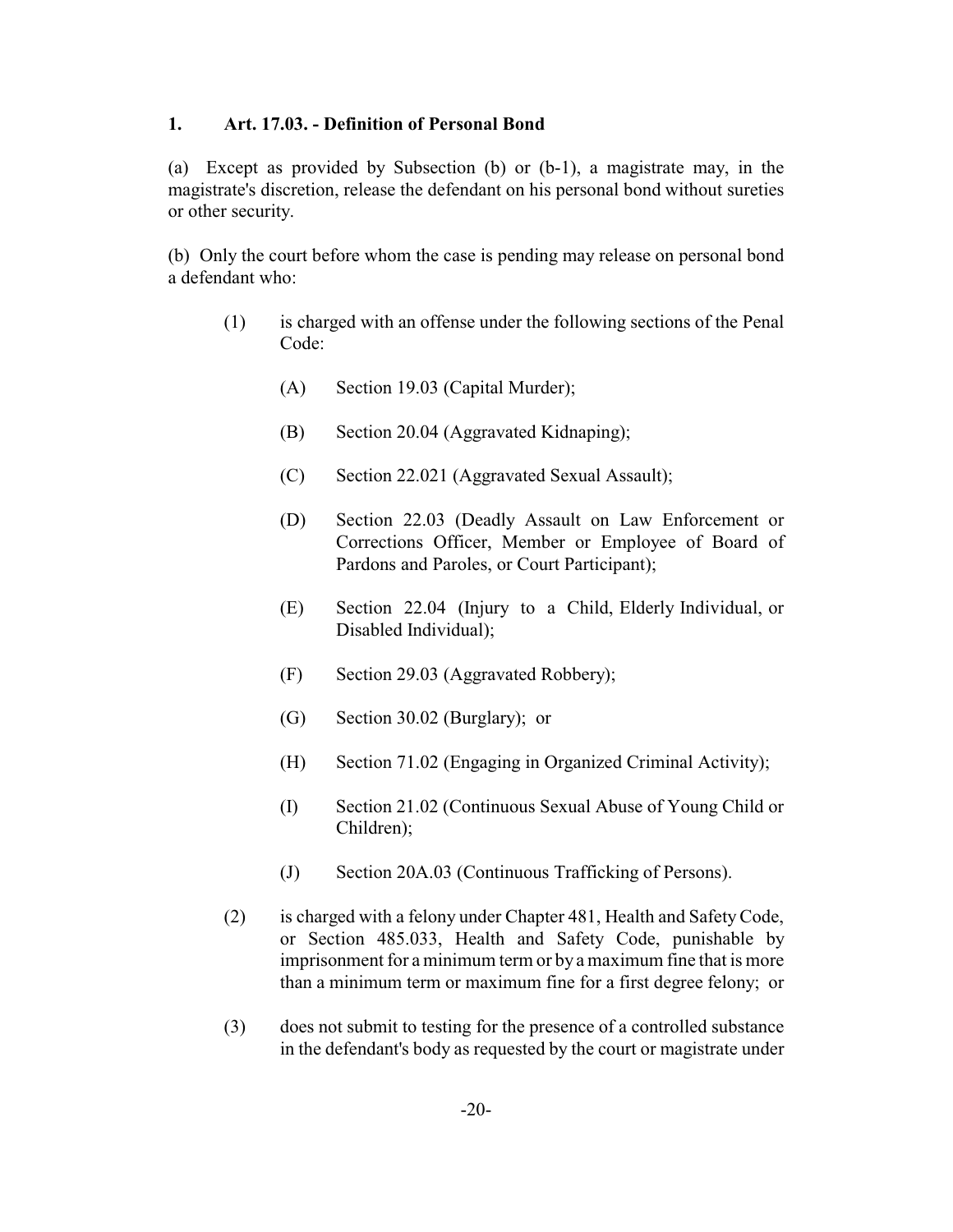Subsection (c) of this article or submits to testing and the test shows evidence of the presence of a controlled substance in the defendant's body.

(b-1) A magistrate may not release on personal bond a defendant who, at the time of the commission of the charged offense, is civilly committed as a sexually violent predator under Chapter 841, Health and Safety Code.

(c) When setting a personal bond under this chapter, on reasonable belief by the investigating or arresting law enforcement agent or magistrate of the presence of a controlled substance in the defendant's body or on the finding of drug or alcohol abuse related to the offense for which the defendant is charged, the court or a magistrate shall require as a condition of personal bond that the defendant submit to testing for alcohol or a controlled substance in the defendant's body and participate in an alcohol or drug abuse treatment or education program if such a condition will serve to reasonably assure the appearance of the defendant for trial.

(d) The state may not use the results of any test conducted under this chapter in any criminal proceeding arising out of the offense for which the defendant is charged.

(e) Costs of testing may be assessed as court costs or ordered paid directly by the defendant as a condition of bond.

(f) In this article, "controlled substance" has the meaning assigned by Section 481.002, Health and Safety Code.

(g) The court may order that a personal bond fee assessed under Section 17.42 be:

- (1) paid before the defendant is released;
- (2) paid as a condition of bond;
- (3) paid as court costs;
- (4) reduced as otherwise provided for by statute; or
- (5) waived.

# <span id="page-31-0"></span>**2. Art. 17.031. - Release on Personal Bond**

(a) Any magistrate in this state may release a defendant eligible for release on personal bond under Article 17.03 of this code on his personal bond where the complaint and warrant for arrest does not originate in the county wherein the accused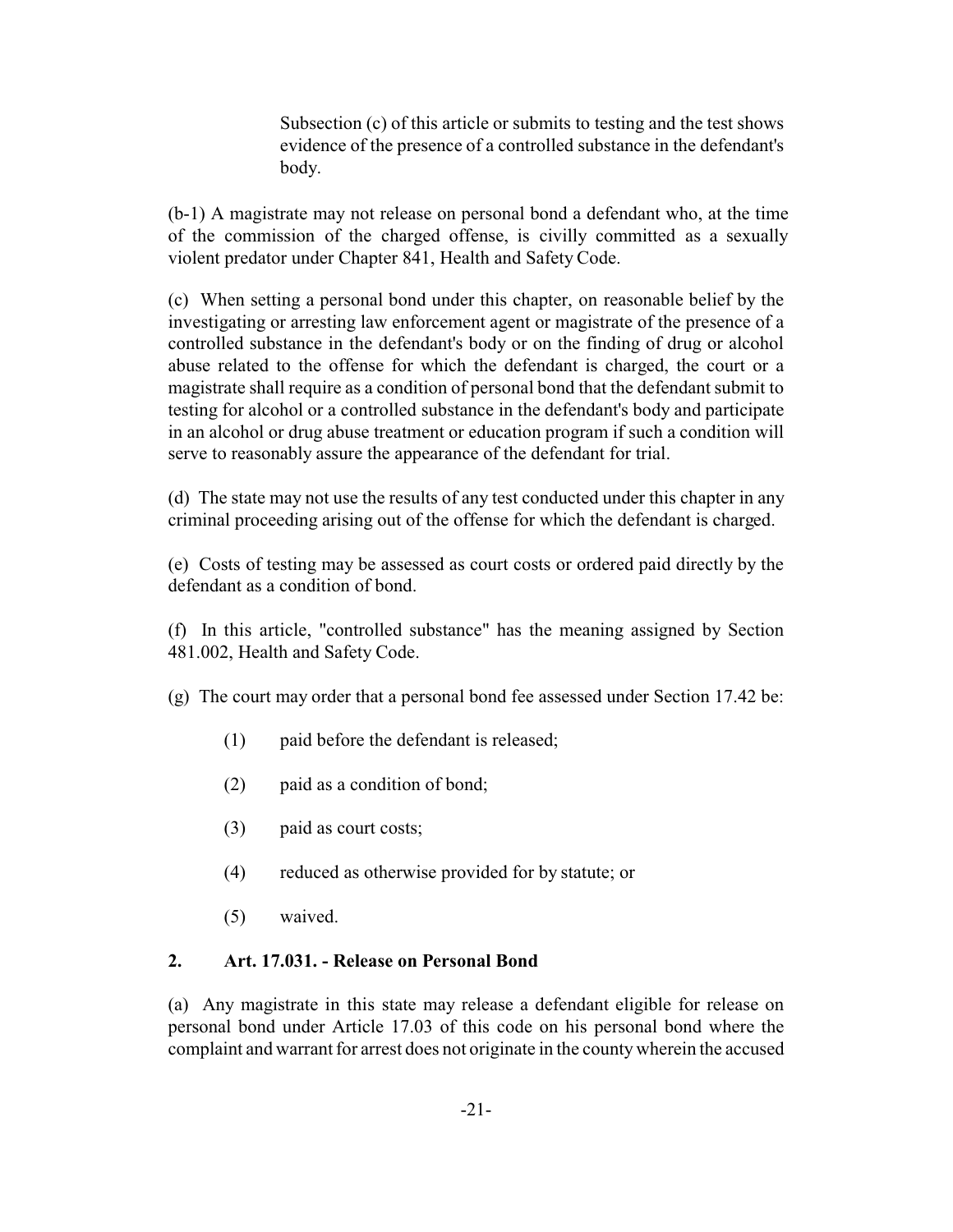is arrested if the magistrate would have had jurisdiction over the matter had the complaint arisen within the county wherein the magistrate presides. The personal bond may not be revoked by the judge of the court issuing the warrant for arrest except for good cause shown.

(b) If there is a personal bond office in the county from which the warrant for arrest was issued, the court releasing a defendant on his personal bond will forward a copy of the personal bond to the personal bond office in that county.

Article 17.031 provides a method of releasing inmates arrested on warrants from other counties. This provision may be utilized as part of a good jail population management policy.

### <span id="page-32-0"></span>**3. Art. 17.032. - Release on Personal Bond of Certain Mentally Ill Defendants**

(a) In this article, "violent offense" means an offense under the following sections of the Penal Code:

- (1) Section 19.02 (murder);
- (2) Section 19.03 (capital murder);
- (3) Section 20.03 (kidnaping);
- (4) Section 20.04 (aggravated kidnaping);
- (5) Section 21.11 (indecency with a child);
- (6) Section  $22.01(a)(1)$  (assault), if the offense involved family violence as defined by Section 71.004, Family Code ;
- (7) Section 22.011 (sexual assault);
- (8) Section 22.02 (aggravated assault);
- (9) Section 22.021 (aggravated sexual assault);
- (10) Section 22.04 (injury to a child, elderly individual, or disabled individual);
- (11) Section 29.03 (aggravated robbery);
- (12) Section 21.02 (continuous sexual abuse of young child or children); or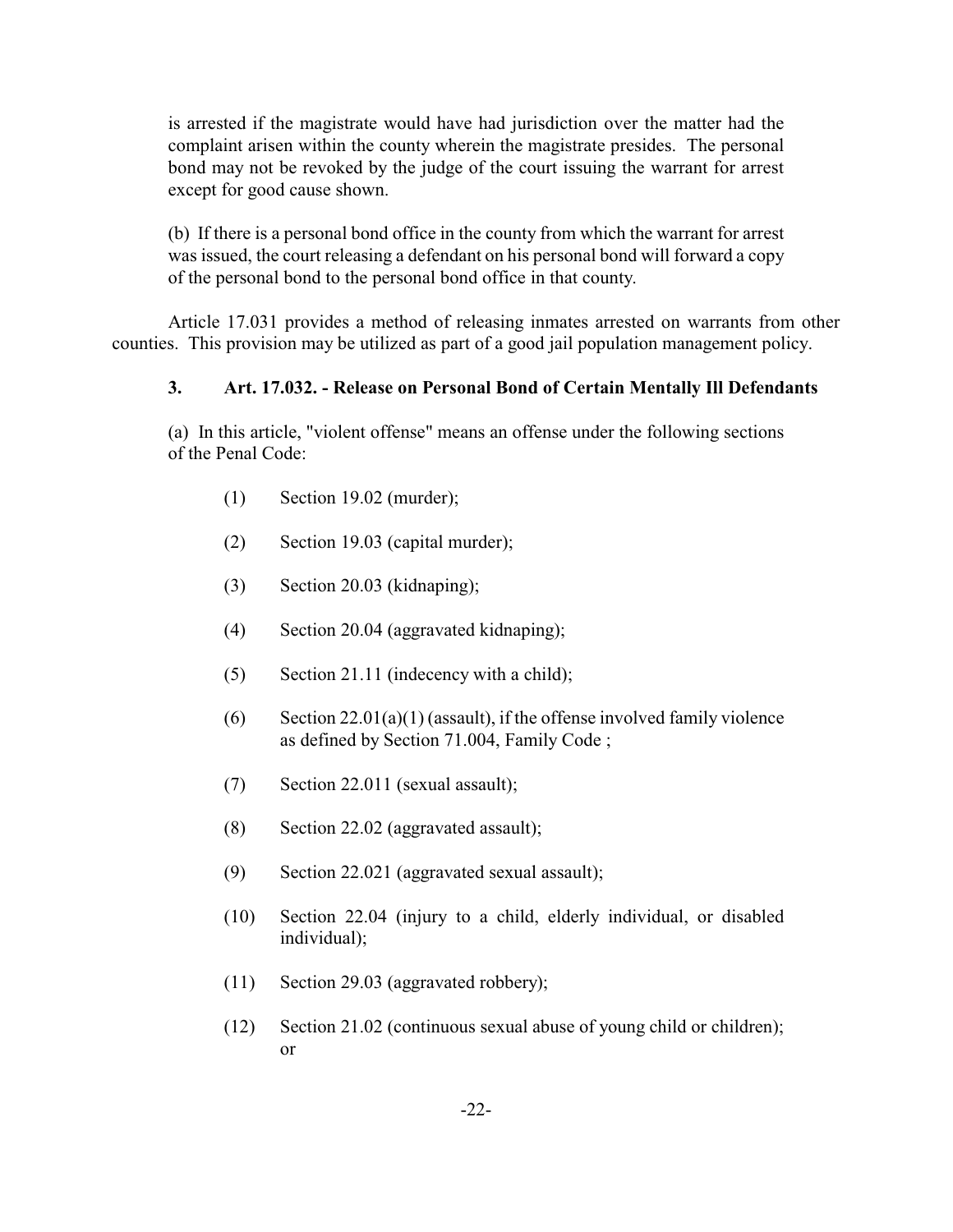(13) Section 20A.03 (continuous trafficking of persons).

(b) Notwithstanding Article 17.03(b), or a bond schedule adopted or a standing order entered by a judge, a magistrate shall release a defendant on personal bond unless good cause is shown otherwise if:

- (1) the defendant is not charged with and has not been previously convicted of a violent offense;
- (2) the defendant is examined by the local mental health authority, local intellectual and developmental disability authority, or another qualified mental health or intellectual disability expert under Article 16.22;
- (3) the applicable expert, in a written assessment submitted to the magistrate under Article 16.22:
	- (A) concludes that the defendant has a mental illness or is a person with an intellectual disability and is nonetheless competent to stand trial; and
	- (B) recommends mental health treatment or intellectual disability services for the defendant, as applicable;
- (4) the magistrate determines, in consultation with the local mental health authority or local intellectual and developmental disability authority, that appropriate community-based mental health or intellectual disability services for the defendant are available in accordance with Section 534.053 or 534.103, Health and Safety Code, or through another mental health or intellectual disability services provider; and
- (5) the magistrate finds, after considering all the circumstances, a pretrial risk assessment, if applicable, and any other credible information provided by the attorney representing the state or the defendant, that release on personal bond would reasonably ensure the defendant's appearance in court as required and the safety of the community and the victim of the alleged offense.

(c) The magistrate, unless good cause is shown for not requiring treatment, shall require as a condition of release on personal bond under this article that the defendant submit to outpatient or inpatient mental health treatment or intellectual disability services as recommended by the local mental health authority, local intellectual and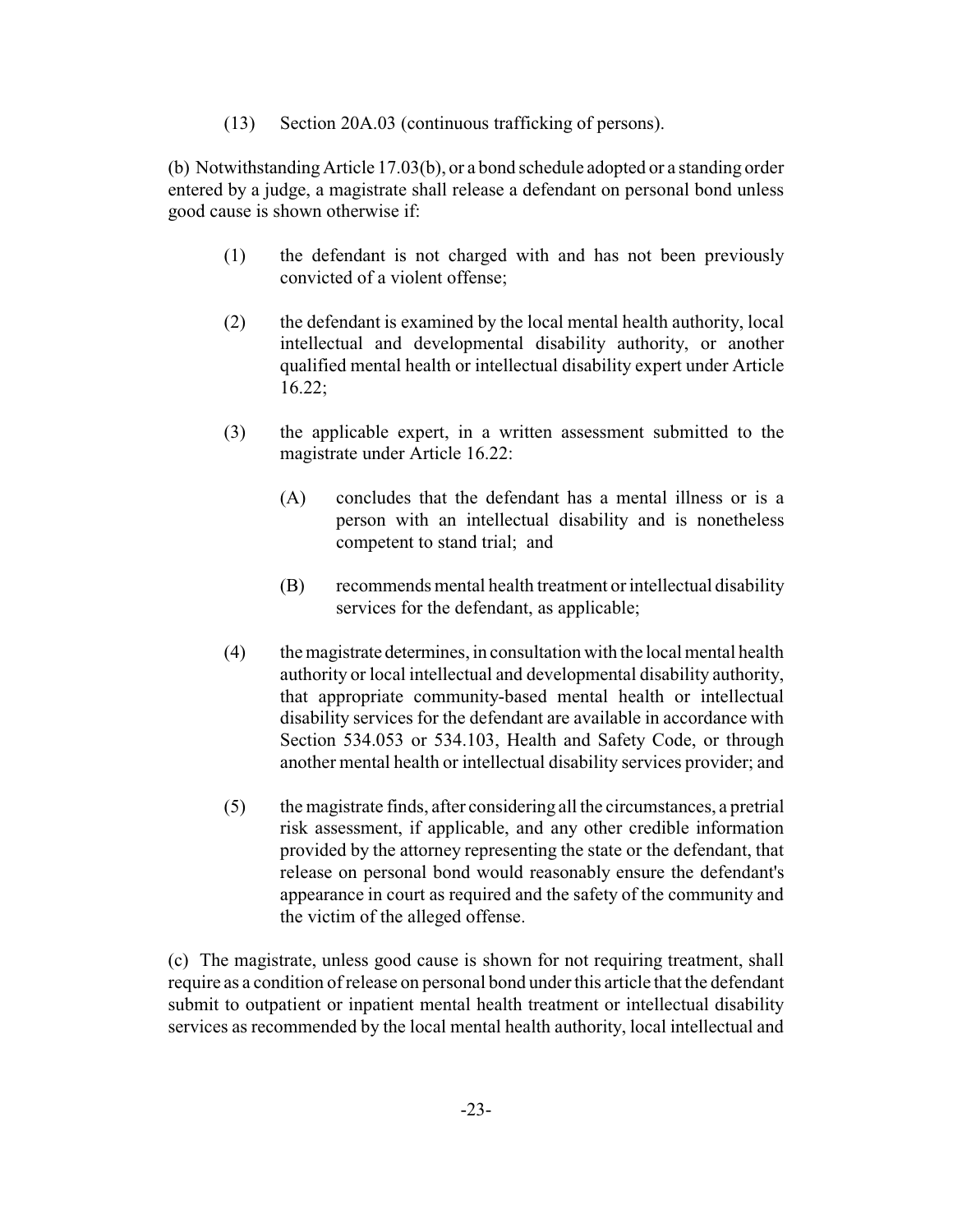developmental disability authority, or another qualified mental health or intellectual disability expert if the defendant's:

- (1) mental illness or intellectual disability is chronic in nature; or
- (2) ability to function independently will continue to deteriorate if the defendant is not treated.

(d) In addition to a condition of release imposed under Subsection (c), the magistrate may require the defendant to comply with other conditions that are reasonably necessary to ensure the defendant's appearance in court as required and the safety of the community and the victim of the alleged offense.

- (e) In this article, a person is considered to have been convicted of an offense if:
	- (1) a sentence is imposed;
	- (2) the person is placed on community supervision or receives deferred adjudication; or
	- (3) the court defers final disposition of the case.

One of the biggest problems facing jails today is the continuing influx of inmates that have mental health issues. County jails are not designed as long term incarceration facilities, and, as such, are generally not equipped to deal with large populations of inmates with mental health issues. This article may be used as frequently as possible to get the accused individuals who qualify for personal bond under this section out of county jails and into a more suitable situation for both the accused and the county.

# <span id="page-34-0"></span>**4. Art. 17.04. - Requisites of a Personal Bond**

A personal bond is sufficient if it includes the requisites of a bail bond as set out in Article 17.08, except that no sureties are required. In addition, a personal bond shall contain:

- (1) the defendant's name, address, and place of employment;
- (2) identification information, including the defendant's:
	- (A) date and place of birth;
	- (B) height, weight, and color of hair and eyes;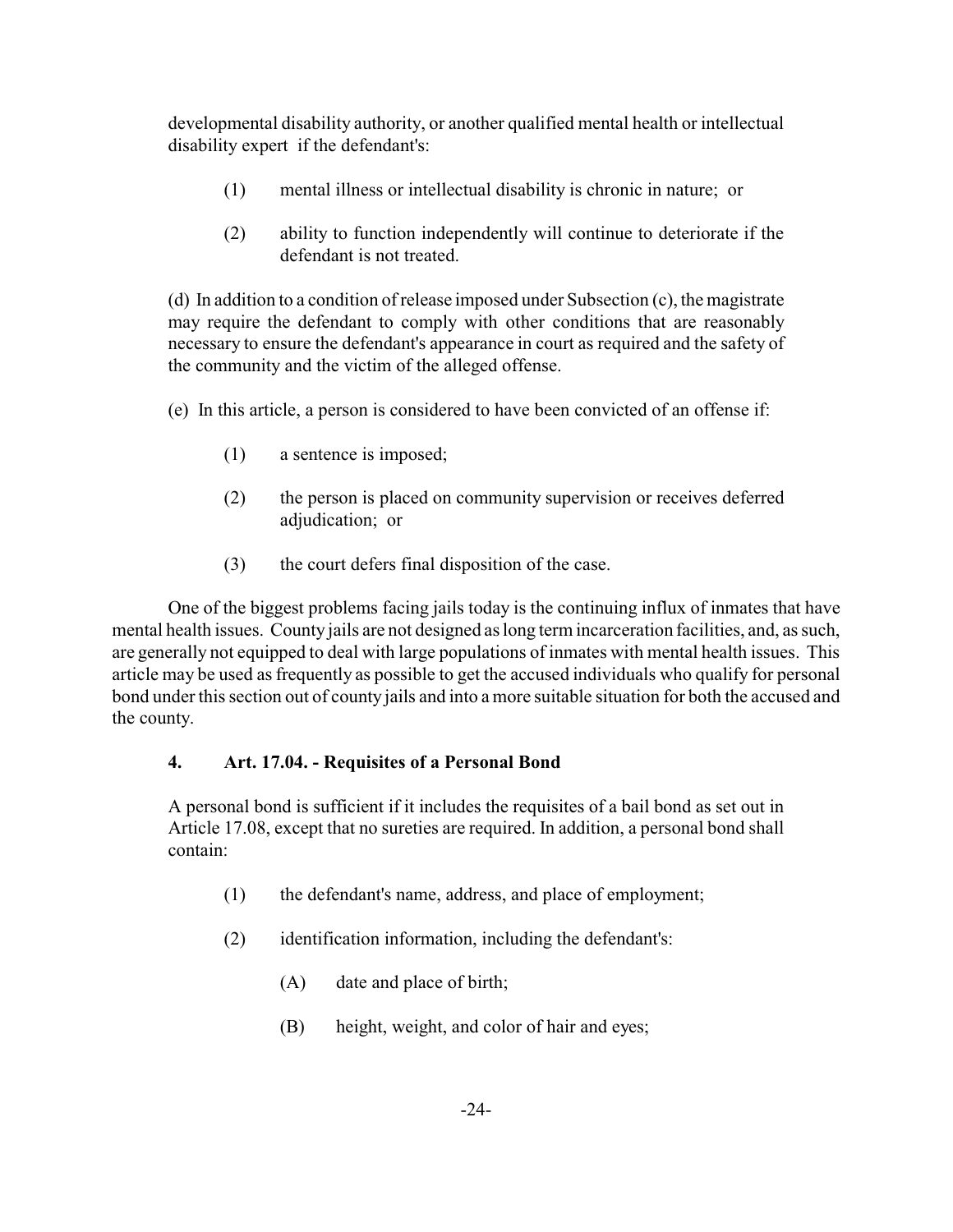- (C) driver's license number and state of issuance, if any; and
- (D) nearest relative's name and address, if any; and
- (3) the following oath sworn and signed by the defendant:

"I swear that I will appear before (the court or magistrate) at (address, city, county) Texas, on the (date), at the hour of (time, a.m. or p.m.) or upon notice by the court, or pay to the court the principal sum of (amount) plus all necessary and reasonable expenses incurred in any arrest for failure to appear."

#### <span id="page-35-0"></span>**5. Art. 17.151. - Release Because of Delay**

Sec. 1. A defendant who is detained in jail pending trial of an accusation against him must be released either on personal bond or by reducing the amount of bail required, if the state is not ready for trial of the criminal action for which he is being detained within:

- (1) 90 days from the commencement of his detention if he is accused of a felony;
- (2) 30 days from the commencement of his detention if he is accused of a misdemeanor punishable by a sentence of imprisonment in jail for more than 180 days;
- (3) 15 days from the commencement of his detention if he is accused of a misdemeanor punishable by a sentence of imprisonment for 180 days or less; or
- (4) five days from the commencement of his detention if he is accused of a misdemeanor punishable by a fine only.
- Sec. 2. The provisions of this article do not apply to a defendant who is:
	- (1) serving a sentence of imprisonment for another offense while the defendant is serving that sentence;
	- (2) being detained pending trial of another accusation against the defendant as to which the applicable period has not yet elapsed;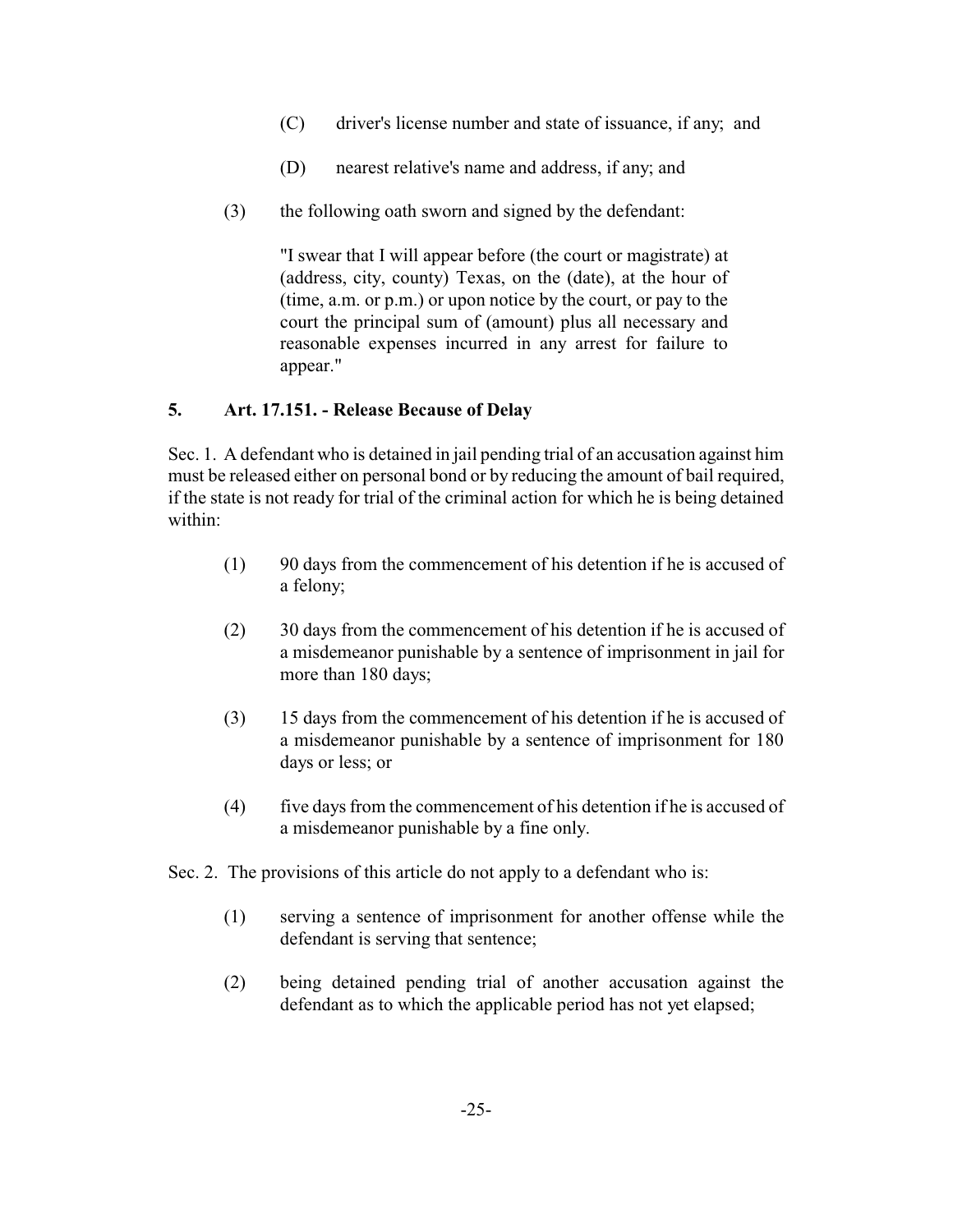- (3) incompetent to stand trial, during the period of the defendant's incompetence; or
- (4) being detained for a violation of the conditions of a previous release related to the safety of a victim of the alleged offense or to the safety of the community under this article.

The mandatory "release because of delay" provisions have been held to be constitutional, although they were adopted as part of the same package as the speedy trial act, which was held to be unconstitutional. These mandatory requirements, however, can be difficult to monitor, especially in a county with a large jail population. Nevertheless, it is important to monitor these mandatory deadlines to avoid allegations of unlawful arrest and detention.

#### **6. Art. 17.42. - Personal Bond Office**

Sec. 1. Any county, or any judicial district with jurisdiction in more than one county, with the approval of the commissioners court of each county in the district, may establish a personal bond office to gather and review information about an accused that may have a bearing on whether he will comply with the conditions of a personal bond and report its findings to the court before which the case is pending.

Sec. 2. (a) The commissioners court of a county that establishes the office or the district and county judges of a judicial district that establish the office may employ a director of the office.

(b) The director may employ the staff authorized by the commissioners court of the county or the commissioners court of each county in the judicial district.

Sec. 3. If a judicial district establishes an office, each county in the district shall pay its pro rata share of the costs of administering the office according to its population.

Sec. 4. (a) Except as otherwise provided by this subsection, if a court releases an accused on personal bond on the recommendation of a personal bond office, the court shall assess a personal bond reimbursement fee of \$20 or three percent of the amount of the bail fixed for the accused, whichever is greater. The court may waive the fee or assess a lesser fee if good cause is shown. A court that requires a defendant to give a personal bond under Article 45.016 may not assess a personal bond fee under this subsection.

(b) Reimbursement fees collected under this article may be used solely to defray expenses of the personal bond office, including defraying the expenses of extradition.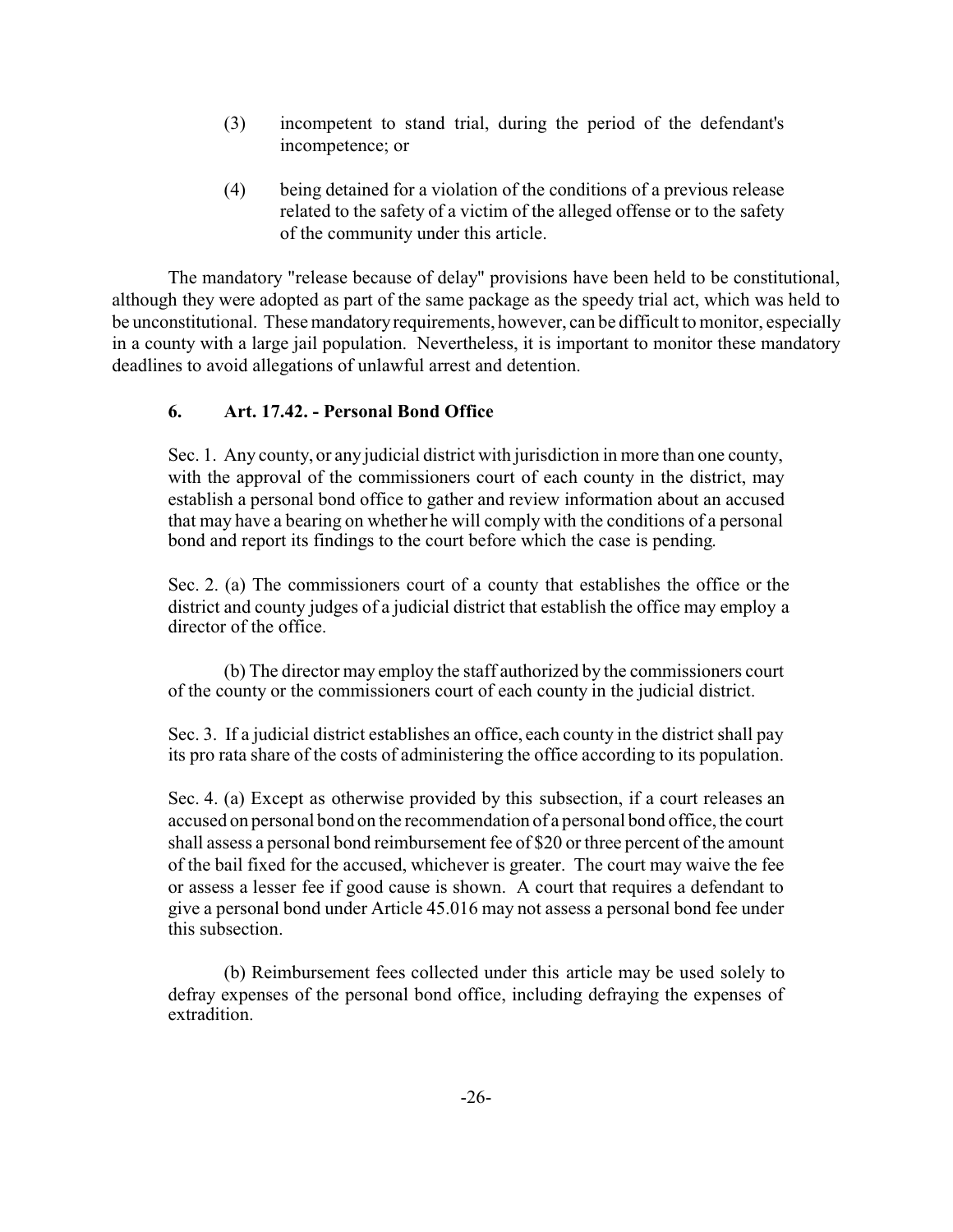(c) Reimbursement fees collected under this article shall be deposited in the county treasury, or if the office serves more than one county, the fees shall be apportioned to each county in the district according to each county's pro rata share of the costs of the office.

Sec. 5. (a) A personal bond pretrial release office established under this article shall:

- (1) prepare a record containing information about any accused person identified by case number only who, after review by the office, is released by a court on personal bond before sentencing in a pending case;
- (2) update the record on a monthly basis; and
- (3) file a copy of the record with the district or county clerk, as applicable based on court jurisdiction over the categories of offenses addressed in th records, in any county served by the office.

(b) In preparing a record under Subsection (a), the office shall include in the record a statement of:

- (1) the offense with which the person is charged;
- (2) the dates of any court appearances scheduled in the matter that were previously unattended by the person;
- (3) whether a warrant has been issued for the person's arrest for failure to appear in accordance with the terms of the person's release;
- (4) whether the person has failed to comply with conditions of release on personal bond; and
- (5) the presiding judge or magistrate who authorized the personal bond.

(c) This section does not apply to a personal bond pretrial release office that on January 1, 1995, was operated by a community corrections and supervision department.

Sec. 6. (a) Not later than April 1 of each year, a personal bond office established under this article shall submit to the commissioners court or district and county judges that established the office an annual report containing information about the operations of the office during the preceding year.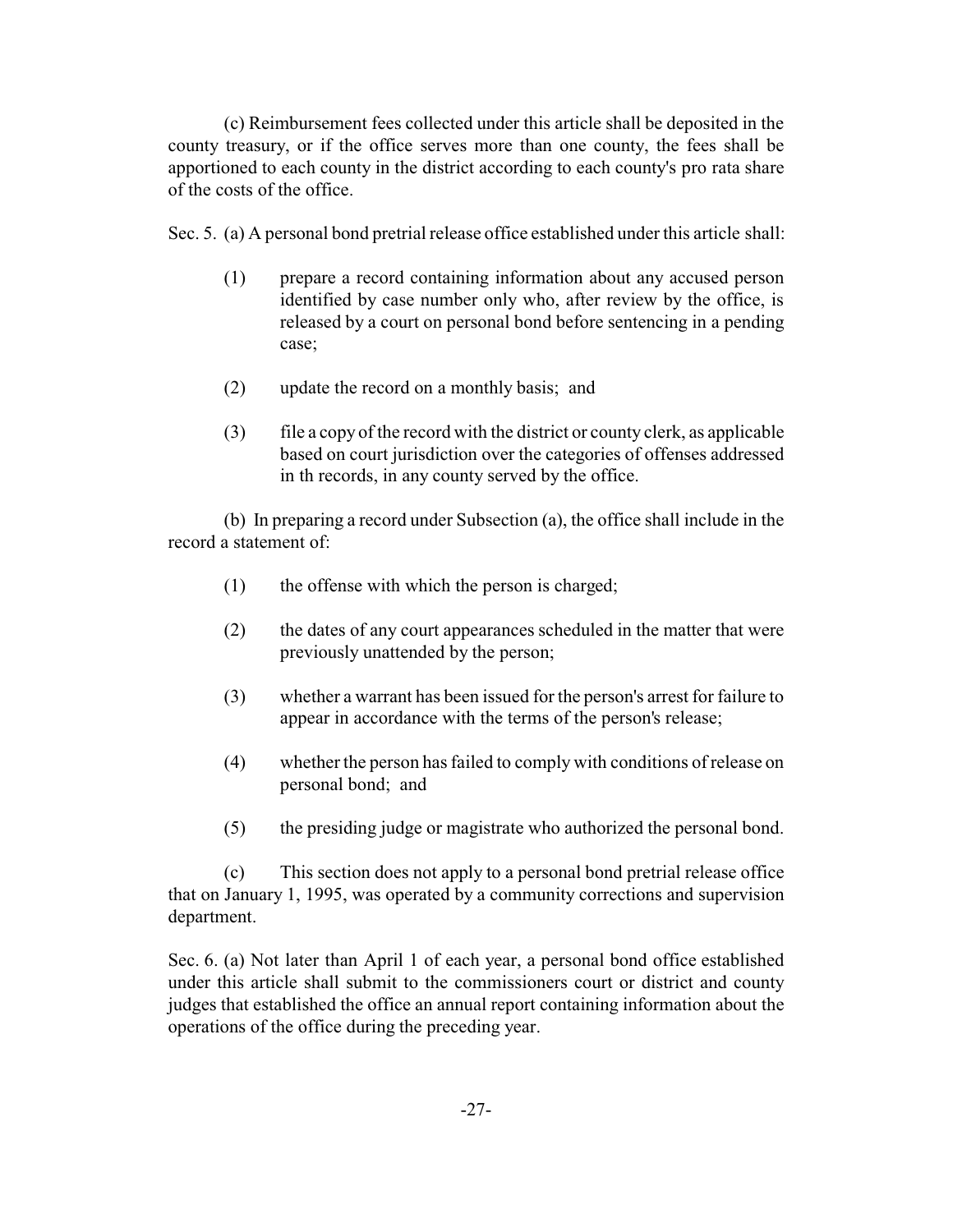(b) In preparing an annual report under Subsection (a), the office shall include in the report a statement of:

- (1) the office's operating budget;
- (2) the number of positions maintained for office staff;
- (3) the number of accused persons who, after review by the office, were released by a court on personal bond before sentencing in a pending case; and
- (4) the number of persons described by Subdivision (3):
	- (A) who failed to attend a scheduled court appearance;
	- (B) for whom a warrant was issued for the arrest of those persons for failure to appear in accordance with the terms of their release; or
	- (C) who, while released on personal bond, were arrested for any other offense in the same county in which the persons were released on bond.

(c) This section does not apply to a personal bond pretrial release office that on January 1, 1995, was operated by a community corrections and supervision department.

A personal bond office can have a positive impact on jail population. A cost and benefit analysis should be conducted to determine if a personal bond office reduces jail overcrowding enough to justify its creation and the initial and continuing funding.

### **7. Art. 17.43. - Home Curfew and Electronic Monitoring as Condition**

(a) A magistrate may require as a condition of release on personal bond that the defendant submit to home curfew and electronic monitoring under the supervision of an agency designated by the magistrate.

(b) Cost of monitoring may be assessed as reimbursement fees or ordered paid directly by the defendant as a condition of bond.

In certain segments of the potential jail population, home curfew and monitoring have been found to be successful.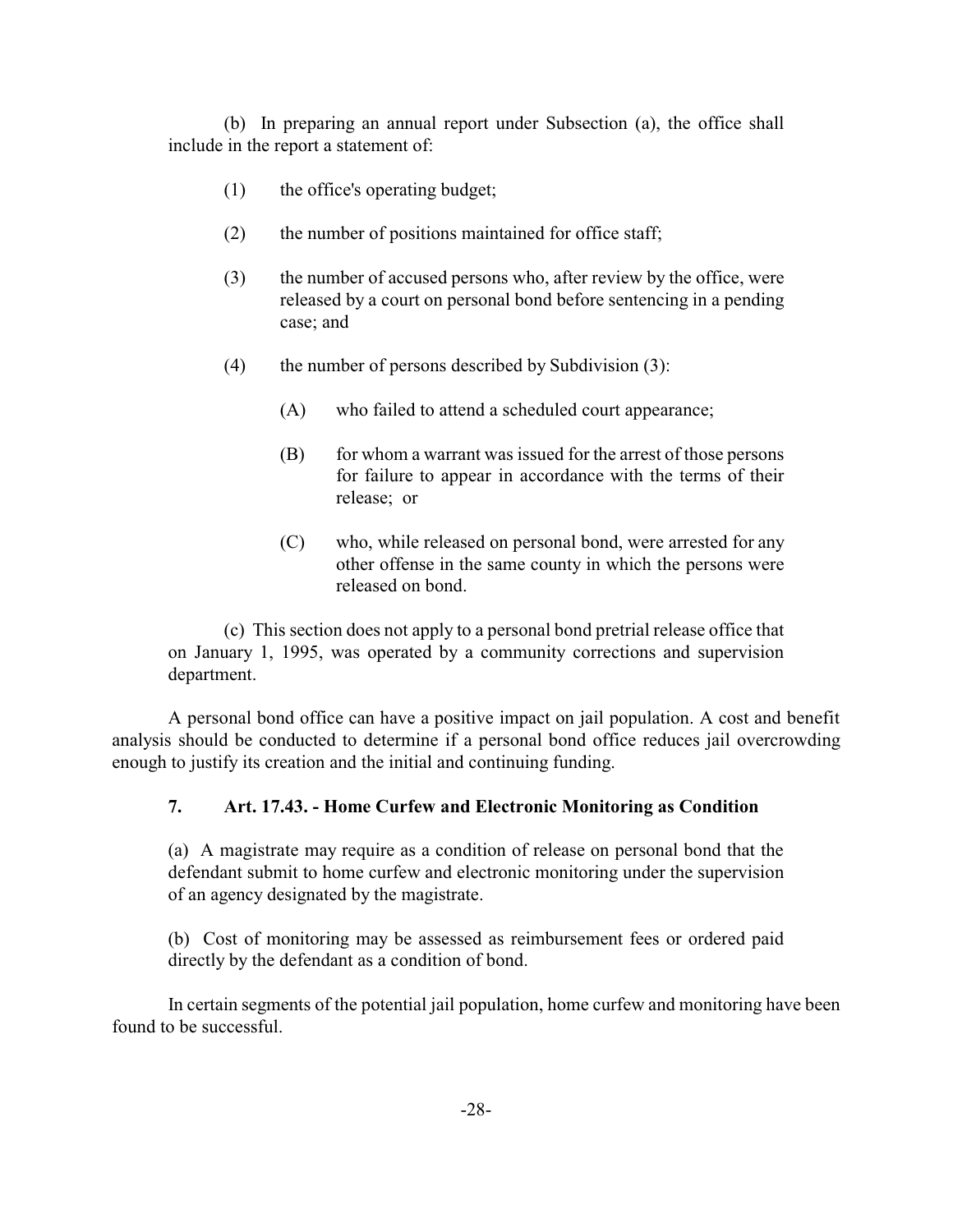#### **F. WHO MAY ACCEPT OR "TAKE" BONDS**

The following articles relate to whom a bail bond should be presented once bond has been set and the bail bond is ready to be posted. These articles point out that a sheriff or any peace officer that has the accused in custody may accept the bail bond for the accused.

### **1. Art. 17.05. - When a Bail Bond is Given**

A bail bond is entered into either before a magistrate, upon an examination of a criminal accusation, or before a judge upon an application under habeas corpus; or it is taken from the defendant by a peace officer or jailer if authorized by Article 17.20, 17.21, or 17.22.

# **2. Art. 17.20. - Bail in Misdemeanor**

In cases of misdemeanor, the sheriff or other peace officer, or a jailer licensed under Chapter 1701, Occupations Code, may, whether during the term of the court or in vacation, where the officer has a defendant in custody, take of the defendant a bail bond.

# **3. Art. 17.21. - Bail in Felony**

In cases of felony, when the accused is in custody of the sheriff or other officer, and the court before which the prosecution is pending is in session in the county where the accused is in custody, the court shall fix the amount of bail, if it is a bailable case and determine if the accused is eligible for a personal bond; and the sheriff or other peace officer, unless it be the police of a city, or a jailer licensed under Chapter 1701, Occupations Code, is authorized to take a bail bond of the accused in the amount as fixed by the court, to be approved by such officer taking the same, and will thereupon discharge the accused from custody. The defendant and the defendant's sureties are not required to appear in court.

# **4. Art. 17.22. - May Take Bail in Felony**

In a felony case, if the court before which the same is pending is not in session in the county where the defendant is in custody, the sheriff or other peace officer, or a jailer licensed under Chapter 1701, Occupations Code, who has the defendant in custody may take his bail bond in such amount as may have been fixed by the court or magistrate, or if no amount has been fixed, then in such amount as such officer may consider reasonable.

Generally speaking, the sheriff of the county usually has the inmate in custody, and magistrates are usually available within 24 to 48 hours to fix the amount of bond. On the rare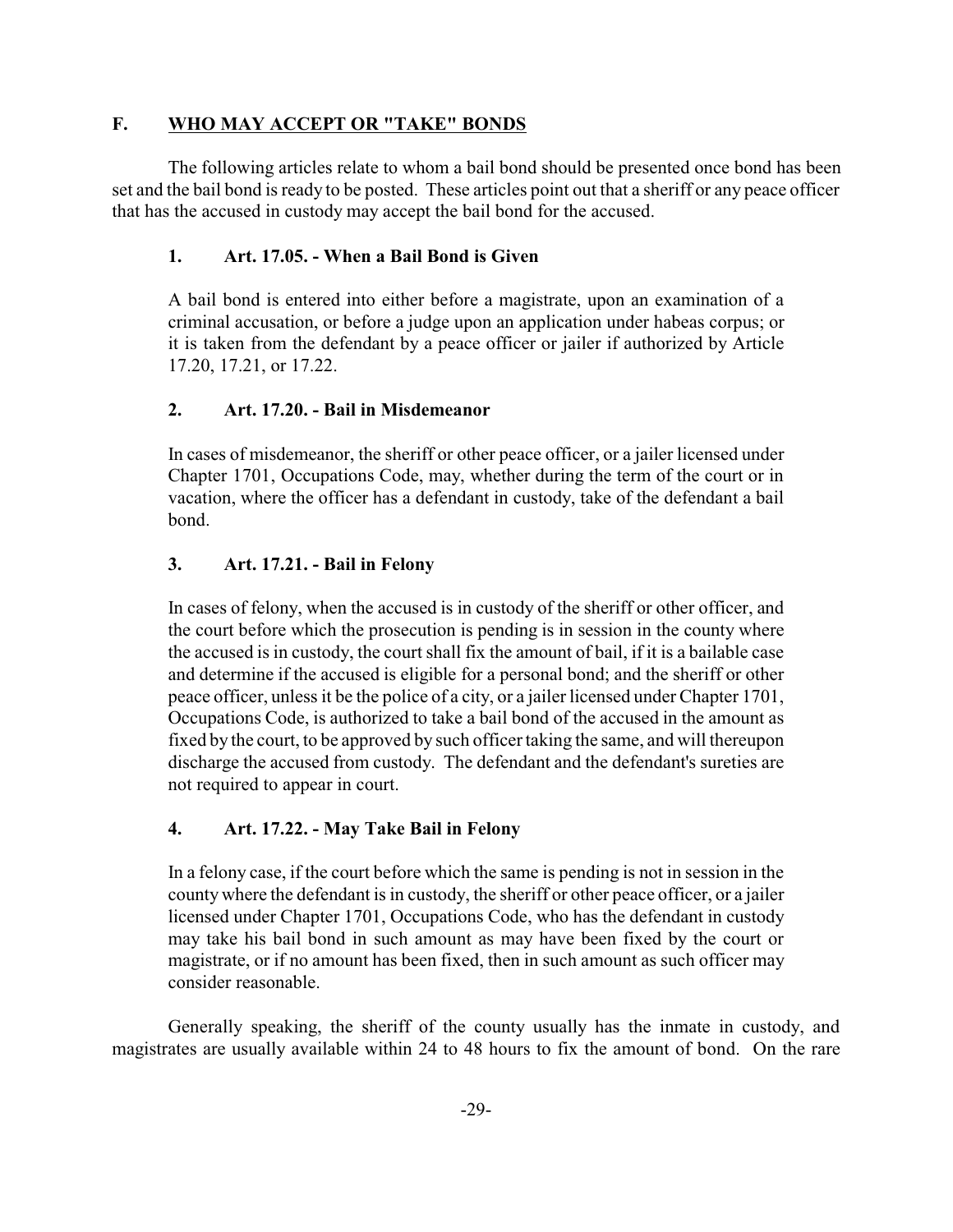occasion when no magistrate is available within 48 hours and court is not in session, the sheriff does apparently have the power under Article 17.22 to fix and take a reasonable bond in felony cases. However, the use of Article 17.22 is discouraged by the Flowers Davis law firm whenever possible, and every effort should be made to promptly take the accused before a magistrate as quickly as reasonably possible. In cases of an arrest without a warrant, an accused must be taken before a magistrate for a determination of probable cause within 48 hours or the Fourth Amendment rights of that person have presumptively been violated. *Infra.* at 2.

# **G. A BOND LASTS FOR THE DURATION OF THE CRIMINAL PROSECUTION UNLESS THE COURT FINDS OTHERWISE**

# **1. Art. 17.09. - Duration; Original and Subsequent Proceedings; New Bail**

Sec. 1. Where a defendant, in the course of a criminal action, gives bail before any court or person authorized by law to take same, for his personal appearance before a court or magistrate, to answer a charge against him, the said bond shall be valid and binding upon the defendant and his sureties, if any, thereon, for the defendant's personal appearance before the court or magistrate designated therein, as well as before any other court to which same may be transferred, and for any and all subsequent proceedings had relative to the charge, and each such bond shall be so conditioned except as hereinafter provided.

Sec. 2. When a defendant has once given bail for his appearance in answer to a criminal charge, he shall not be required to give another bond in the course of the same criminal action except as herein provided.

Sec. 3. Provided that whenever, during the course of the action, the judge or magistrate in whose court such action is pending finds that the bond is defective, excessive or insufficient in amount, or that the sureties, if any, are not acceptable, or for any other good and sufficient cause, such judge or magistrate may, either in term-time or in vacation, order the accused to be rearrested, and require the accused to give another bond in such amount as the judge or magistrate may deem proper. When such bond is so given and approved, the defendant shall be released from custody.

Sec. 4. Notwithstanding any other provision of this article, the judge or magistrate in whose court a criminal action is pending may not order the accused to be rearrested or require the accused to give another bond in a higher amount because the accused:

- (1) withdraws a waiver of the right to counsel; or
- (2) requests the assistance of counsel, appointed or retained.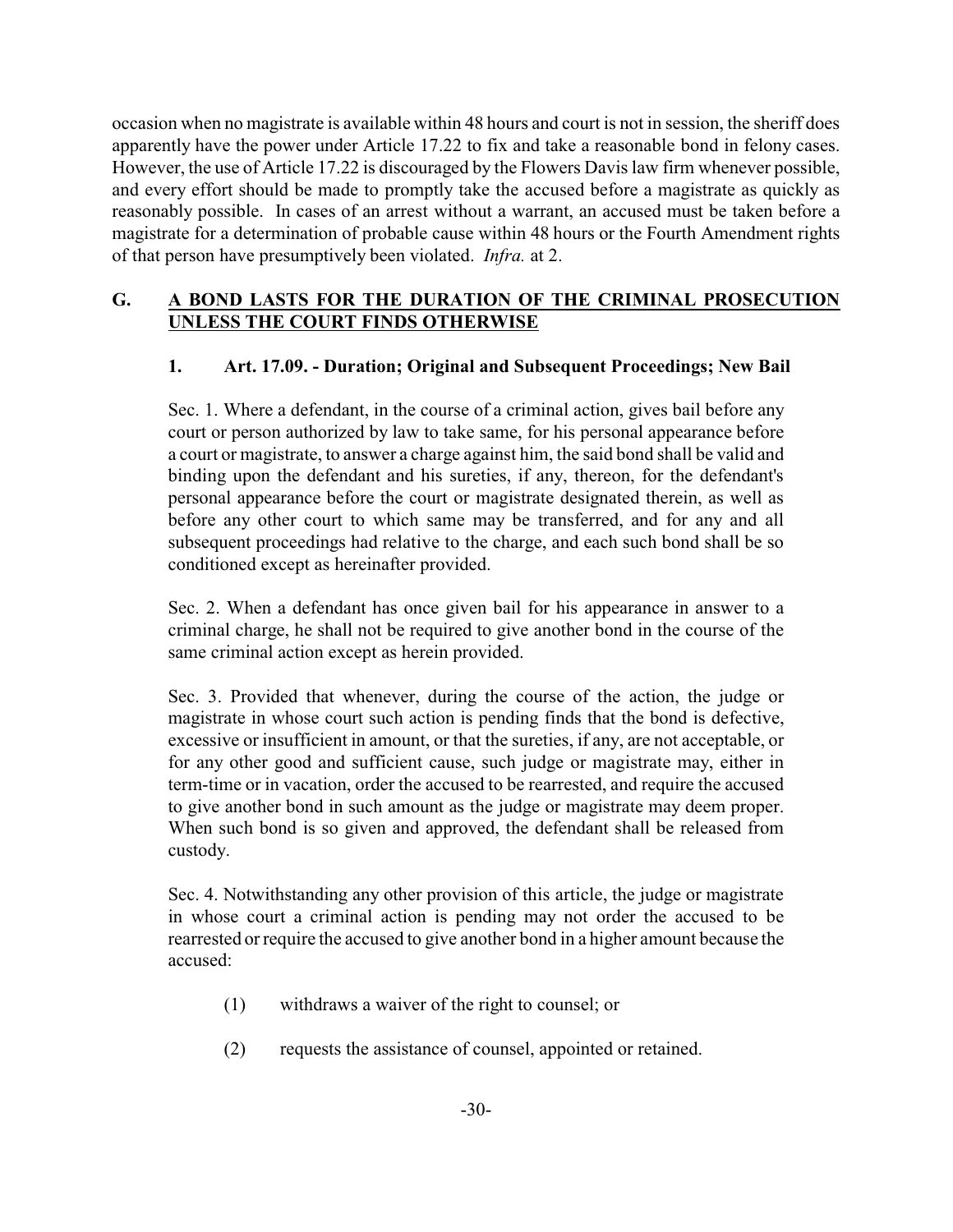#### **H. DISCHARGE OF LIABILITY OF SURETY**

Bondsmen are becoming increasingly aggressive about discharging their liability on bonds by surrendering the principal (the person accused), especially in counties that are aggressive in pursuing bond forfeitures. Surrendering the principal is a good way for proactive bondsmen to get off the bond. Unfortunately, it can also be used as a collection technique by some bondsmen when their principals are past due in making payments to the bondsman.

#### **1. Art. 17.16. - Discharge of Liability; Surrender or Incarceration of Principal Before Forfeiture; Verification of Incarceration<sup>16</sup>**

- (a) A surety may before forfeiture relieve the surety of the surety's undertaking by:
	- (1) surrendering the accused into the custody of the sheriff of the county where the prosecution is pending; or
	- (2) delivering to the sheriff of the county in which the prosecution is pending and to the office of the prosecuting attorney an affidavit stating that the accused is incarcerated in federal custody, in the custody of any state, or in any county of this state.
		- (A) federal custody, subject to Subsection (a-1);
		- (B) the custody of any state; or
		- (C) any county of this state.

(a-1) For purposes of Subsection (a)(2), the surety may not be relieved of the surety's undertaking if the accused is in federal custody to determine whether the accused is lawfully present in the United States.

(b) On receipt of an affidavit described by Subsection (a)(2), the sheriff of the county in which the prosecution is pending shall verify whether the accused is incarcerated as stated in the affidavit. If the sheriff verifies the statement in the affidavit, the

<sup>&</sup>lt;sup>16</sup> Chapter 1704 of the Texas Occupations Code (the Bail Bond Board Act) does not contain any specific provisions for surrendering an accused in this manner, i.e., by preparing an affidavit relating to the accused's incarceration in another venue or delivering the accused to a sheriff in person. Consequently, there is a very good argument that this particular surrender provision would apply in non-bail bond board counties as well as counties with a bail bond board. Until the application of this section to counties with a bail bond board has been decided by a court of competent jurisdiction, an attorney general's opinion has been issued on this matter or the legislature clarifies this issue, Flowers-Davis, PLLC recommends that sheriff's across the State comply with the provisions contained in this section in both counties with bail bond boards and counties without bail bond boards.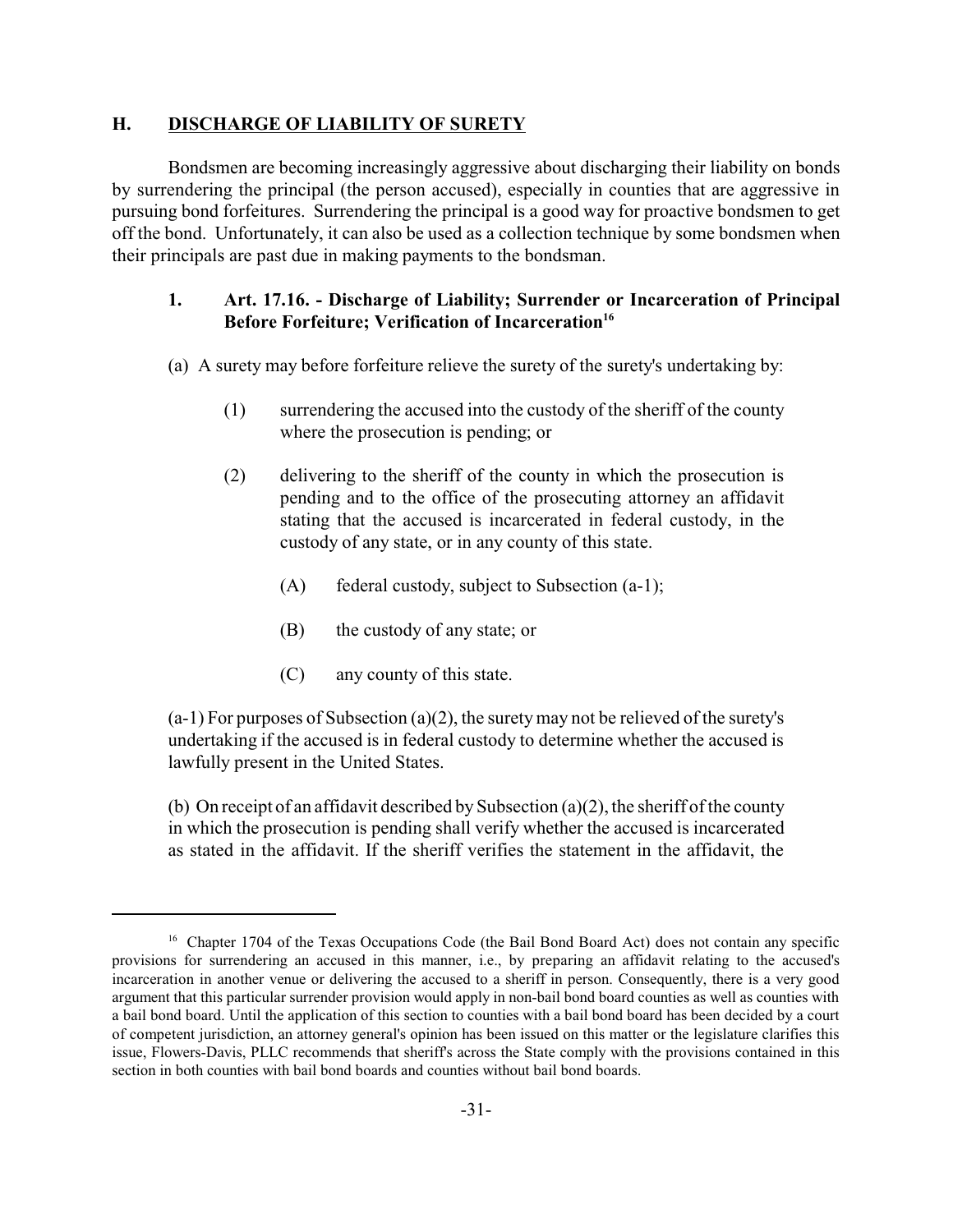sheriff shall notify the magistrate before which the prosecution is pending of the verification.

(c) On a verification described by this article, the sheriff shall place a detainer against the accused with the appropriate officials in the jurisdiction in which the accused is incarcerated. On receipt of notice of a verification described by this article, the magistrate before which the prosecution is pending shall direct the clerk of the court to issue a capias for the arrest of the accused, except as provided by Subsection (d).

(d) A capias for the arrest of the accused is not required if:

- (1) a warrant has been issued for the accused's arrest and remains outstanding; or
- (2) the issuance of a capias would otherwise be unnecessary for the purpose of taking the accused into custody.

(e) For the purposes of Subsection (a)(2) of this article, the bond is discharged and the surety is absolved of liability on the bond on the verification of the incarceration of the accused.

(f) An affidavit described by Subsection (a)(2) and the documentation of any verification obtained under Subsection (b) must be:

- (1) filed in the court record of the underlying criminal case in the court in which the prosecution is pending or, if the court record does not exist, in a general file maintained by the clerk of the court; and
- (2) delivered to the office of the prosecuting attorney.

(g) A surety is liable for all reasonable and necessary expenses incurred in returning the accused into the custody of the sheriff of the county in which the prosecution is pending.

There have been some reported instances where a bondsman or someone retained by a bondsman has allegedly used force against the principal to make him surrender to the sheriff of the county where the prosecution is pending. Using force in this situation may be illegal, and the bondsman may be sued by the principal and may be liable for civil damages for such actions. Additionally, the bondsman may also be guilty of assault in cases where force or unlawful coercion is used to force the principal to surrender. From the standpoint of the sheriff's office, if the bondsman surrenders the principal to the sheriff with detectible injuries and the sheriff accepts the accused in his or her jail, the sheriff and jail staff have a duty to see that the accused gets reasonable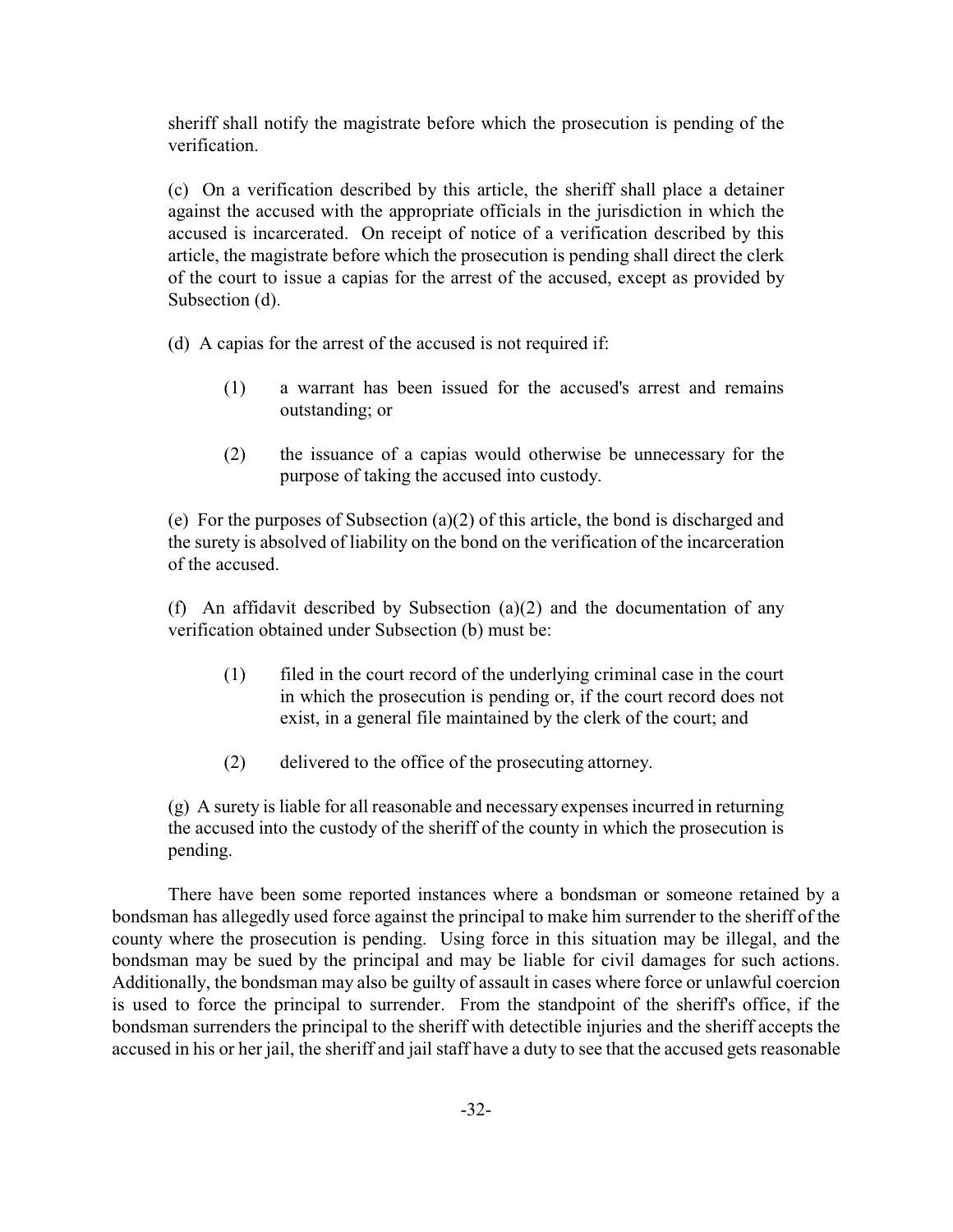medical attention. This section may also apply to counties that have bail bond boards. S*ee Footnote 17, infra*.

# **2. Art. 17.17. - When Surrender is Made During Term**

If a surrender of the accused be made during a term of the court to which he has bound himself to appear, the sheriff shall take him before the court; and if he is willing to give other bail, the court shall forthwith require him to do so. If he fails or refuses to give bail, the court shall make an order that he be committed to jail until the bail is given, and this shall be a sufficient commitment without any written order to the sheriff.

# **3. Art. 17.18. - Surrender in Vacation**

When the surrender is made at any other time than during the session of the court, the sheriff may take the necessary bail bond, but if the defendant fails or refuses to give other bail, the sheriff shall take him before the nearest magistrate; and such magistrate shall issue a warrant of commitment, reciting the fact that the accused has been once admitted to bail, has been surrendered, and now fails or refuses to give other bail.

# **4. Art. 17.19. - Surety May Obtain a Warrant**

(a) Any surety, desiring to surrender his principal and after notifying the principal's attorney, if the principal is represented by an attorney, in a manner provided by Rule 21a, Texas Rules of Civil Procedure, of the surety's intention to surrender the principal, may file an affidavit of such intention before the court or magistrate before which the prosecution is pending. The affidavit must state:

- (1) the court and cause number of the case;
- (2) the name of the defendant;
- (3) the offense with which the defendant is charged;
- (4) the date of the bond;
- (5) the cause for the surrender; and
- (6) that notice of the surety's intention to surrender the principal has been given as required by this subsection.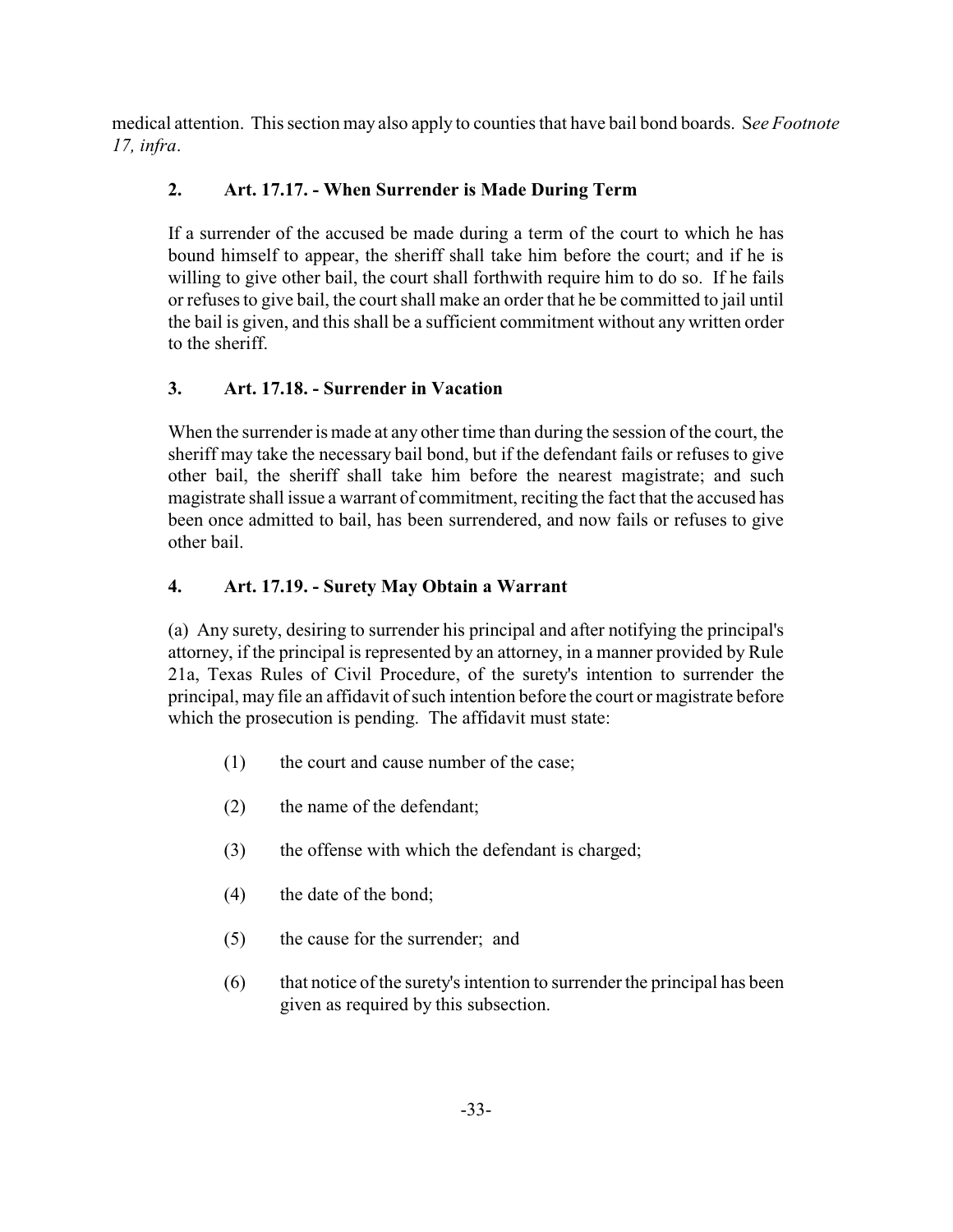(b) In a prosecution pending before a court, if the court finds that there is cause for the surety to surrender the sureties principal, the court shall issue a capias for the principal. In a prosecution pending before a magistrate, if the magistrate finds that there is cause for the surety to surrender the surety's principal, the magistrate shall issue a warrant of arrest for the principal. It is an affirmative defense to any liability on the bond that:

- (1) the court or magistrate refused to issue a capias or warrant of arrest for the principal; and
- (2) after the refusal to issue the capias or warrant of arrest, the principal failed to appear.

(c) If the court or magistrate before whom the prosecution is pending is not available, the surety may deliver the affidavit to any other magistrate in the county and that magistrate, on a finding of cause for the surety to surrender the surety's principal, shall issue a warrant of arrest for the principal.

(d) An arrest warrant or capias issued under this article shall be issued to the sheriff of the county in which the case is pending, and a copy of the warrant or capias shall be issued to the surety or his agent.

(e) An arrest warrant or capias issued under this article may be executed by a peace officer, a security officer, or a private investigator licensed in this state.

It should be noted that in 1998, the Texas Attorney General's Office issued an opinion that found for the purposes of article 17.19 of the Texas Code of Criminal Procedure, a bail bondsman who wishes to surrender his principal must do so by filing the affidavit before the court in which the prosecution is pending or the magistrate who received the complaint, or the court to which proceedings are subsequently transferred if that judge or magistrate is available. Op. Tex. Att'yGen. No. LO98-066 (1998). However, reliance on LO98-066 for the stated proposition maybe misplaced. The opinion did not consider 17.19(c) which clearly provides for the presenting of the affidavit to any other magistrate if the court or magistrate before whom the matter is pending is unavailable.

### **5. Art. 32.01. - Code of Criminal Procedure, Defendant in Custody and No Indictment Presented**

(a) When a defendant has been detained in custody or held to bail for the defendant's appearance to answer any criminal accusation, the prosecution, unless otherwise ordered by the court, for good cause shown, supported by affidavit, shall be dismissed and the bail discharged, if indictment or information be not presented against the defendant on or before the last day of the next term of the court which is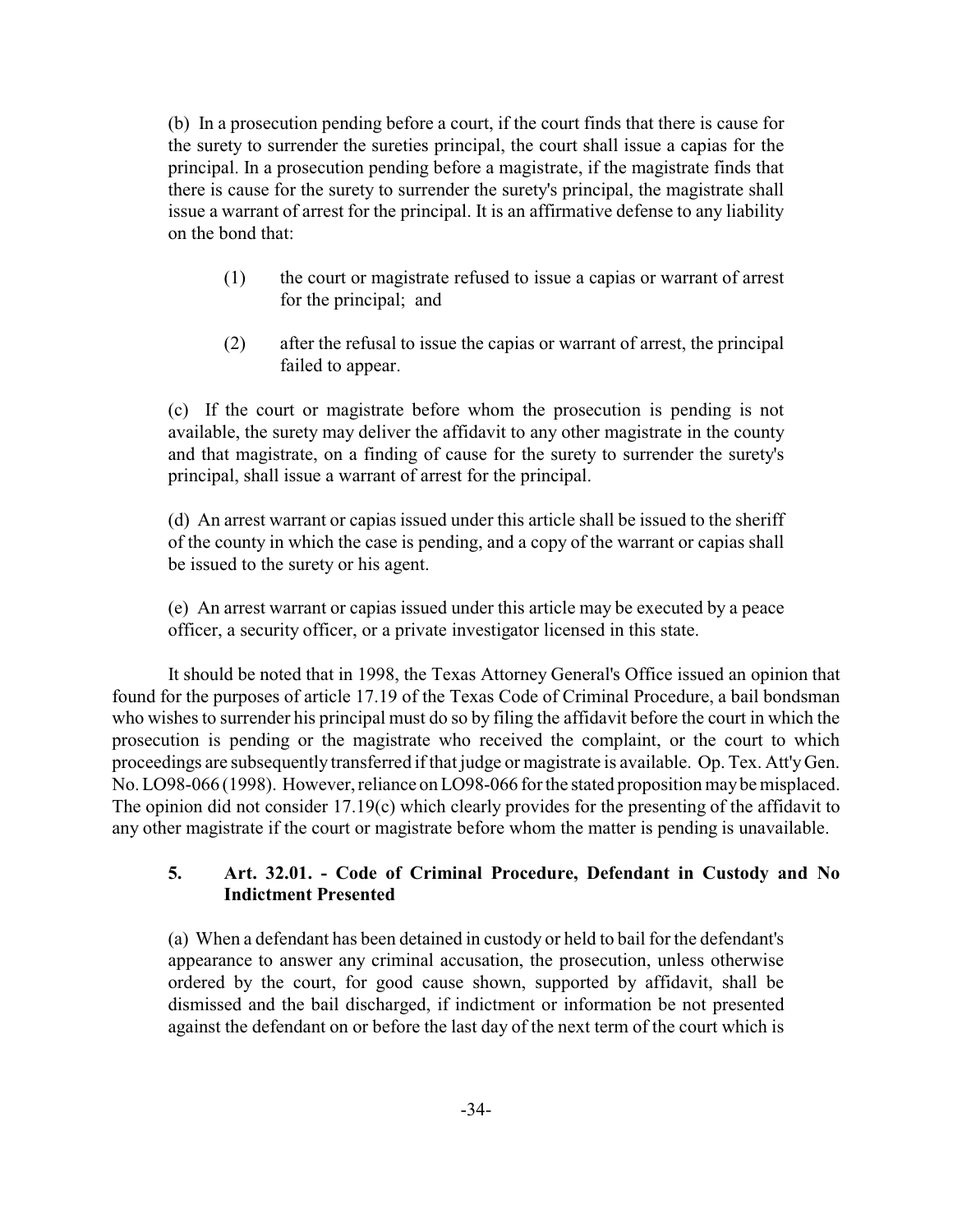held after the defendant's commitment or admission to bail or on or before the 180th day after the date of commitment or admission to bail, whichever date is later.

(b) A surety may file a motion under Subsection (a) for the purpose of discharging the defendant's bail only.

# **6. Art. 17.23. - Sureties Severally Bound**

Article 17.23 provides that all sureties on the bond (if there is more than one) are severally bound and will also be considered discharged from the bond once any of them surrenders the principal.

# **I. RELEASING THE PERSON AFTER MAKING BOND**

The important requirement for releasing the person after making bond is for the accused to "at once be set at liberty." Due to increased jail overcrowding across the state and a shortage of funds for increased staffing, the "book- out" procedure can take a longer period of time than law enforcement would like. For potential liability purposes, it is important to show, through good documentation, that the jail staff was diligent in attempting to release inmates posting bond as quickly as reasonably possible.

# **1. Art. 17.29. - Accused Liberated**

(a) When the accused has given the required bond, either to the magistrate or the officer having him in custody, he shall at once be set at liberty.

(b) Before releasing on bail a person arrested for an offense under Section 42.072, Penal Code (Stalking), or a person arrested or held without warrant in the prevention of family violence, the law enforcement agency holding the person shall make a reasonable attempt to give personal notice of the imminent release to the victim of the alleged offense or to another person designated by the victim to receive the notice. An attempt by an agency to give notice to the victim or the person designated by the victim at the victim's or person's last known telephone number or address, as shown on the records of the agency, constitutes a reasonable attempt to give notice under this subsection. If possible, the arresting officer shall collect the address and telephone number of the victim at the time the arrest is made and shall communicate that information to the agency holding the person.

(c) A law enforcement agency or an employee of a law enforcement agency is not liable for damages arising from complying or failing to comply with Subsection (b) of this article.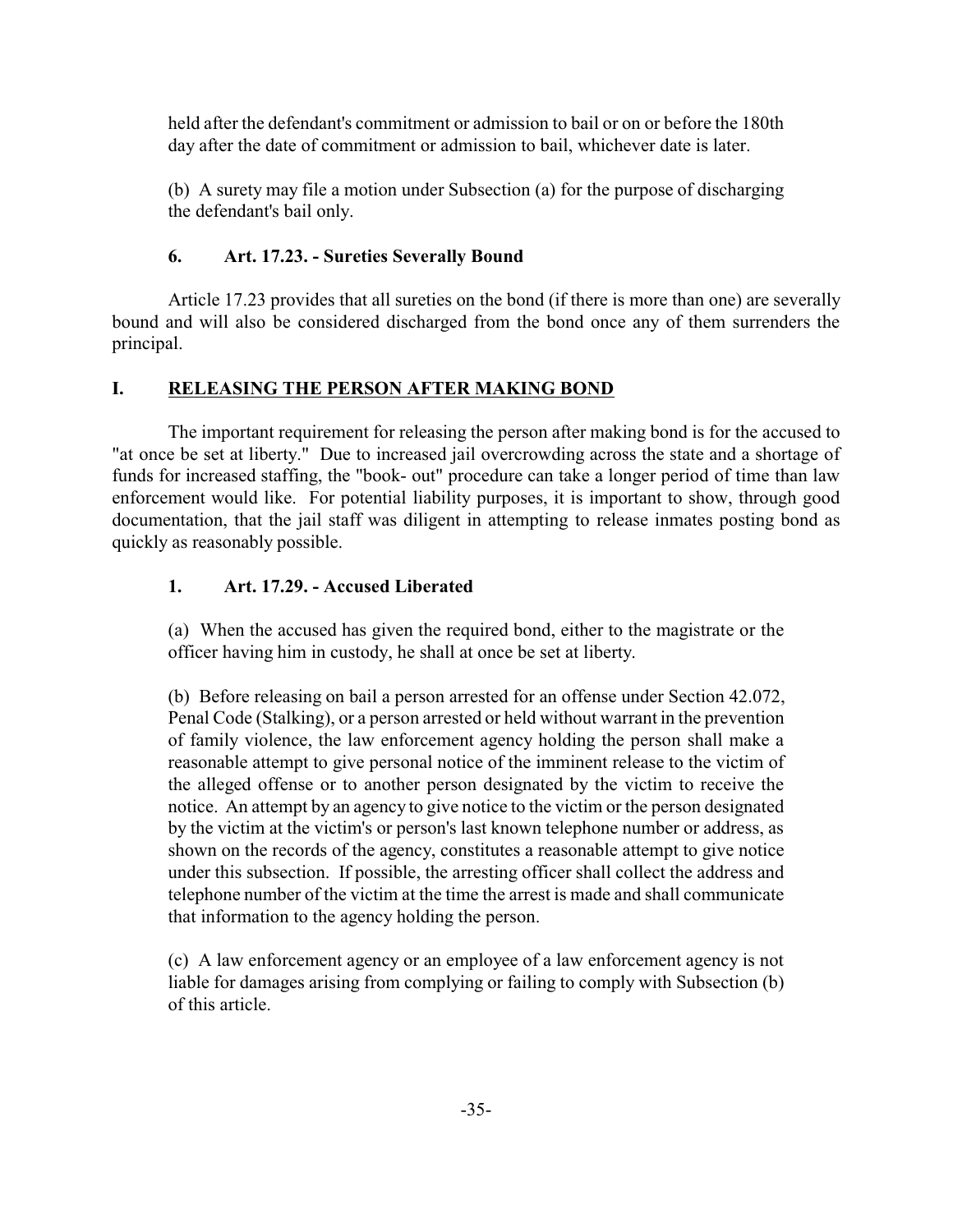(d) In this article, "family violence" has the meaning assigned by Section 71.004, Family Code.

# **J. HOLDING A PERSON AFTER THE POSTING OF A BOND**

Due to the increase in family violence and the desire of the Legislature to provide a "cooling off" period prior to release of the accused back into the general public, the Legislature has provided that persons accused of family violence can be held for four additional hours after bail has been posted on the direction of the head of the agency holding that person (usually the sheriff of the county). The accused may be held for up to an additional 48 hours if authorized in writing by a magistrate upon certain findings.

# **1. Art. 17.291. - Further Detention of Certain Persons**

(a) In this article:

- (1) "family violence" has the meaning assigned to that phrase by Section 71.004, Family Code; and
- (2) "magistrate" has the meaning assigned to it by Article 2.09 of this code.

(b) Article 17.29 does not apply when a person has been arrested or held without a warrant in the prevention of family violence if there is probable cause to believe the violence will continue if the person is immediately released. The head of the agency arresting or holding such a person may hold the person for a period of not more than four hours after bond has been posted. This detention period may be extended for an additional period not to exceed 48 hours, but only if authorized in a writing directed to the person having custody of the detained person by a magistrate who concludes that:

- (1) the violence would continue if the person is released; and
- (2) if the additional period exceeds 24 hours, probable cause exists to believe that the person committed the instant offense and that, during the 10-year period preceding the date of the instant offense, the person has been arrested:
	- (A) on more than one occasion for an offense involving family violence; or
	- (B) for any other offense, if a deadly weapon, as defined by Section 1.07, Penal Code, was used or exhibited during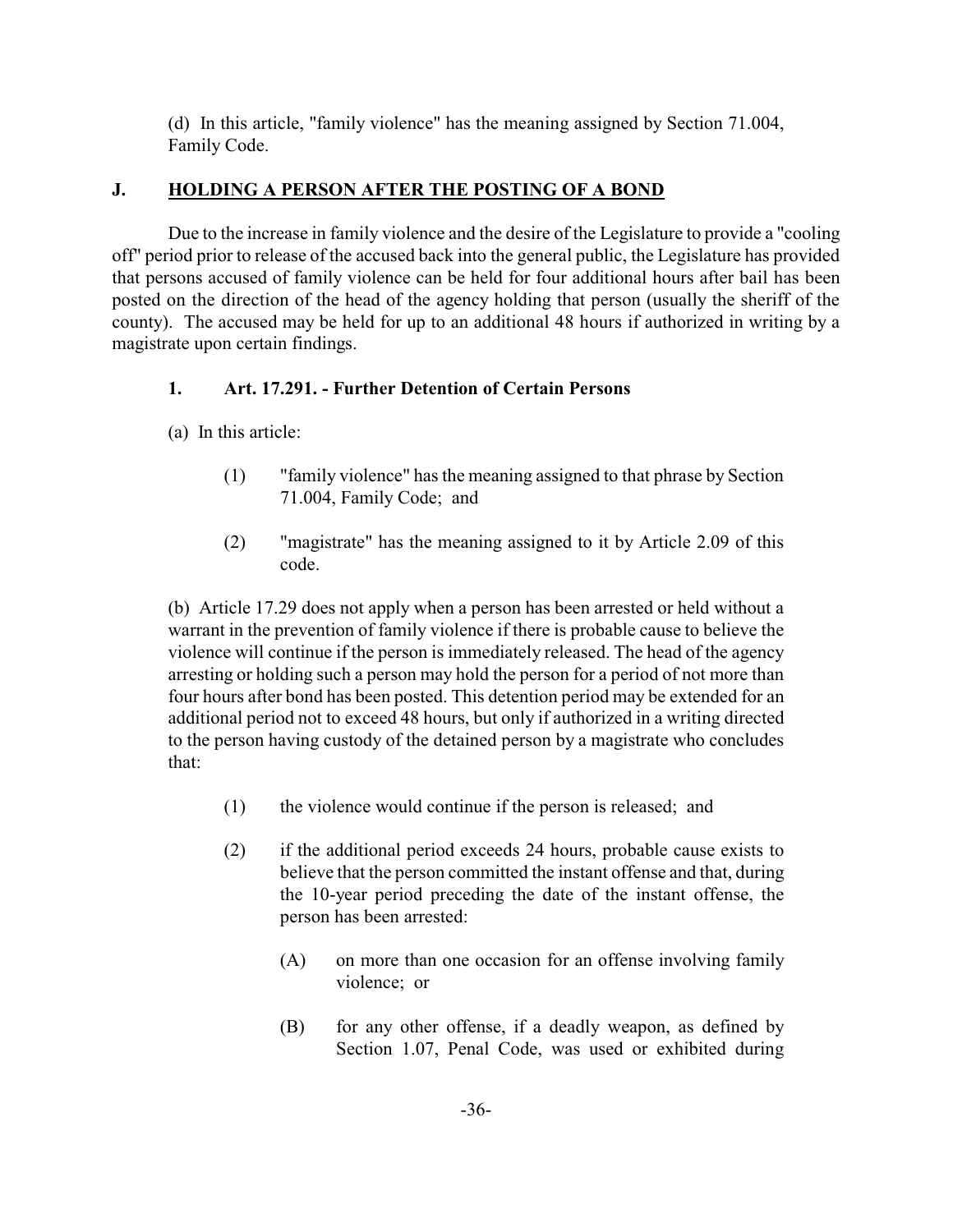commission of the offense or during immediate flight after commission of the offense.

This provision has provided a useful tool in preventing family violence from re-occurring, but the requirements should be carefully followed to avoid claims for false arrest and imprisonment for the time spent in jail after bond has been posted.

# **K. ORDER FOR EMERGENCY PROTECTION**

A magistrate may issue an Order for Emergency Protection in cases involving family violence or stalking. Due to increased concerns relating to these incidents, and in an attempt to keep additional criminal offenses and possible injuries from occurring, the Legislature has enacted the following articles:

# **1. Art. 17.292. - Magistrate's Order for Emergency Protection**

(a) At a defendant's appearance before a magistrate after arrest for an offense involving family violence or an offense under Section 20A.02, 20A.03, 22.011, 22.012, 22.021 or 42.072 Penal Code, the magistrate may issue an order for emergency protection on the magistrate's own motion or on the request of:

- (1) the victim of the offense;
- (2) the guardian of the victim;
- (3) a peace officer; or
- (4) the attorney representing the state.

(b) At a defendant's appearance before a magistrate after arrest for an offense involving family violence, the magistrate shall issue an order for emergency protection if the arrest is for an offense that also involves:

- (1) serious bodily injury to the victim; or
- (2) the use or exhibition of a deadly weapon during the commission of an assault.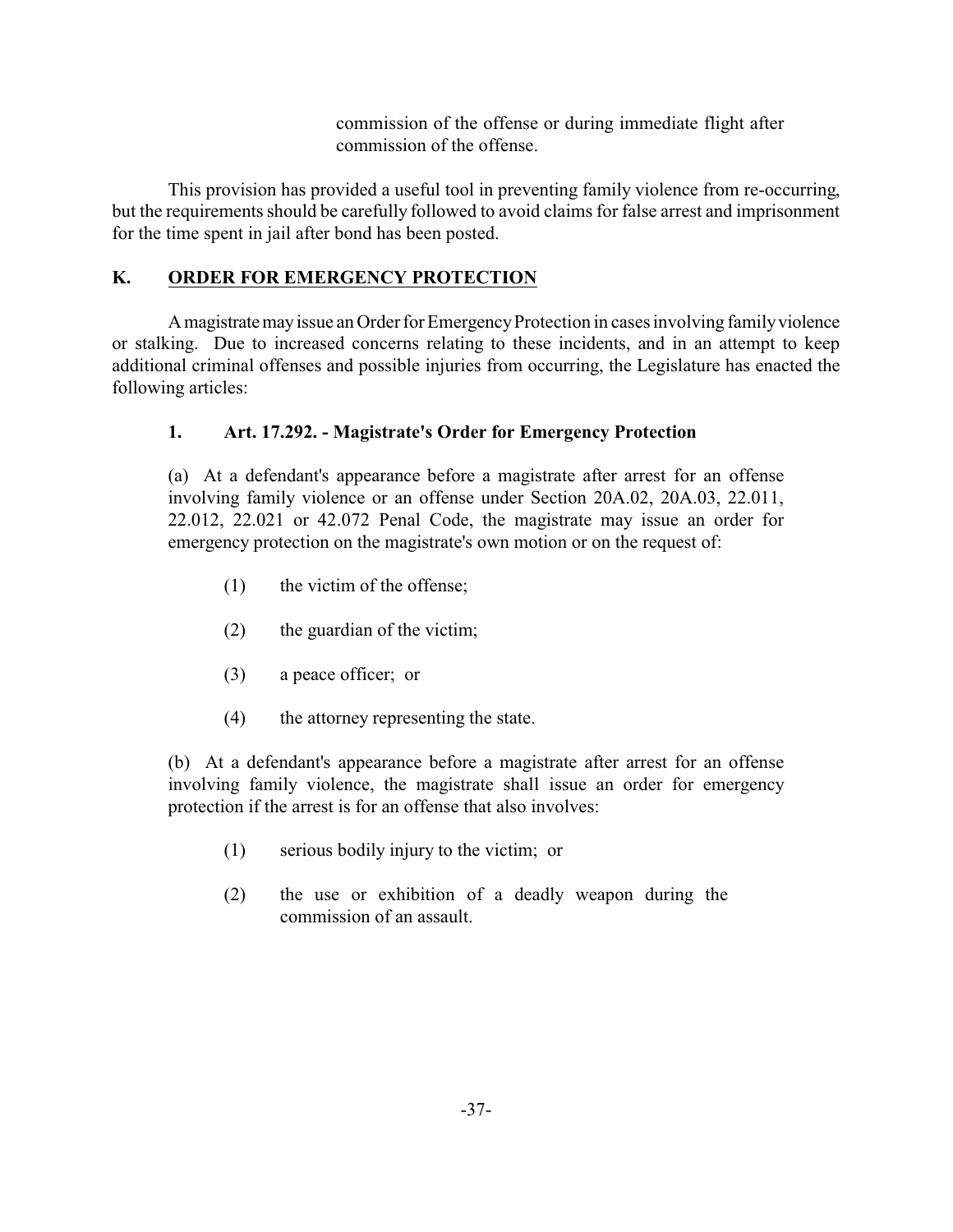(c) The magistrate in the order for emergency protection may prohibit the arrested party from:

- (1) committing:
	- (A) family violence or an assault on the person protected under the order; or
	- (B) an act in furtherance of an offense under Section 20A.02 or 42.072, Penal Code;
- (2) communicating:
	- (A) directly with a member of the family or household or with the person protected under the order in a threatening or harassing manner;
	- (B) a threat through any person to a member of the family or household or to the person protected under the order; or
	- (C) if the magistrate finds good cause, in any manner with a person protected under the order or a member of the family or household of a person protected under the order, except through the party's attorney or a person appointed by the court;
- (3) going to or near:
	- (A) the residence, place of employment, or business of a member of the family or household or of the person protected under the order; or
	- (B) the residence, child care facility, or school where a child protected under the order resides or attends; or
- (4) possessing a firearm, unless the person is a peace officer, as defined by Section 1.07, Penal Code, actively engaged in employment as a sworn, full-time paid employee of a state agency or political subdivision.

(c-1) In addition to the conditions described by Subsection (c), the magistrate in the order for emergencyprotection mayimpose a condition described byArticle 17.49(b) in the manner provided by that article, including ordering a defendant's participation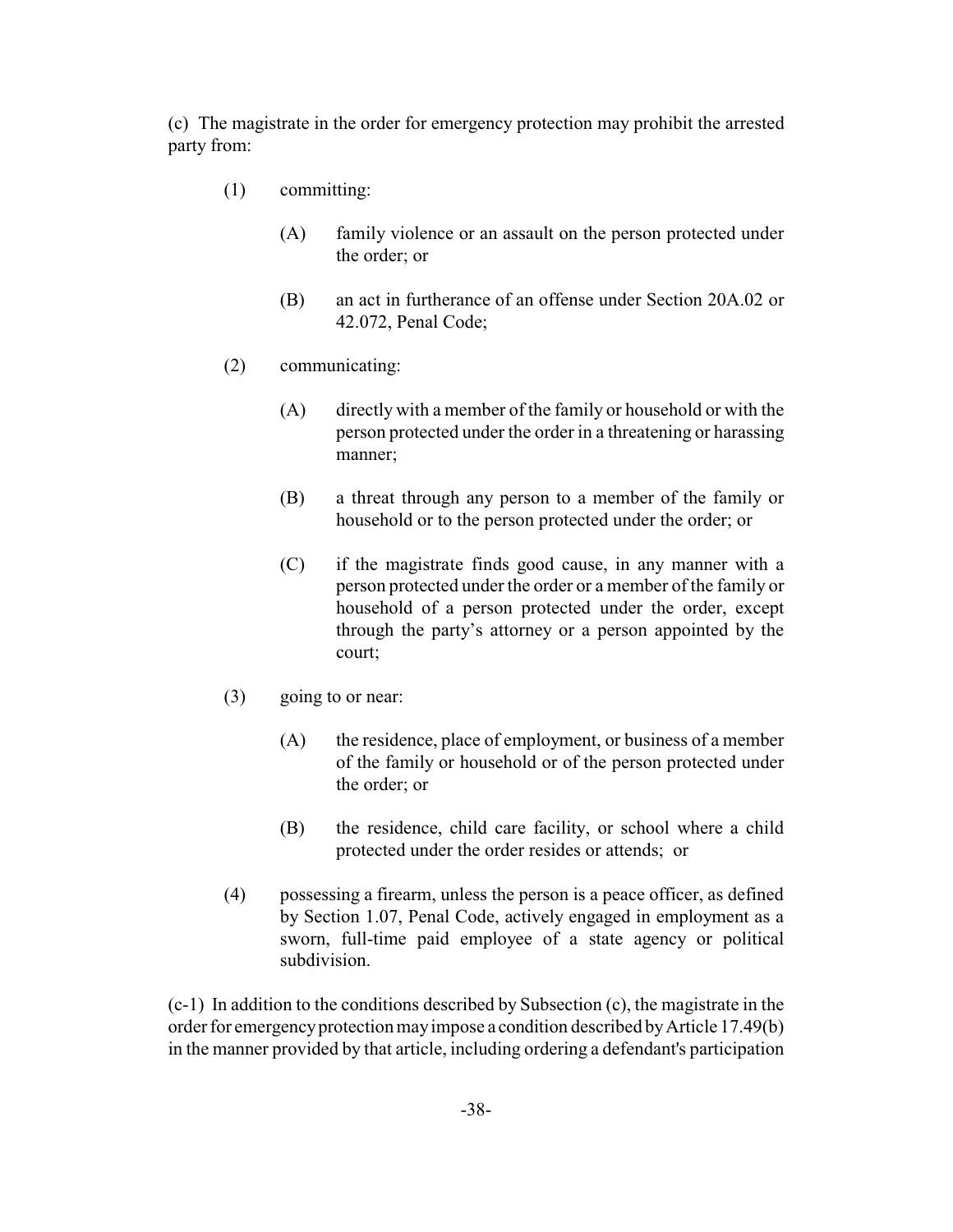in a global positioning monitoring system or allowing participation in the system by an alleged victim or other person protected under the order.

(d) The victim of the offense need not be present when the order for emergency protection is issued.

(e) In the order for emergency protection the magistrate shall specifically describe the prohibited locations and the minimum distances, if any, that the party must maintain, unless the magistrate determines for the safety of the person or persons protected by the order that specific descriptions of the locations should be omitted.

(f) To the extent that a condition imposed by an order for emergency protection issued under this article conflicts with an existing court order granting possession of or access to a child, the condition imposed under this article prevails for the duration of the order for emergency protection.

(f-1) To the extent that a condition imposed by an order issued under this article conflicts with a condition imposed byan order subsequentlyissued under Chapter 85, Subtitle B, Title 4, Family Code (Family Code 85.001 et seq.), or under Title 1 or Title 5, Family Code, the condition imposed by the order issued under the Family Code prevails.

(f-2) To the extent that a condition imposed by an order issued under this article conflicts with a condition imposed byan order subsequentlyissued under Chapter 83, Subtitle B, Title 4, Family Code (Family Code 83.001 et. seq.), the condition imposed by the order issued under this article prevails unless the court issuing the order under Chapter 83, Family Code:

- (1) is informed of the existence of the order issued under this article; and
- (2) makes a finding in the order issued under Chapter 83, Family Code, that the court is superseding the order issued under this article.

(g) An order for emergency protection issued under this article must contain the following statements printed in bold-face type or in capital letters:

"A VIOLATION OF THIS ORDER BY COMMISSION OF AN ACT PROHIBITED BY THE ORDER MAY BEPUNISHABLE BY A FINE OF AS MUCH AS \$4,000 OR BY CONFINEMENT IN JAIL FOR AS LONG AS ONE YEAR OR BY BOTH. AN ACT THAT RESULTS IN SEPARATE OFFENSE MAY BE PROSECUTED AS A SEPARATE MISDEMEANOR OR FELONY OFFENSE, AS APPLICABLE, IN ADDITION TO A VIOLATION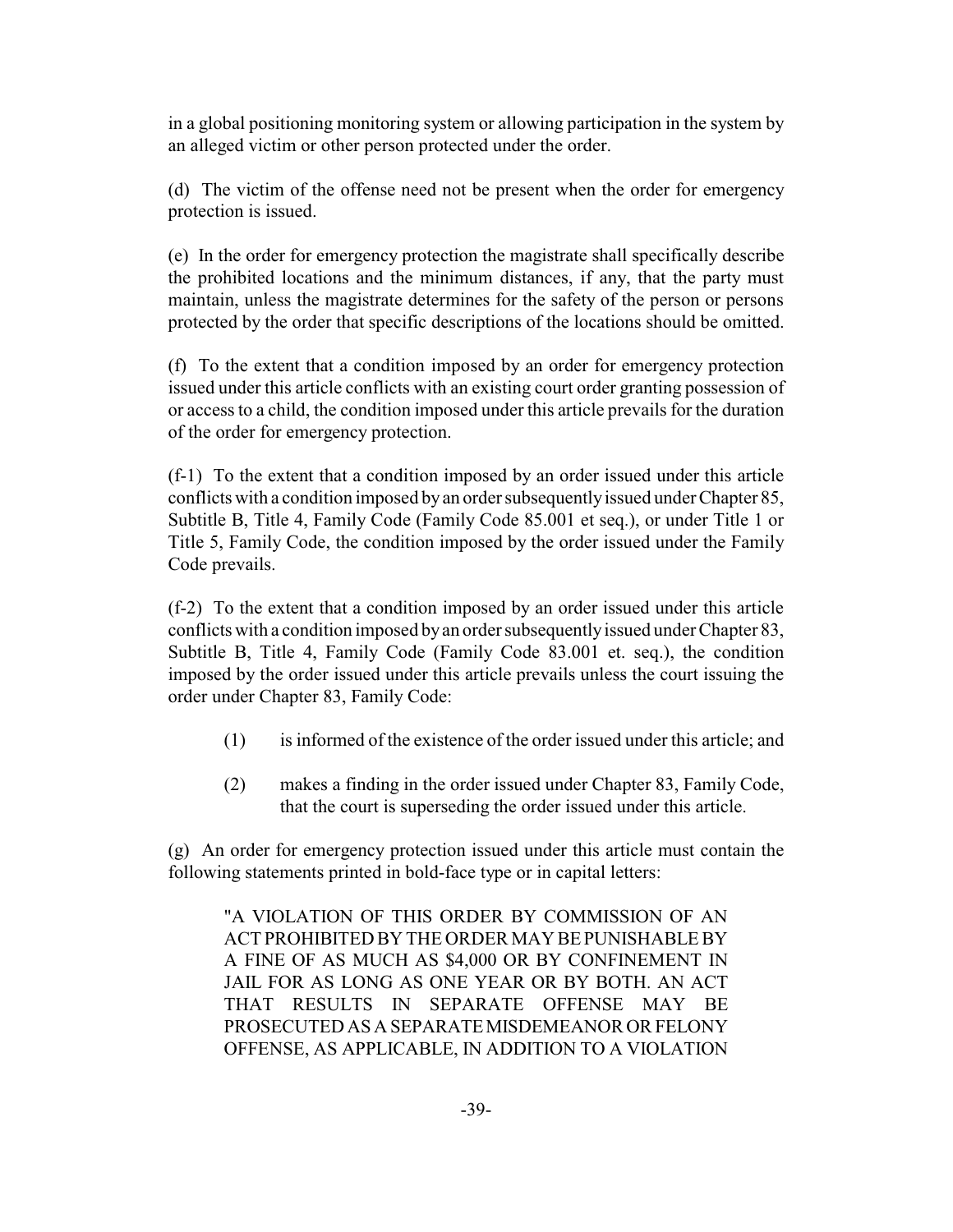OF THIS ORDER. IF THE ACT IS PROSECUTED AS A SEPARATE FELONY OFFENSE, IT IS PUNISHABLE BY CONFINEMENT IN PRISON FOR AT LEAST TWO YEARS. THE POSSESSION OF A FIREARM BY A PERSON, OTHER THAN A PEACE OFFICER, AS DEFINED BY SECTION 1.07, PENAL CODE, ACTIVELY ENGAGED IN EMPLOYMENT AS A SWORN, FULL-TIME PAID EMPLOYEE OF A STATE AGENCY OR POLITICAL SUBDIVISION, WHO IS SUBJECT TO THIS ORDER MAY BE PROSECUTED AS A SEPARATE OFFENSE PUNISHABLE BY CONFINEMENT OR IMPRISONMENT.

"NO PERSON, INCLUDING A PERSON WHO IS PROTECTED BY THIS ORDER, MAY GIVE PERMISSION TO ANYONE TO IGNORE OR VIOLATE ANY PROVISION OF THIS ORDER. DURING THE TIME IN WHICH THISORDERIS VALID,EVERY PROVISION OFTHIS ORDER IS IN FULLFORCE AND EFFECT UNLESS A COURT CHANGES THE ORDER."

(h) As soon as possible but not later than the next business day after the date the magistrate issues an order for emergency protection under this article, the magistrate shall send a copy of the order to the chief of police in the municipality where the member of the family or household or individual protected by the order resides, if the person resides in a municipality, or to the sheriff of the county where the person resides, if the person does not reside in a municipality. If the victim of the offense is not present when the order is issued, the magistrate issuing the order shall order an appropriate peace officer to make a good faith effort to notify, within 24 hours, the victim that the order has been issued by calling the victim's residence and place of employment. The clerk of the court shall send a copy of the order to the victim at the victim's last known address as soon as possible but not later than the next business day after the date the order is issued.

(h-1) A magistrate or clerk of the court may delay sending a copy of the order under Subsection (h) only if the magistrate or clerk lacks information necessary to ensure service and enforcement.

(i) If an order for emergency protection issued under this article prohibits a person from going to or near a child care facility or school, the magistrate shall send a copy of the order to the child care facility or school.

(i-1) The copy of the order and any related information may be sent under Subsection (h) or (I) electronically or in another manner that can be accessed by the recipient.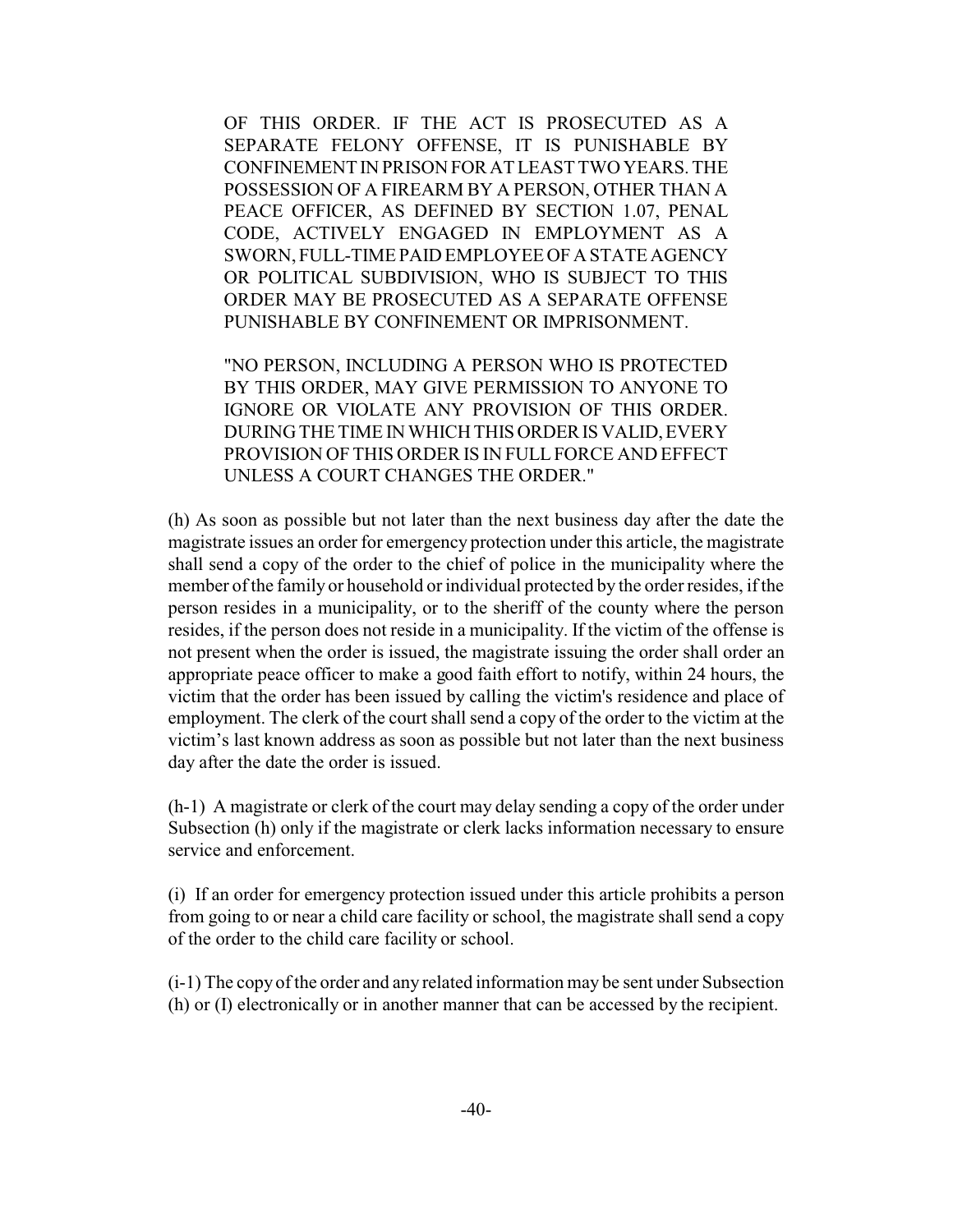(j) An order for emergency protection issued under this article is effective on issuance, and the defendant shall be served a copy of the order by the magistrate or the magistrate's designee in person or electronically. The magistrate shall make a separate record of the service in written or electronic format. An order for emergency protection issued under Subsection (a) or  $(b)(1)$  of this article remains in effect up to the 61st day but not less than 31 days after the date of issuance. An order for emergency protection issued under Subsection (b)(2) of this article remains in effect up to the 91st day but not less than 61 days after the date of issuance. After notice to each affected party and a hearing, the issuing court maymodify all or part of an order issued under this article if the court finds that:

- (1) the order as originally issued is unworkable;
- (2) the modification will not place the victim of the offense at greater risk than did the original order; and
- (3) the modification will not in any way endanger a person protected under the order.

(k) To ensure that an officer responding to a call is aware of the existence and terms of an order for emergency protection issued under this article, not later than the third business day after the date of receipt of the copy of the order by the applicable law enforcement agency with jurisdiction over the municipality or county in which the victim resides, the law enforcement agencyshall enter the information required under Section 411.042(b)(6), Government Code, into the statewide law enforcement information system maintained by the Department of Public Safety.

(k-1) A law enforcement agency may delay entering the information required under Subsection (k) only if the agency lacks information necessary to ensure service and enforcement.

(l) In the order for emergency protection, the magistrate shall suspend a license to carry a handgun issued under Subchapter H, Chapter 411, Government Code, that is held by the defendant.

(m) In this article:

- (1) "Family," "family violence," and "household" have the meanings assigned by Chapter 71, Family Code.
- (2) "Firearm" has the meaning assigned by Chapter 46, Penal Code.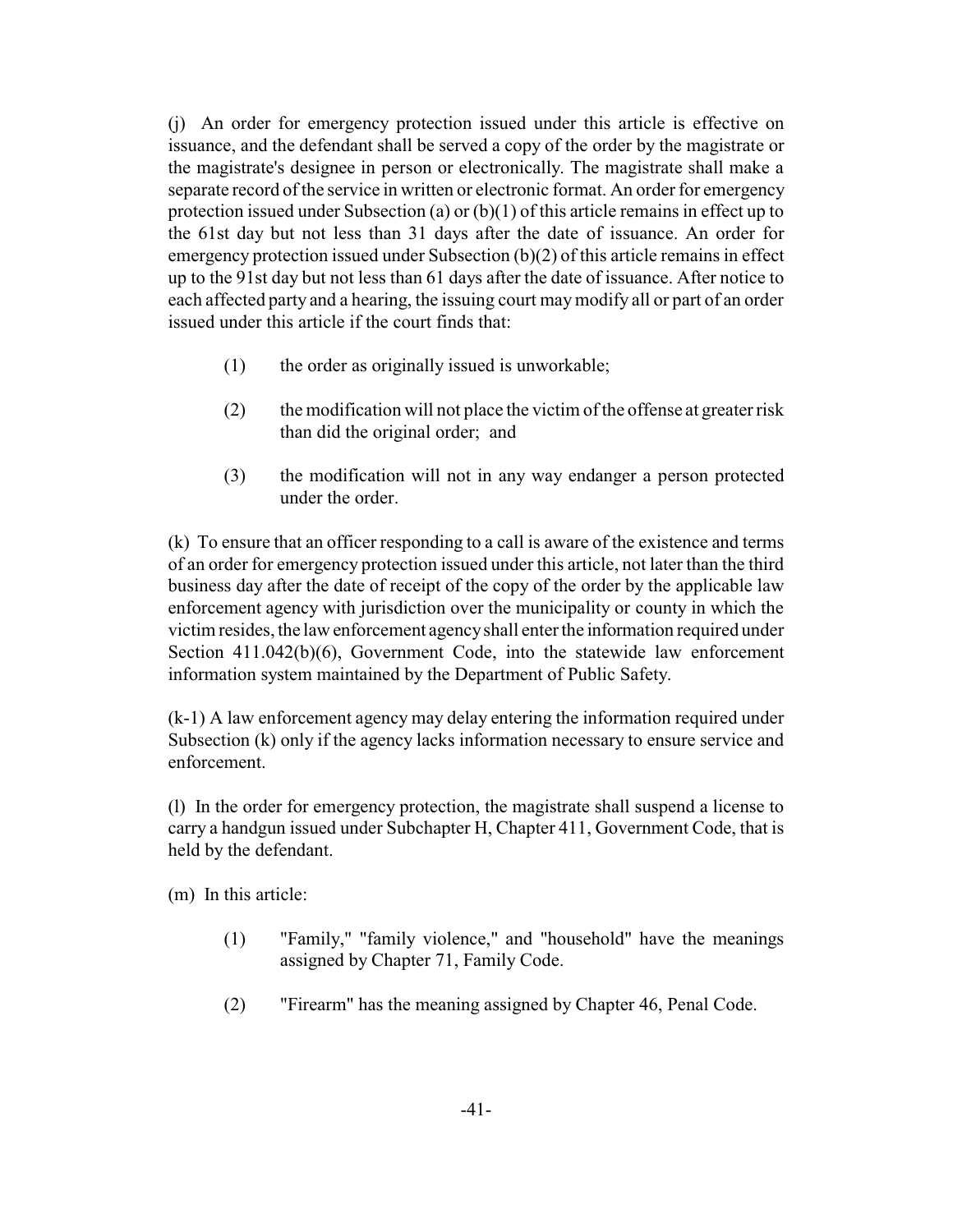(3) "Business day" means the day other than a Saturday, Sunday, or a state or national holiday.

(n) On motion, notice, and hearing, or on agreement of the parties, an order for emergency protection issued under this article may be transferred to the court assuming jurisdiction over the criminal act giving rise to the issuance of the emergencyorder for protection. On transfer, the criminal court maymodify all or part of an order issued under this subsection in the same manner and under the same standards as the issuing court under Subsection (j).

# **2. Art. 17.293. - Delivery of Order for Emergency Protection to Other Persons**

The magistrate or the clerk of the magistrate's court issuing an order for emergency protection under Article 17.292 that suspends a license to carry a handgun shall immediately send a copy of the order to the appropriate division of the Department of Public Safety at its Austin headquarters. On receipt of the order suspending the license, the department shall:

- (1) record the suspension of the license in the records of the department;
- (2) report the suspension to local law enforcement agencies, as appropriate; and
- (3) demand surrender of the suspended license from the license holder.

# **3. Art. 17.30. - Shall Certify Proceedings**

The magistrate, before whom an examination has taken place upon a criminal accusation, shall certify to all the proceedings had before him, as well as where he discharges, holds to bail or commits, and transmit them, sealed up, to the court before which the defendant may be tried, writing his name across the seals of the envelope. The voluntary statement of the defendant, the testimony, bail bonds, and every other proceeding in the case, shall be thus delivered to the clerk of the proper court, without delay.

### **4. Art. 17.31. - Duty of Clerks Who Receive Such Proceedings**

If the proceedings be delivered to a district clerk, he shall keep them safely and deliver the same to the next grand jury. If the proceedings are delivered to a county clerk, he shall without delay deliver them to the district or county attorney of his county.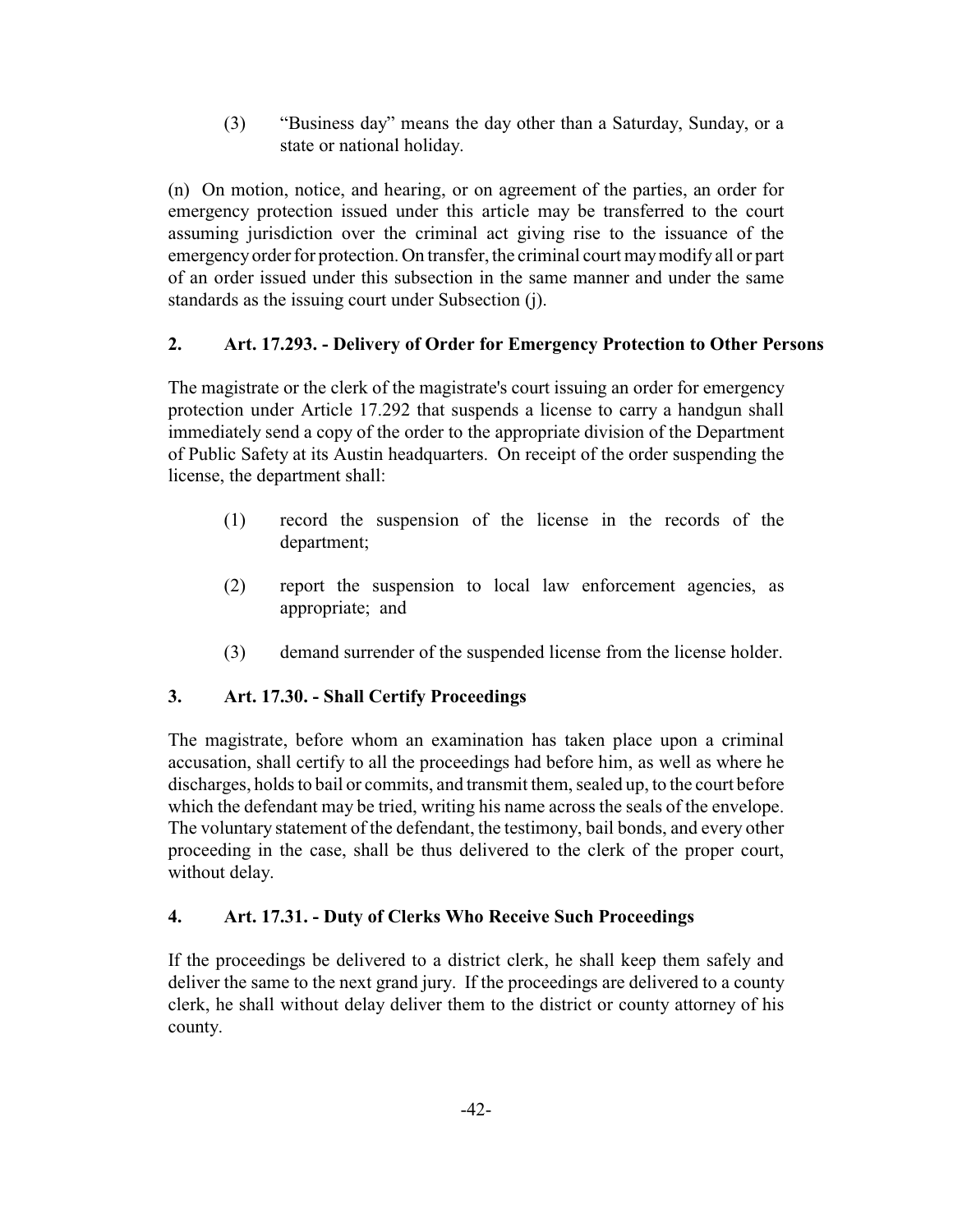# **5. Art. 17.32. - In Case of No Arrest**

Upon failure from any cause to arrest the accused the magistrate shall file with the proper clerk the complaint, warrant of arrest, and a list of the witnesses.

### **L. REVIEW OF BAIL UPON REQUEST OF DEFENDANT**

An accused may request a review of his bond by a magistrate at any time during his confinement.

# **1. Art. 17.33. - Request Setting of Bail**

The accused may at any time after being confined request a magistrate to review the written statements of the witnesses for the State as well as all other evidence available at that time in determining the amount of bail. This setting of the amount of bail does not waive the defendant's right to an examining trial as provided in Article 16.01.

# **M. BONDS FOR WITNESSES**

Although this is a little-used process, a magistrate may require bail for witnesses important to a criminal case. The following articles of the Texas Code of Criminal Procedure apply in such situations:

### **1. Art. 17.34. - Witnesses to Give Bond**

Witnesses for the State or defendant may be required by the magistrate, upon the examination of any criminal accusation before him, to give bail for their appearance to testify before the proper court. A personal bond may be taken of a witness by the court before whom the case is pending.

### **2. Art. 17.35. - Security of Witness**

The amount of security to be required of a witness is to be regulated by his pecuniary condition, character and the nature of the offense with respect to which he is a witness.

### **3. Art. 17.36. - Effect of Witness Bond**

The bond given by a witness for his appearance has the same effect as a bond of the accused and may be forfeited and recovered upon in the same manner.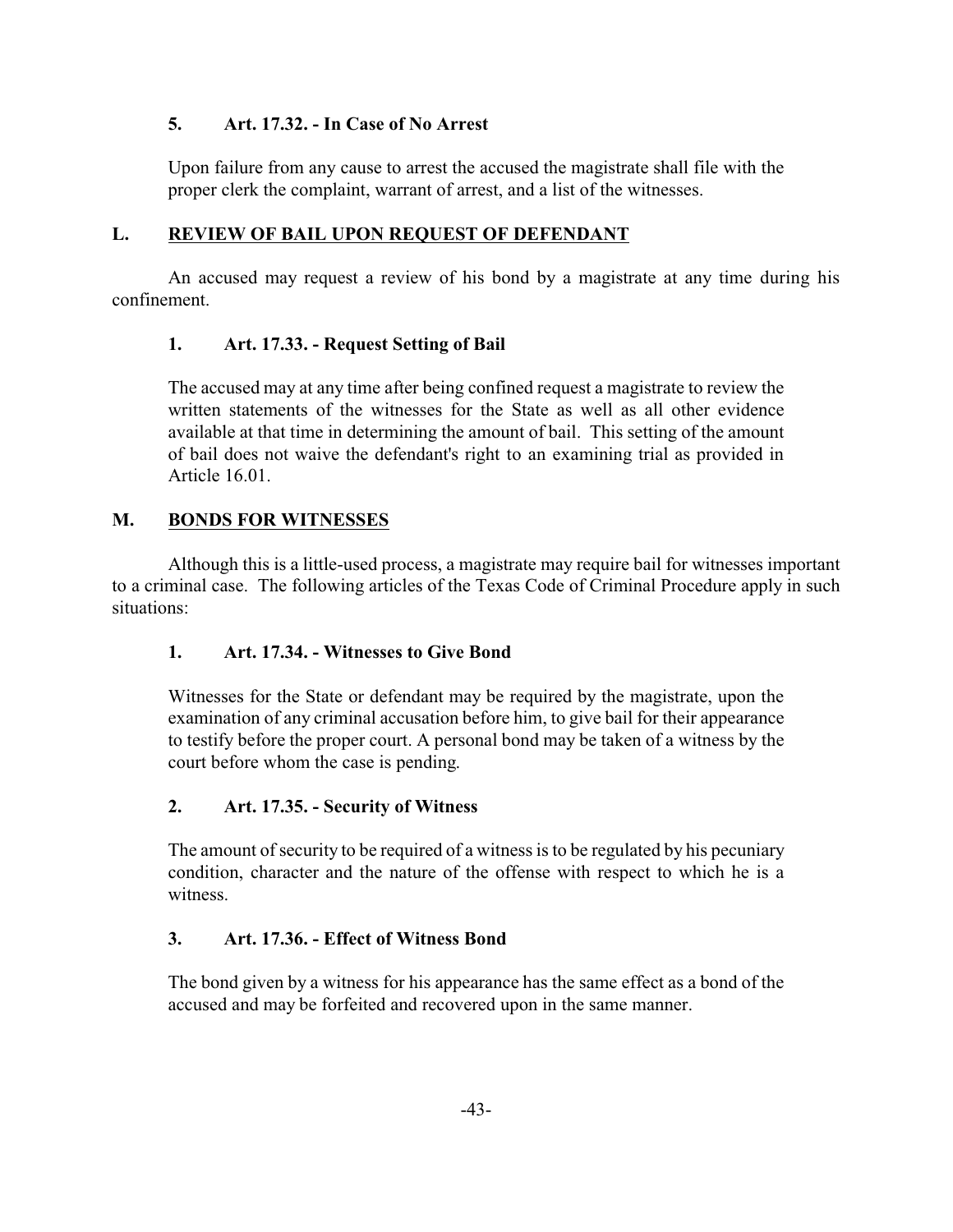# **4. Art. 17.37. - Witness May be Committed**

A witness required to give bail who fails or refuses to do so shall be committed to jail as in other cases of a failure to give bail when required, but shall be released from custody upon giving such bail.

# **5. Art. 17.38. - Rules Applicable to all Cases of Bail**

The rules in this Chapter respecting bail are applicable to all such undertakings when entered into in the course of a criminal action, whether before or after an indictment, in every case where authority is given to any court, judge, magistrate, or other officer, to require bail of a person accused of an offense, or of a witness in a criminal action.

# **N. RECORDS OF BAIL**

Magistrates or officers setting or taking bail are required to keep the following records in a "well bound book." Since manymagistrates and officers do not keep records in such a format, some bail bondsmen who are looking to file a lawsuit against a county will file Open Meetings Act and Public Information Act requests for the book. Because these records are often kept in a computer data bank and are hard to access in this format, the time and effort to retrieve these records may cause a problem for the responding official. Legislation may need to be considered to amend this section to allow such records to be kept in a computer-generated format instead of a "well bound book." In the meantime, the following statute may be helpful in defending against not maintaining a "well bound book:"

AUTHORIZATION. Any local government record data maybe stored electronically in addition to or instead of source documents in paper or other media, subject to the requirements of this chapter and rules adopted under it.

TEX. LOCAL GOV'T CODE § 205.002.

# **1. Art. 17.39. - Records of Bail**

A magistrate or other officer who sets the amount of bail or who takes bail shall record in a well-bound book the name of the person whose appearance the bail secures, the amount of bail, the date bail is set, the magistrate or officer who sets bail, the offense or other cause for which the appearance is secured, the magistrate or other officer who takes bail, the date the person is released, and the name of the bondsman, if any.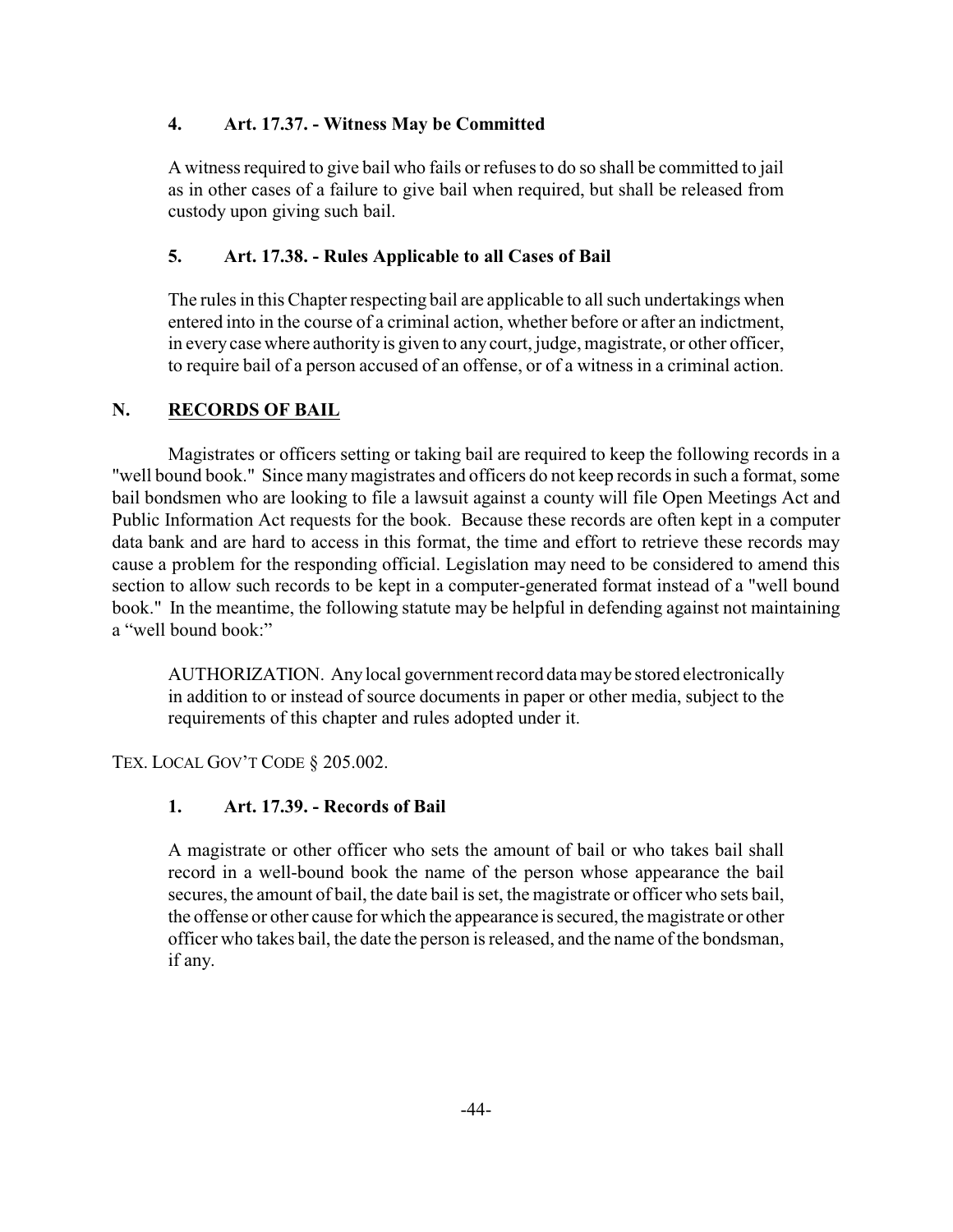### **O. ADDITIONAL CONDITIONS OF BOND IMPOSED BY COURT**

In certain types of cases enumerated below, the State has allowed additional terms of bail that may be set by a magistrate to limit the likelihood of the commission of additional crimes while an accused is on bail. Those additional conditions are:

# **1. Art. 17.40. - Conditions Related to Victim or Community Safety**

(a) To secure a defendant's attendance at trial, a magistrate may impose any reasonable condition of bond related to the safety of a victim of the alleged offense or to the safety of the community.

(b) At a hearing limited to determining whether the defendant violated a condition of bond imposed under Subsection (a), the magistrate may revoke the defendant's bond only if the magistrate finds by a preponderance of the evidence that the violation occurred. If the magistrate finds that the violation occurred, the magistrate shall revoke the defendant's bond and order that the defendant be immediately returned to custody. Once the defendant is placed in custody, the revocation of the defendant's bond discharges the sureties on the bond, if any, from any future liability on the bond. A discharge under this subsection from any future liability on the bond does not discharge any surety from liability for previous forfeitures on the bond.

# **2. Art. 17.41. - Condition Where Child Alleged Victim**

(a) This article applies to a defendant charged with an offense under any of the following provisions of the Penal Code, if committed against a child younger than 14 years of age:

- (1) Chapter 21 (Sexual Offenses) or 22 (Assaultive Offenses);
- (2) Section 25.02 (Prohibited Sexual Conduct); or
- (3) Section 43.25 (Sexual Performance by a Child).

(b) Subject to Subsections (c) and (d), a magistrate shall require as a condition of bond for a defendant charged with an offense described by Subsection (a) that the defendant not:

- (1) directly communicate with the alleged victim of the offense, or
- (2) go near a residence, school, or other location, as specifically described in the bond, frequented by the alleged victim.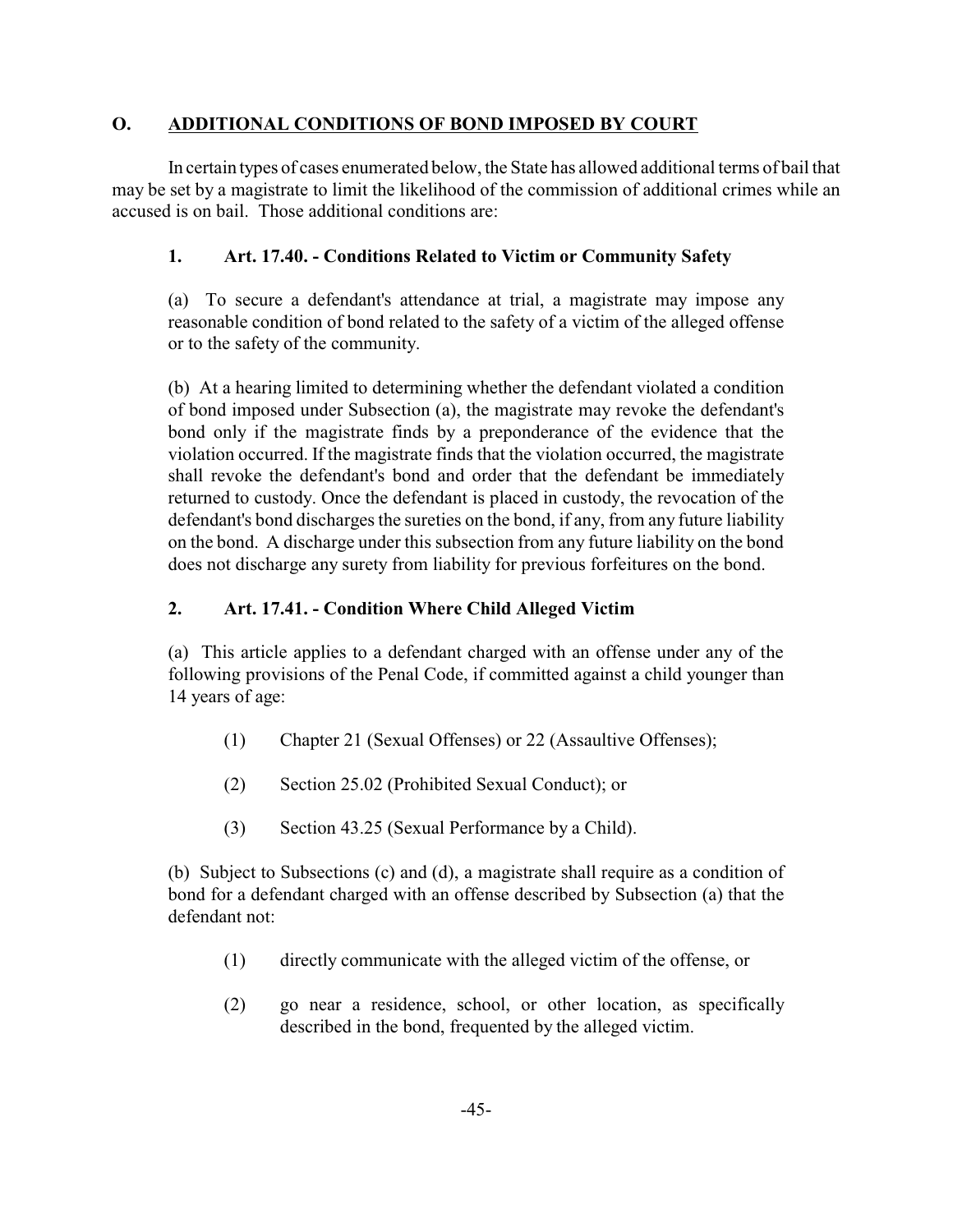(c) A magistrate who imposes a condition of bond under this article may grant the defendant supervised access to the alleged victim.

(d) To the extent that a condition imposed under this article conflicts with an existing court order granting possession of or access to a child, the condition imposed under this article prevails for a period specified by the magistrate, not to exceed 90 days.

# **3. Art. 17.44. - Home Confinement, Electronic Monitoring, & Drug Testing as Condition**

(a) A magistrate may require as a condition of release on bond that the defendant submit to:

- (1) home confinement and electronic monitoring under the supervision of an agency designated by the magistrate; or
- (2) testing on a weekly basis for the presence of a controlled substance in the defendant's body.

(b) In this article, "controlled substance" has the meaning assigned by Section 481.002, Health and Safety Code.

(c) The magistrate may revoke the bond and order the defendant arrested if the defendant:

- (1) violates a condition of home confinement and electronic monitoring;
- (2) refuses to submit to a test for controlled substances or submits to a test for controlled substances and the test indicates the presence of a controlled substance in the defendant's body; or
- (3) fails to pay the reimbursement fee for costs of monitoring or testing for controlled substances, if payment is ordered under Subsection (e) as a condition of bond and the magistrate determines that the Defendant is not indigent and is financially able to make the payments as ordered.

(d) The community justice assistance division of the Texas Department of Criminal Justice may provide grants to counties to implement electronic monitoring programs authorized by this article.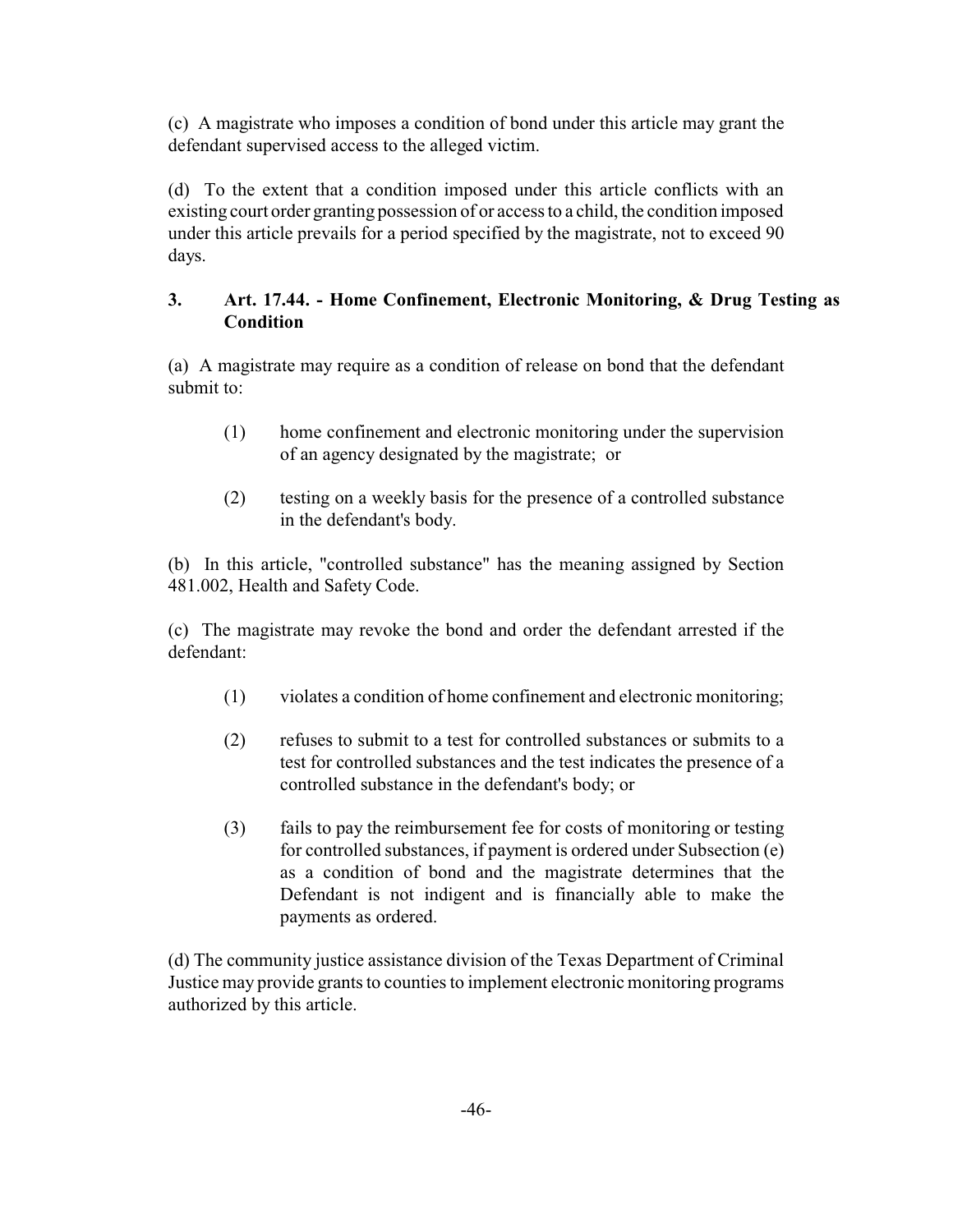(e) The cost of electronic monitoring or testing for controlled substances under this article may be assessed as a reimbursement fee or ordered paid directly by the defendant as a condition of bond.

# **4. Art. 17.441. - Conditions Requiring Motor Vehicle Ignition Interlock**

The State, recognizing the dangers from repeat DWI offenders, has provided magistrates with an additional tool to limit repeat offenses while defendants are on bail pending trial. Article 17.441 reads as follows:

(a) Except as provided by Subsection (b), a magistrate shall require on release that a defendant charged with a subsequent offense under Sections 49.04-49.06, Penal Code, or an offense under Section 49.07 or 49.08 of that code:

- (1) have installed on the motor vehicle owned by the defendant or on the vehicle most regularly driven by the defendant, a device that uses a deep-lung breath analysis mechanism to make impractical the operation of a motor vehicle if ethyl alcohol is detected in the breath of the operator; and
- (2) not operate any motor vehicle unless the vehicle is equipped with that device.

(b) The magistrate may not require the installation of the device if the magistrate finds that to require the device would not be in the best interest of justice.

(c) If the defendant is required to have the device installed, the magistrate shall require that the defendant have the device installed on the appropriate motor vehicle, at the defendant's expense, before the 30th day after the date the defendant is released on bond.

(d) The magistrate may designate an appropriate agency to verify the installation of the device and to monitor the device. If the magistrate designates an agency under this subsection, in each month during which the agency verifies the installation of the device or provides a monitoring service the defendant shall pay a reimbursement fee to the designated agency in the amount set by the magistrate. The defendant shall pay the initial reimbursement fee at the time the agency verifies the installation of the device. In each subsequent month during which the defendant is required to pay a reimbursement fee the defendant shall pay the fee on the first occasion in that month that the agency provides a monitoring service. The magistrate shall set the fee in an amount not to exceed \$10 as determined by the county auditor, or by the commissioners court of the county if the county does not have a county auditor, to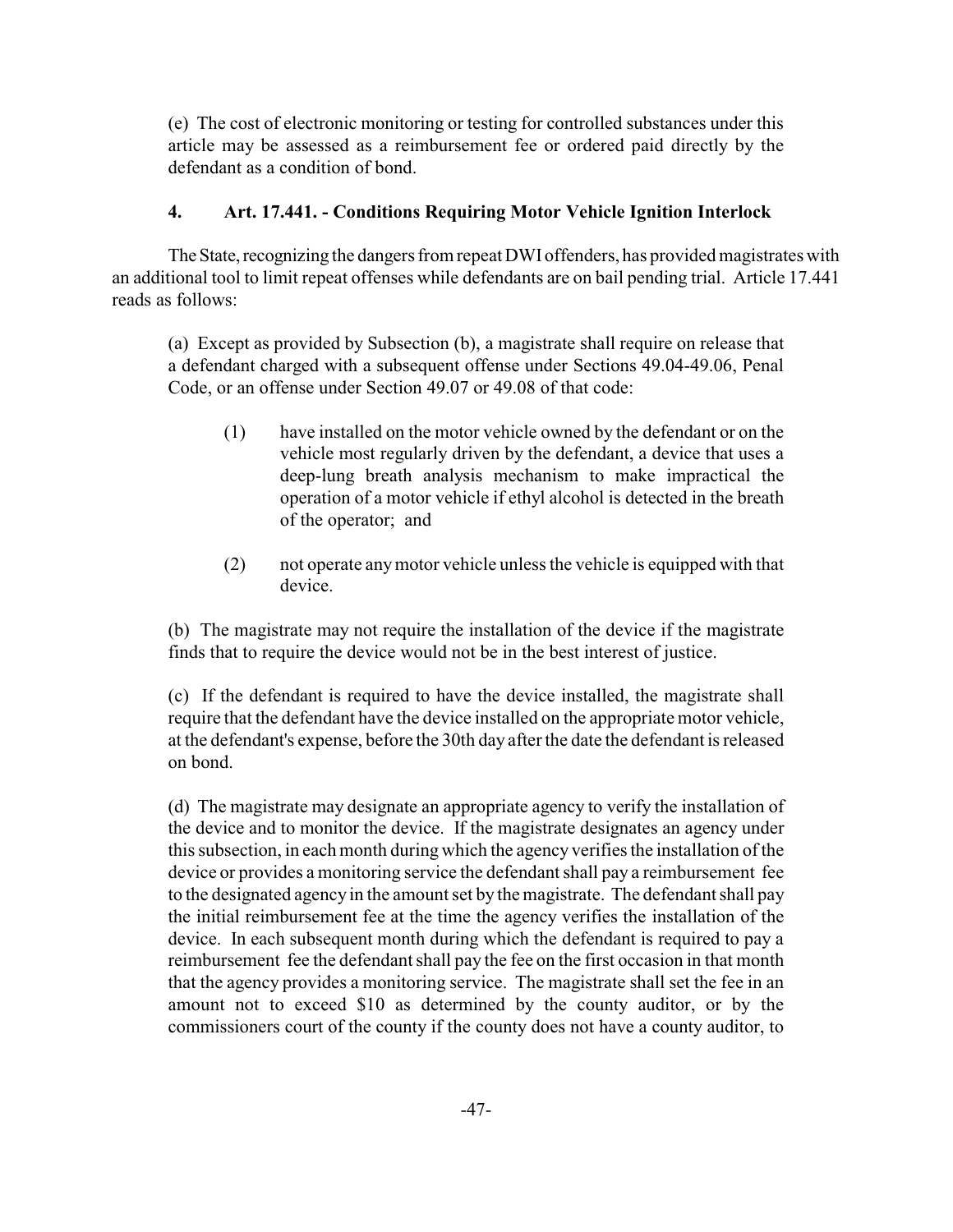be sufficient to cover the cost incurred by the designated agency in conducting the verification or providing the monitoring service, as applicable in that county.

# **5. Art. 17.45. - Conditions Requiring AIDS and HIV Instruction**

The State, realizing that the spread of this disease might be lessened by educating a segment of the population at risk for the disease (i.e. those defendants charged with prostitution), has provided magistrates with the following tool:

A magistrate may require as a condition of bond that a defendant charged with an offense under Section 43.02, Penal Code, receive counseling or education, or both, relating to acquired immune deficiencysyndrome or human immunodeficiencyvirus.

# **6. Art. 17.46. - Conditions for a Defendant Charged with Stalking**

In recent years, stalking has become a more recognized offense which can lead to more violent crimes, and for that reason, the following condition was established:

(a) A magistrate may require as a condition of release on bond that a defendant charged with an offense under Section 42.072, Penal Code, may not:

- (1) communicate directly or indirectly with the victim; or
- (2) go to or near the residence, place of employment, or business of the victim or to or near a school, day-care facility, or similar facility where a dependent child of the victim is in attendance.

(b) If the magistrate requires the prohibition contained in Subsection (a)(2) of this article as a condition of release on bond, the magistrate shall specifically describe the prohibited locations and the minimum distances, if any, that the defendant must maintain from the locations.

# **7. Art. 17.47. - Conditions Requiring Submission of Specimen**

In cases involving an arrest of a defendant after a prior conviction for one or more of the offenses described in Section 411.1471(a) of the Texas Government Code (which lists offenses such as sexual assault, public lewdness and indecent exposure), the state has seen fit to prescribe testing to establish a DNA data base for repeat offenders of such offenses. Article 17.47 reads as follows:

(a) A magistrate may require as a condition of release on bail or bond of a defendant that the defendant provide to a local law enforcement agency one or more specimens for the purpose of creating a DNA record under Subsection G, Chapter 411, Government Code.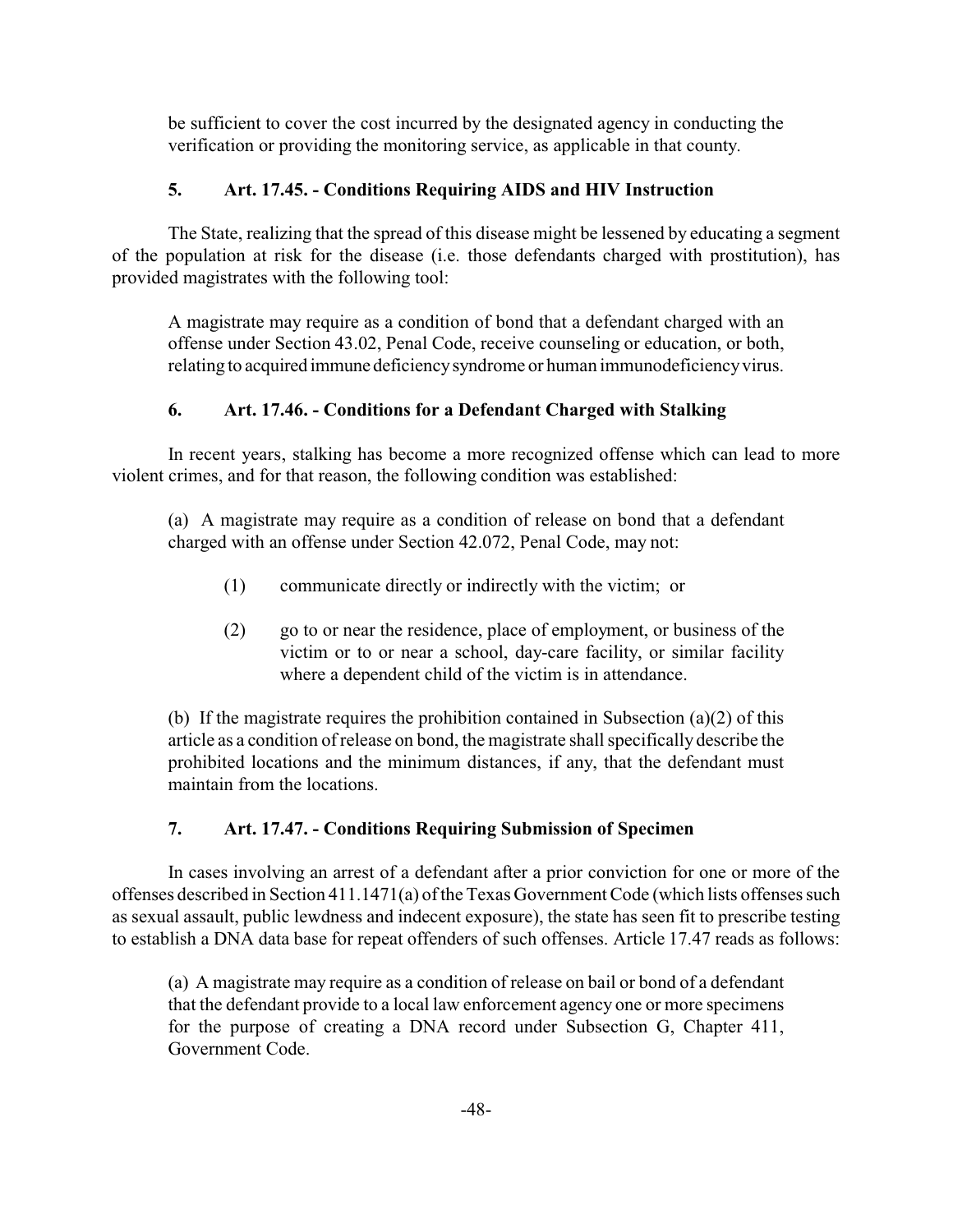(b) A magistrate shall require as a condition of release on bail or bond of a defendant described by Section 411.1471(a), Government Code, that the defendant provide to a law enforcement agency one or more specimens for the purpose of creating a DNA record under Subchapter G, Chapter 411, Government Code.

### **8. Art. 17.49. - Conditions for Defendant Charged With Offense Involving Family Violence**

(a) In this article:

- (1) "Family violence" has the meaning assigned by Section 71.004, Family Code.
- (2) "Global positioning monitoring system" means a system that electronically determines and reports the location of an individual through the use of a transmitter or similar device carried or worn by the individual that transmits latitude and longitude data to a monitoringentitythrough global positioning satellite technology.The term does not include a system that contains or operates global positioning system technology, radio frequency identification technology, or any other similar technology that is implanted in or otherwise invades or violates the individual's body.

(b) A magistrate may require as a condition of release on bond that a defendant charged with an offense involving family violence:

- (1) refrain from going to or near a residence, school, place of employment, or other location, as specifically described in the bond, frequented by an alleged victim of the offense;
- (2) carry or wear a global positioning monitoring system device and, except as provided by Subsection (h), pay a reimbursement fee for the costs associated with operating that system in relation to the defendant; or
- (3) except as provided by Subsection (h), if the alleged victim of the offense consents after receiving the information described by Subsection (d), pay a reimbursement fee for the costs associated with providing the victim with an electronic receptor device that:
	- (A) is capable of receiving the global positioning monitoring system information from the device carried or worn by the defendant; and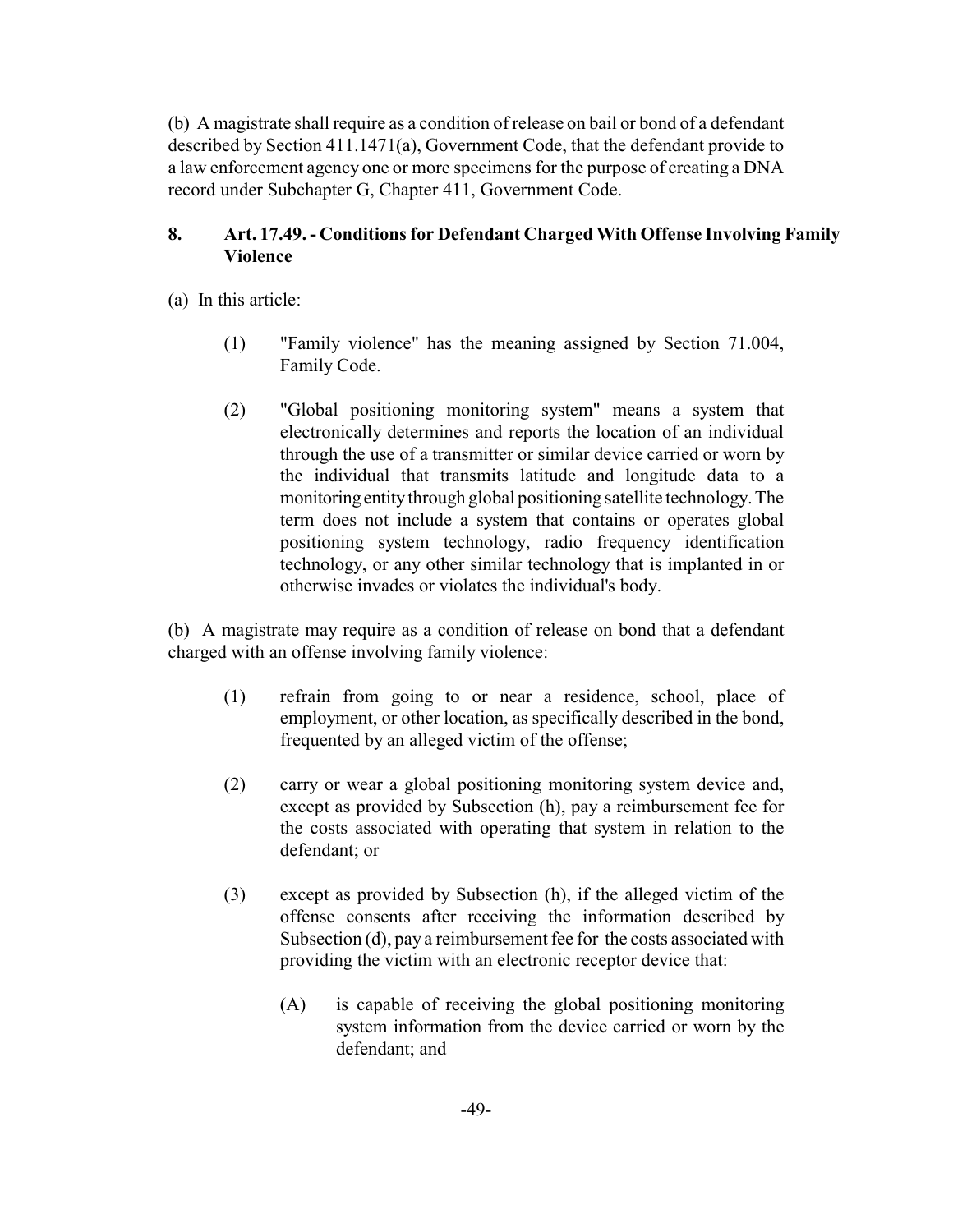(B) notifies the victim if the defendant is at or near a location that the defendant has been ordered to refrain from going to or near under Subdivision (1).

(c) Before imposing a condition described by Subsection  $(b)(1)$ , a magistrate must afford an alleged victim an opportunity to provide the magistrate with a list of areas from which the victim would like the defendant excluded and shall consider the victim's request, if any, in determining the locations the defendant will be ordered to refrain from going to or near. If the magistrate imposes a condition described by Subsection (b)(1), the magistrate shall specifically describe the locations that the defendant has been ordered to refrain from going to or near and the minimum distances, if any, that the defendant must maintain from those locations.

(d) Before imposing a condition described by Subsection (b)(3), a magistrate must provide to an alleged victim information regarding:

- (1) the victim's right to participate in a global positioning monitoring system or to refuse to participate in that system and the procedure for requesting that the magistrate terminate the victim's participation;
- (2) the manner in which the global positioning monitoring system technology functions and the risks and limitations of that technology, and the extent to which the system will track and record the victim's location and movements;
- (3) any locations that the defendant is ordered to refrain from going to or near and the minimum distances, if any, that the defendant must maintain from those locations;
- (4) any sanctions that the court may impose on the defendant for violating a condition of bond imposed under this article;
- (5) the procedure that the victim is to follow, and support services available to assist the victim, if the defendant violates a condition of bond or if the global positioning monitoring system equipment fails;
- (6) community services available to assist the victim in obtaining shelter, counseling, education, child care, legal representation, and other assistance available to address the consequences of family violence; and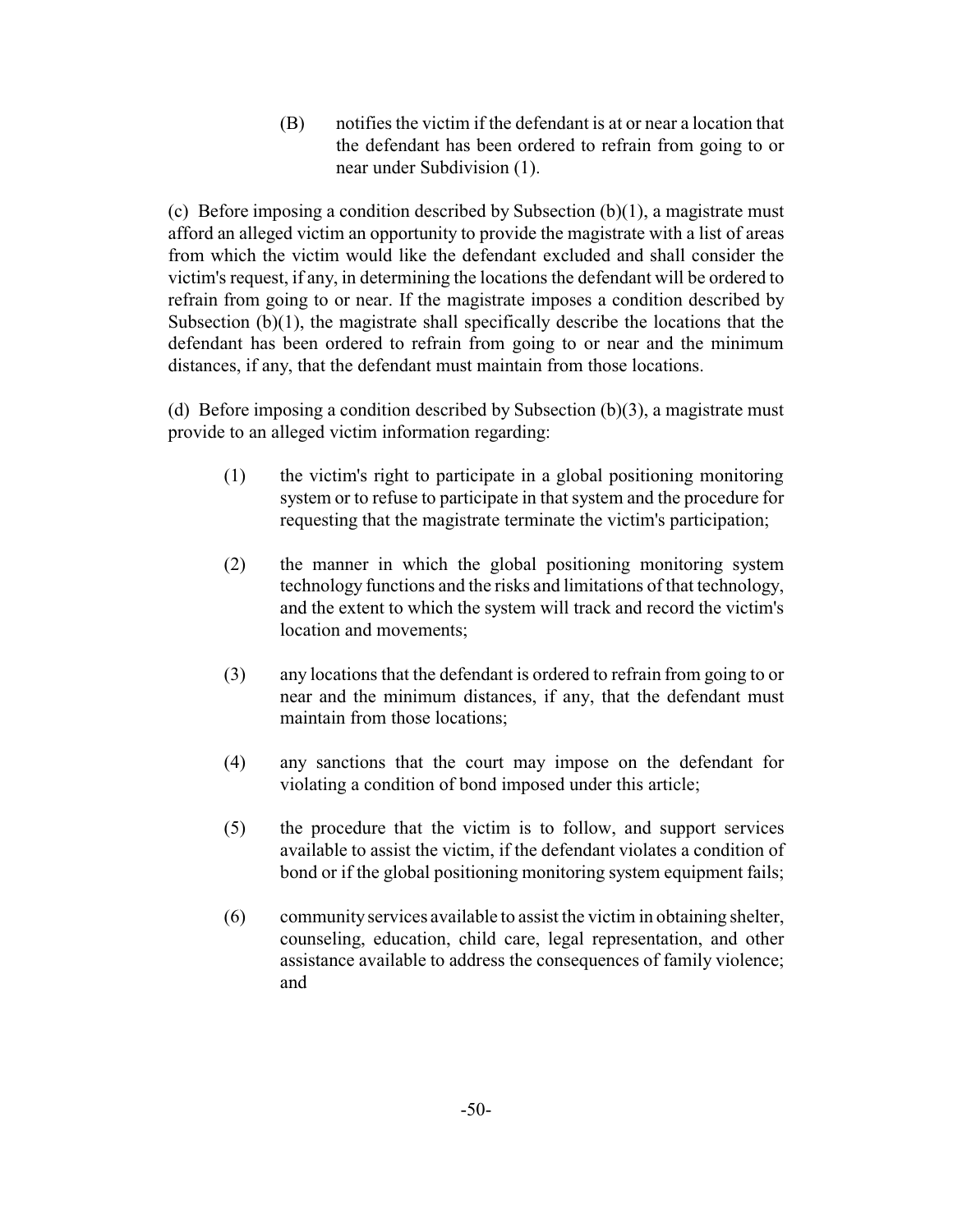(7) the fact that the victim's communications with the court concerning the global positioning monitoring system and any restrictions to be imposed on the defendant's movements are not confidential.

(e) In addition to the information described by Subsection (d), a magistrate shall provide to an alleged victim who participates in a global positioning monitoring system under this article the name and telephone number of an appropriate person employed by a local law enforcement agency whom the victim may call to request immediate assistance if the defendant violates a condition of bond imposed under this article.

(f) In determining whether to order a defendant's participation in a global positioning monitoring system under this article, the magistrate shall consider the likelihood that the defendant's participation will deter the defendant from seeking to kill, physically injure, stalk, or otherwise threaten the alleged victim before trial.

(g) An alleged victim may request that the magistrate terminate the victim's participation in a global positioning monitoring system at any time. The magistrate may not impose sanctions on the victim for requesting termination of the victim's participation in or refusing to participate in a global positioning monitoring system under this article.

(h) If the magistrate determines that a defendant is indigent, the magistrate may, based on a sliding scale established by local rule, require the defendant to pay a reimbursement fee under Subsection (b)(2) or (3) in an amount that is less than the full amount of the costs associated with operating the global positioning monitoring system in relation to the defendant or providing the victim with an electronic receptor device.

(i) If an indigent defendant pays to an entity that operates a global positioning monitoring system the partial amount ordered by a magistrate under Subsection (h), the entity shall accept the partial amount as payment in full. The county in which the magistrate who enters an order under Subsection (h) is located is not responsible for payment of any costs associated with operating the global positioning monitoring system in relation to an indigent defendant.

(j) A magistrate that imposes a condition described by Subsection (b)(1) or (2) shall order the entity that operates the global positioning monitoring system to notify the court and the appropriate local law enforcement agency if a defendant violates a condition of bond imposed under this article.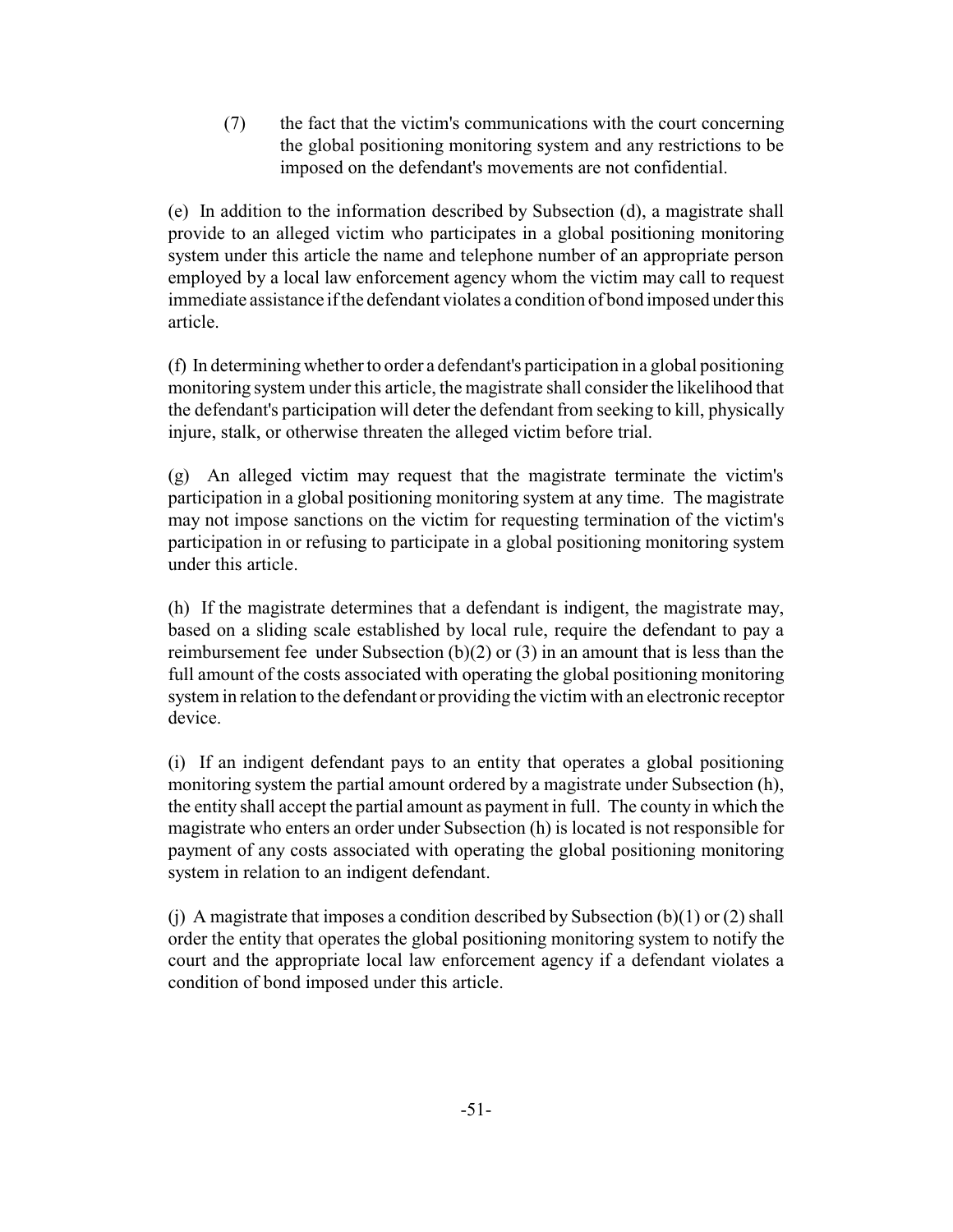(k) A magistrate that imposes a condition described by Subsection (b) may only allow or require the defendant to execute or be released under a type of bond that is authorized by this chapter.

(l) This article does not limit the authority of a magistrate to impose any other reasonable conditions of bond or enter anyorders of protection under other applicable statutes.

#### **P. POST-TRIAL**

The post-trial bond provision listed below applies specifically to forensic DNA testing that has been requested by a person convicted of an offense. If the motion for testing is granted, and the court enters findings favorable to the convicted person, then the court may set a new bail, within the court's discretion. If the court chooses to set bail, the same requirements listed above still apply to setting and taking the bail. Section 17.48 states as follows:

#### **1. Art. 17.48. - Post-trial Actions**

A convicting court on entering a finding favorable to a convicted person under Article 64.04, after a hearing at which the attorney representing the state and the counsel for the defendant are entitled to appear, may release the convicted person on bail under this chapter pending the conclusion of court proceedings or proceedings under Section 11, Article IV, Texas Constitution, and Article 48.01.

In light of the numerous motions that have been filed in the last several years due to advances of DNA testing, this provision for post-trial bail has become more and more important.

#### **II. BAIL BOND BOARD COUNTIES**

In counties with a population over 110,000, bail bond boards are automatically created. Counties with a population under 110,000 may choose to create a bail bond board. Counties with a bail bond board are generally governed by Sections 1704.001 through 1704.306 of the Texas Occupations Code. Counties without bail bond boards are generally governed by Chapter 17 of the Texas Code of Criminal Procedure.<sup>17</sup> There are some benefits and advantages that counties with

<sup>&</sup>lt;sup>17</sup> The term "generally" is used in this sentence because some provisions of Chapter 17 of the Texas Code of Criminal Procedure do apply in counties with bail bond boards. As an example, under Section 1704.163 of the Texas Occupations Code, attorneys that actually represent an accused in a county with a bail bond board are exempt from the requirements of the Chapter if they sign as surety on the accused's bond. However, those individuals are still subject to the financial requirements of Chapter 17 of the Texas Code of Criminal Procedure, including the provision allowing the sheriff to inquire into the sufficiency of the attorney's security. Likewise, Chapter 1704 of the Texas Occupations Code (the Bail Bond Board Act) does not contain any specific provisions for surrendering an accused by preparing an affidavit relating to the accused's incarceration in another venue or delivering the accused to a sheriff in person. Consequently, (continued...)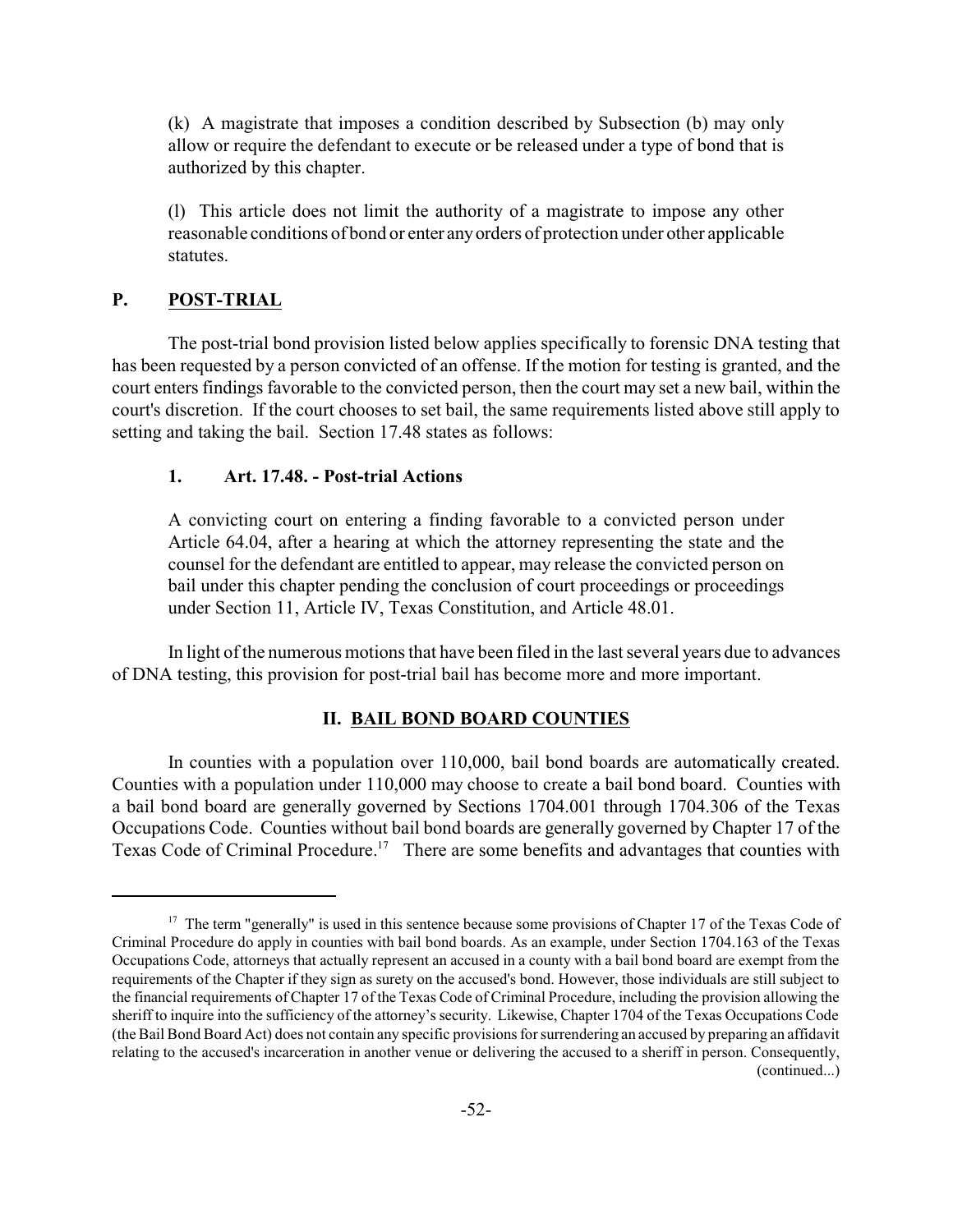bail bond boards have that other counties do not possess. As we discuss each applicable section of the Texas Occupations Code, we will try to identify the advantages and disadvantages, if any, of each specific section.

#### **A. DEFINITIONS UNDER THE ACT**

The first section defines important terms used throughout the applicable sections of the Texas Occupations Code, and it is important to understand the meaning of each definition.

#### **1. § 1704.001. Definitions**

In this chapter:

- (1) "Bail bond" means a cash deposit, or similar deposit or written undertaking, or a bond or other security, given to guarantee the appearance of a defendant in a criminal case.
- (2) "Bail bond surety" means a person who:
	- (A) executes a bail bond as a surety or co-surety for another person; or
	- (B) for compensation deposits cash to ensure the appearance in court of a person accused of a crime.
- (3) "Board" means a county bail bond board.
- (4) "Bonding business" or "bail bond business" means the solicitation, negotiation, or execution of a bail bond by a bail bond surety<sup>18</sup>.
- (4-a) "Final judgment" means a judgment that disposes of all issues and parties in a case.
	- (5) "Person" means an individual or corporation.

 $17$ (...continued)

there is a very good argument that this particular surrender provision (Art. 17.16 of the Texas Code of Criminal Procedure) would apply in non-bail bond board counties as well as counties with a bail bond board. Until the application of Article 17.16 to counties with a bail bond board has been decided by a court of competent jurisdiction, an attorney general's opinion has been issued on this matter or the legislature clarifies this issue, Flowers Davis, PLLC recommends that sheriff's across the State complywith the provisions contained in Article 17.16 in both counties with bail bond boards and counties without bail bond boards.

<sup>&</sup>lt;sup>18</sup> Subdivision (4), Section 1704.001, Occupations Code, was amended effective September 1, 2005.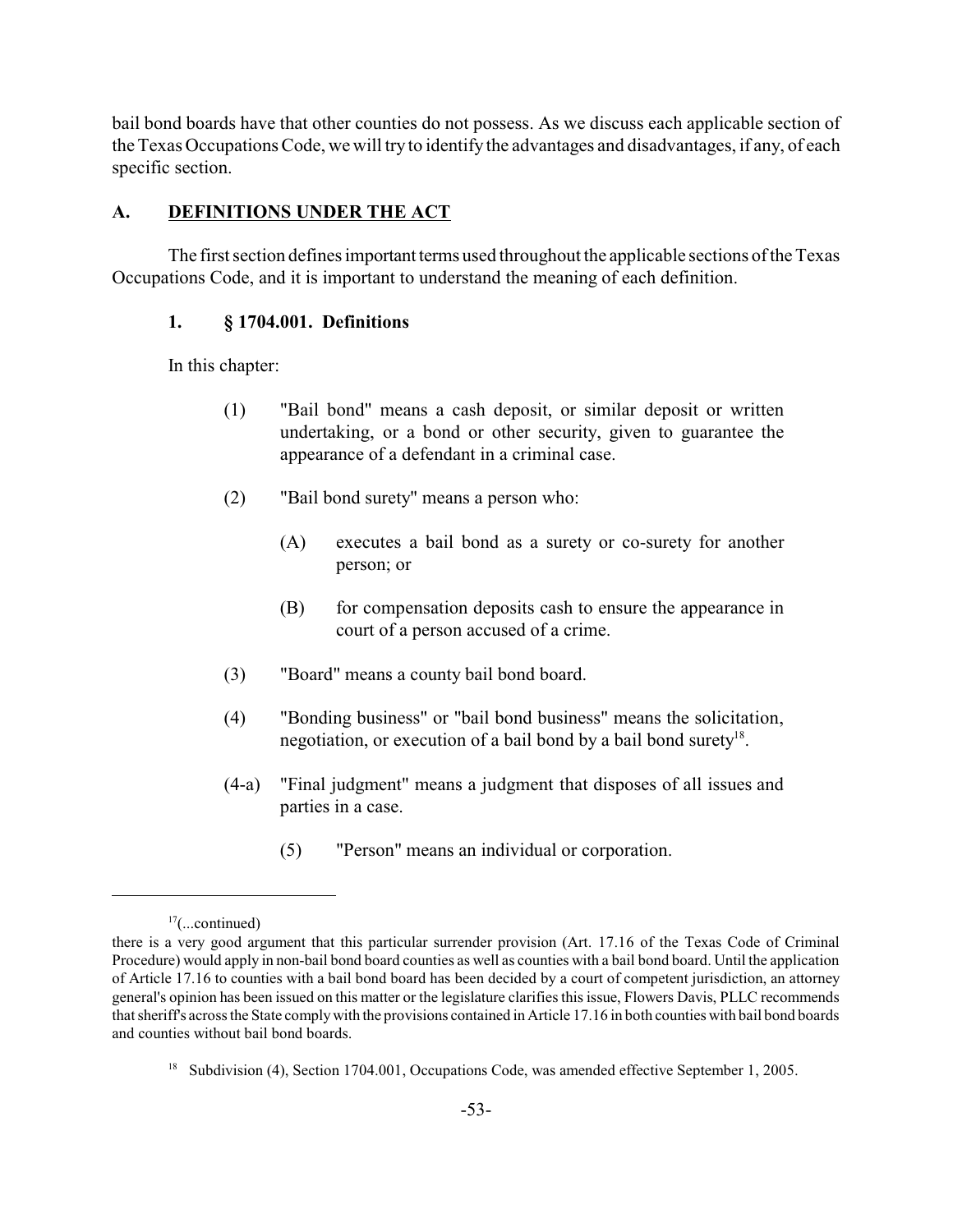#### **B. COUNTIES TO WHICH CHAPTER 1704 APPLIES**

This Chapter, which creates bail bond boards, only applies to a limited number of counties - those counties with a population over 110,000 or less than 110,000 when a bail bond board has been specifically created as discussed below. Sections 1704.002 through 1704.052 specifically deal with these issues and state as follows:

This chapter applies only in a county with a population of:

- (1) 110,000 or more; or
- (2) less than 110,000 in which a board is created.

### **1. § 1704.051. Mandatory Creation of Board**

A board is created in each county with a population of 110,000 or more.

#### **2. § 1704.052. Discretionary Creation of Board**

A board may be created in a county with a population of less than 110,000 if a majority of the persons who would serve as members of the board under Section 1704.053, or who would designate the persons who would serve as members of the board, determine to create a board, **AND** the Commissioners' Court approves the creation of the Board by a majority vote.<sup>19</sup>

It is important to note that once a discretionary bail bond board is created, a bail bond board is not authorized to dissolve itself. Dissolution authority, if desired, must be sought from the Legislature. Op. Tex. Att'y Gen. No. GA-0663 (2008).

# **C. WHO SERVES ON THE BOARD AND HOW THEY ARE ELECTED OR APPOINTED**

Section 1704.053 specifically lists the membership of the board and specifies how board members are either elected or appointed to the board. This membership is meant to represent all those actively involved in the bonding process. Section 1704.053 states as follows:

<sup>19</sup> *(Emphasis added)*. This section of the Occupations Code was amended in 2009 to add the requirement that the Commissioners' Court approve the creation of the Board by a majority vote.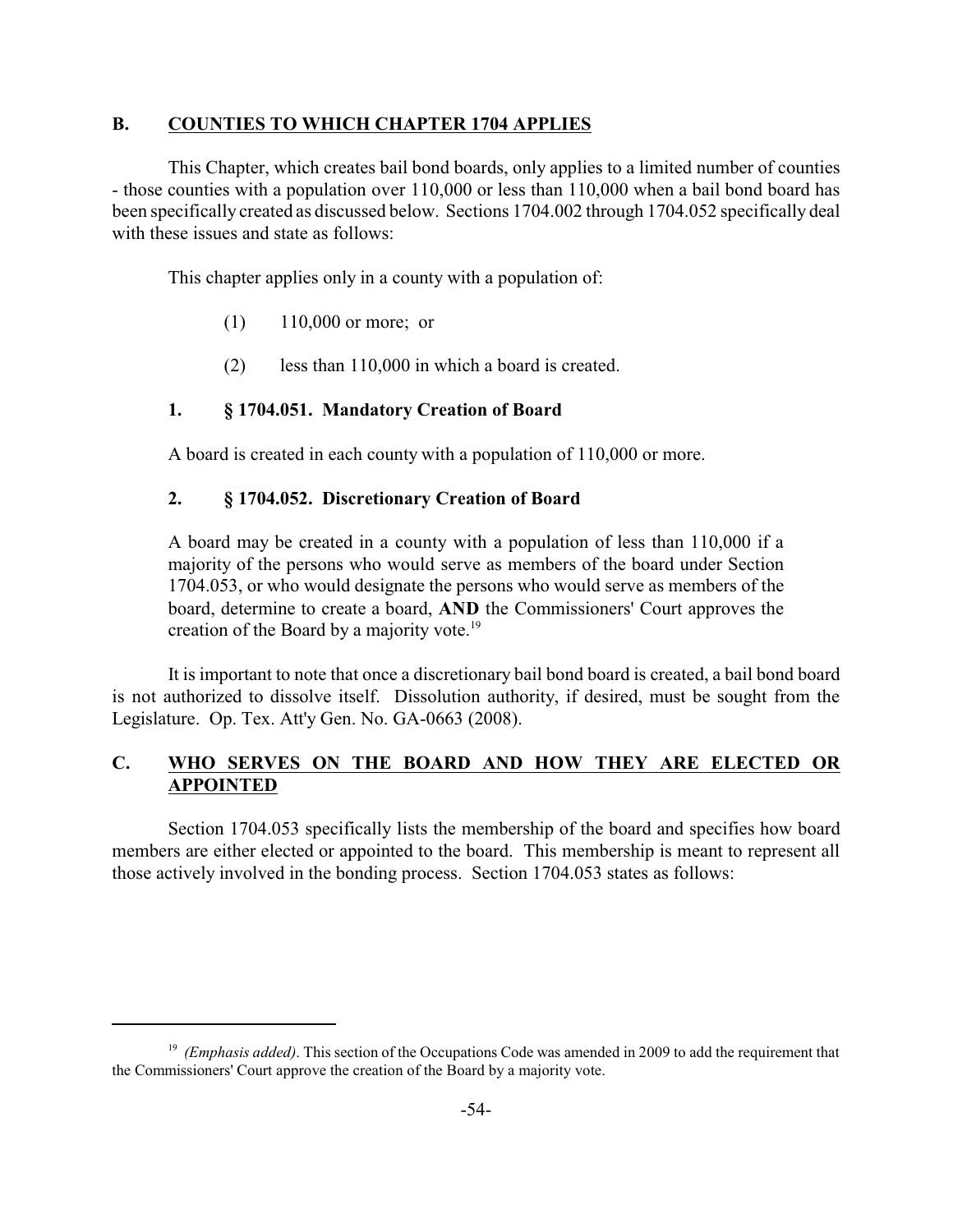### **1. § 1704.053. Board Composition**

A board consists of:

- (1) the sheriff or a designee from the sheriff's office who must be the sheriff's administrator or a deputy sheriff of the rank of at least sergeant;
- (2) a district judge of the countyhaving jurisdiction over criminal matters and designated by the presiding judge of the administrative judicial district or a designee of the district judge who is approved by the presiding judge;
- (3) the county judge, a member of the commissioners court designated by the county judge, or a designee approved by the commissioners court;
- (4) a judge of a county court or county court at law in the county having jurisdiction over criminal matters and designated by the commissioners court or a designee of the judge who is approved by the commissioners court;
- (5) the district attorney or an assistant district attorney designated by the district attorney;
- (6) a licensed bail bond surety or agent for a corporate surety in the county elected under Section 1704.0535, or a bail bond surety or agent for a corporate surety licensed in the county who is designated by the elected surety or agent;
- (7) a justice of the peace;
- (8) the district clerk or the clerk's designee;
- (9) the county clerk or the clerk's designee, if the county clerk has responsibility over criminal matters;
- (10) if appointed by the board, a presiding judge of a municipal court in the county;
- (11) if the county's principal municipality designates a presiding judge in the municipal court system, the presiding judge or a municipal judge from the system designated by the presiding judge;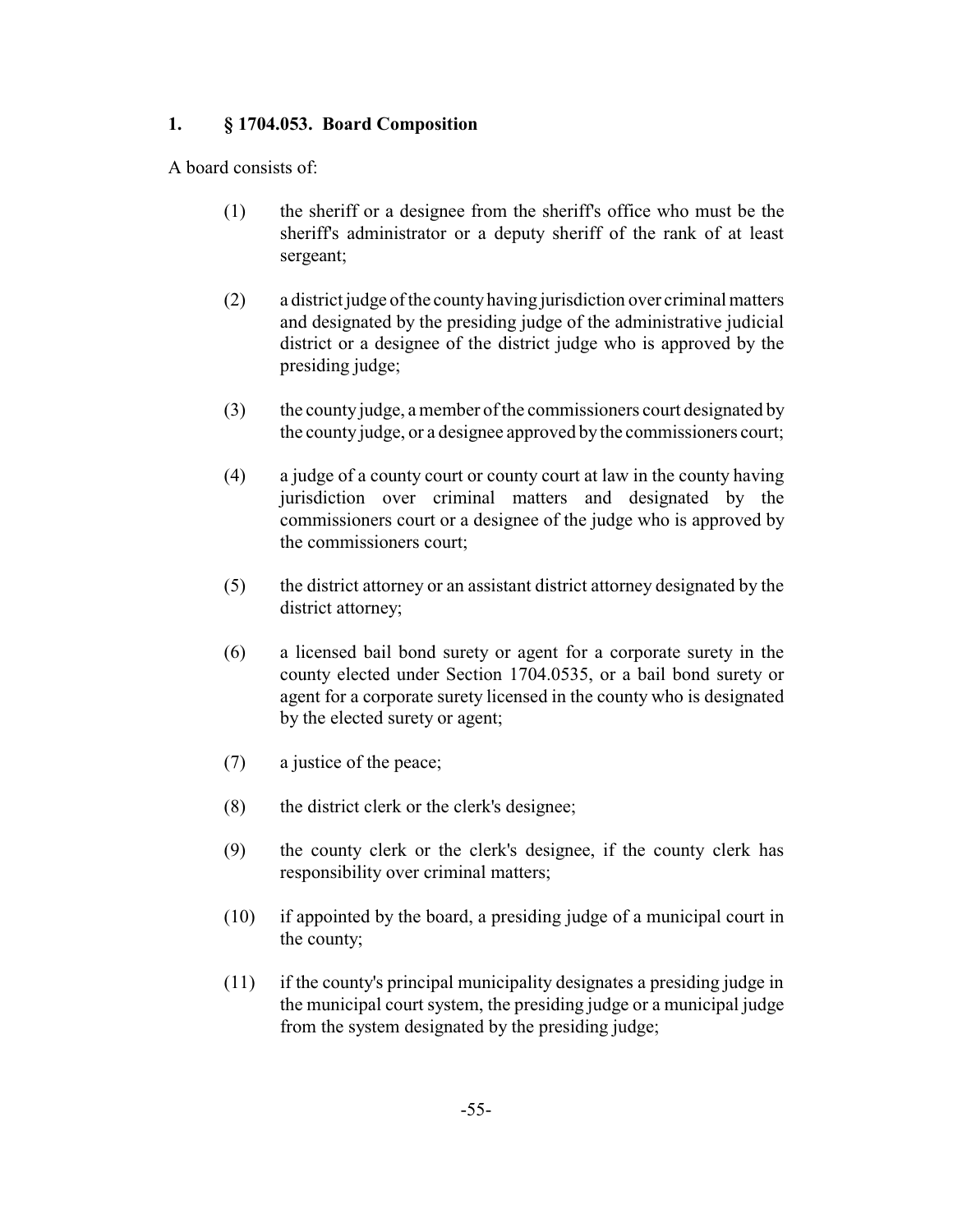- (12) the county treasurer or the treasurer's designee or, if appointed by the commissioners court in a county that does not have a county treasurer, the person designated by the county commissioners court to perform the duties of the county treasurer; and
- (13) a criminal defense attorney practicing in the county and elected by other attorneys whose principal places of business are located in the county and who are not legally prohibited from representing criminal defendants or the designee of the criminal defense attorney.

# **2. § 1704.0535. Election of Certain Bail Bond Board Members**

(a) The board shall annually conduct a secret ballot election to elect the members of the board who serve as the representative of licensed bail bond sureties and the representative of the criminal defense attorneys by electing:

- (1) a licensed bail bond surety or agent for a corporate surety board member; and $20$
- (2) a criminal defense attorney who is practicing in the county.

(b) Each individual licensed in the county as a bail bond surety or agent for a corporate surety is entitled to cast one vote for each license held to elect the board member who is the surety or agent for a corporate surety.

(c) Each attorney who has a principal place of business located in the county and who is not legally prohibited from representing criminal defendants in the county is entitled to cast one vote to elect the board member who is the criminal defense attorney.

(d) Each elected justice of the peace in the county who is not legally prohibited from voting in an election for the purpose is entitled to cast one vote to elect the board member who is a justice of the peace.

<sup>&</sup>lt;sup>20</sup> A county bail bond board does not have the authority to authorize an alternate to serve on the bail bond board when the licensed bail bond surety representative is unable to attend its meetings. Op. Tex. Att'y Gen. No. JC-0428 (2001).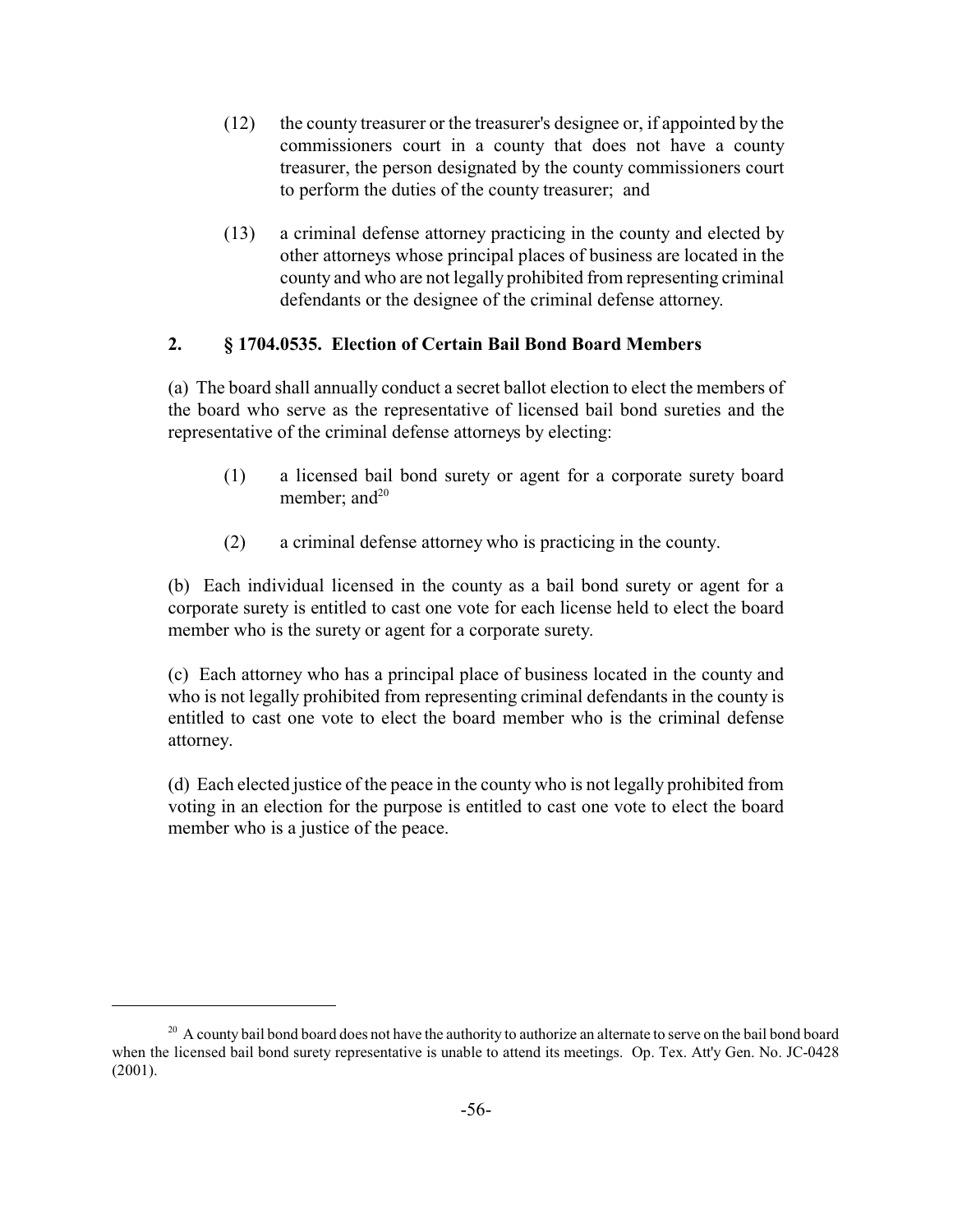### **D. ELECTION OF PRESIDING OFFICER**

#### **1. § 1704.054. Presiding Officer**

- (a) A board shall initially elect one of its members as presiding officer.
- (b) The presiding officer shall preside over board meetings.
- (c) The presiding officer may vote on any board matter.

### **E. MEETINGS AND WHAT CONSTITUTES A QUORUM**

#### **1. § 1704.055. Meetings**

(a) A board shall hold its initial meeting not later than the 60th day after the date the board is created.

- (b) Except as provided by Subsection (c), a board shall meet:
	- (1) at least once a month; and
	- (2) at other times at the call of the presiding officer.
- (c) A board in a county with a population of less than 150,000 shall meet:
	- (1) at least four times each year during the months of January, April, July, and October at the call of the presiding officer; and
	- (2) at other times at the call of the presiding officer.

### **2. § 1704.056. Quorum; Majority Vote**

- (a) Four members of a board constitute a quorum.
- (b) A board may take action only on a majority vote of the board members present.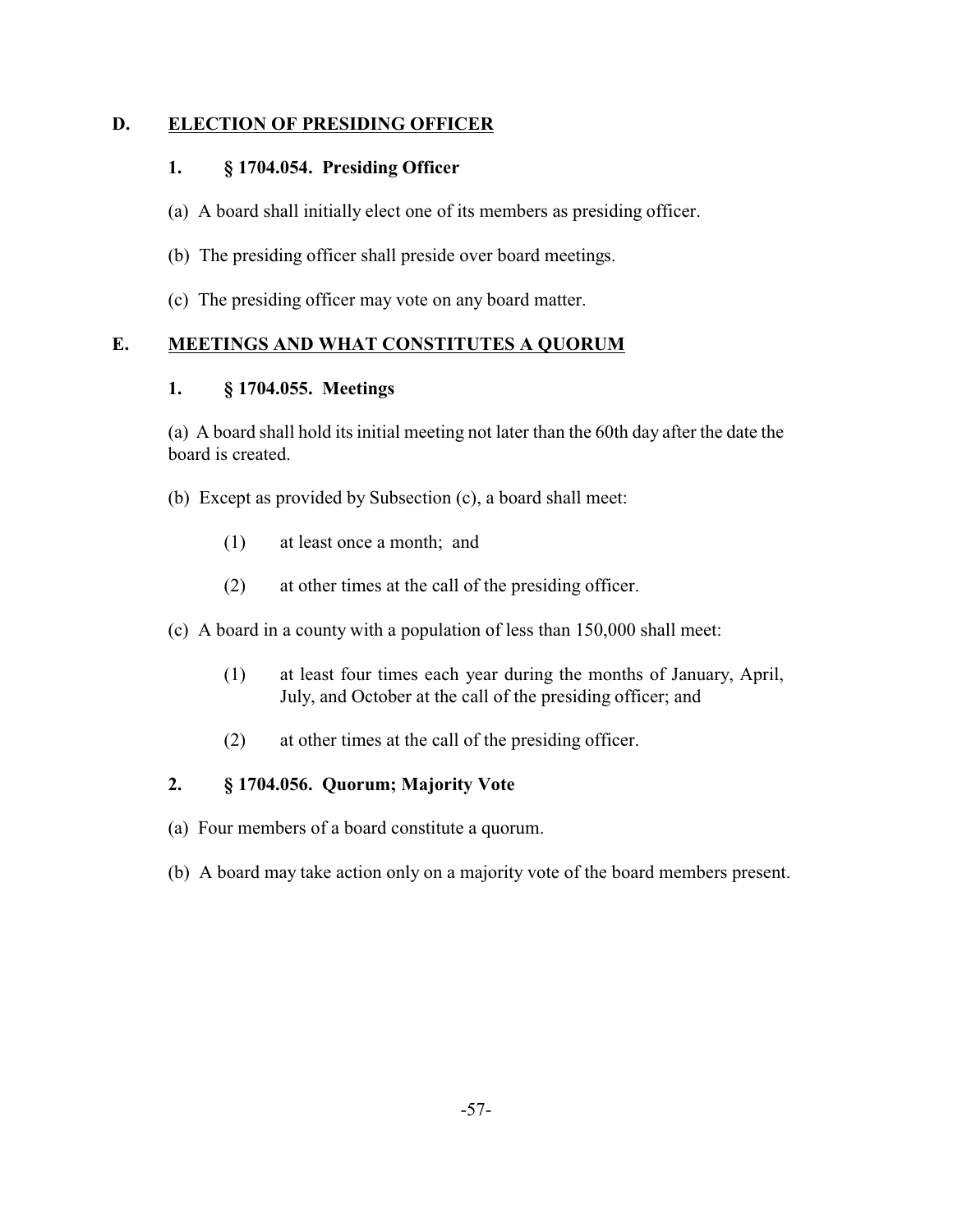#### **F. OBLIGATIONS AND DUTIES OF THE BOARD**

#### **1. § 1704.101. Administrative Authority<sup>21</sup>**

A board shall:

- (1) exercise powers incidental or necessary to the administration of this chapter;
- (2) deposit fees collected under this chapter in the general fund of the county or in a separate county fund established for this purpose;
- (3) supervise and regulate each phase of the bonding business in the county;
- (4) adopt and post rules necessary to implement this chapter; $^{22}$
- (5) conduct hearings and investigations andmake determinations relating to the issuance, denial, or renewal of licenses;
- (6) issue licenses to qualified applicants;
- (7) deny licenses to unqualified applicants;
- (8) employ persons necessary to assist in board functions; and
- (9) conduct board business, including maintaining records and minutes.

#### **2. § 1704.102. Enforcement Authority**

- (a) A board shall:
	- (1) enforce this chapter in the county;
		- (2) conduct hearings and investigations and make determinations relating to license suspension and revocation;

<sup>&</sup>lt;sup>21</sup> The regulatory authority of a county bail bond board is limited to those powers enumerated in this article. Op. Tex. Att'y Gen. No. JM-1057 (1989).

 $22$  The board should be very careful when adopting local rules. A large percentage of lawsuits against bail bond boards relate to claims for injunctive and declaratory relief relating to local rules. The best advice is to only enact local rules that are absolutely necessary. The bail bond board is to administer the article, not amend it. *Bexar County Bail Bond Board v. Deckard*, 604 S.W.2d 314 (Tex. App. - Dallas 1999, no writ).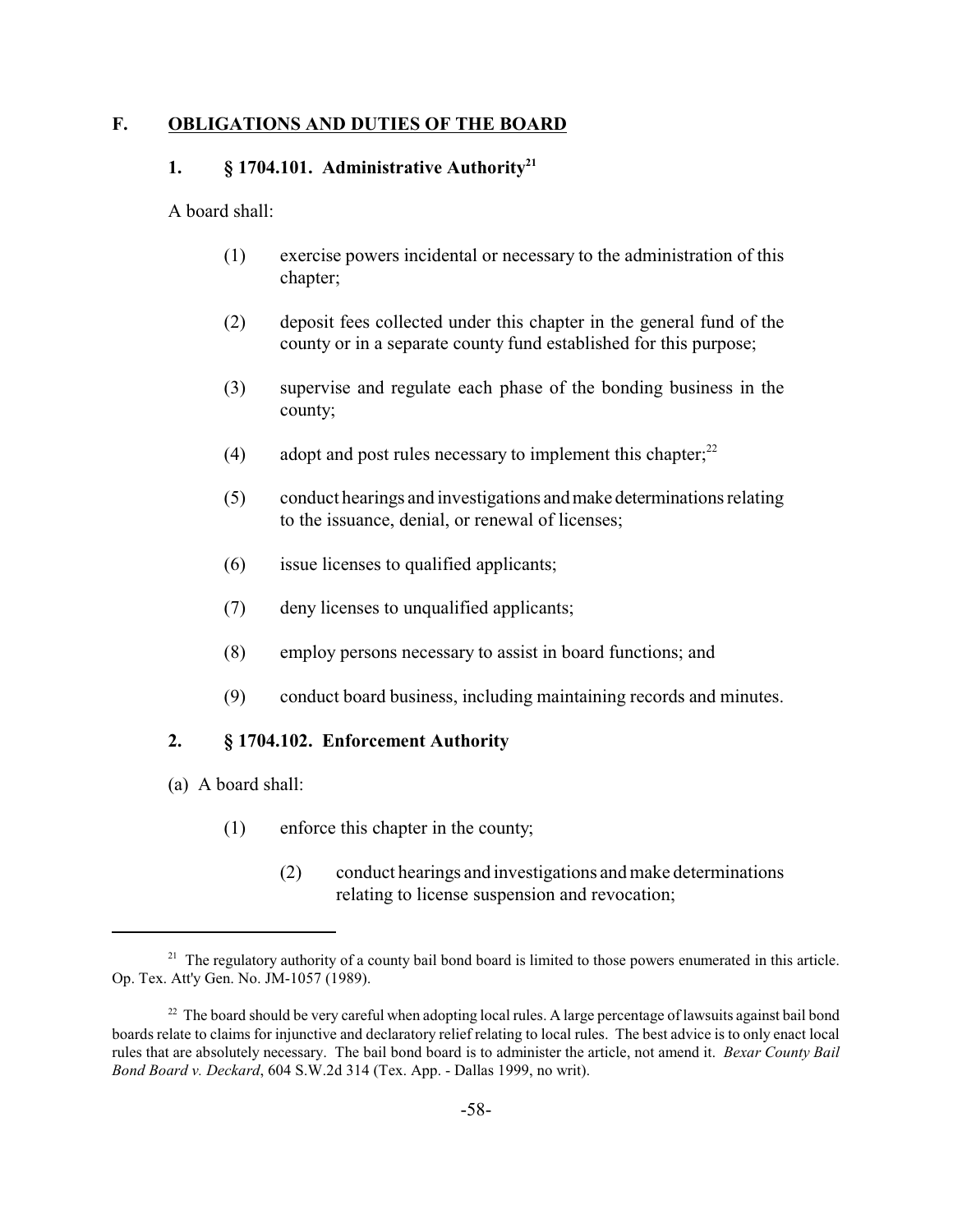- (3) suspend or revoke a license for a violation of this chapter or a rule adopted by the board under this chapter; and
- (4) require a record and transcription of each board proceeding.
- (b) A board may:
	- (1) compel the appearance before the board of an applicant or license holder; and
	- (2) during a hearing conducted by the board, administer oaths, examine witnesses, and compel the production of pertinent records and testimony by a license holder or applicant.

# **3. § 1704.103. Disbursements from County Fund**

(a) Fees deposited in the general fund of a county or in a separate county fund under Section 1704.101(2) may be used only to administer and enforce this chapter, including reimbursement for:

- (1) reasonable expenses incurred by the board in enforcing this chapter; and
- (2) actual expenses incurred by a board member in serving on the board.

(b) For purposes of this section, serving on a board is an additional duty of a board member's office. A board member may not receive compensation for serving on a board.

### **4. § 1704.104. Posting of Board Rule or Action**

A board shall post a rule adopted or an action taken by the board in an appropriate place in the county courthouse for the 10 days preceding the date the rule or action takes effect.

### **5. § 1704.105. Licensed Bail Bond Surety List**

(a) A board shall post in each court having criminal jurisdiction in the county, and shall provide to each local official responsible for the detention of prisoners in the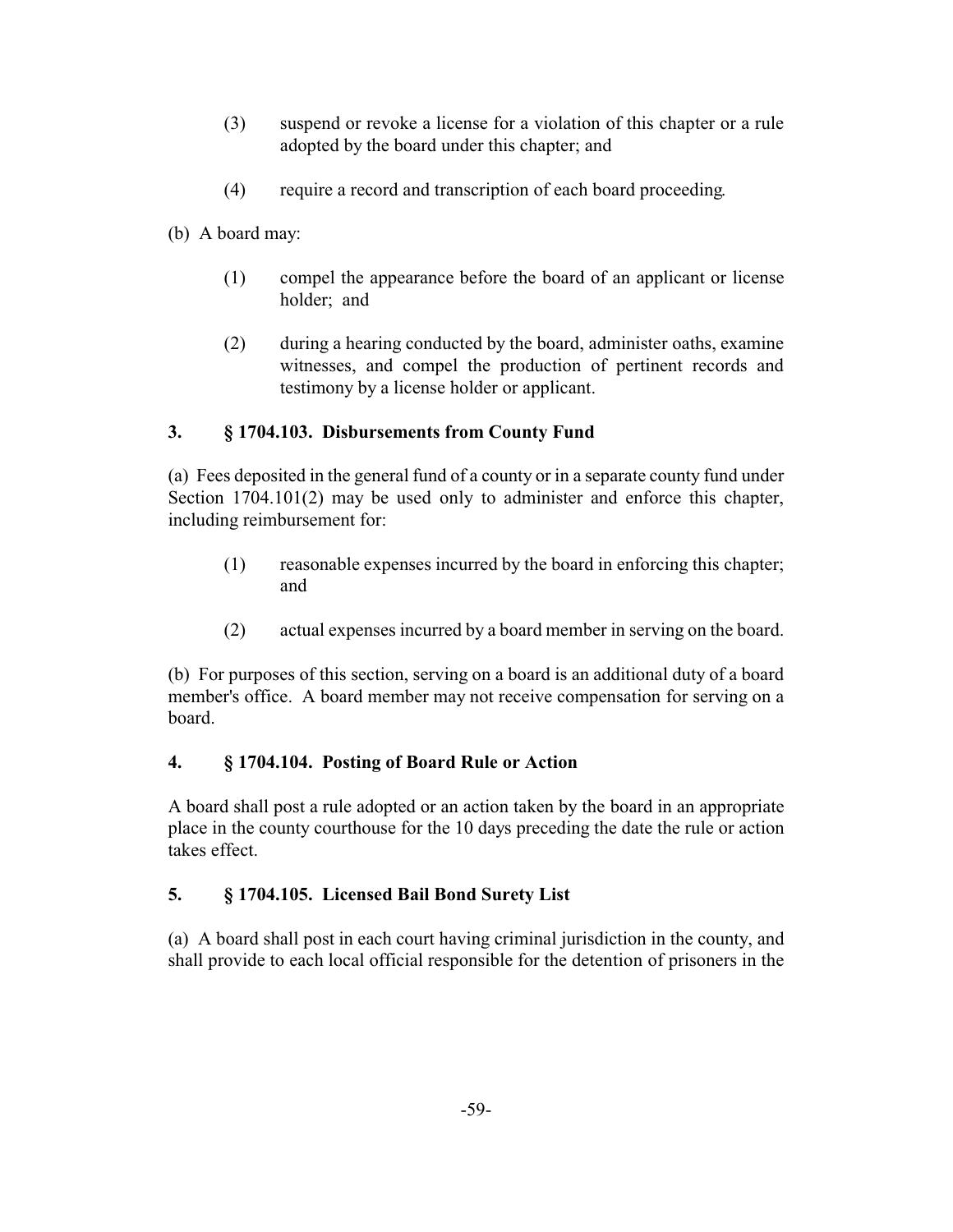county, a current list of each licensed bail bond surety and each licensed agent of a corporate surety in the county.<sup>23</sup>

(b) A list of each licensed bail bond surety and each licensed agent of a corporate surety in a county must be displayed at each location where prisoners are examined, processed, or confined.

### **6. § 1704.107. Notification of License Suspension or Revocation**

A board shall immediately notify each court and each local official responsible for the detention of prisoners in the county of:

- (1) the suspension or revocation of a license issued under this chapter; and
- (2) the revocation of the authority of a license holder's agent.

# **7. § 1704.108. Notification of Default by Corporation**

A board shall promptly notify the Texas Department of Insurance if a corporation fails to pay a judgment of forfeiture as provided by Section 1704.204(a).

# **G. SOLICITATION AND ADVERTISEMENTS BY SURETIES**

### **1. § 1704.109. Solicitation and Advertisement**

(a) A board by rule may regulate solicitations or advertisements by or on behalf of bail bond sureties to protect:

- (1) the public from:
	- (A) harassment;
	- (B) fraud;
	- (C) misrepresentation; or
	- (D) threats to public safety; or
- (2) the safety of law enforcement officers.

<sup>&</sup>lt;sup>23</sup> This article does not authorize a bail bond board to limit the number of bail bond licensees in a county. Op. Tex. Att'y Gen. No. JM-206 (1984).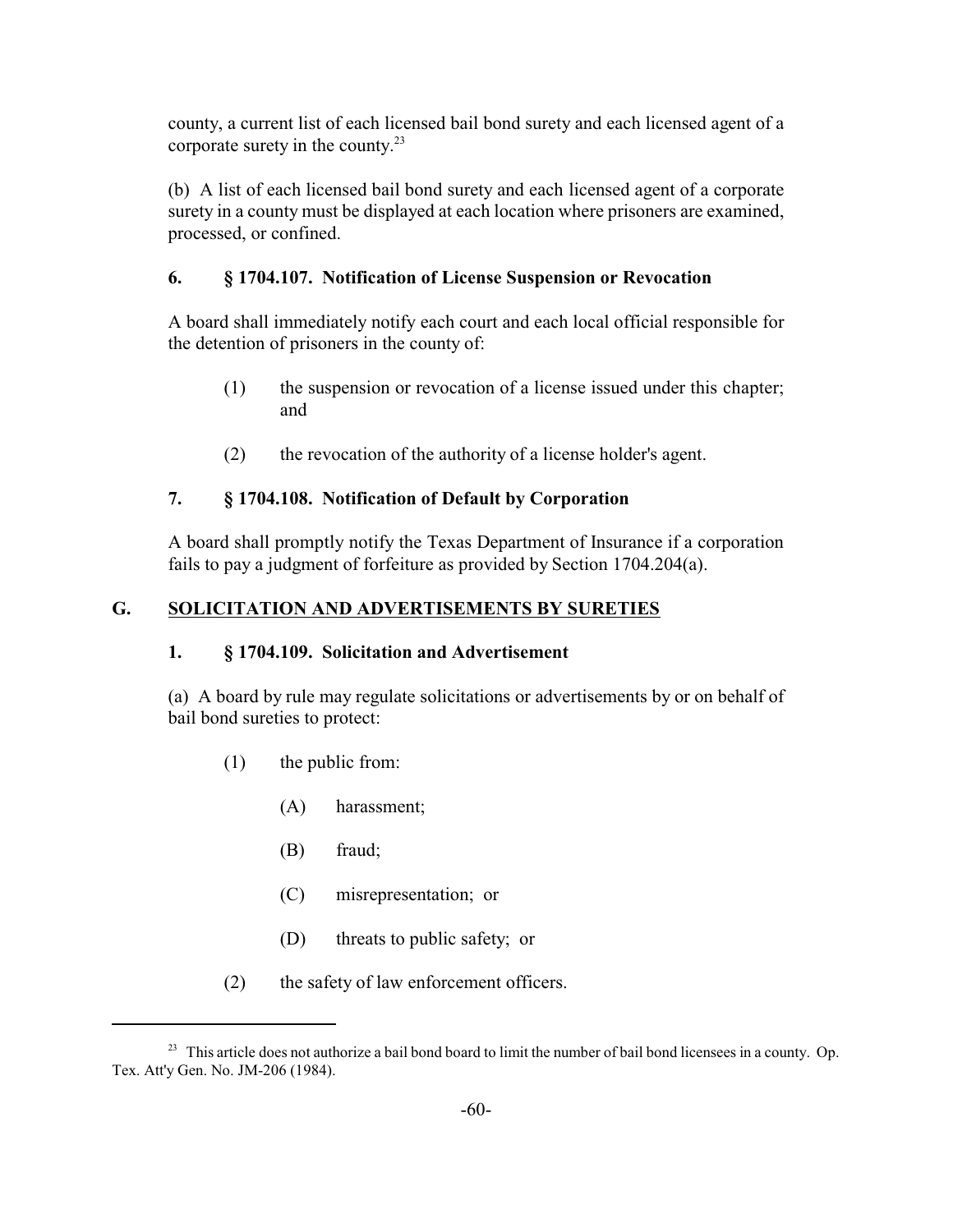(b) A bail bond surety, an agent of a corporate surety, or an employee of the surety or agent may not make, cause to be made, or benefit from unsolicited contact:

- (1) **Section (b)(1) has been declared unconstitutional and is no longer applicable***. See Pruett v. Harris County Bail Bond Bd.***, 499 F.3d 403 (5th Cir. 2007).** Through any means, including in person, by telephone, by electronic methods, or in writing, to solicit bonding business related to an individual with an outstanding arrest warrant that has not been executed, unless the bail bond surety or agent for a corporate surety has an existing bail bond on the individual; or
- (2) in person or by telephone to solicit bonding business:
	- (A) that occurs between the hours of 9 p.m. and 9 a.m.; or
	- (B) **Section (2)(B) has been declared unconstitutional and is no longer applicable.** *See Pruett v. Harris County Bail Bond Bd.***, 499 F.3d 403 (5th Cir. 2007), cert. denied, 128 S. Ct. 1290 (2008).** Within 24 hours after:
		- (i) the execution of an arrest warrant on the individual; or
		- (ii) an arrest without a warrant on the individual.

(c) This section does not apply to a solicitation or unsolicited contact related to a Class C misdemeanor.

### **H. LICENSE REQUIRED TO WRITE A BOND**

#### **1. § 1704.151. License Required**

Except as provided by Section 1704.163, a person may not act as a bail bond surety or as an agent for a corporate surety in the county unless the person holds a license issued under this chapter.**<sup>24</sup>**

<sup>&</sup>lt;sup>24</sup> Only corporations and individuals may be licensed to act as bail bondsmen, according to this article. Op. Tex. Att'y Gen. No. MW-507 (1982).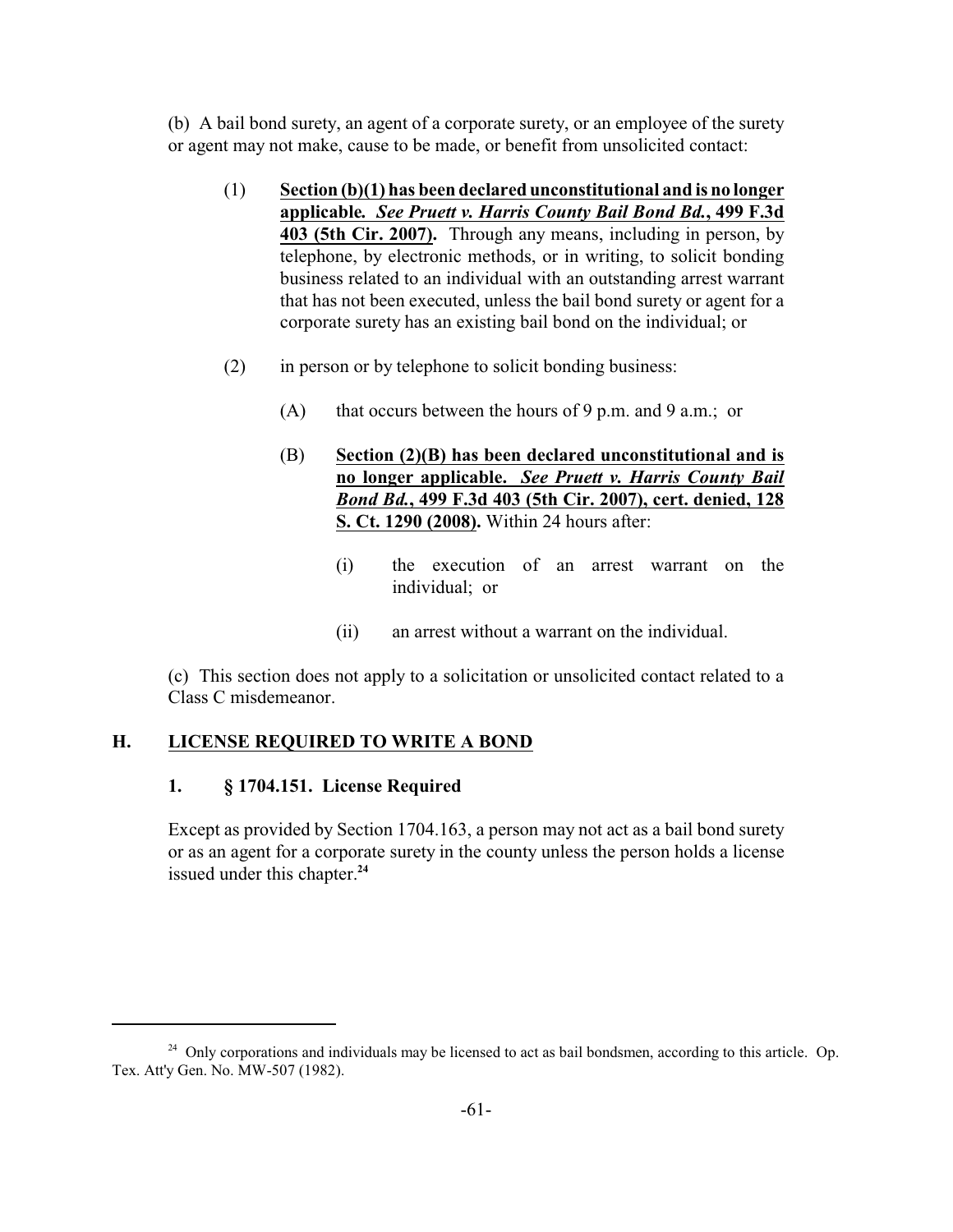### **I. PERSONS OR ENTITIES ELIGIBLE TO APPLY FOR LICENSE**

### **1. § 1704.152. Eligibility<sup>25</sup>**

(a) To be eligible for a license under this chapter, an individual, including an agent designated by a corporation in an application, must<sup>26</sup>:

- (1) be a resident of this state and a citizen of the United States;
- (2) be at least 18 years of age;
- (3) possess the financial resources required to comply with Section 1704.160, unless the individual is acting only as agent for a corporation holding a license under this chapter; and
- (4) submit documentary evidence that, in the two years preceding the date a license application is filed, the individual:
	- (A) has been continuously employed by a person licensed under this chapter for at least one year and for not less than 30 hours per week, excluding annual leave, and has performed duties that encompass all phases of the bonding business; and
	- (B) completed in person at least eight hours of continuing legal education in criminal law courses or bail bond law courses that are approved by the State Bar of Texas and that are offered by an accredited institution of higher education in the state.
- (b) To be eligible for a license under this chapter, a corporation must be:
	- (1) chartered or admitted to do business in this state; and
	- (2) qualified to write fidelity, guaranty, and surety bonds under the Insurance Code.

<sup>&</sup>lt;sup>25</sup> County bail-bond boards lack the authority to impose different or additional requirements for obtaining a bail bondsman's license. Op. Tex. Att'y Gen. No. DM-264 (1993). Courts have stricken county bail bond board regulations that add licensing requirements or bases for license revocation and suspension not set forth in the Bail Bond Board Act. *Dallas County Bail Bond Board v. Stein*, 771 S.W.2d 577, 580-81 (Tex. App.—Dallas 1989, writ denied).

<sup>26</sup> Subsection (a), Section 1704.152, Occupations Code, was amended effective September 1, 2005.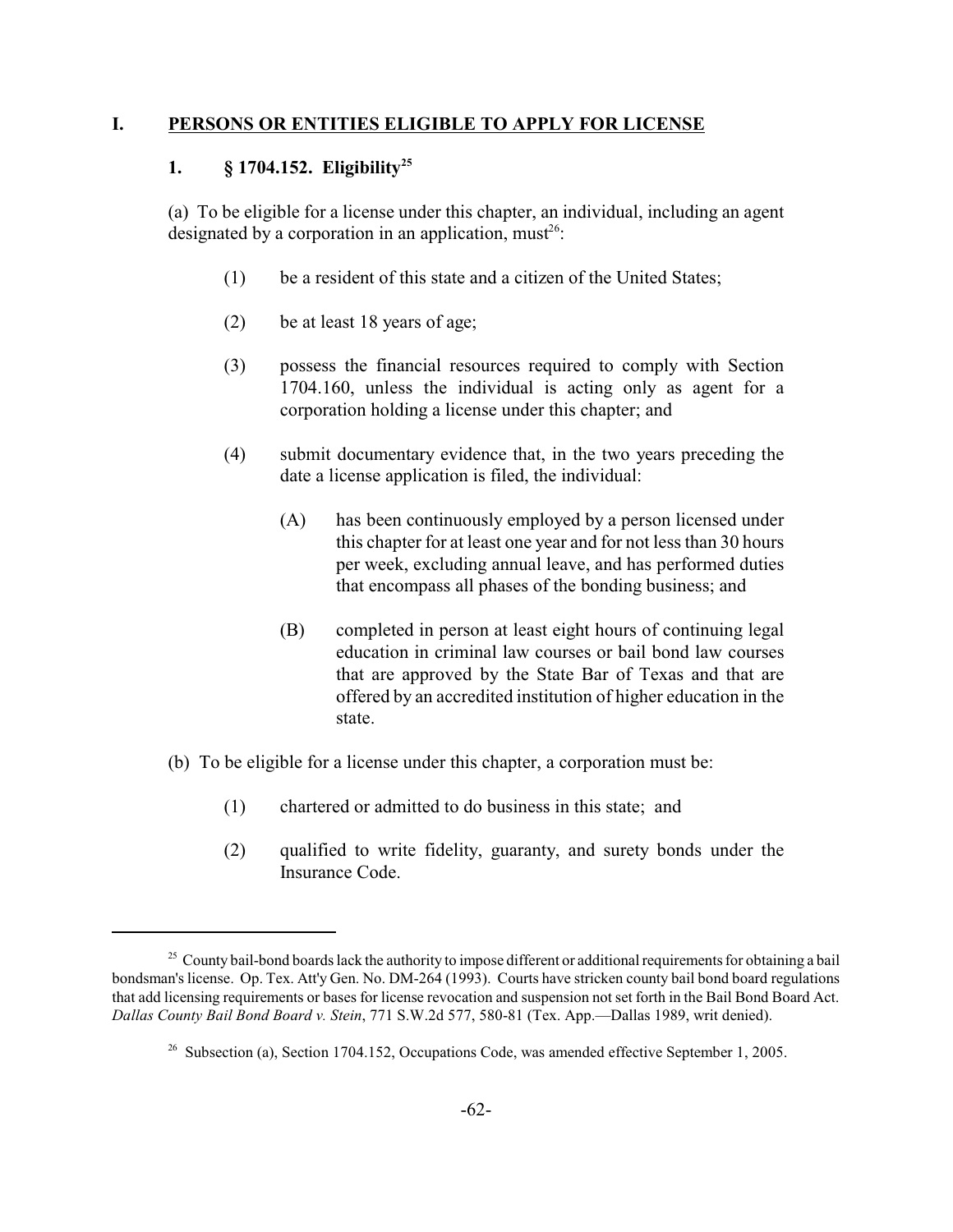- (c) Subsection (a)(4) does not apply to the issuance of an original license:
	- (1) in a county before the first anniversary of the date a board is created in the county; or
	- (2) to an individual who applies to operate the bail bond business of a license holder who has died if the individual is related to the decedent within the first degree by consanguinity or is the decedent's surviving spouse.

A person who operates as a bail bond licensee in an individual capacity may, in addition, be licensed as an agent for a corporate surety. Op. Tex. Att'y Gen. No. LO96-019 (1996). They may operate in the same place of business, use the same telephone numbers, the same employees, and the same advertising. Op. Tex. Att'y Gen. No. DM 96-019 (1996). However, a bail bond board is not authorized to grant more than one license to any individual surety, so an individual may not operate under more than one assumed name as if the person had more than one license. The application process requires that the licensee shall include "the name under which the business shall be conducted, so the bondsman cannot operate under a name other than that specified in the application of the licensee."

### **2. § 1704.153. Ineligibility Because of Criminal Conviction**

A person is not eligible for a license under this chapter if, after August 27, 1973, the person commits and is finally convicted of a misdemeanor involving moral turpitude or a felony.

## **J. THE APPLICATION PROCESS AND HEARINGS ON APPLICATIONS**

## **1. § 1704.154. Application Requirements**

(a) To be licensed under this chapter, a person must apply for a license by filing a sworn application with the board.

- (b) The application must:
	- (1) be in a form and contain the information prescribed by the board;
	- (2) state:
		- (A) the applicant's name, age, and address;
		- (B) if the applicant is a corporation, whether the applicant is: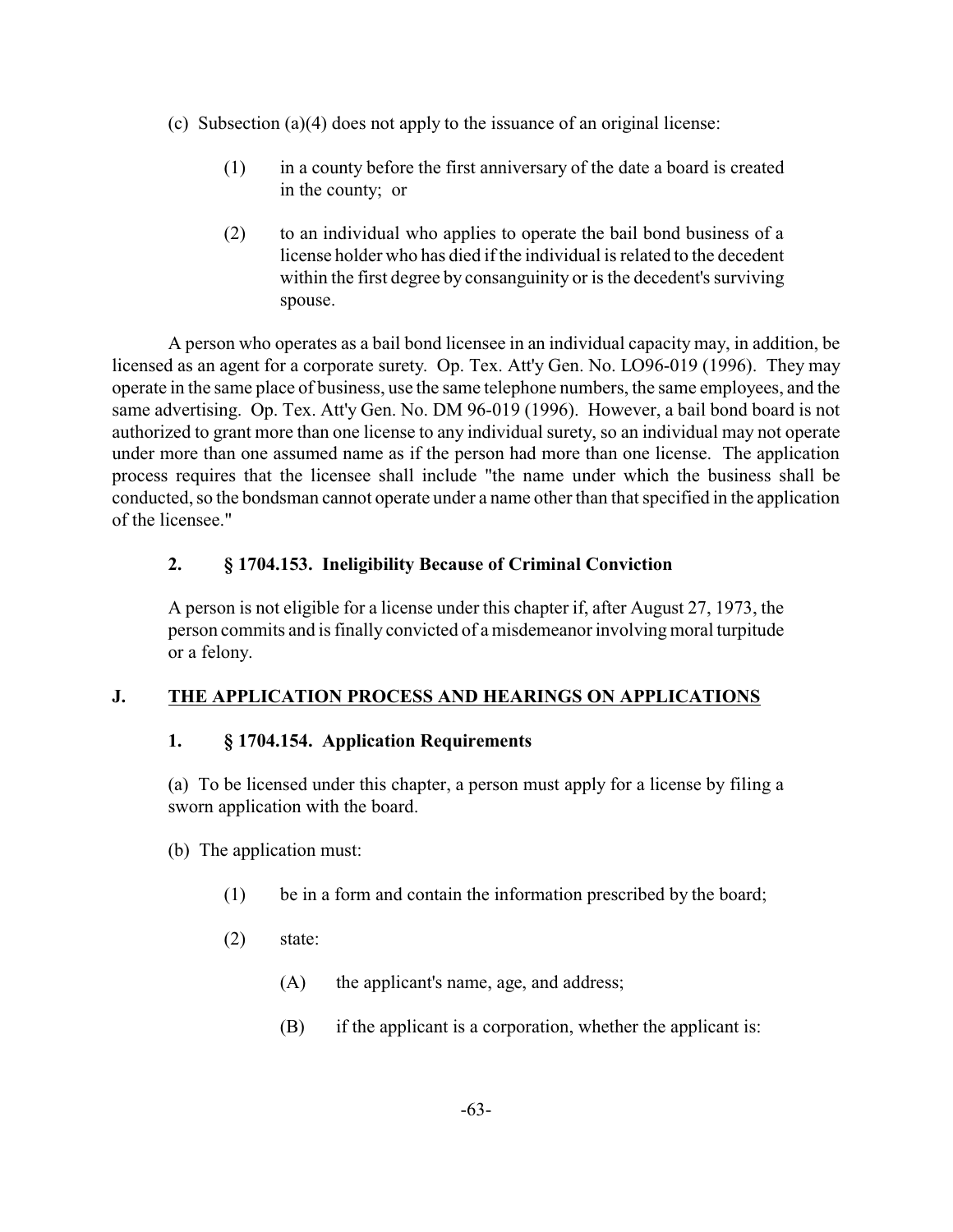- (i) chartered or admitted to do business in this state; and
- (ii) qualified to write fidelity, guaranty, and surety bonds under the Insurance Code;
- (C) the name under which the bail bond business will be conducted, including a bail bond business that is conducted by an agent of a corporation;
- (D) each place, including the street address and municipality, at which the business will be conducted; and
- (E) the amount of cash or the cash value of a certificate of deposit or cashier's check that the applicant intends to deposit with the county treasurer if the applicant's application is approved or, if the applicant is an individual intending to execute nonexempt real property in trust to the board, the value of the real property;
- (3) if the applicant is an individual, be accompanied by a list, as required by Section 1704.155, of nonexempt real property owned by the applicant that the applicant intends to execute in trust to the board if the applicant's application is approved; and
- (4) be accompanied by:
	- (A) the applicant's complete, sworn financial statement;
	- (B) the applicant's declaration that the applicant will comply with this chapter and the rules adopted by the board;
	- (C) three letters of recommendation, each from a person who:
		- (i) is reputable; and
		- (ii) has known the applicant or, if the applicant is a corporation, the agent designated by the corporation in the application for at least three years;
	- (D) a \$500 filing fee;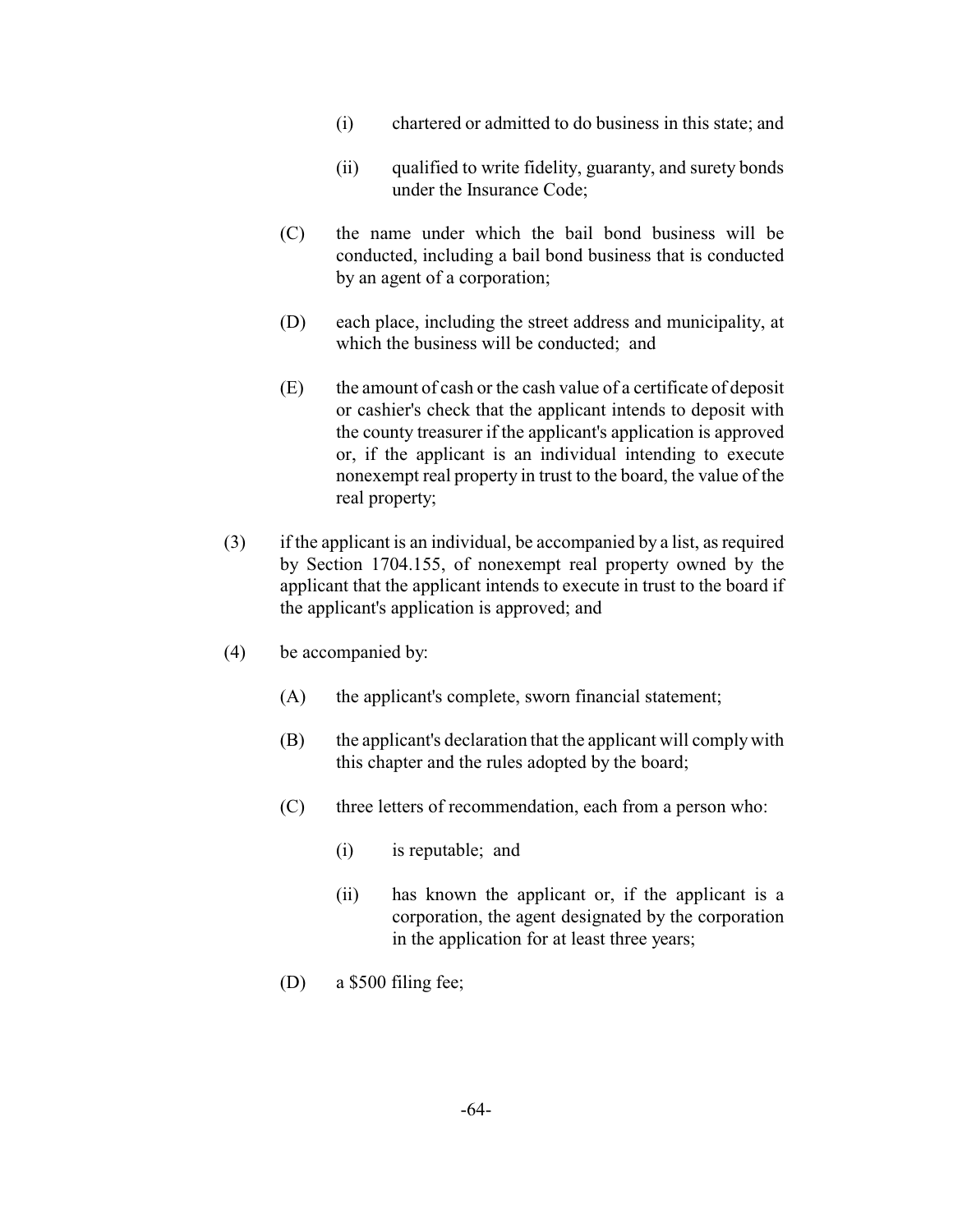- (E) a photograph of the applicant or, if the applicant is a corporation, of the agent designated by the corporation in the application;
- (F) a set of fingerprints of the applicant or, if the applicant is a corporation, of the agent designated by the corporation in the application taken by a law enforcement officer designated by the board;
- (G) if the applicant is or has been licensed under this chapter in another county:
	- (i) a list of each county in which the applicant holds a license; and
	- (ii) a statement by the applicant, as of the date of the application, of any final judgments that have been unpaid for more than 30 days and that arose directly or indirectly from a bail bond executed by the applicant as a surety or as an agent for a surety; and
- (H) if the applicant is a corporation, a statement by the designated agent, as of the date of the application, of any final judgments that have been unpaid for more than 30 days and that arose directly or indirectly from any bond executed by the agent as a surety or as an agent for a surety.
- (c) A letter of recommendation submitted under Subsection  $(b)(4)(C)$  must:
	- (1) state that the applicant or, if the applicant is a corporation, the agent designated by the corporation in the application has a reputation for honesty, truthfulness, fair dealing, and competency; and
	- (2) recommend that the board issue the license.
- (ci) Until payment of the final judgment, an unpaid final judgment disclosed under Subsection  $(b)(4)(G)(ii)$  or  $(b)(4)(H)$  bars licensure for the applicant unless the applicant has deposited with the court cash or a supersedeas bond in the amount of the final judgment pending:
	- (1) a ruling on a timely filed motion for a new trial; or
	- (2) an appeal.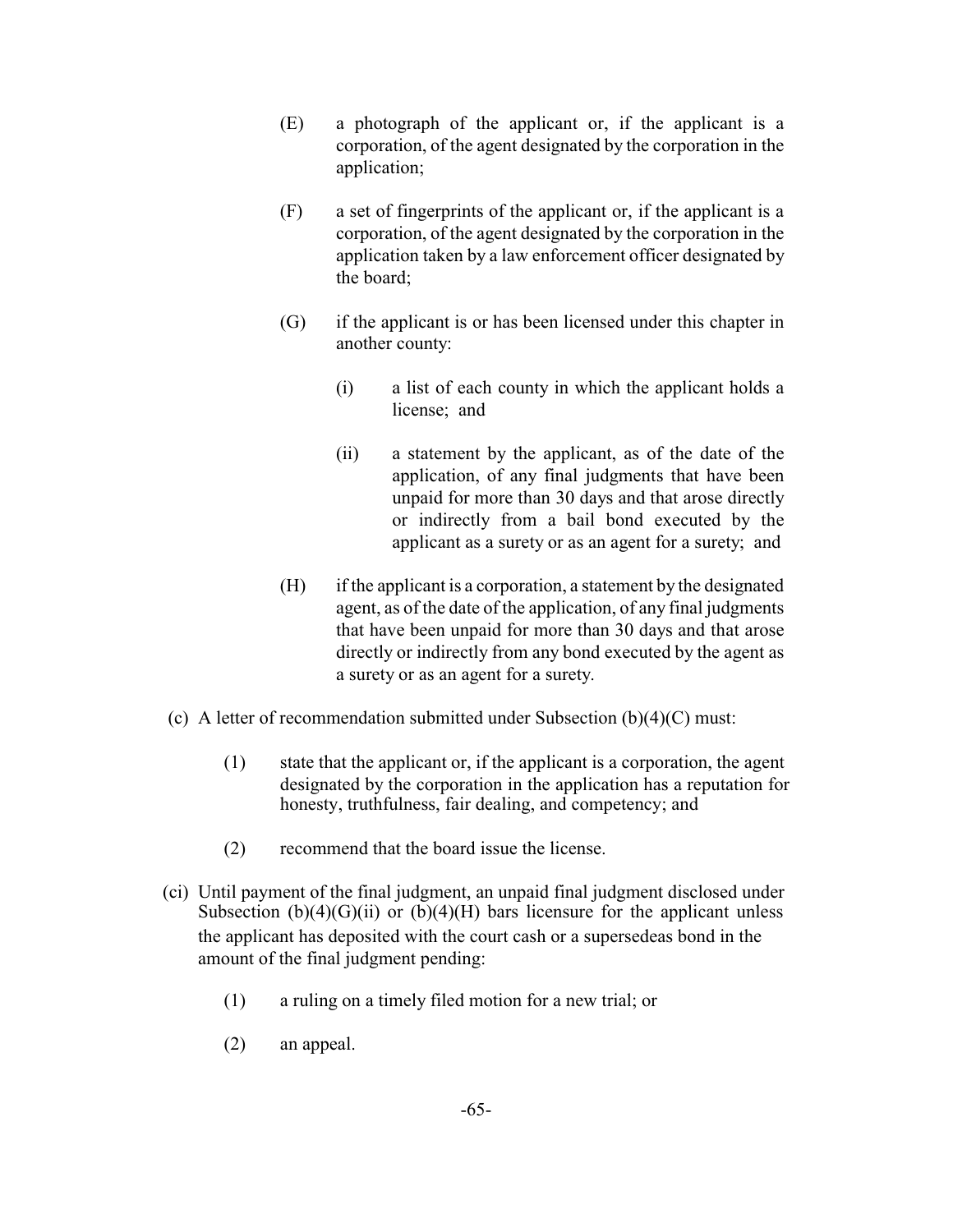(e) A corporation must file a separate corporate application for each agent the corporation designates in the county.

## **2. § 1704.155. Real Property List**

A list of nonexempt real property required under Section 1704.154(b)(3) must, for each parcel listed, include:

- (1) a legal description of the property that would be sufficient to convey the property by general warranty deed;
- (2) a current statement from each taxing unit authorized to impose taxes on the property showing that there is no outstanding tax lien against the property;
- (3) at the option of the applicant, either the property's:
	- (A) net value according to a current appraisal made by a real estate appraiser who is a member in good standing of a nationally recognized professional appraiser society or trade organization that has an established code of ethics, educational program, and professional certification program; or
	- (B) value according to a statement from the county from the county's most recent certified tax appraisal roll;
- (4) a statement by the applicant that, while the property remains in trust, the applicant:
	- (A) agrees to pay the taxes on the property;
	- (B) will not further encumber the property unless the applicant notifies the board of the applicant's intent to encumber the property and the board permits the encumbrance; and
	- (C) agrees to maintain insurance on any improvements on the property against damage or destruction in the full amount of the value claimed for the improvements;
- (5) a statement of whether the applicant is married; and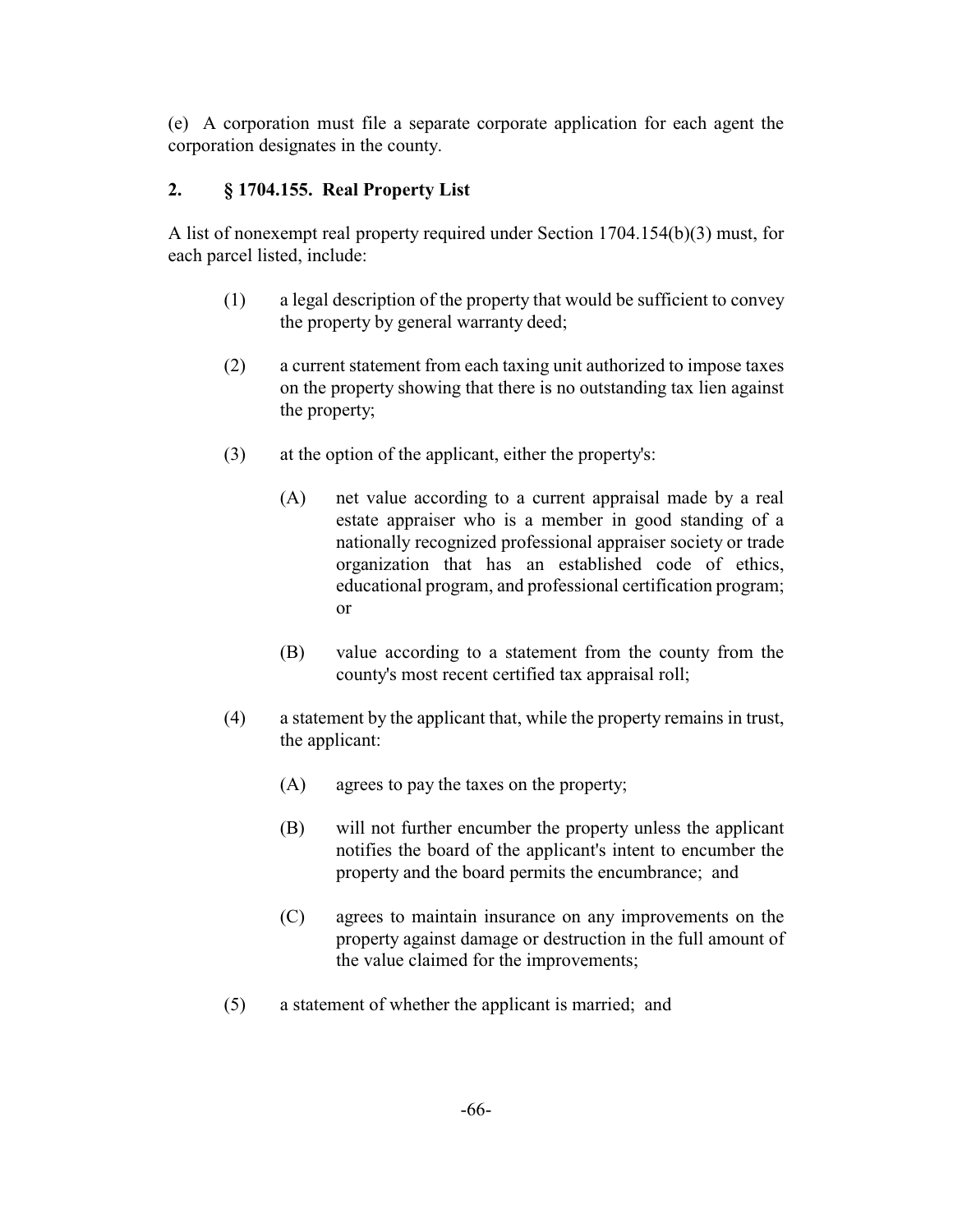(6) if the applicant is married, a sworn statement from the applicant's spouse agreeing to transfer to the board, as a part of the trust, any right, title, or interest that the spouse may have in the property.

## **3. § 1704.156. Reappraisal of Real Property**

(a) An appraisal district may not reappraise real property solely because the property owner is a license holder or an applicant for a license under this chapter.

(b) An appraisal district is not prohibited from reappraising real property in connection with the appraisal of real property in the same general area or if the reappraisal is requested by the board, a license holder, or an applicant for a license.

## **4. § 1704.157. Preliminary Determinations**

Before a hearing on an application, a board or a board's authorized representative shall determine whether the applicant:

- (1) possesses the financial resources to comply with Section 1704.160; and
- (2) satisfies the other requirements of this chapter.

# **5. § 1704.158. Hearing on Application**

(a) After making the determinations required by Section 1704.157, a board shall conduct a hearing on the application.

(b) During the hearing:

- (1) the board may submit to the applicant or the applicant's agent any questions relevant to the board's decision on the application; and
- (2) the applicant may present oral and documentary evidence.

# **6. § 1704.159. Decision on Application; Board Order**

(a) After the hearing under Section 1704.158, the board shall enter an order conditionally approving the application unless the board determines that a ground exists to deny the application. If the board determines that a ground exists to deny the application, the board shall enter an order denying the application.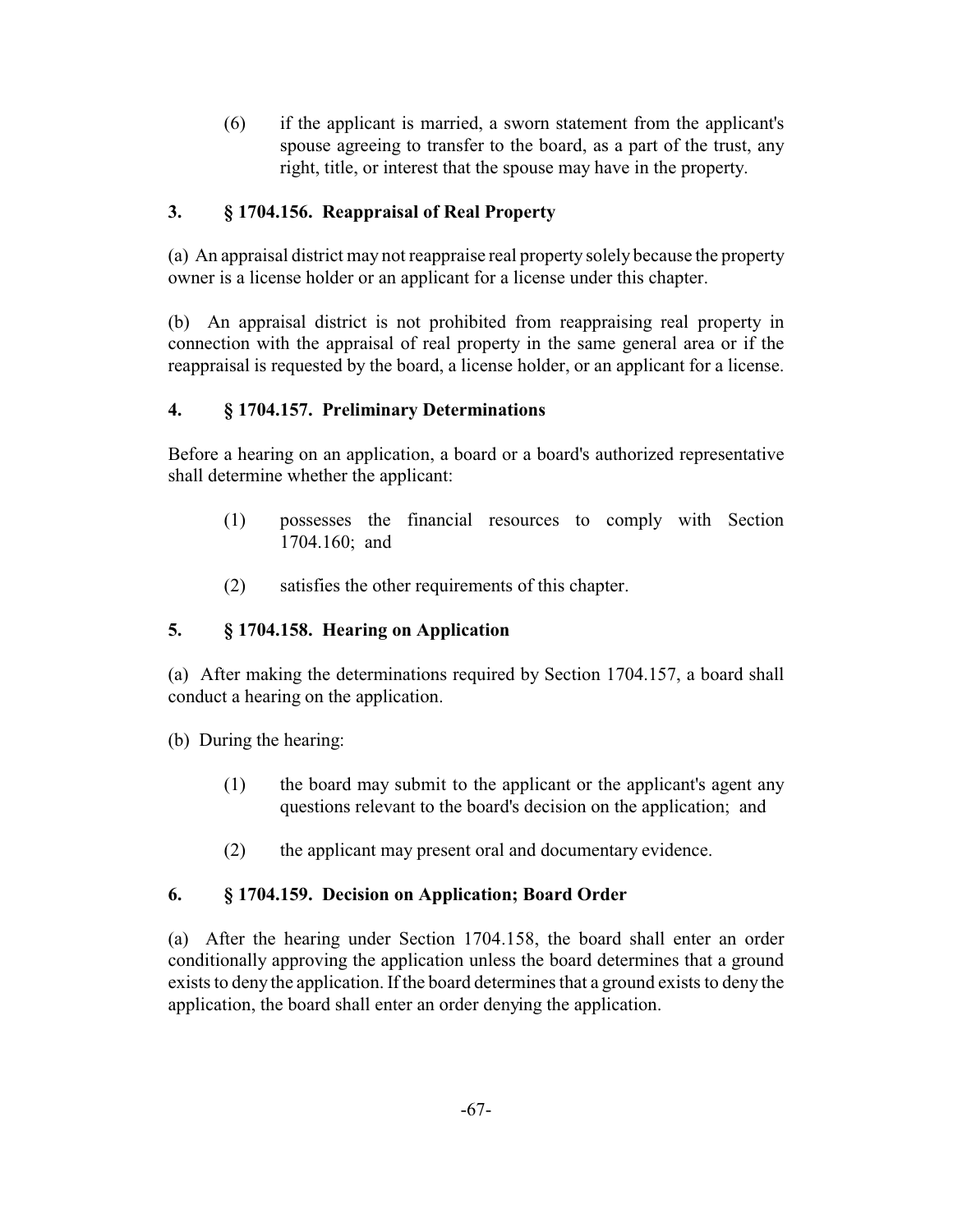(b) An order issued under Subsection (a) conditionally approving an application becomes final on the date the applicant complies with the security requirements of Section 1704.160.

(c) A board shall give written notice to an applicant of the board's decision on the application.

### **K. SECURITY REQUIREMENTS FOLLOWING CONDITIONAL APPROVAL OF LICENSE**

### **1. § 1704.160. Security Requirements**

(a) On receipt of notice under Section 1704.159 that an application has been conditionally approved, the applicant, not later than the 90th day after the date of receipt of the notice, must:

- (1) if the applicant is an individual:
	- (A) subject to Subsection (b), deposit with the county treasurer a cashier's check, certificate of deposit, or cash in the amount stated on the application under Section 1704.154(b)(2)(E); or
	- (B) subject to Subsections (c)-(f), execute in trust to the board each deed to the property listed on the application under Section 1704.154(b)(3); or
- (2) if the applicant is a corporation, subject to Subsection (b), deposit with the county treasurer a cashier's check, certificate of deposit, or cash in the amount stated on the application under Section 1704.154(b)(2)(E).

(b) A deposit made under Subsection (a)(1)(A) or (a)(2) may not be less than \$50,000. A corporation must make a separate deposit for each license granted to it in a county. A deposit made to a county with a population of less than 250,000 shall be placed in a fund known as a bail security fund.

(c) At the option of the applicant, the property executed in trust under Subsection  $(a)(1)(B)$  must be valued in the amount indicated by:

(1) an appraisal by a real estate appraiser who is a member in good standing of a nationally recognized professional appraiser society or trade organization that has an established code of ethics, educational program, and professional certification program; or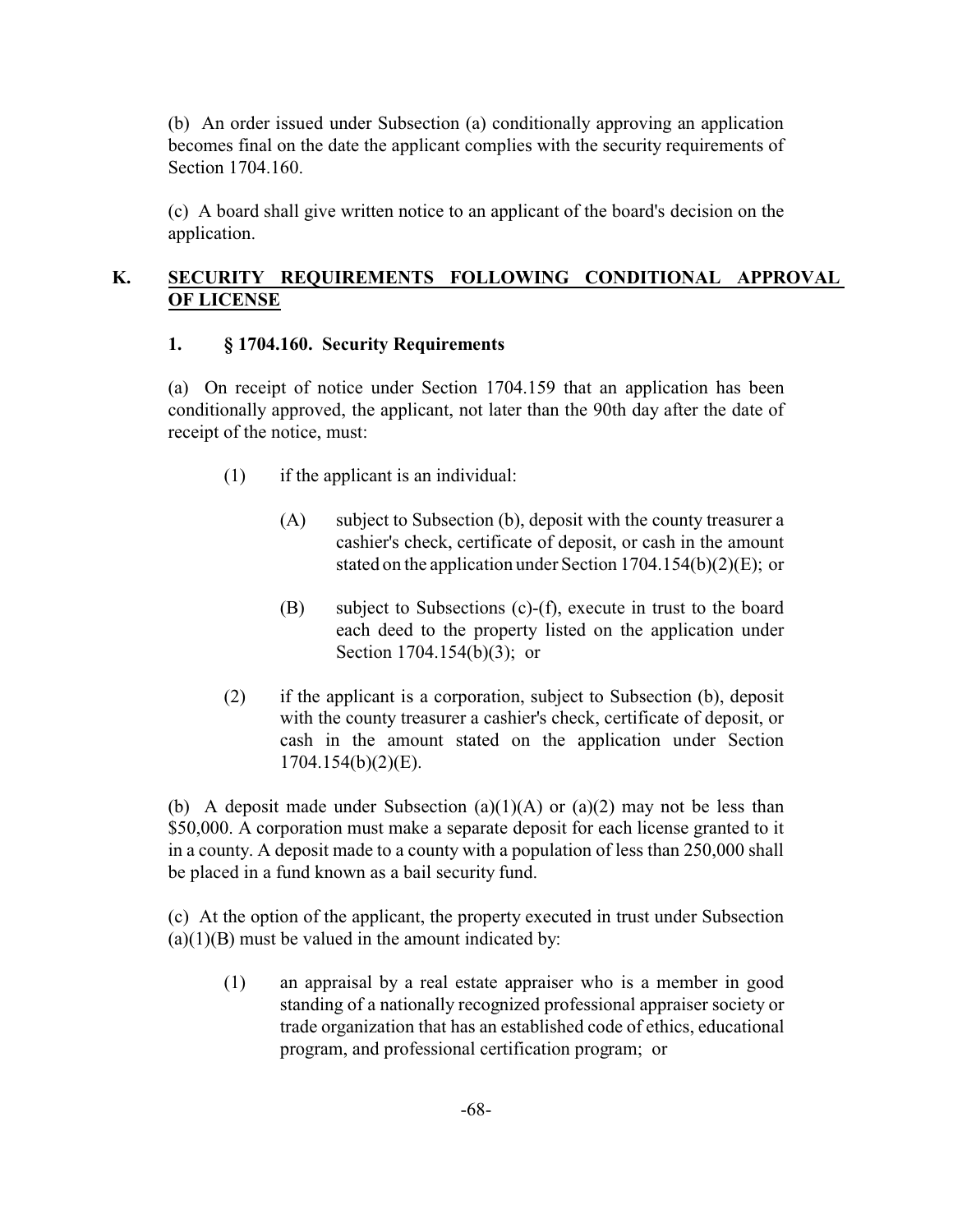(2) the county's most recent certified tax appraisal roll.<sup>27</sup>

(d) The total value of the property executed in trust under Subsection  $(a)(1)(B)$  may not be less than  $$50,000.<sup>28</sup>$ 

(e) A trust created under Subsection  $(a)(1)(B)$  is subject to the condition that the property executed in trust may, after notice is provided and under the conditions required by the Code of Criminal Procedure, be sold to satisfy a final judgment on a forfeiture on a bail bond executed by the applicant.

(f) If an applicant is married, the applicant's spouse must execute each deed of trust under Subsection (a)(1)(B) that involves community property.

(g) A board shall file each deed of trust in the records of each county in which the property is located.<sup>29</sup> The applicant shall pay the filing fee.

(h) The certificate of authority to do business in this state issued under Section 861.102, Insurance Code, to an applicant that is a corporation is conclusive evidence of:

- (1) the sufficiency of the applicant's security; and
- (2) the applicant's solvency and credits.
	- (i) A license holder must maintain the amount of security required by this section during the time the person holds the license.

<sup>&</sup>lt;sup>27</sup> A bail bond board county may not require title opinions or title insurance on property used as security. Op. Tex. Att'y Gen. No. LO97-102 (1997).

<sup>&</sup>lt;sup>28</sup> A bail bond board may not accept from a bondsman applicant a certificate of deposit for \$20,000 and a deed to real property valued at \$30,000 in order to meet the \$50,000 security deposit requirement under Op. Tex. Att'y Gen. No. JM-875 (1988).

<sup>&</sup>lt;sup>29</sup> Property that is used as collateral by a bondsman does not have to be in the county in which the bond is posted. Op. Tex. Att'y Gen. No. DM-264 (1993).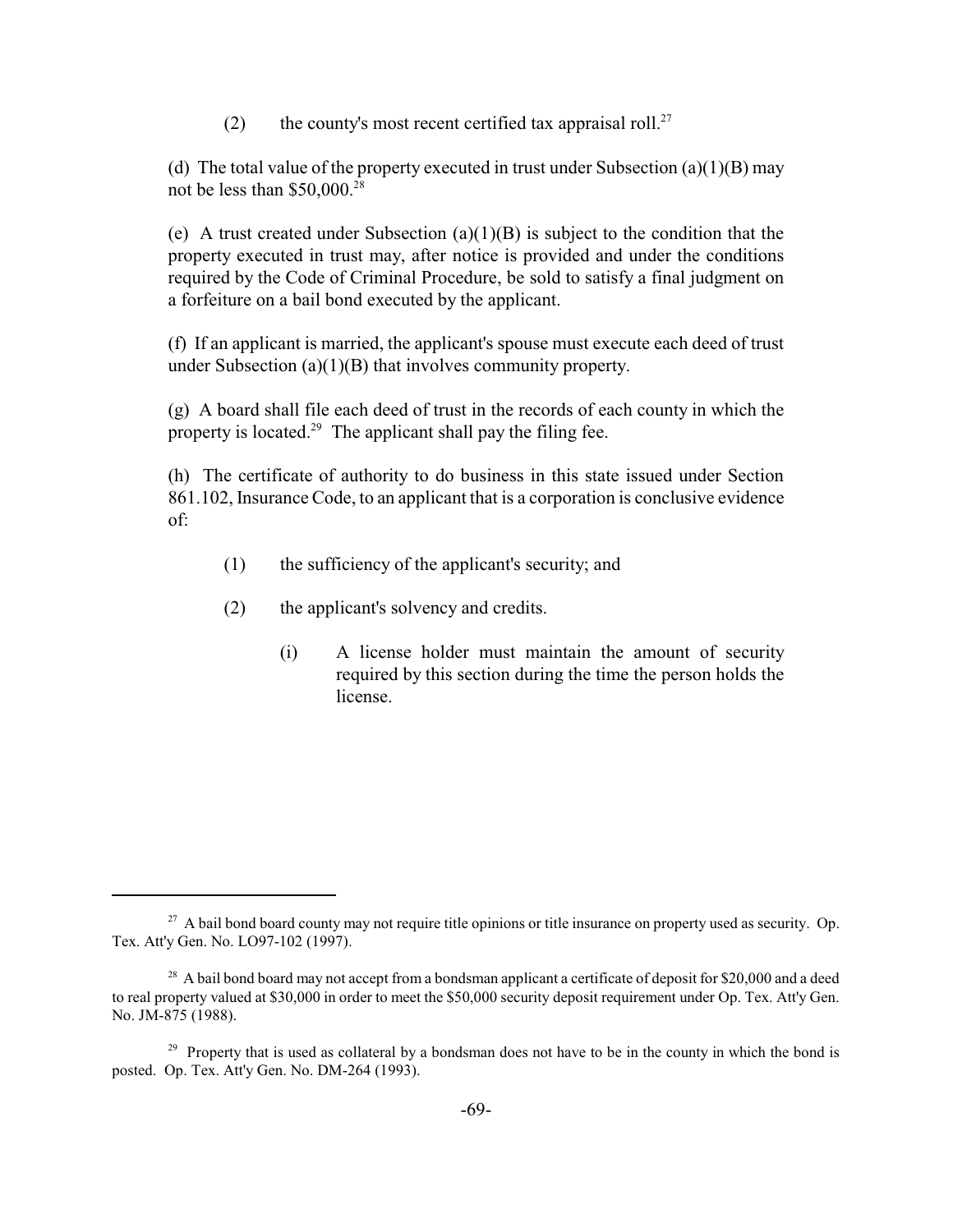### **L. LICENSE FORM**

#### **1. § 1704.161. License Form**

(a) Each license issued under this chapter must show on its face the license expiration date and the license number.

(b) The same license number must appear on each subsequent renewal license.

### **M. LICENSE EXPIRATION AND RENEWAL**

In situations where individuals or insurance companies seek to renew their license, the board should carefully review the renewal application to ensure that the surety has complied with each section of the requirements. If a license is renewed without meeting the statutory requirements, other bondsmen may file suit against the board seeking declaratory relief that the application was not timely filed, or did not meet the statutory requirements, and seek injunctive relief and attorney fees.

The bonding business is very competitive. A bondsman may carefully review their competitor's renewal application looking for an infirmity in the application so that they can force their competitor to file for a new application - in which case the financial requirements would be more stringent. A person who holds a license issued prior to September 1, 1999 may write bonds that equal up to ten times the value of security posted. Licensees licensed after September 1, 1999 have more limitations imposed on their ability to write bonds.

### **1. § 1704.162. License Expiration and Renewal**

(a) A license issued or renewed under this chapter expires on the second anniversary after the date the license is issued or is to expire, as appropriate, if the license:

- (1) has been issued for less than eight consecutive years; or
- (2) has been suspended.

(b) To renew a license, a license holder must file with the board an application for renewal not later than the 31st day before the license expiration date.

(c) An application for renewal must comply with the requirements for an original license application under Section 1704.154, including the \$500 filing fee requirement.

(d) A board shall approve an application for renewal if:

(1) the applicant's current license is not suspended or revoked;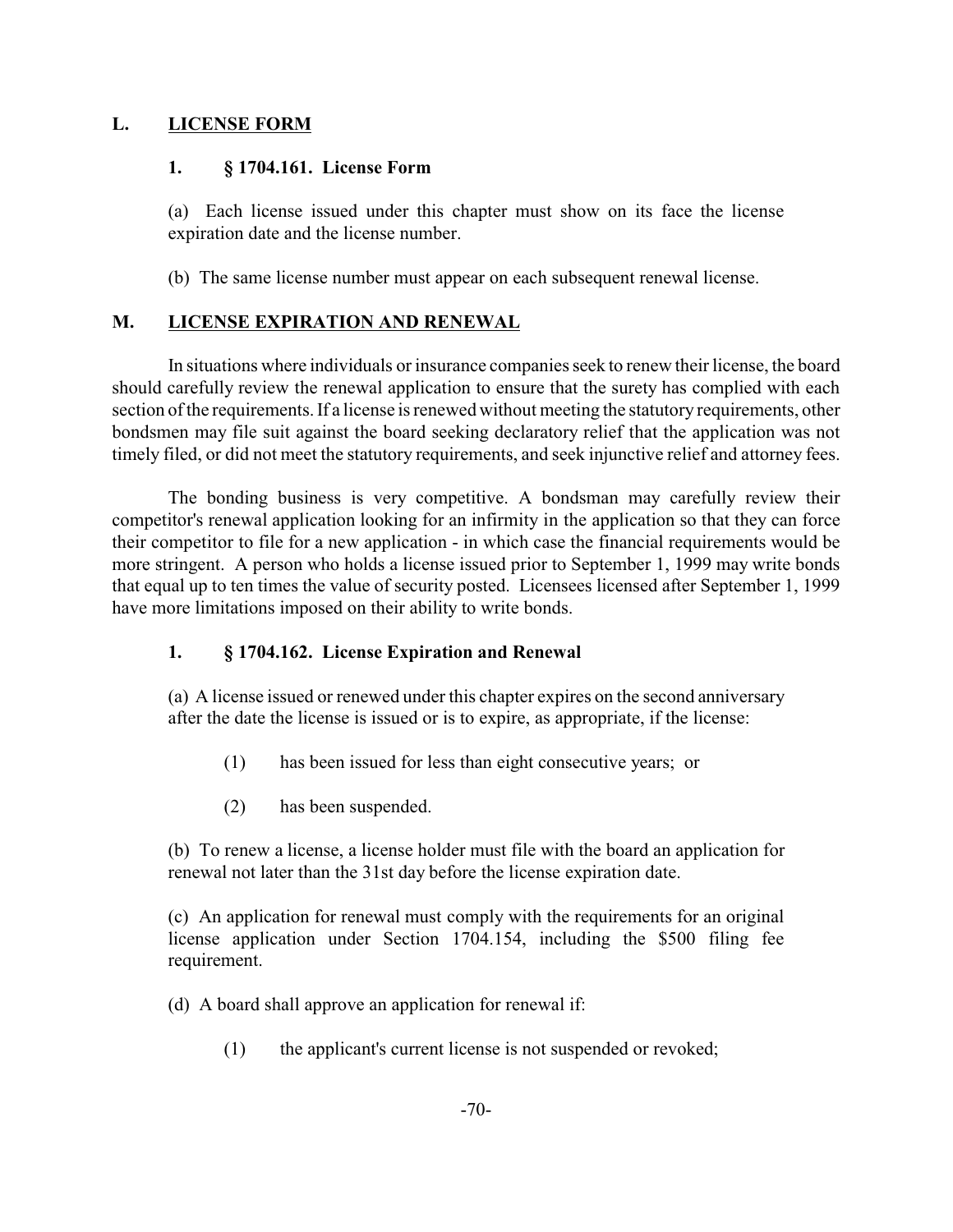- (2) the application complies with the requirements of this chapter; and
- (3) the board does not determine that a ground exists to deny the application.

(e) A person who applies to renew a license that has been held by the person for at least eight consecutive years without having been suspended or revoked under this chapter and who complies with the requirements of this chapter may renew the license for a period of 36 months from the date of expiration if the board:

- (1) knows of no legal reason why the license should not be renewed; and
- (2) determines that the applicant has submitted an annual financial report to each county bail bond board before the anniversary date of the issuance of the applicant's license.

(f) A license renewed under Subsection (e) may be renewed subsequently each 36 months in a similar manner.

(g) The board may disapprove an application only by entering an order.

(h) Notwithstanding the expiration date of a license issued under this chapter, if a board to which Section 1704.055(c) applies tables a license holder's application for renewal or otherwise does not take action to approve or deny the application, the applicant's current license continues in effect until the next meeting of the board.

Section 1704.162(h), Occupations Code, as added by this Act, applies only to an application for renewal of a license filed with a county bail bond board on or after the effective date of this Act. An application filed before that date is governed by the law in effect at the time the application was filed, and the former law is continued in effect for that purpose. Section 1704.162(h) takes effect September 1, 2015.

### **N. ATTORNEYS ARE EXEMPT FROM THIS CHAPTER AND MAY POST BOND FOR AN ACCUSED THAT THEY REPRESENT**

Attorneys are exempt from the requirements of this chapter for bonds that they write for individuals they represent in a particular criminal case. However, the sheriff in a county must still inquire into the sufficiency of the attorney's security to write a bond in compliance with Chapter 17 of the Code of Criminal Procedure.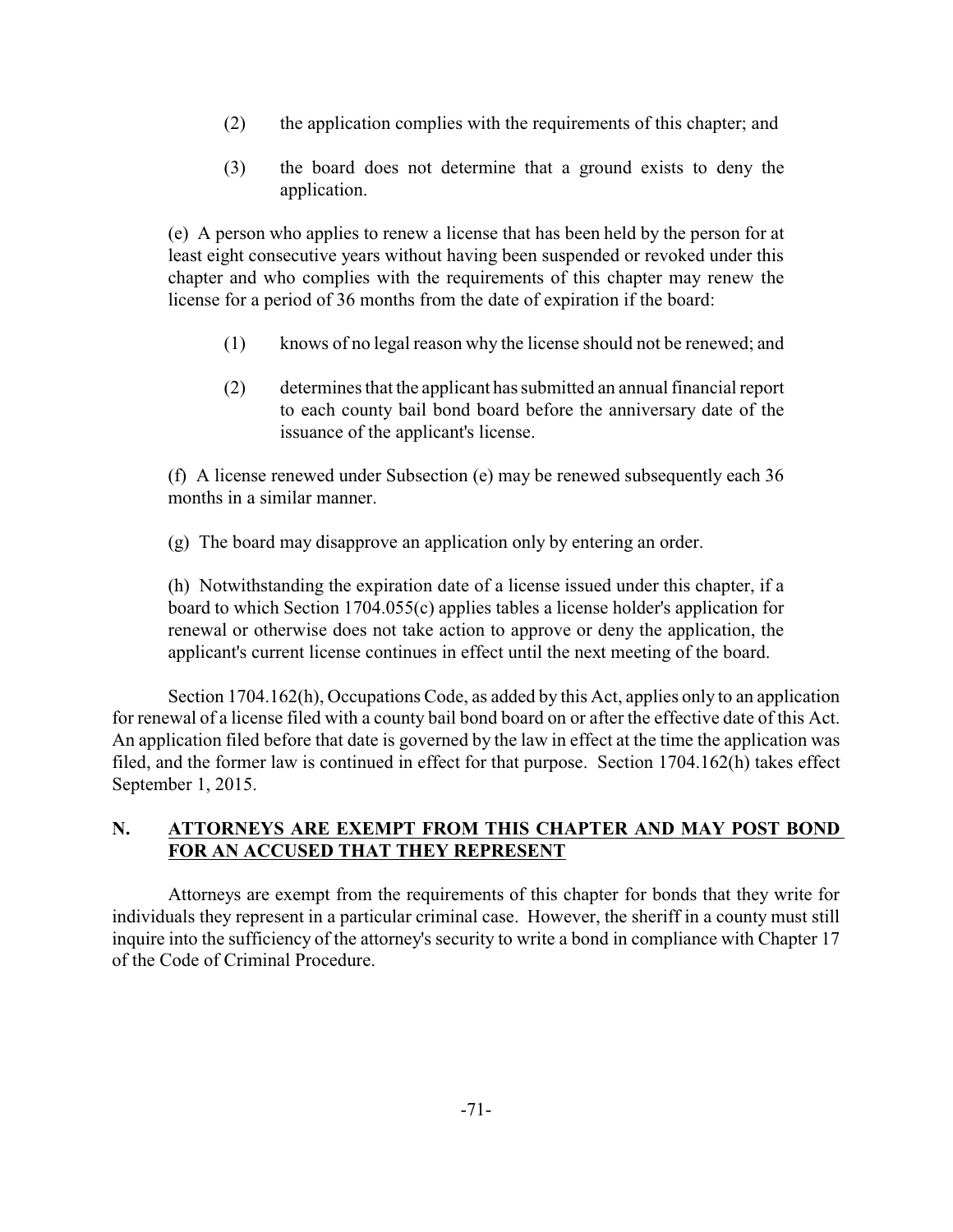### **1. § 1704.163. Attorney Exemption**<sup>30</sup>

(a) Except as provided by this section, a person not licensed under this chapter may execute a bail bond or act as a surety for another person in any county in this state if the person:

- (1) is licensed to practice law in this state; and
- (2) at the time the bond is executed or the person acts as a surety, files a notice of appearance as counsel of record in the criminal case for which the bond was executed or surety provided or submits proof that the person has previously filed with the court in which the criminal case is pending the notice of appearance as counsel of record.

(b) A person executing a bail bond or acting as a surety under this section may not engage in conduct involved with that practice that would subject a bail bond surety to license suspension or revocation. If the board determines that a person has violated this subsection, the board may suspend or revoke the person's authorization to post a bond under this section or may bar the person from executing a bail bond or acting as a surety under this section until the person has remedied the violation.

(c) A person executing a bail bond or acting as a surety under this section is not relieved of liability on the bond solely because the person is later replaced as attorney of record in the criminal case.

A sheriff or other official taking bond in either a bail bond board county or a non-bail bond board county may inquire into the sufficiency of security of an attorney posting bond for one of his clients, just as must be done for any other surety under Chapter 17 of the Texas Code of Criminal Procedure. Attorneys are exempt from the Bail Bond Board Act, but an attorney is still subject to the financial requirements of Chapter 17. Op. Tex. Att'y Gen. No. DM-483 (1998); Op. Tex. Att'y Gen. No. JC- 0277 (2000).

The Texas Attorney General has concluded that the Bail Bond Board Act does not prohibit an attorney advertising in the bail bond section of the yellow pages of the phone book, as long as he advertises that he or she is permitted by law to execute bail bonds for persons that he or she represents in criminal cases. Op. Tex. Att'y Gen. No. JC-0008 (1999).

The Bail Bond Board Act permits an attorney to act as a surety for clients that he represents in a criminal case without being licensed by the bail bond board. If the board determines that the attorney violated this provision by executing bonds for individuals that he or she did not represent,

<sup>&</sup>lt;sup>30</sup> Section 1704.163, Occupations Code, was amended effective September 1, 2005.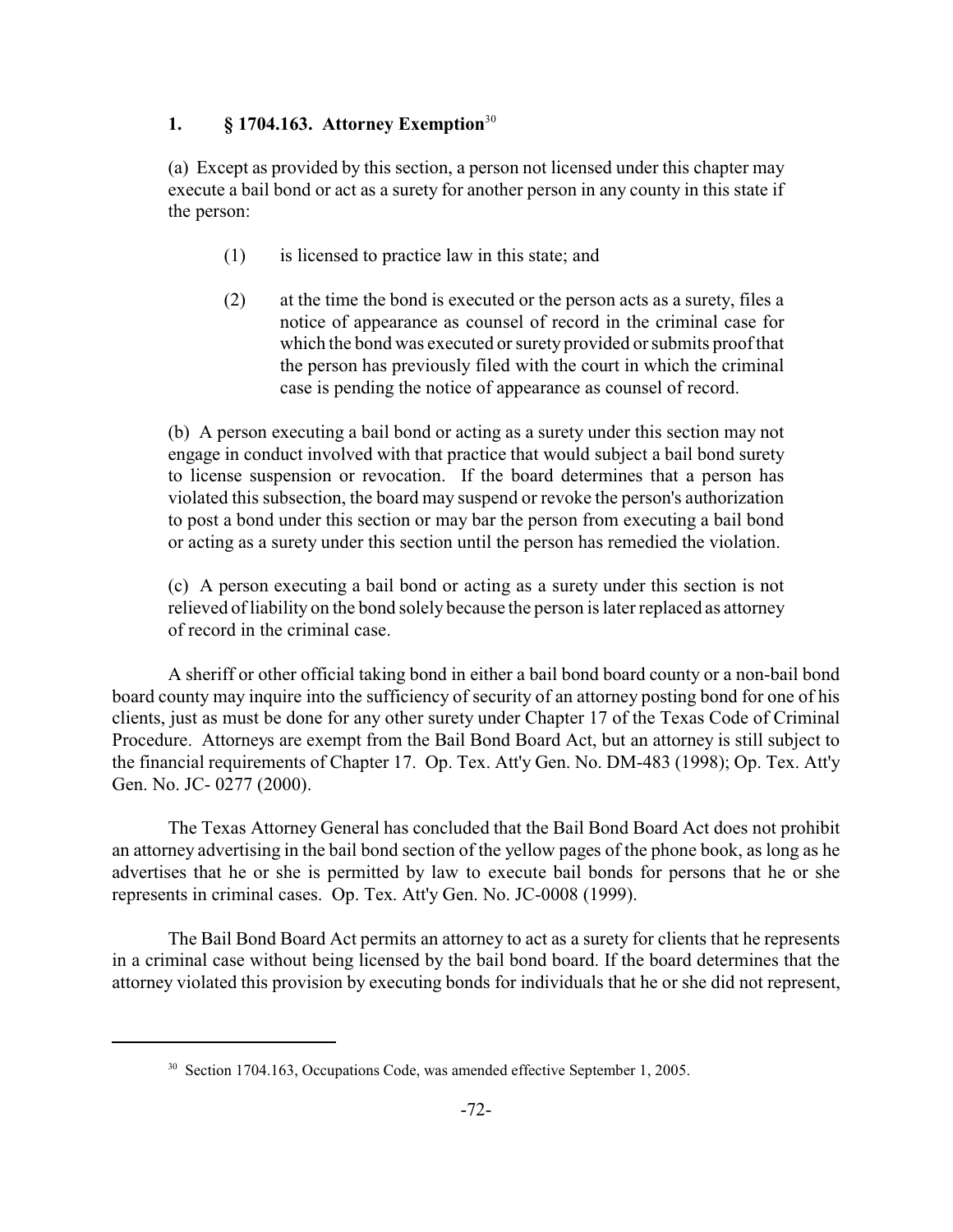then the bail bond board can revoke or suspend that attorney's ability to write bonds. Op. Tex. Att'y Gen. No. GA-0197 (2004).

## **O. ACCEPTANCE OF BAIL BONDS**

A sheriff must accept bonds from licensed sureties unless the license has been revoked or suspended.

### **1. § 1704.201. Acceptance of License Holder Bail Bonds**

A sheriff shall accept or approve a bail bond executed by a license holder in the county in which the license holder is licensed if:

- (1) the bond is for a county or district case;
- (2) the bond is executed in accordance with this chapter and the rules adopted by the board; and
- (3) a bail bond is required as a condition of release of the defendant for whom the bond is executed.

In a bail bond board county, the sheriff may not accept a bail bond from a bondsman *not licensed in that county*. Op. Tex. Att'y Gen. No. DM-59 (1991). This would also apply to a family member of a principal who wants to post a bond using real property as collateral - in other words, a family member, if he or she is not licensed as a bondsman in that county or is not an attorney, could not post a property bond for the accused.

The predecessor to § 1704.201 has been interpreted to require the sheriff in the county of arrest to accept and approve bail bonds offered by a bail bondsman licensed in the county of arrest to obtain release of an accused who is being held on an out-of-county capias or warrant. Op. Tex. Att'y Gen. No. JM-271 (1985). The interpretation should be the same under this recodified section.

It should also be noted that a sheriff in a bail bond board county may not unilaterally refuse the bond of a bondsman licensed in that county on the basis that the bondsman is in default on a bond in another county. Op. Tex. Att'y Gen. No. JC-0019 (1999). Additionally, the sheriff cannot question the solvency of a licensed bail bondsman in the county. The sheriff can, however, inquire into the solvency of an attorney posting an "attorney bond" for someone that he allegedly represents in the pending criminal action, since he is exempt from this Chapter under Section 1704.163.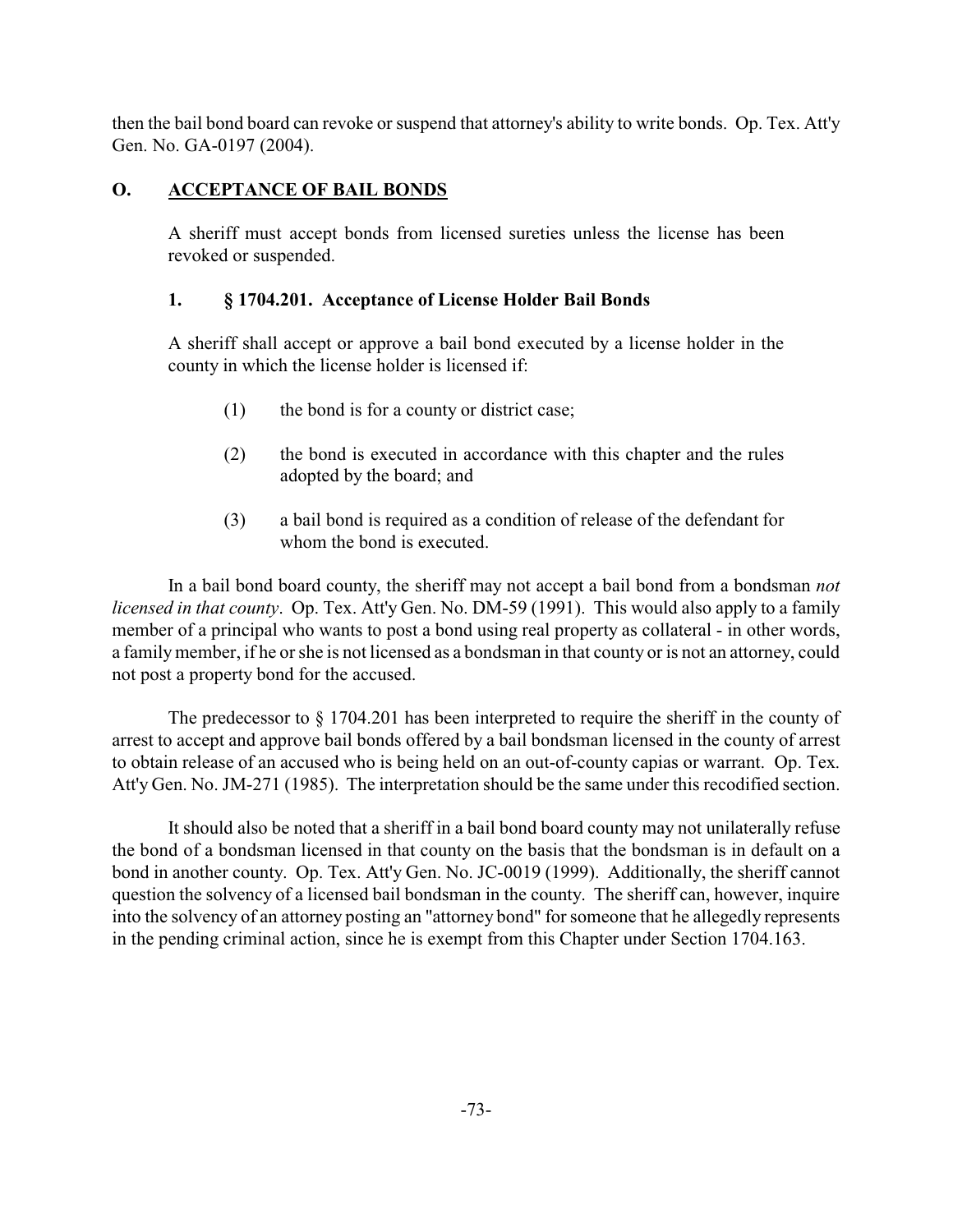#### **P. RECORD KEEPING REQUIREMENTS OF LICENSEES**

Licensees are required to maintain records for at least four years so that the bail bond board can better regulate and oversee the writing of bonds in their county. The record keeping requirements provide a safeguard for the members of the public who utilize the services of bail bondsmen.

### **1. § 1704.202. Record Requirements**

- (a) A license holder shall maintain:
	- (1) a record of each bail bond executed by the license holder; and
	- (2) a separate set of records for each county in which the license holder is licensed.

(b) The records required to be maintained under this section must include for each bail bond executed and enforced:

- (1) the style and number of the case and the court in which the bond is executed;
- (2) the name of the defendant released on bond;
- (3) the amount of bail set in the case;
- (4) the amount and type of security held by the license holder; and
- (5) a statement of:
	- (A) whether the security held by the license holder is:
		- (i) for the payment of a bail bond fee; or
		- (ii) to assure the principal's appearance in court; and
	- (B) the conditions under which the security will be returned.
- (c) Repealed by Acts 2003, 78th Leg., ch. 942, § 28.
- (d) The records required under this section shall be:
	- (1) made available for inspection and copying at the board's expense on demand by the board or an authorized representative of the board;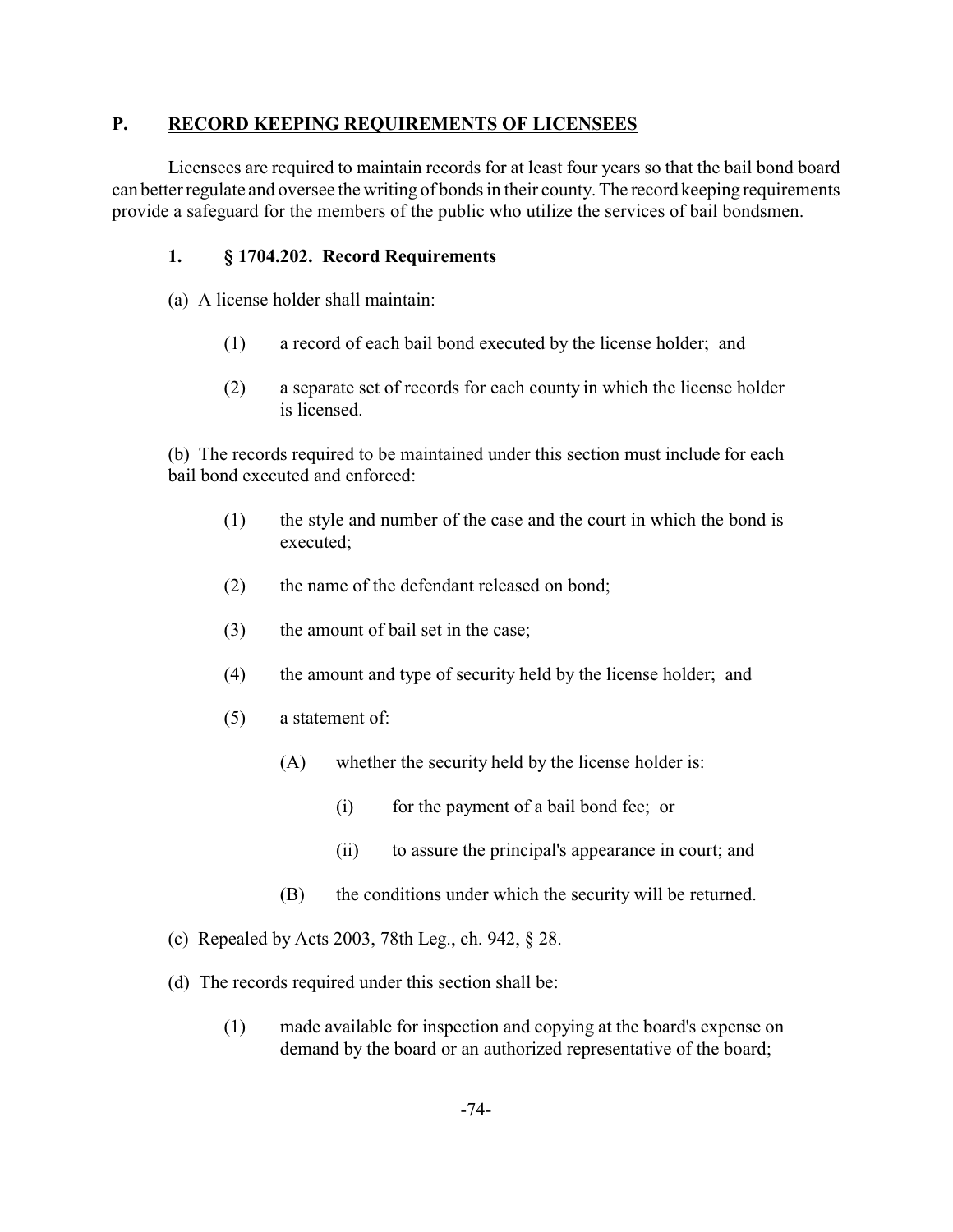- (2) maintained at the license holder's office location in the county; and
- (3) maintained for not less than four years after the conclusion of the case for which the bond was given.

## **Q. BAIL BOND LIMIT FORMULA AND ADDITIONAL SECURITY POSTING<sup>31</sup>**

The limits that an individual surety has are determined by a formula. A person who holds a license issued prior to September 1, 1999 may write bonds that equal up to ten times the value of security posted. Licensees licensed after September 1, 1999 have more limitations imposed on their ability to write bonds as set out below in Subsection (f).

## **1. § 1704.203. Bail Bond Limit; Additional Security**

(a) Except as provided by Subsection (d), a license holder who holds a license originally issued before September 1, 1999, may not execute, and a person may not accept from the license holder, a bail bond that, in the aggregate with other bail bonds executed by the license holder in that county, results in a total amount that exceeds 10 times the value of the security deposited or executed by the license holder under Section 1704.160.

(b) A county officer or an employee designated by the board shall maintain for each license holder the total amount of the license holder's current liability on bail bonds.

(c) A license holder may not execute a bail bond if the amount of the license holder's current total liability on judgments nisi in that county equals or exceeds twice the amount of security deposited or executed by the license holder under Section 1704.160.

(d) A license holder, at any time, may increase the limits prescribed by this section by depositing or executing additional security.

(e) This section does not apply to a license holder that is a corporation.

(f) A bail bond surety who holds a license originally issued on or after September 1, 1999, and who:

(1) has been licensed for fewer than two years or has had a license under this chapter suspended or revoked may not execute, and a person may not accept from the license holder, bail bonds that in the aggregate

<sup>&</sup>lt;sup>31</sup> A county does not have the authority to raise or lower the bail bond ratio set by the Bail Bond Board Act. Op. Tex. Att'y Gen. No. LO93-021 (1993).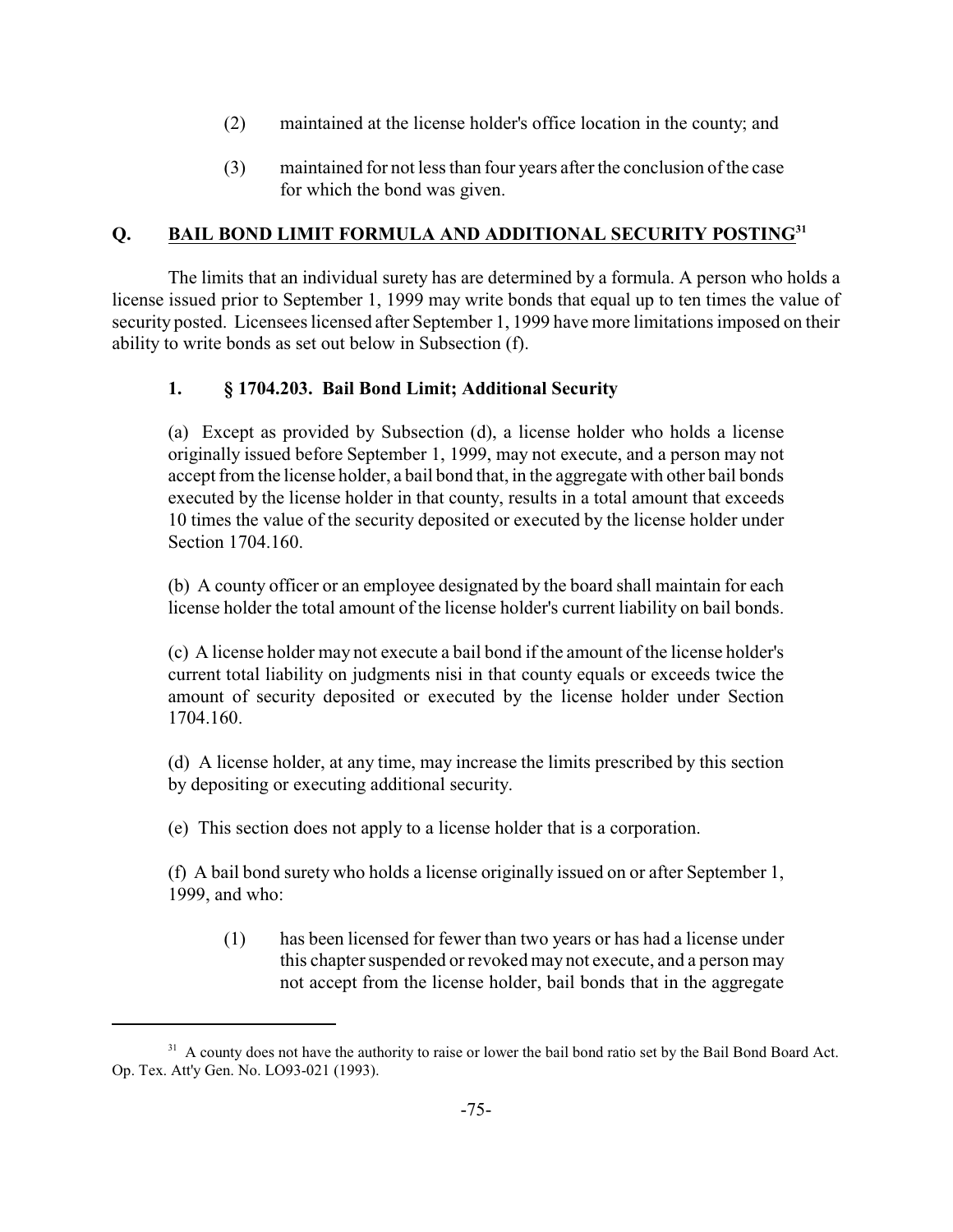exceed 10 times the value of property held as security under Section  $1704.160(a)(1)(A)$  plus five times the value of property held in trust under Section 1704.160(a)(1)(B);

- (2) has been licensed for at least two years and fewer than four years may not execute, and a person may not accept from the license holder, bail bonds that in the aggregate exceed 10 times the value of property held as security under Section  $1704.160(a)(1)(A)$  plus six times the value of property held in trust under Section 1704.160(a)(1)(B);
- (3) has been licensed for at least four years and fewer than six years may not execute, and a person may not accept from the license holder, bail bonds that in the aggregate exceed 10 times the value of property held as security under Section  $1704.160(a)(1)(A)$  plus eight times the value of property held in trust under Section  $1704.160(a)(1)(B)$ ; or
- (4) has been licensed for at least six years may not execute, and a person may not accept from the license holder, bail bonds that in the aggregate exceed 10 times the value of propertyheld as securityunder Section  $1704.160(a)(1)(A)$  plus 10 times the value of property held in trust under Section  $1704.160(a)(1)(B)$ .

(g) If a bail bond surety is subject to Subsection (f)(1) because the person has had a license under this chapter suspended or revoked and is also subject to Subsection  $(f)(2)$ ,  $(3)$ , or  $(4)$ , the prohibition imposed by Subsection  $(f)(1)$  controls.

## **R. DUTY OF LICENSEE TO PAY FINAL JUDGMENT ON FORFEITURE**

## **1. § 1704.204. Payment of Final Judgment**

(a) A person shall pay a final judgment on a forfeiture of a bail bond executed by the person not later than the 31st day after the date of the final judgment unless a timely motion for a new trial has been filed. If a timely motion for a new trial or a notice of appeal has been filed, the person shall:

- (1) pay the judgment not later than the 31st day after the date the motion is overruled, if the motion is overruled; or
- (2) deposit with the court cash or a supersedeas bond in the amount of the final judgment, if an appeal is filed.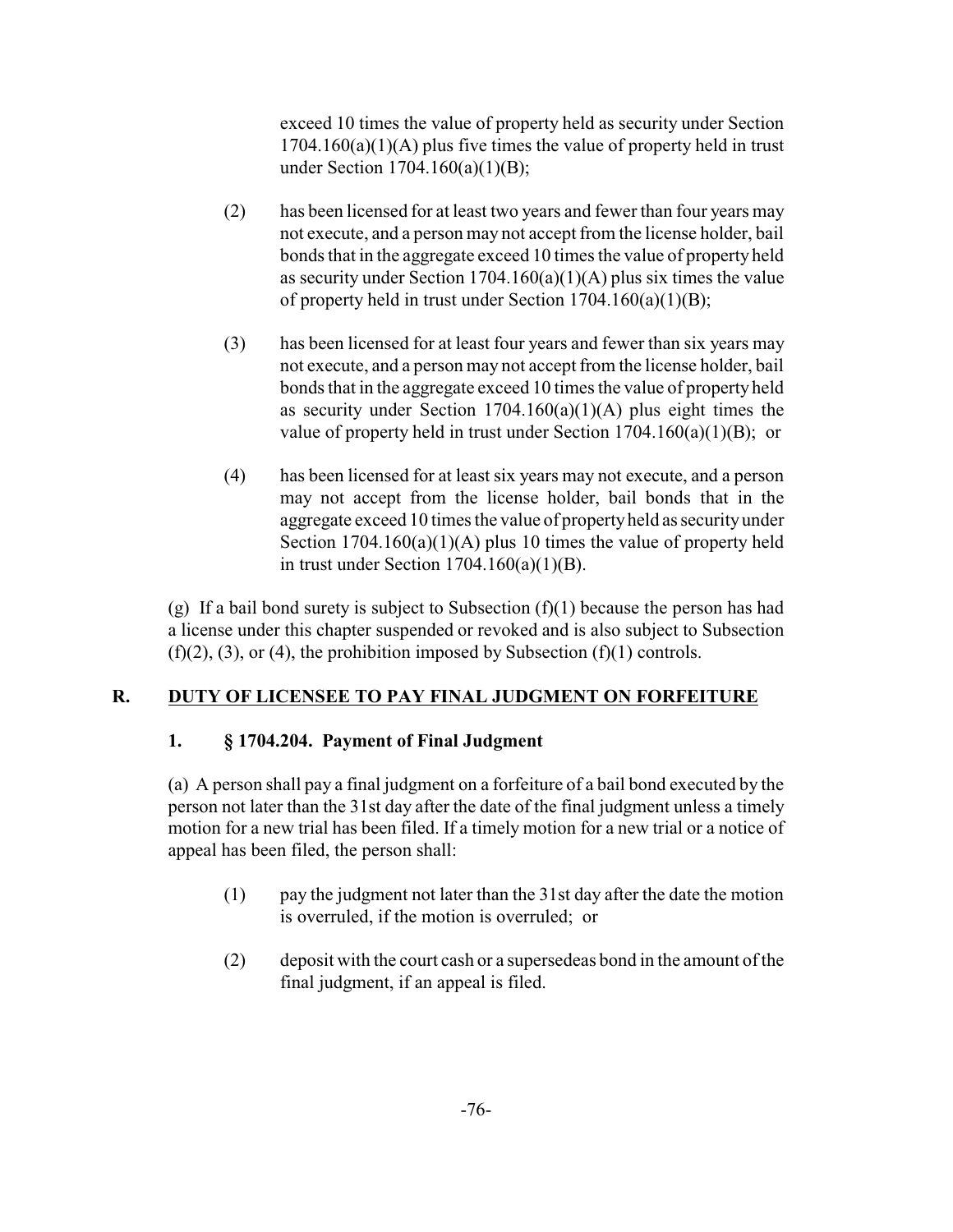(b) If a license holder fails to pay a final judgment as required by Subsection (a), the judgment shall be paid from the security deposited or executed by the license holder under Section 1704.160.

#### **S. STATE AND LICENSEE MAY SETTLE BAIL BOND FORFEITURE CASES**

#### **1. § 1704.205. Bail Bond Settlement**

Before a final judgment on a forfeiture of a bail bond:

- (1) the prosecuting attorney may recommend to the court a settlement in an amount less than the amount stated in the bond; or
- (2) the court may, on its own motion, approve a settlement.

### **T. REPLACEMENT OF SECURITY BY LICENSE HOLDER FOLLOWING JUDGMENT ON FORFEITURE**

#### **1. § 1704.206. Replacement of Security**

If a final judgment on a forfeiture of a bail bond is paid from the security deposited or executed by a license holder under Section 1704.160, the license holder shall deposit or execute additional security in an amount sufficient to comply with that section.

#### **U. SURRENDER OF PRINCIPAL**

In the opinion of Flowers Davis, PLLC, the provision for surrender in this Chapter is better thought out than the similar provision in Chapter 17 of the Texas Code of Criminal Procedure (Art. 17.19). In non-bail bond board counties, Texas Code of Criminal Procedure Articles 17.16, 17.17, 17.18 and 17.19 govern surrenders. Chapter 1704 of the Texas Occupations Code (the Bail Bond Board Act) contains specific provisions for the contest of any surrender and the reimbursement of fees if the surrender was not reasonable. In this respect the surrender provisions in the Occupations Code better protect the rights of the accused, and it guards against unreasonable surrender being used as a collection tool by bondsmen. It should be noted, however, that there are no specific provisions under the Texas Occupations Code for counties with a bail bond board for surrendering an accused by specifically preparing an affidavit relating to the accused's incarceration in another venue or surrendering an accused to a sheriff in person. Consequently, there is a very good argument that the particular surrender provision in Chapter 17 of the Texas Code of Criminal Procedure (Art. 17.16) would apply in non-bail bond board counties as well as counties with a bail bond board. Until the application of Article 17.16 to counties with a bail bond board has been decided by a court of competent jurisdiction, an attorney general's opinion has been issued on this matter or the legislature clarifies this issue, Flowers Davis, PLLC recommends that sheriffs across the State comply with the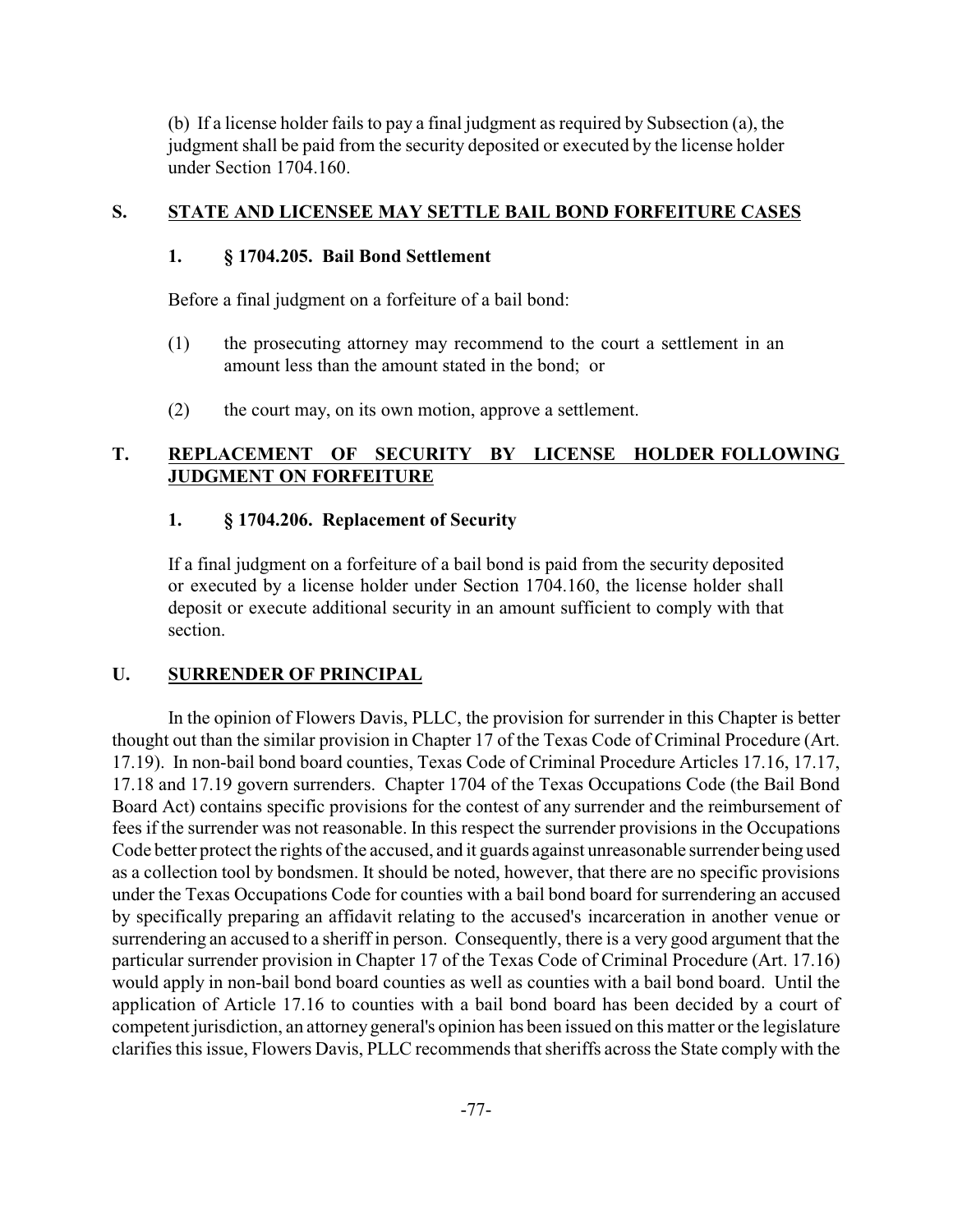provisions contained in Article 17.16 in both counties with bail bond boards and counties without bail bond boards.<sup>32</sup>

### **1. § 1704.207. Surrender of Principal; Contest**

a) A person executing a bail bond may surrender the principal for whom the bond is executed by:

- (1) if the principal is represented by an attorney, notifying the principal's attorney of the person's intention to surrender the principal in a manner provided by Rule 21a, Texas Rules of Civil Procedure; and
- (2) filing an affidavit with the court or magistrate before which the prosecution is pending that states:
	- (A) the person's intention to surrender the principal;
	- (B) the court and cause number of the case;
	- (C) the name of the defendant;
	- (D) the offense with which the defendant is charged;
	- (E) the date of the bond;
	- (F) the reason for the intended surrender; and
	- (G) that notice of the person's intention to surrender the principal has been provided as required by this subsection.

(b) If a principal is surrendered under Subsection (a) and the principal or an attorney representing the state or an accused in the case determines that a reason for the surrender was without reasonable cause, the person may contest the surrender in the court that authorized the surrender.<sup>33</sup>

(c) If the court finds that a contested surrender was without reasonable cause, the court may require the person who executed the bond to refund to the principal all or part of the fees paid for execution of the bond. The court shall identify the fees paid

<sup>&</sup>lt;sup>32</sup> Flowers Davis, PLLC wishes to express its appreciation to the County Attorney of Wise County for bringing this matter to our attention.

<sup>&</sup>lt;sup>33</sup> Unlike this provision, Texas Code of Criminal Procedure Articles 17.16 thru 17.19 do not contain a provision for contesting a surrender.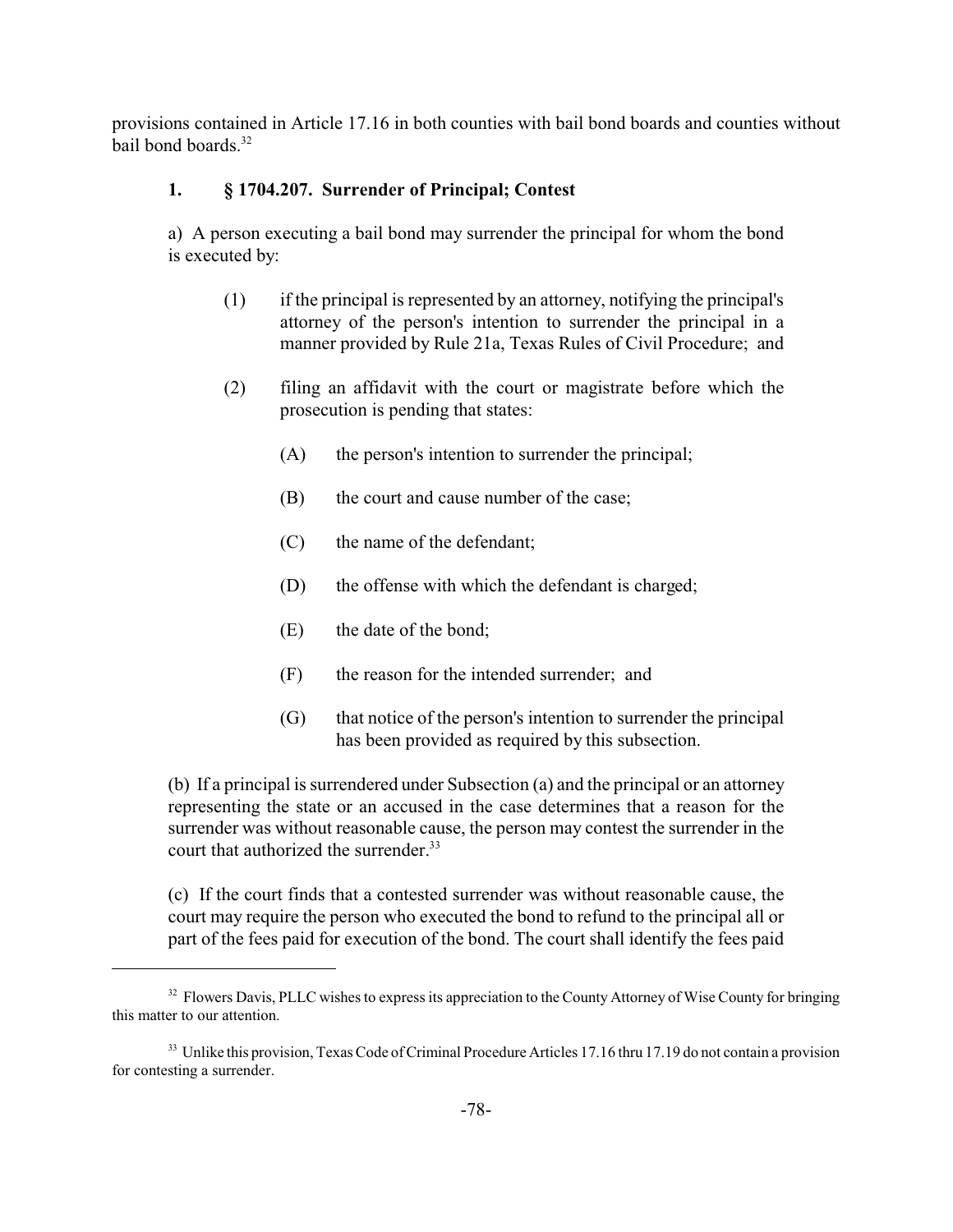to induce the person to execute the bond regardless of whether the fees are described as fees for execution of the bond. $34$ 

### **V. BONDSMAN RELIEVED OF LIABILITY UPON DISMISSAL, ACQUITTAL OR CONVICTION**

Upon dismissal, acquittal or conviction of the principal, the surety is relieved of liability and may not be required to remain on any bond if the criminal defendant appeals.

### **1. § 1704.208. Bond Liability**

(a) A person executing a bail bond is relieved of liability on the bond on the date of disposition of the case for which the bond is executed.

(b) For purposes of this section, disposition of a case occurs on the date the case is dismissed or the principal is acquitted or convicted.

### **2. § 1704.209. Bond Discharged on Appeal**

(a) A bail bond shall be discharged if:

- (1) the principal appeals the case for which the bond is executed; and
- (2) the person who executed the bond does not agree to continue during the appeal as surety.

(b) A court may not require a person who executes a bail bond to continue as surety while the principal appeals the case for which the bond is executed unless the person agrees to continue during the appeal as surety.

(c) This section does not prohibit a principal from obtaining an appeal bond under the Code of Criminal Procedure.

(d) This section prevails over any provision contained in the bail bond.

<sup>&</sup>lt;sup>34</sup> Unlike this provision, Texas Code of Criminal Procedure Articles 17.16 thru 17.19 do not contain a provision for refunding fees if a surrender was not for reasonable cause.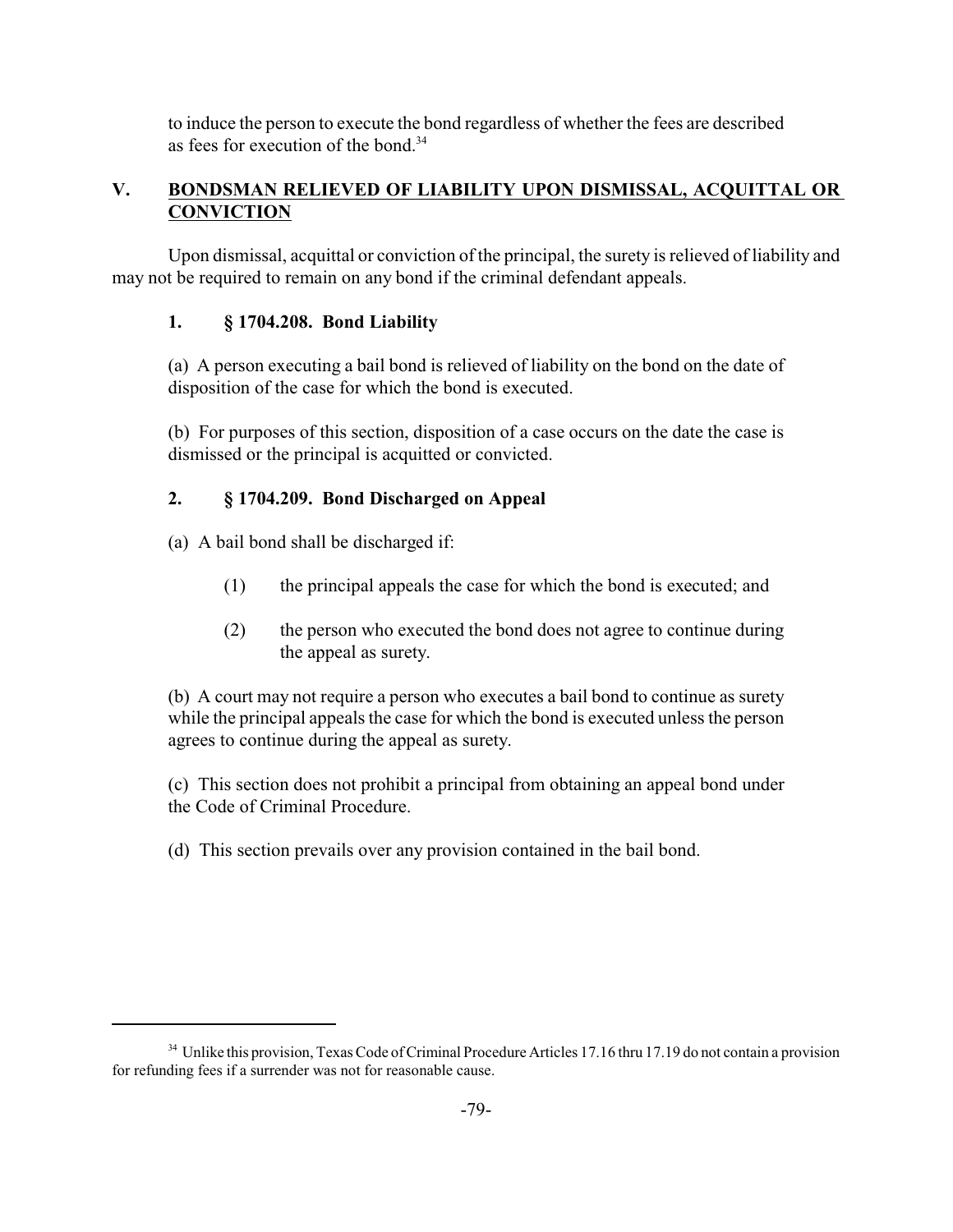#### **W. LICENSE HOLDER MAY WITHDRAW SECURITY**

#### **1. § 1704.210. Withdrawal of Security**

(a) A license holder may withdraw the security deposited or executed under Section 1704.160, and the security shall be returned to the license holder or the license holder's heirs or assigns, if the person requesting the withdrawal is:

- (1) a license holder in good standing and the amount of the security remaining after the withdrawal is:
	- (A) at least the minimum amount required by Section 1704.160; and
	- (B) an amount sufficient to maintain the ratios required by Section 1704.203; or
- (2) a former license holder who has ceased to engage in the bonding business, or a former license holder's heir or assign, and the amount of the security remaining after the withdrawal is sufficient to:
	- (A) pay any outstanding judgments; and
	- (B) secure any unexpired obligation on a bail bond executed by the former license holder.

(b) The board may adopt rules to limit the number of times in a year security may be returned to a license holder under this section.

### **X. AGENTS OF CORPORATE SURETIES**

A corporate surety can have more than one agent in a county. This section requires the filing of a corporate power of attorney with the county clerk designating a person as an agent for a corporate surety. An agent must be designated in the corporation's application. The agent does not have to be a local recording agent under Article 21.14 of the Texas Insurance Code. A corporate surety may limit the amount of bonds that an agent can write by specifying the limitation in the power of attorney on file with the county clerk.

### **1. § 1704.211. Corporate Power of Attorney**

(a) A corporation shall, before executing any bail bond, file with the county clerk of the county in which the corporation intends to execute the bond a power of attorney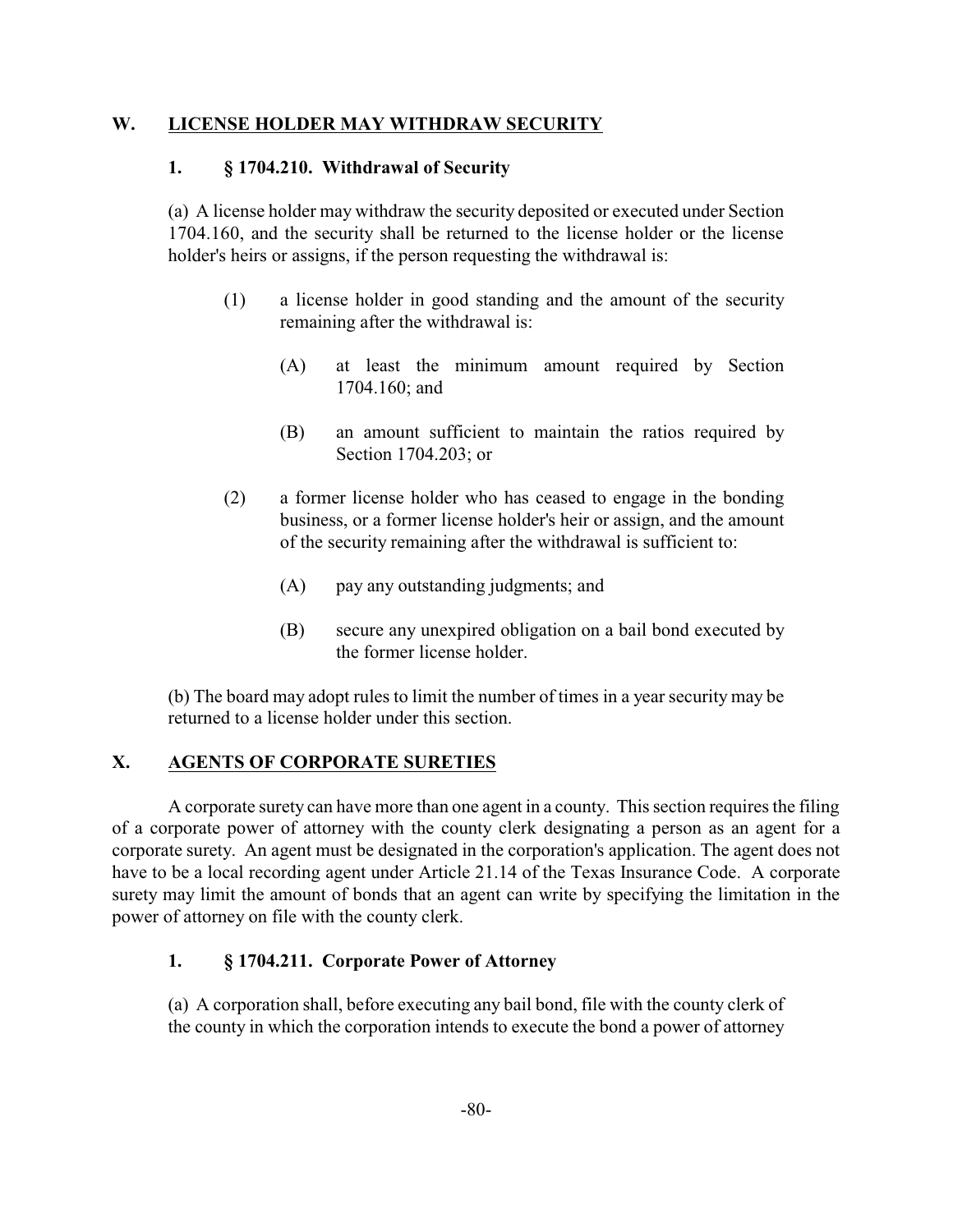designating an agent of the corporation authorized to execute bail bonds on behalf of the corporation.

(b) An agent designated by a power of attorney under Subsection (a) for a corporation holding a license under this chapter must be designated by the corporation in the corporation's application for a license.

(c) An agent designated by a power of attorney under Subsection (a) is not required under this chapter to obtain a general property and casualty license under Chapter 4051, Insurance Code.<sup>35</sup>

(d) A corporation may limit the authority of an agent designated under Subsection (a) by specifying the limitation in the power of attorney that is filed with the county clerk and the board.

A corporate surety may appoint as agents various individual licensees, each of whom may use a direct assumed name. Op. Tex. Att'y Gen. No. GA-0135 (2004). However, the power of attorney must fully disclose the person acting as agent and his assumed name, so long as any posted listing of the person under his assumed name also notes that he is agent for the corporate surety. Op. Tex. Att'yGen. No. GA-0135 (2004). A licensed corporate surety is not prohibited from designating a separate business entity as its agent for executing bail bonds; however, the corporate surety must obtain a separate license on behalf of each individual who ultimately acts as the surety's agent by executing the bail bonds. Op. Tex. Att'y Gen. No. MW-507 (1982). A county bail bond board may exercise its administrative and regulatory powers to prevent an individual licensee from using more than one assumed name. Op. Tex. Att'y Gen. No. GA-0135 (2004).

A corporation must make a separate deposit of financial security "for each license granted it in a county." *Harris County Bail Bond Board v. Blackwood*, 41 S.W.3d 123, 124 (Tex. 2001). Unless the qualifying affidavit limits the amount an agent can write, there is no limit on the value of the bonds a corporate bail bondsman may issue. Op. Tex. Att'y Gen. No. DM (1999). Moreover, a bail bond board is not authorized to set a limit on the dollar amount of bonds which a corporate surety may provide where the corporation has been issued a certificate of authority to do business in Texas by the State Board of Insurance. Op. Tex. Att'y Gen. No. JM-799 (1987).

<sup>&</sup>lt;sup>35</sup> This section exempts, under certain circumstances, a licensee under this article from the requirements of holding a general property and casualty license. Notwithstanding licensing with a local bail bond board, an insurance company is required to comply with the applicable provisions of the Texas Insurance Code in order to act as a surety or co-surety on bonds. Op. Tex. Att'y Gen. No. MW-321 (1981).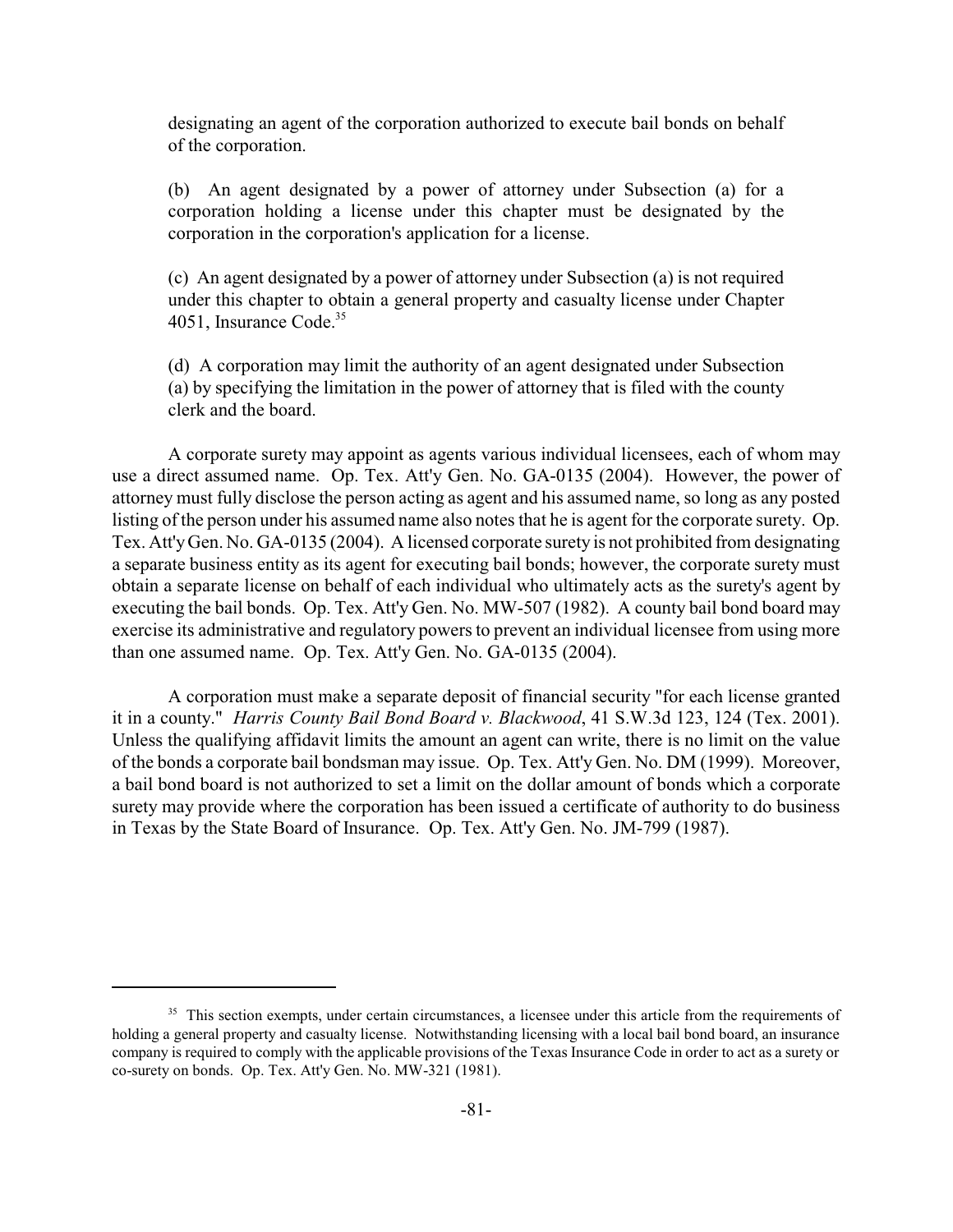#### **Y. DEFAULT BY CORPORATE SURETY**

A corporation may not act as a surety in a county where it is in default on five or more bonds.

#### **1. § 1704.212. Effect of Default by Corporation; Notice Required**

(a) A corporation may not act as a bail bond surety in a county in which the corporation is in default on five or more bail bonds.

(b) If a corporation defaults on a bail bond, the clerk of the court in which the corporation executed the bond shall deliver a written notice of the default to:

- (1) the sheriff;
- (2) the chief of police; or
- (3) another appropriate peace officer.

(c) For purposes of this section:

- (1) a corporation is considered in default on a bail bond beginning on the 11th day after the date the trial court enters a final judgment on the scire facias and ending on the date the judgment is satisfied, set aside, or superseded; and
- (2) a corporation is not considered in default on a bail bond if, pending appeal, the corporation deposits cash or a supersedeas bond in the amount of the final judgment with the court in which the bond is executed.

(d) A deposit made under Subsection  $(c)(2)$  shall be applied to the payment of a final judgment in the case.

### **Z. BOARD INVESTIGATION FOLLOWING COMPLAINT OR ON ITS OWN MOTION**

The investigation into any complaint is an important part of the process prior to hearing the complaint. The board may want to adopt a local rule that sets forth the exact procedure that an investigation will follow and who from the board will head the investigation. The board may want to establish an investigative committee to look into the complaint, or ask the sheriff or the county attorney or district attorney to investigate and report back to the board. If the investigation reveals that there is probable cause to believe that a violation of the statute has occurred, then notice can be provided to the person or entity being investigated and a hearing can be set. If suspension or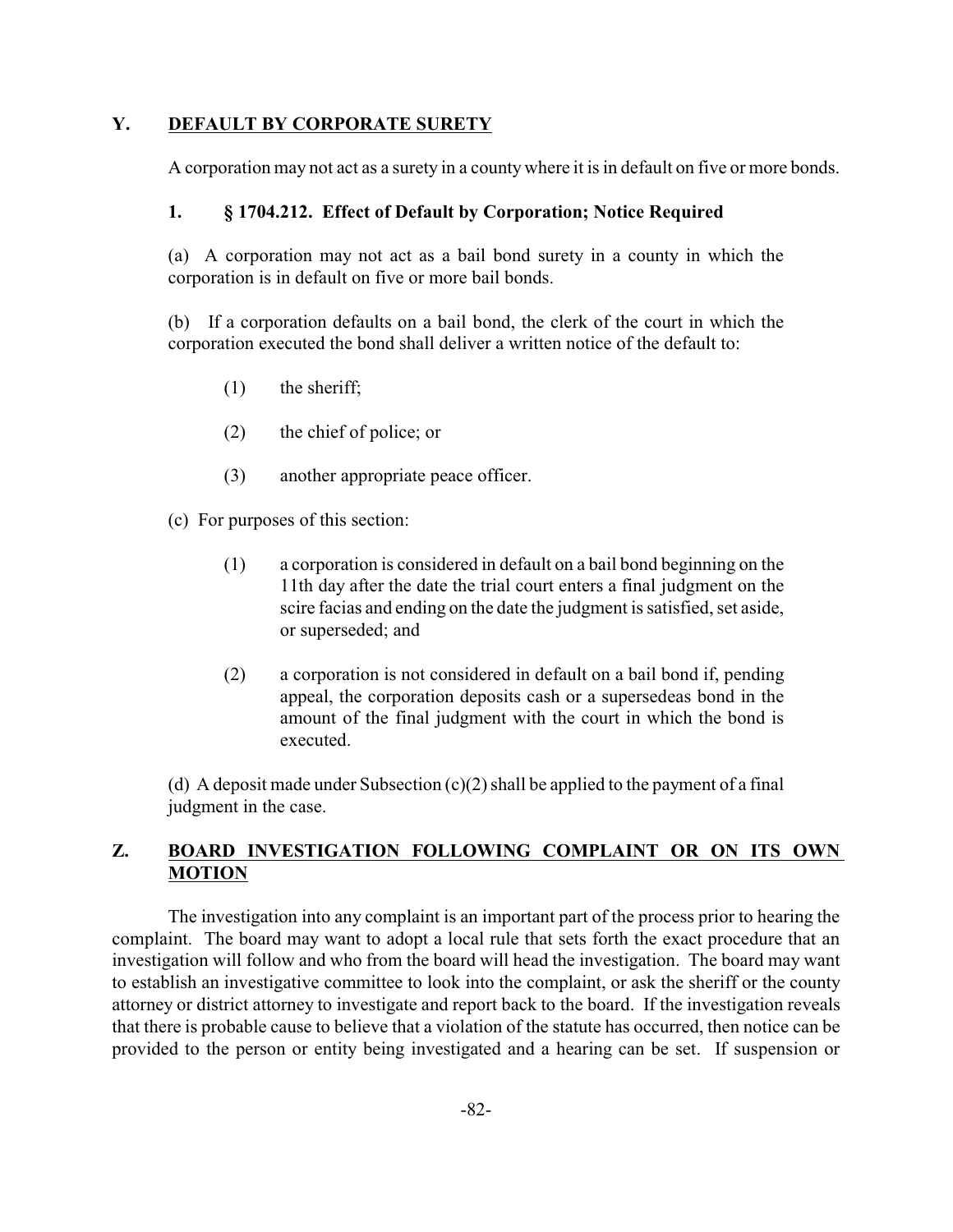revocation is a possible action following a hearing on a complaint, then the board must comply with the notice provisions of Section 1704.254.

## **1. § 1704.251. Investigation**

(a) A board, on its own motion, may investigate an action of or a record maintained by a license holder that relates to a complaint that the license holder has violated this chapter.

(b) A board shall investigate an action of or a record maintained by a license holder if:

- (1) the board receives a sworn complaint providing reasonable cause to believe that a violation of this chapter has occurred; or
- (2) a court requests an investigation.

## **AA. DISCRETIONARY LICENSE SUSPENSION OR REVOCATION**

A violation of the following 16 subsections can result in a revocation or suspension following notice and a hearing.

## **1. § 1704.252. Discretionary License Suspension or Revocation: Grounds**

After notice and hearing, a board may revoke or suspend a license if the license holder:

- (1) violates this chapter or a rule adopted by the board under this chapter;
- (2) fraudulently obtains a license under this chapter;
- (3) makes a false statement or misrepresentation:
	- (A) in an application for an original or renewal license; or
	- (B) during a hearing conducted by the board;
- (4) refuses to answer a question submitted by the board during a hearing relating to the license holder's license, conduct, or qualifications;
- (5) is finally convicted under the laws of this state, another state, or the United States of an offense that: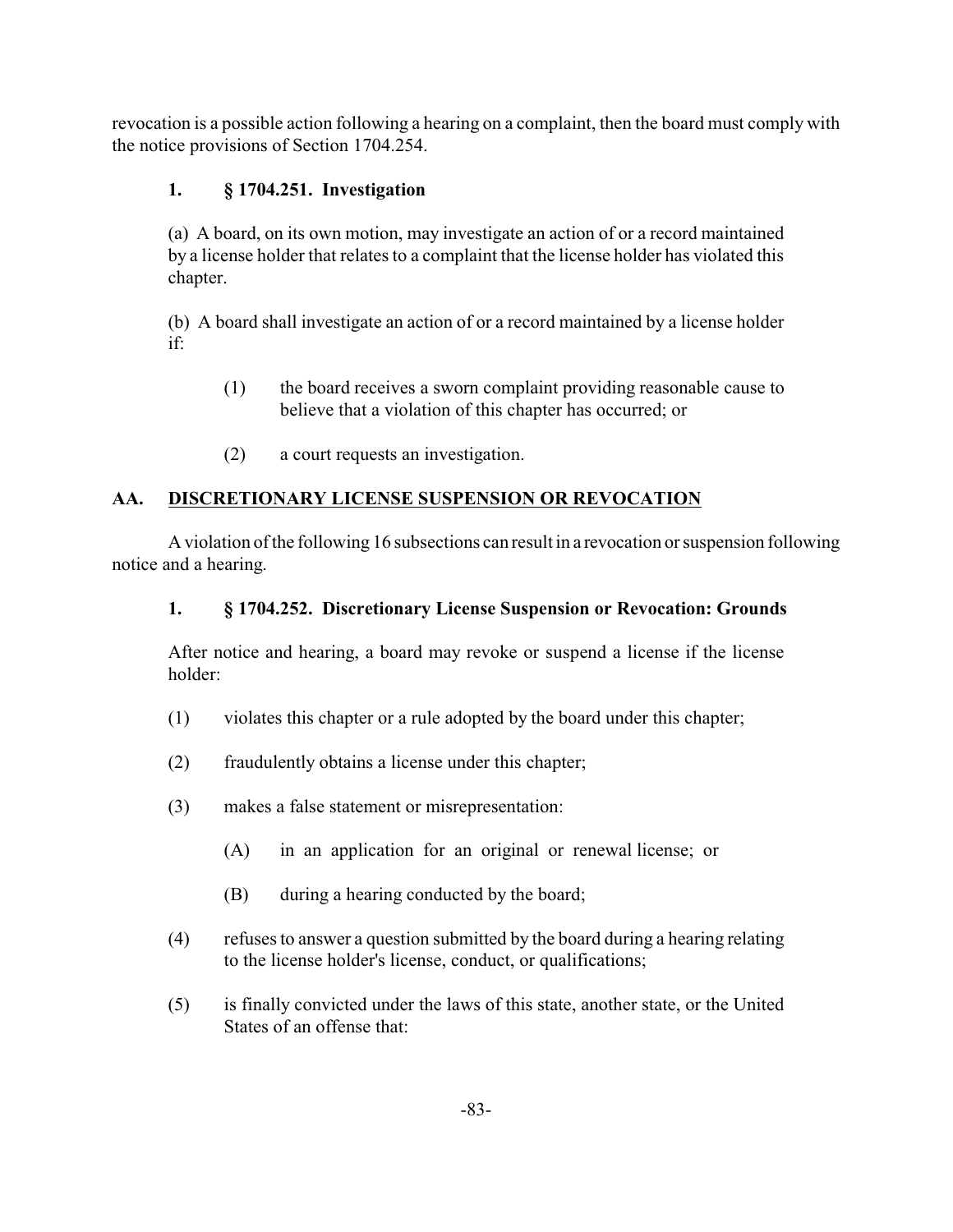- (A) is a misdemeanor involving moral turpitude or a felony; and
- (B) is committed after August 27, 1973;
- (6) is found by a court to be bankrupt or is insolvent;
- (7) is found by a court to be mentally incompetent;
- (8) fails to pay a judgment in accordance with Section 1704.204;
- (9) pays commissions or fees to or divides commissions or fees with, or offers to pay commissions or fees to or divide commissions or fees with, a person or business entity not licensed under this chapter;
- (10) solicits bonding business in a building in which prisoners are processed or confined;
- (11) recommends to a client the employment of a particular attorney or law firm in a criminal case;
- (12) falsifies or fails to maintain a record required under this chapter;
- (13) fails to promptly permit the board, or a representative or an agent of the board, of the county in which the license holder is licensed to inspect a record required under this chapter;
- (14) acts as a bail bond surety under a suspended or expired license;
- (15) fails two or more times to maintain the amount of security required by Section 1704.160; or
- (16) misrepresents to an official or an employee of the official the amount for which the license holder may execute a bail bond for purposes of obtaining the release of a person on bond.

#### **BB. MANDATORY SUSPENSION - FAILURETOMAINTAINREQUIRED SECURITY OR PAY JUDGMENT**

Mandatory license suspension must occur if the license holder fails to maintain the amount of security required by Section 1704.160. *See* Section 1704.160(I). No notice or hearing is required in that situation. The suspension is immediately lifted and the license reinstated if the license holder deposits the required amount of security. The failure to pay a final judgment results in the automatic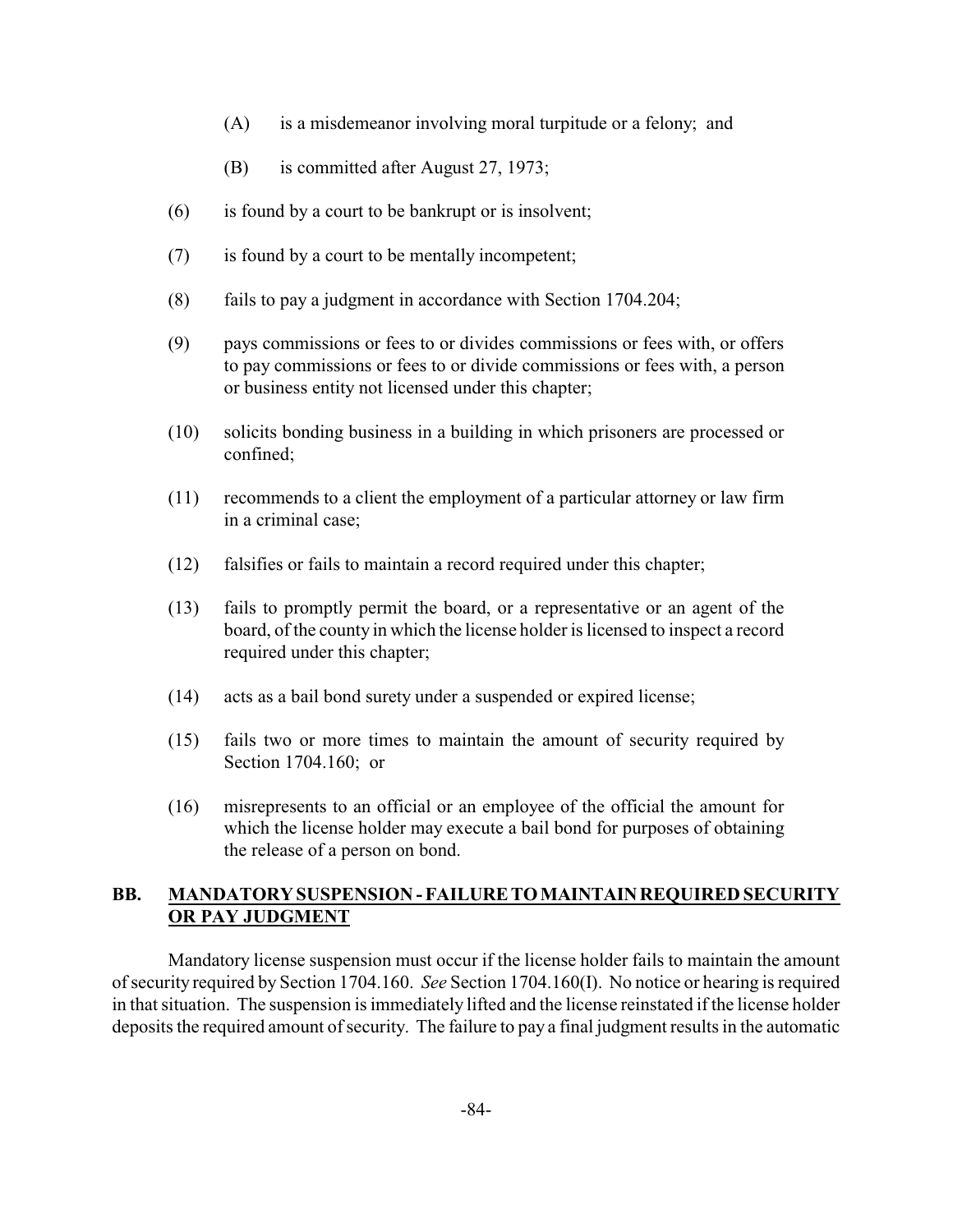suspension of a license, with no requirement for notice or a hearing. The license is reinstated when the judgment is paid.

## **1. § 1704.253. Mandatory License Suspension or Revocation: Grounds**

(a) A board shall immediately suspend a license if the license holder fails to maintain the amount of security required by Section 1704.160. A board is not required to provide notice or a hearing before suspending a license under this subsection. A license suspended under this subsection shall be immediately reinstated if the license holder deposits or executes the amount of security required by Section 1704.160.

(b) After notice and hearing as provided by Section 1704.254, a board shall revoke a license if:

- (1) the license holder fails to pay a judgment in accordance with Section 1704.204; and
- (2) the amount of security maintained by the license holder under Section 1704.160 is insufficient to pay the judgment.

## **2. § 1704.2535. Failure to Pay Final Judgment by Bail Bond Surety**

(a) The board or its authorized representative shall immediately notify the sheriff if a bail bond surety fails to pay a final judgment of forfeiture as provided by Section 1704.204(a).

(b) After receiving notification, the sheriff may not accept any bonds from the bail bond surety until the surety pays the judgment.

(c) The bail bond surety's privilege to post bonds is reinstated when the bail bond surety pays the judgment.

(d) A board is not required to provide notice or a hearing before making the notification required by this section.

## **CC. NOTICE AND HEARING PROCEDURES TO REVOKE OR SUSPEND LICENSE**

## **1. § 1704.254. Notice and Hearing**

(a) Notice of a hearing to suspend or revoke a license under this chapter must:

(1) be sent by certified mail to the last known address of the license holder not later than the 11th day before the date of the hearing;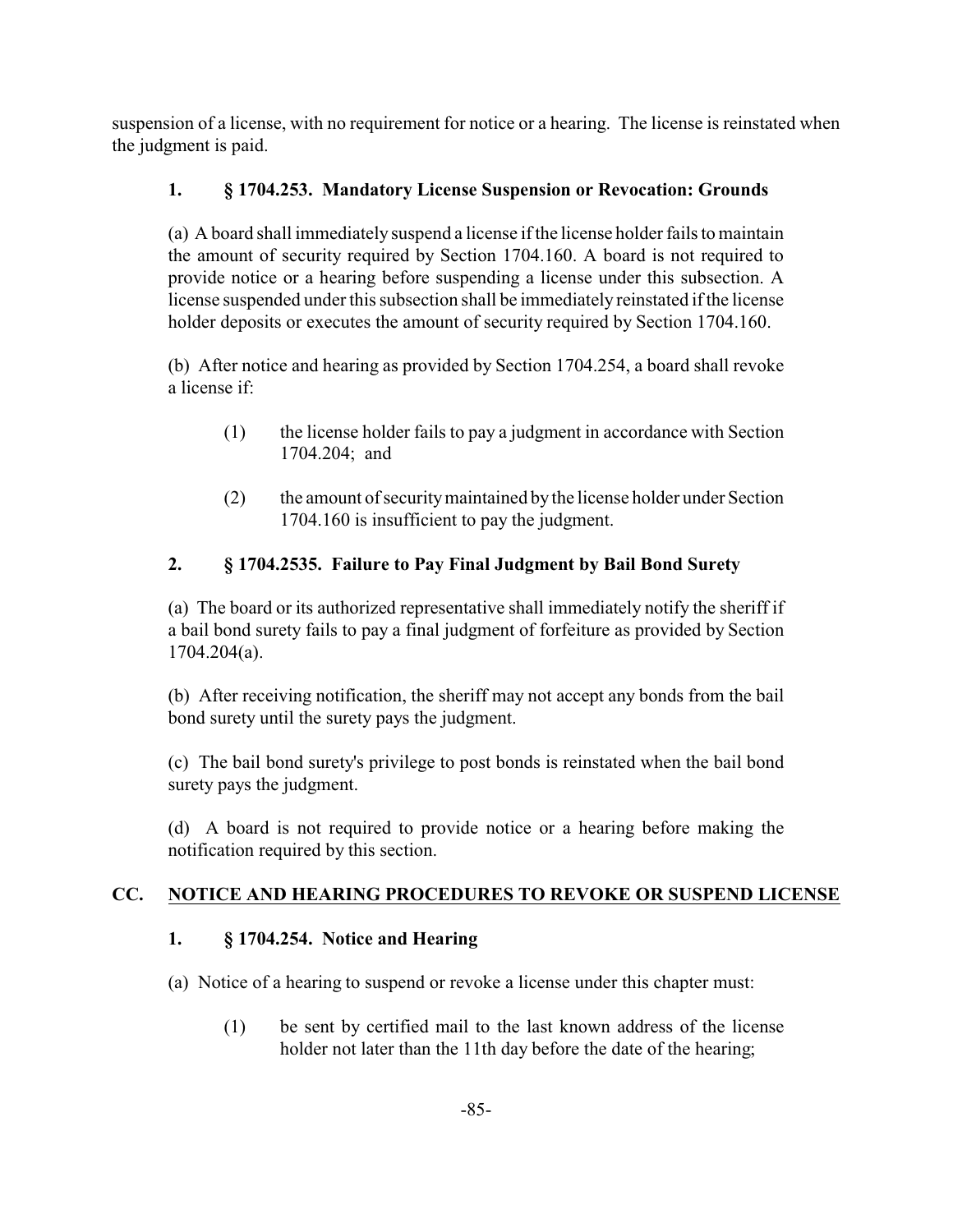- (2) state each alleged violation of this chapter; and
- (3) include a copy of any written complaint on which the hearing will be based.
- (b) The hearing is limited to each alleged violation stated in the notice.
- (c) During the hearing, the license holder:
	- (1) is entitled to an opportunity to be heard; and
	- (2) may present and cross-examine witnesses.

(d) The hearing must be recorded. A license holder may obtain a copy of the record on request and payment of the reasonable costs of transcription.

The notice requirements must be adhered to prior to any hearing to afford due process to the individual or corporate surety. The hearing must be limited to the alleged violation stated in the notice, and the licensee must be afforded the opportunity to be heard and present evidence. The exact procedures to use in the hearing itself may be a valid topic for a local rule, so long as nothing in this section is in any manner abridged and the licensees' rights are protected. If suspension or revocation results following a hearing on a complaint, then the board must comply with the notice provisions of Sections 1704.104 and 1704.107.

### **DD. APPEAL OF A BOARD ORDER DENYING A LICENSE OR RENEWAL OR SUSPENDING OR REVOKING A LICENSE**

Appeal of an order of the board denying a license, denying renewal of a license, suspending a license, or revoking a license must occur not later than the 30th day after notice of the board action is received. The action can only be filed against the board and not against any individual board member. The notice must specify the reasons for the action in the Section 1704.254 hearing, and the reasons for board action on appeal cannot be different from those specified in the notice. Board action on denial of a license, denial of renewal, suspension or revocation becomes final on the 31st day following the action if it is not appealed.

### **1. § 1704.255. Appeal; Venue**

(a) An applicant or a license holder may appeal an order of a board denying an application for a license or renewal of a license, or suspending or revoking a license, by filing a petition in a district court in the county not later than the 30th day after the date the person receives notice of the denial, suspension, or revocation.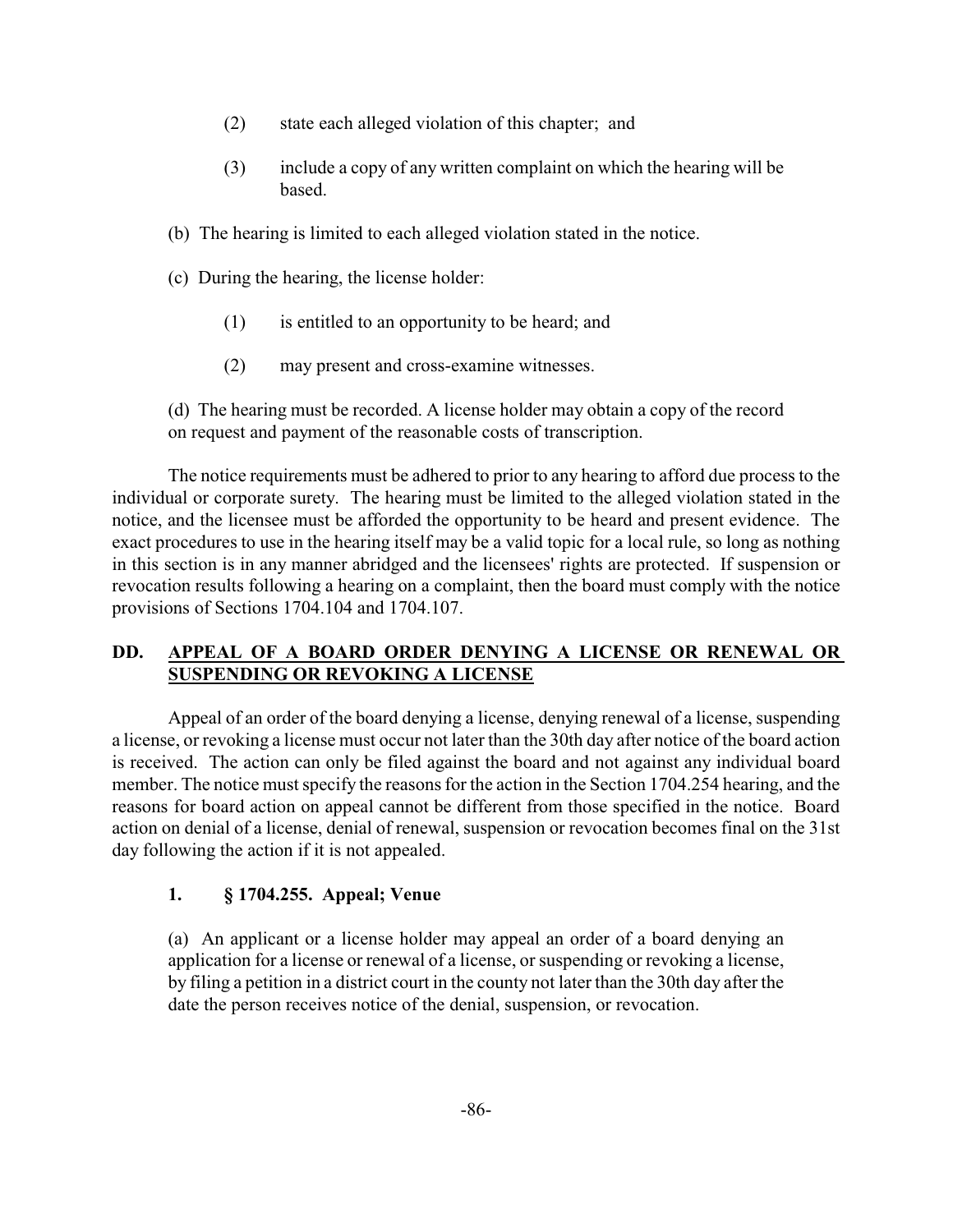(b) An appeal filed under this section is an action against the board. An applicant or a license holder may not bring the action against an individual board member.

(c) The board may not assert a reason on appeal for an action by the board that differs from the reasons specified in the board's notice of hearing under Section 1704.254.

### **2. § 1704.256. Standard of Judicial Review**

Judicial review of an appeal filed under Section 1704.255 is by trial de novo in the same manner as an appeal from a justice court to a county court.

### **3. § 1704.257. Effect of Board Order**

(a) A board order denying an application for a license or renewal of a license, or suspending or revoking a license, becomes final on the 31st day after the date the applicant or license holder receives notice of the order unless the applicant or license holder files an appeal under Section 1704.255.

(b) A board order appealed under Section 1704.255 has full force and effect pending determination of the appeal.

Generallyspeaking, actions denying a license or renewal or suspending or revoking a license may be appealed to state district court, along with a request for injunctive relief, and attorney fees and costs. *See Garcia-Marroquin v. Nueces County Bail Bond Bd.*, 1 S.W.3d 366 (Tex. App.— Corpus Christi 1999, no writ). It is generally necessary for a bondsman or potential bondsman to first exhaust administrative remedies, otherwise the District Court has no jurisdiction. *Id.* A bondsman is generally required to attend a hearing and await a final order from the board revoking or suspending the license. *Id.* However, exhaustion of administrative remedies is not required where the action seeks a declaratory judgment concerning the validity or applicability of an agency rule. *Id.*

Depending on the factual situation in the case, the litigation costs can be high in this type of litigation. These declaratory judgment actions and de novo appeals are often laced with allegations of favoritism, discrimination or unequal treatment. Some bail bondsmen are litigious and well funded, so caution must be exercised by the board in following the procedures in a meticulous manner.<sup>36</sup>

<sup>&</sup>lt;sup>36</sup> This statement is not meant as a criticism of the bail bond industry as a whole. As with any profession or occupation, some of the people in the profession or occupation are more litigious than others.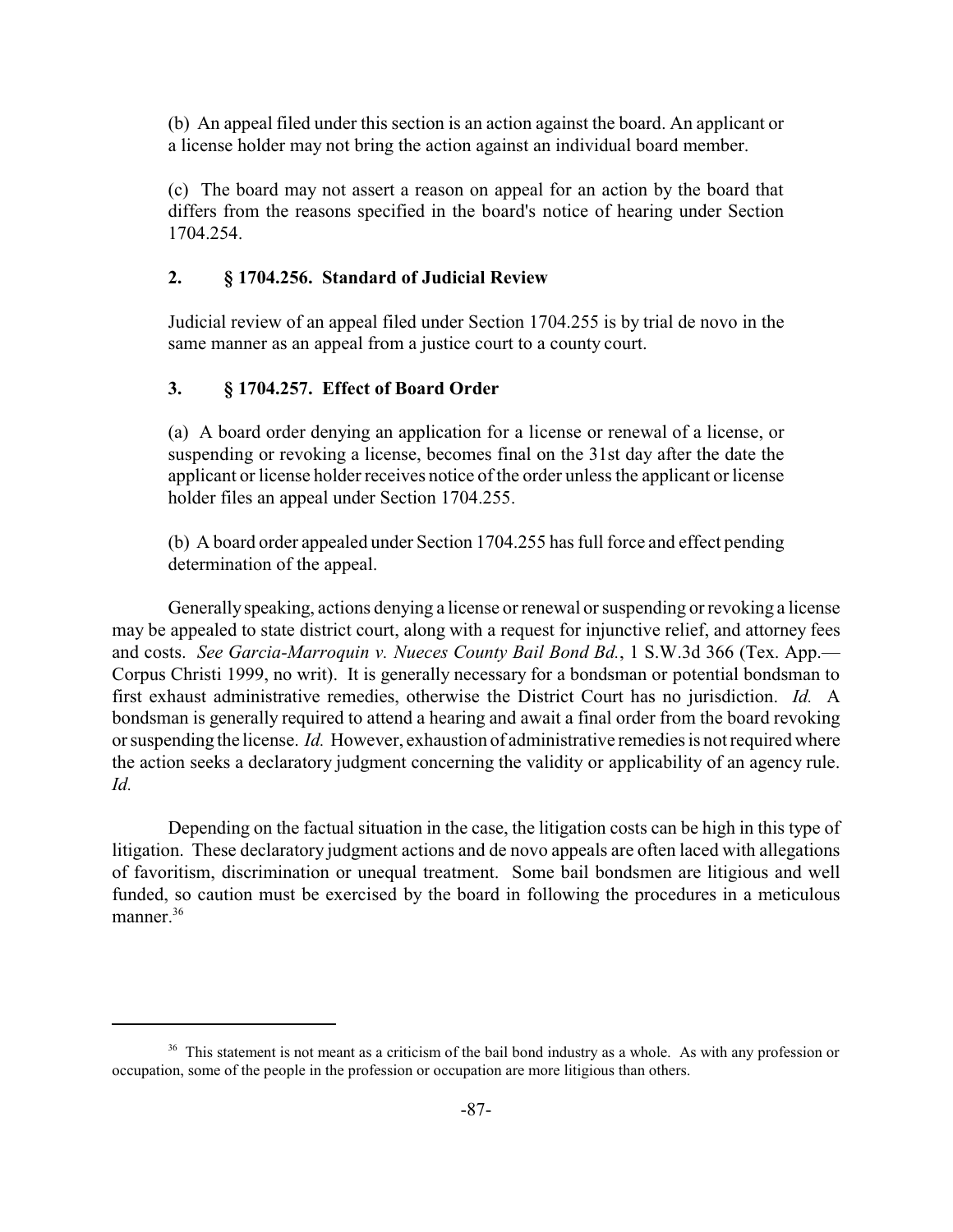#### **EE. RETURN BY BONDSMAN OF SECURITY OF THE PRINCIPAL**

On occasion, a bail bond suretywill hold something of value of the principal (the person who was bonded out of jail) to ensure payment of the bond fee or appearance in court. A bondsman may receive a fee of ten or even twenty percent of the full bond amount as payment for posting the bond. The amount of the fee can be very steep if the bond is high. For instance, if a \$50,000 bond is set, the bond fee could be between \$5,000 and \$10,000. Many people do not have that much money in cash, so the bondsman may set up installment payments and require that he or she be allowed to "hold" an item or several items of value as security for payment of the installments. Section 1704.301 controls the return of such security.

#### **1. § 1704.301. Return of Security**

A bail bond surety may not hold security for the payment of a bail bond fee or to assure the principal's appearance in court for more than 30 days after the date on which the owner of the security:

- (1) requests return of the security in writing; and
- (2) submits to the bail bond surety written evidence of the conclusion of:
	- (A) the payment agreement; or
	- (B) all of the criminal cases for which the security was given.

This section requires the return of the property within 30 days after the principal provides a written request for the return of the property and written proof that the installment agreement was satisfied, or that the criminal cases have been concluded.

### **FF. BAIL BONDSMEN PROHIBITIONS AND OFFENSES**

The Texas Occupations Code makes several acts criminal in nature. These acts include payment of referrals to people in the criminal justice system, unlawful advertising, unlawful solicitation of bond business, failure to issue receipts and keep records and falsification of documents.

### **1. § 1704.302. Prohibited Referrals of or Employments with Bonding Business; Offense**

(a) A person in the bonding business may not directly or indirectly give, donate, lend, or contribute, or promise to give, donate, lend, or contribute, money or property to an attorney, police officer, sheriff, deputy, constable, jailer, or employee of a law enforcement agency for the referral of bonding business.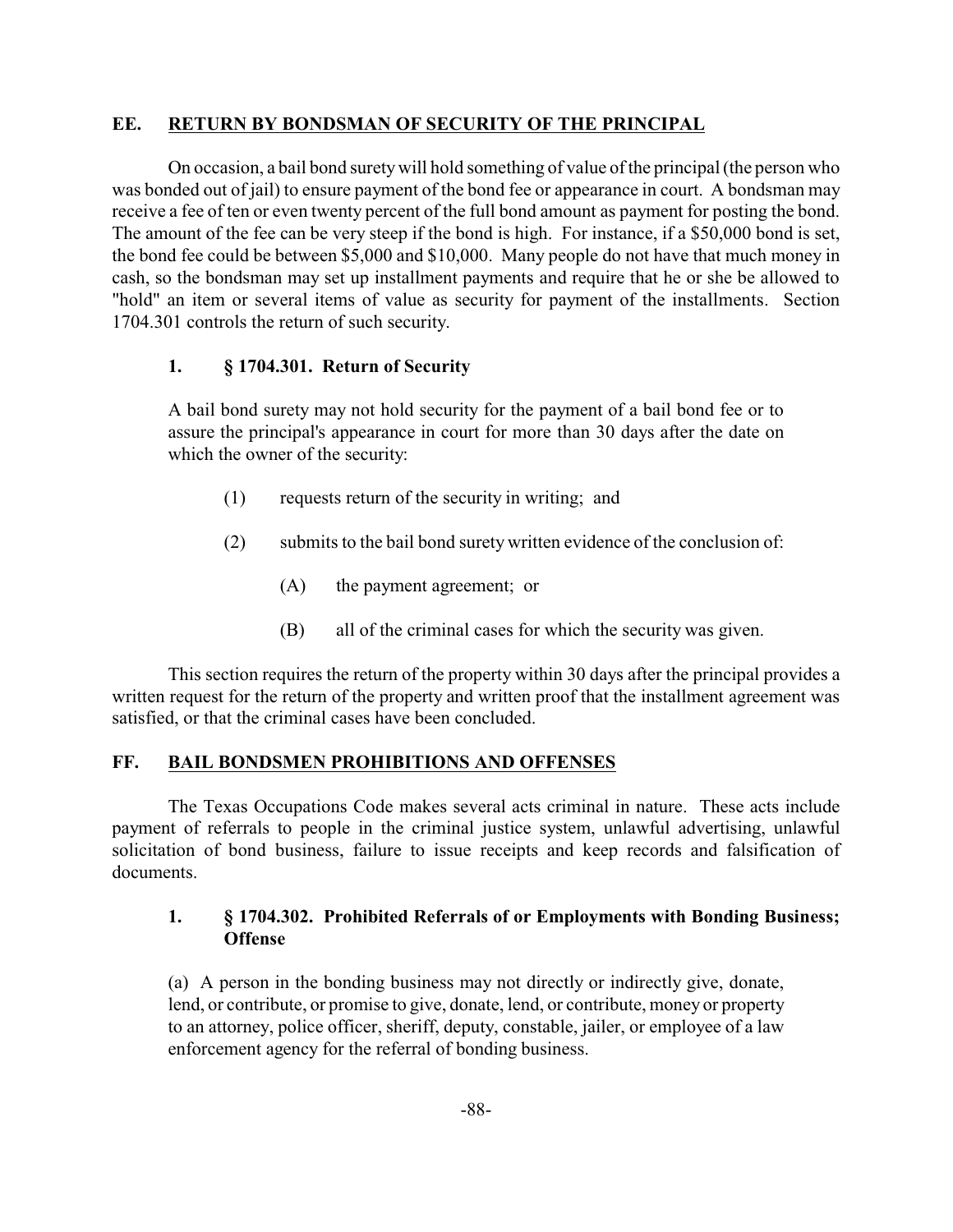(b) A person may not accept or receive from a license holder money, property, or any other thing of value as payment for the referral of bonding business unless the records of the board show that the person is an agent or employee of the license holder.

(c) A person may not accept or receive from a license holder money, property, or any other thing of value as payment for employment with a bonding business if, within the preceding 10 years, the person has been convicted of a misdemeanor involving moral turpitude or of a felony.<sup>37</sup>

(d) A person commits an offense if the person violates this section. An offense under this section is a Class A misdemeanor.

It is important to note that Subsections (a) and (b) contain the language "for the referral of bonding business." This provides a potential "out" for any individual violating these subsections since they can claim that any remuneration was for some other purpose or reason than for the referral of bonds. The best practice for all county officials and employees is to avoid any contact or conduct between these parties that could be perceived as improper. For example, sheriff's deputies should not accept lunch, dinner, tickets to the rodeo, etc. from a bondsman.

### **2. § 1704.303. Bail Bond Surety Activity; Offense**

(a) A person required to be licensed under this chapter may not execute a bail bond unless the person holds a license issued under this chapter.

(b) A person may not advertise as a bail bond surety in a county unless the person holds a license issued under this chapter by a bail bond board in that county. A person does not violate this subsection if the person places an advertisement that appears in more than one county and:

- (1) the advertisement clearly indicates the county or counties in which the person holds a license issued under this chapter; and
- (2) any local telephone number in the advertisement is a local number only for a county in which the person holds a license issued under this chapter.

<sup>&</sup>lt;sup>37</sup> Section 1704.302(c) of the Texas Occupations Code as amended effective September 1, 2001, prohibits the employment of a convicted felon by a bail bond business unless the person was employed by the business before the section's effective date. Op. Tex. Att'y Gen. No. JC-0534 (2002). However, a convicted felon's continued employment by a family owned bail bond business has been found permissible by the Attorney General despite the amendment of Section 1704.302 (c) of the Occupations Code. Op. Tex. Att'y Gen. No. JC-0534 (2002). He or she does not forfeit that status solely because the business in which he is employed changes hands within the family due to a death in the family. Op. Tex. Att'y Gen. No. JC-0534 (2002).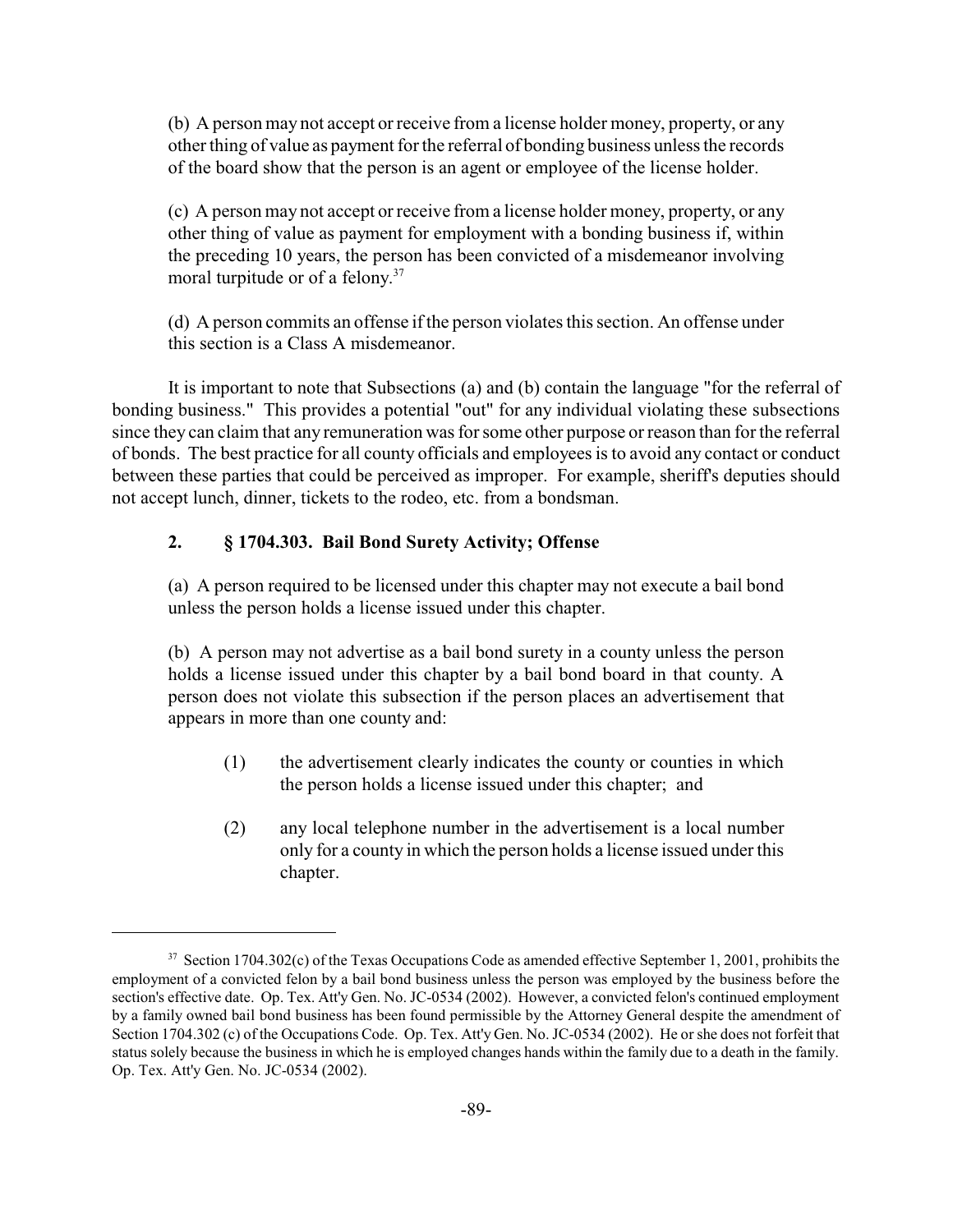(c) A person commits an offense if the person violates this section. An offense under this section is a Class B misdemeanor.

### **3. § 1704.304. Prohibited Recommendations or Solicitations; Offense**

(a) A bail bond surety or an agent of a bail bond surety may not recommend or suggest to a person for whom the bail bond surety executes a bond the employment of an attorney or law firm in connection with a criminal offense.

(b) The following persons may not recommend a particular bail bond surety to another person:

- (1) a police officer, sheriff, or deputy;
- (2) a constable, jailer, or employee of a law enforcement agency;
- (3) a judge or employee of a court;
- (4) another public official; or
- (5) an employee of a related agency.

(c) A bail bond surety or an agent of a bail bond surety may not solicit bonding business in a police station, jail, prison, detention facility, or other place of detainment for persons in the custody of law enforcement.

(d) A person may not place a device in a place of detention, confinement, or imprisonment that dispenses a bail bond in exchange for a fee.

(e) A person commits an offense if the person violates this section. An offense under this section is a Class B misdemeanor.<sup>38</sup>

Once again, any appearance of impropriety should be avoided. It is interesting to note that a bondsman may not refer a client to an attorney. Upon information and belief, the Flowers Davis law firm believes that this provision has been ignored or abused in the past by some bondsmen and some attorneys.

As set forth in this section, the bail bond board statute prohibits: (1) a bail bond surety from recommending an attorney or law firm to the surety's client; and (2) various public officials and

<sup>&</sup>lt;sup>38</sup> A bail bond surety who is convicted of soliciting clients inside an area prohibited by Section 1704.304(c) of the Occupations Code does not commit a crime of "moral turpitude" for purposes of section 1704.302(c) of the Occupations Code. Op. Tex. Att'y Gen. No. GA-0299 (2004).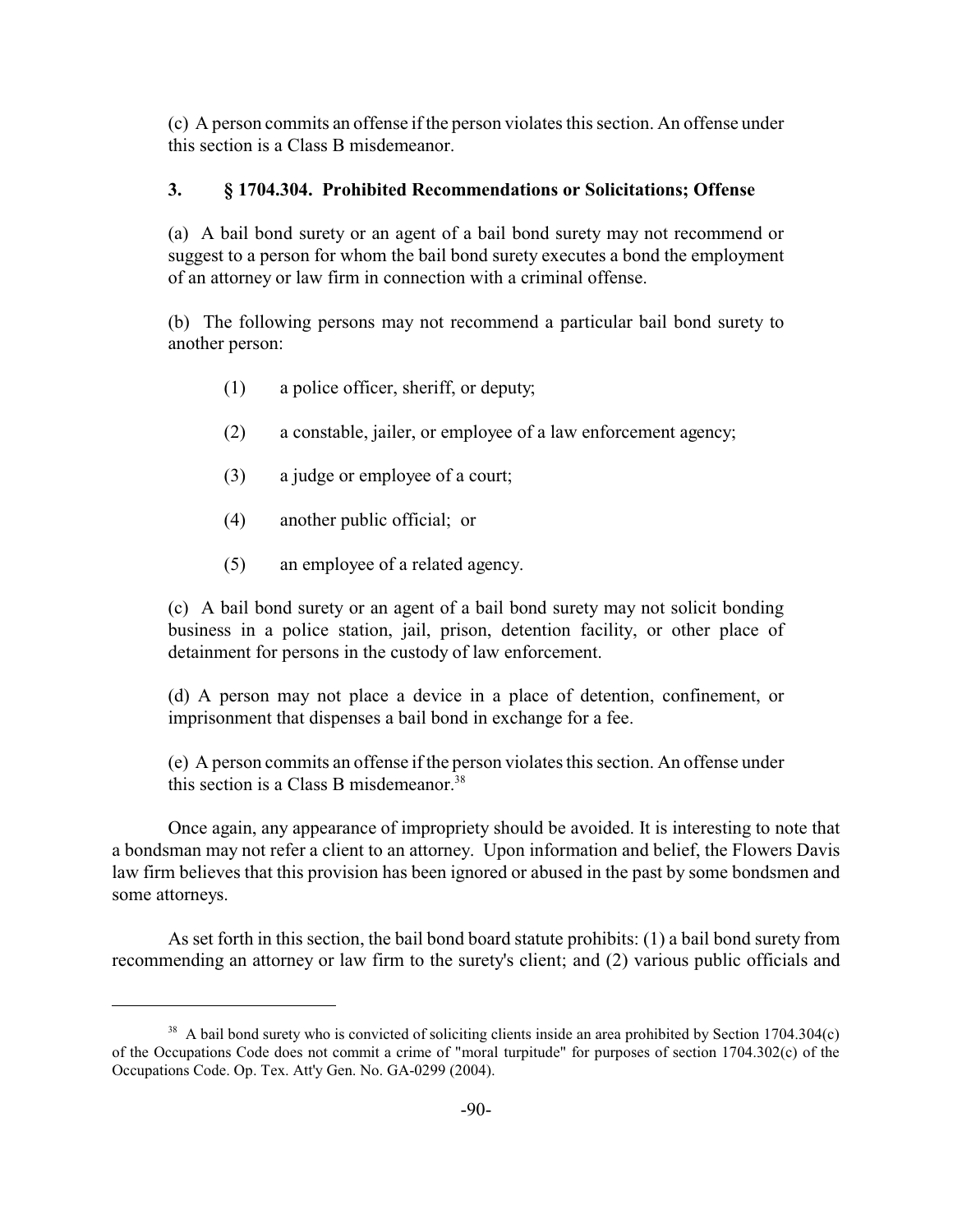employees of the jail or court system from recommending a particular bail bond surety to another person. Op. Tex. Att'y Gen. No. GA-0089 (2003). This provision *also prohibits any affected person from providing a list of attorneys, law firms or bail bond sureties.* Op. Tex. Att'y Gen. No. GA-0135 (2004). This same provision prohibits the collection by a bail bondsman from a person for whom the bondsman executes a bond, a legal fee for an attorney and/or remittal of such fee to the attorney. The section is sufficiently broad to cover the collection and remittal of such a fee. Op. Tex. Att'y Gen. No. JC-0528 (2002). However, it must be noted that sheriff's offices must post a list in the jail of licensed bondsmen in counties with a bail bond board and may post a list in the jail of bondsmen in counties without a bail bond board, pursuant to Article 17.141 of the Texas Code of Criminal Procedure. The practice of posting such a list is not considered "solicitation."

### **4. § 1704.305. Bail Bond Receipt and Inspection; Offense**

(a) A bail bond surety or an agent of a bail bond surety may not receive money or other consideration or thing of value from a person for whom the bail bond surety executes a bond unless the bail bond surety or agent issues a receipt to the person as provided by Subsection (b).

(b) The receipt must state:

- (1) the name of the person who pays the money or transfers the consideration or thing of value;
- (2) the amount of money paid or the estimated amount of value transferred;
- (3) if the person transfers consideration or a thing of value, a brief description of the consideration or thing of value;
- (4) the style and number of the case and the court in which the bond is executed; and
- (5) the name of the person receiving the money, consideration, or thing of value.

(c) A bail bond surety or an agent of a bail bond surety shall retain a duplicate copy of a receipt issued under Subsection (a). The copy of the receipt shall be made available for inspection by:

(1) a representative of the board in any county in which the bail bond surety is licensed; and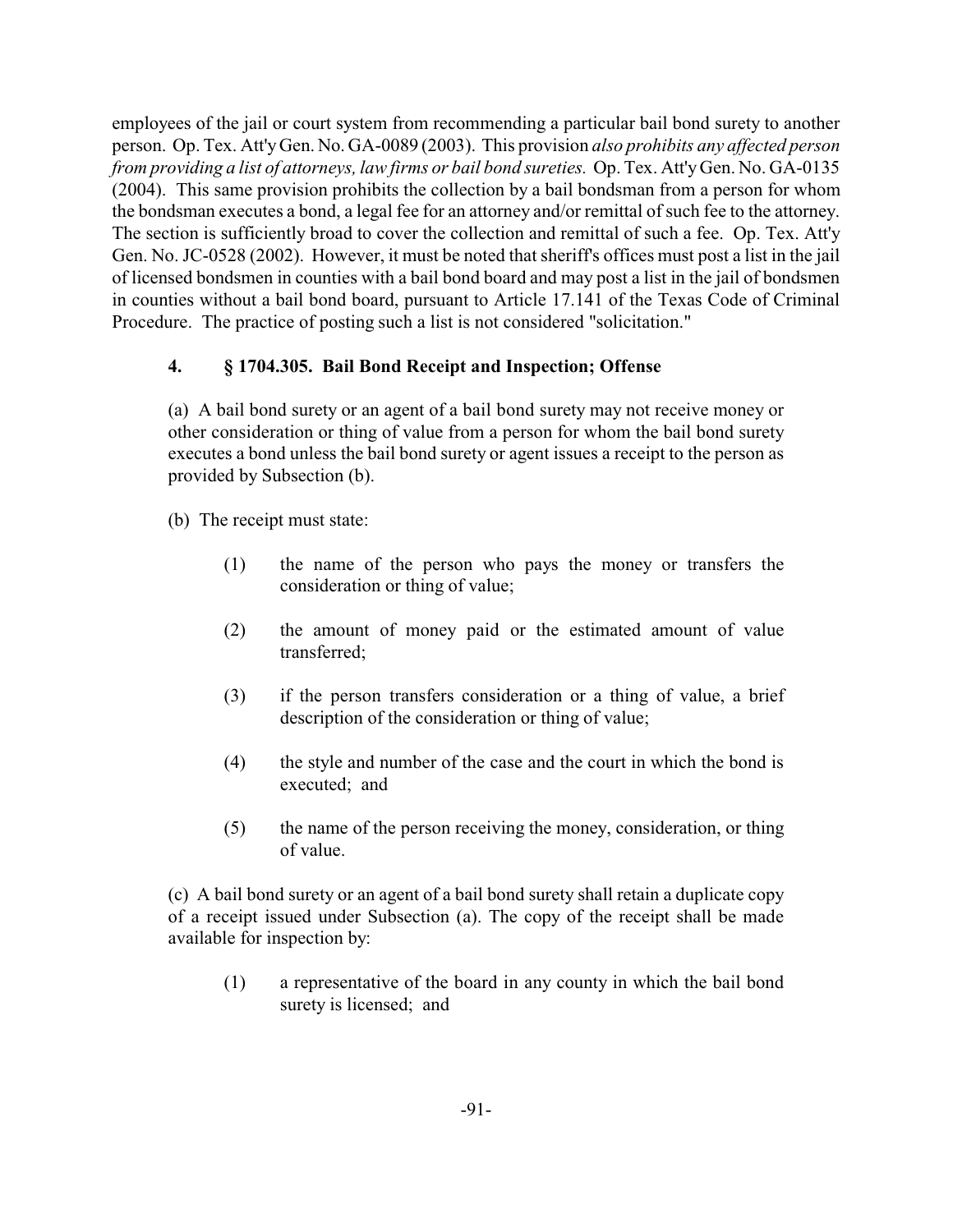(2) an appointed representative of a court in which the bail bond surety agrees to execute bail bonds.

(e) A person commits an offense if the person violates this section. An offense under this section is a Class B misdemeanor.

This provision was adopted to ensure that documentation exists to show that installment agreements have either been paid or not and to document the financial dealings in what is otherwise often a cash based business. This rule protects the accused and the bondsman.

## **5. § 1704.306. Records; Offense**

(a) A person commits an offense if the person falsifies a record required to be maintained under this chapter.

(b) An offense under this section is a Class B misdemeanor.

The penalty for falsifying documents that are required to be maintained for government inspection is only a Class B misdemeanor. This is an area where legislative action might be proper to increase this specific penalty to a Class A misdemeanor, consistent with the other listed offenses under these sections of the Texas Occupations Code.

## **GG. DISBURSEMENTS FROM COUNTY FUND**

# **1. § 1704.103. Disbursements from County Fund**

(a) Fees deposited in the general fund of a county or in a separate county fund under Section 1704.101(2) may be used only to administer and enforce this chapter, including reimbursement for:

- (1) reasonable expenses incurred by the board in enforcing this chapter; and
- (2) actual expenses incurred by a board member in serving on the board.

(b) For purposes of this section, serving on a board is an additional duty of a board member's office. A board member may not receive compensation for serving on a board.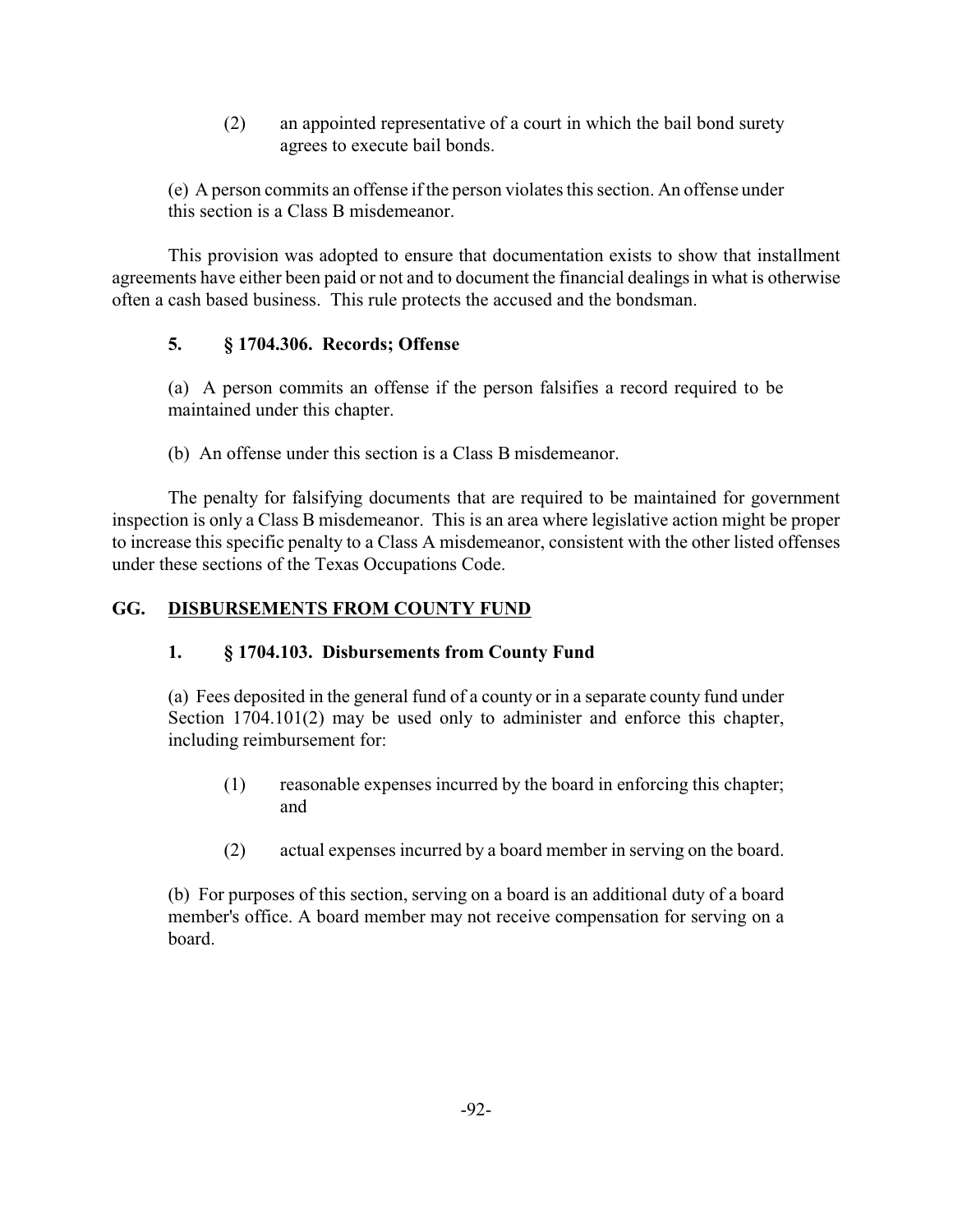#### **HH. OFFICE LOCATION**

#### **1. § 1704.213. Office Location**

(a) A license holder shall maintain an office in the county in which the license holder holds a license.

(b) Not later than the seventh day after the date a license holder opens a new office or moves an office to a new location, the license holder shall notify the board of the location of the office.

### **III. FREQUENTLY ASKED QUESTIONS**

### **A. NON-BAIL BOND BOARD COUNTIES**

#### **1. Can an insurance company write a bail bond in a county when the sheriff has never even heard of the insurance company or the agent presenting the bond?**

Yes. An insurance company licensed by the Texas Department of Insurance to do business in the State of Texas can write bail bonds through a licensed recording agent in your county. *See* pp. 12 -13; TEX. CODE CRIM. PRO. art. 17.06; 17.07. The only requirements are that the company file a power of attorney with the county clerk that authorizes the local recording agent to sign bonds on behalf of the company. *Id.* The bond must be executed by the licensed recording agent for the insurance company and be in the proper form. *Id.*; TEX. CODE CRIM. PRO. ANN. art. 17.08.

### **2. What does a sheriff need to make sure is contained in a bail bond submitted by a bondsman?**

Article 17.08 of the Texas Code of Criminal Procedure sets out a laundry list of items that a bail bond is supposed to contain. *See* pp. 10-11; TEX. CODE CRIM. PRO. ANN. art. 17.08.

### **3. Can the sheriff post a list of eligible bondsmen in a non-bail bond board county?**

Yes. *See* pp. 18; TEX. CODE CRIM. PRO. ANN. art. 17.141. The Texas Legislature amended the Code of Criminal Procedure to allow the posting of such a list effective September 1, 2005. The legislature amended the statute specifically to address a prior Texas Attorney General Opinion that held that lists could not be posted by the sheriff, because the statute did not specifically authorize such a list. It should be noted that the sheriff in a non-bail bond board county **may** post a list of sureties whose security he has determined to be sufficient. The language is not mandatory.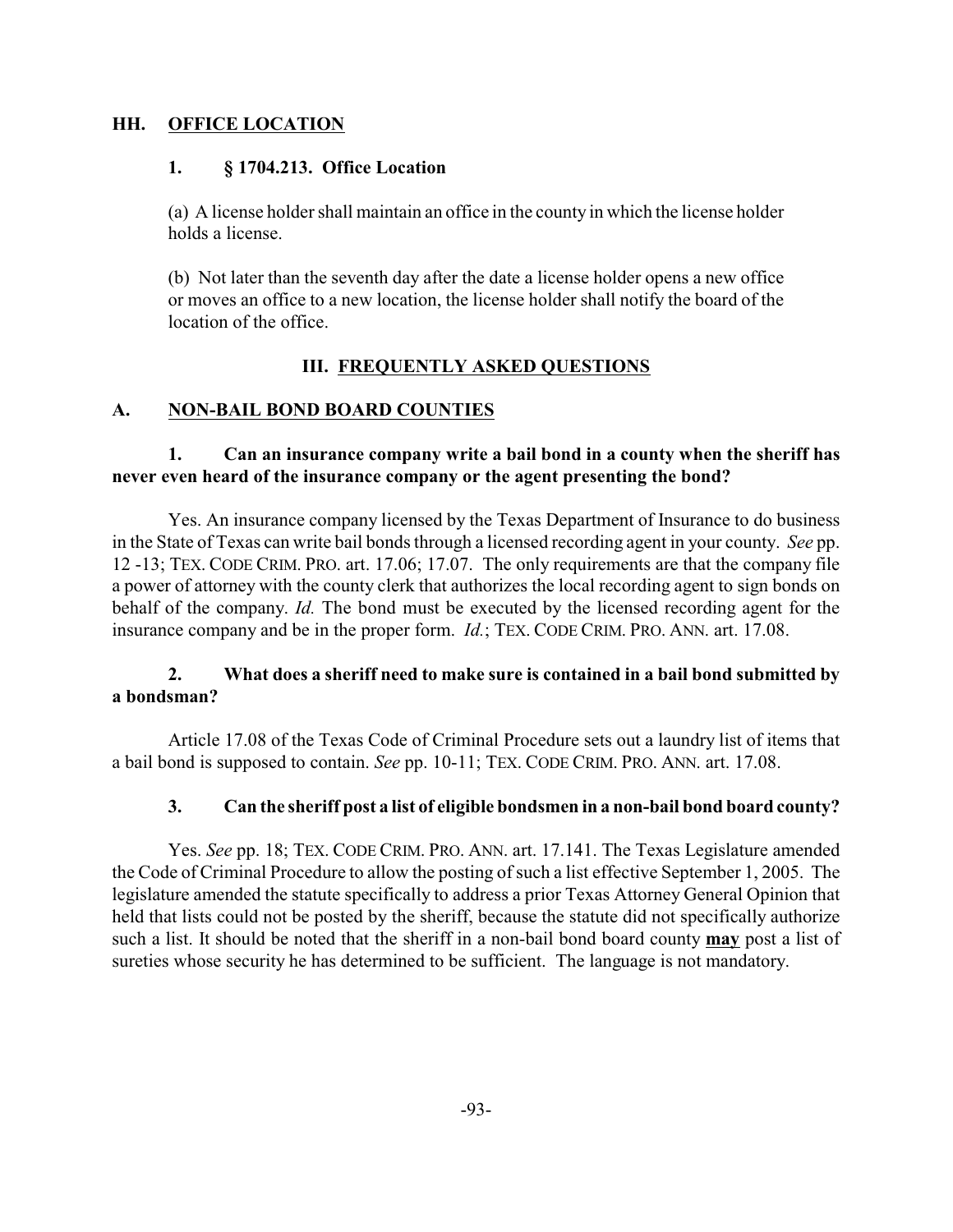### **4. Are there any other requirements for a person writing a bond in a non-bail bond board county other than the financial requirements for individual sureties and the licensing requirement for insurance companies?**

Yes. Effective September 1, 2005, a person may not write a bail bond, for compensation, in a county unless, within two years before the bail bond is given, the individual has completed, in person, at least eight hours of continuing education in criminal law courses or bail bond law courses that meet the requirements of article 17.10 of the Code of Criminal Procedure. *See* pp. 14-15.

### **5. What can the sheriff do to make sure that an individual surety is actually worth enough money to write the bond?**

Articles 17.11 through 17.141 of the Texas Code of Criminal Procedure govern the manner in which sheriffs may determine whether the surety has sufficient security to write a bond. Under article 17.11, it must appear that the surety is worth at least double the amount of the sum for which he or she is bound, exclusive of exempt property (such as homestead), debts, and other encumbrances. Article 17.13 specifically sets forth an oath that the surety can be required to take to swear that they are worth at least the sum of the amount for which the surety is bound. Article 17.14 allows the sheriff to require further evidence if he or she is not fully satisfied as to the sufficiency of the security of the surety.

Additionally, article 17.141, one of the recent amendments to the Code of Criminal Procedure effective September 1, 2005, requires that each person on a list of eligible bond sureties posted by the sheriff provide a "sworn financial statement." The term "sworn financial statement" appears to mean that the surety must provide a statement of his or her finances and swear, under penalty of perjury, that the statement is true and correct. Of course, an audited financial statement signed by an accountant would be the best proof of actual financial worth. However, such audited financial statements can be costly and time consuming to obtain. Consequently, the legislation only requires a "sworn financial statement." Of note, the Texas AttorneyGeneral has determined that the public has a legitimate interest in sworn financial statements collected and retained for this purpose; therefore, such statements may be subject to release as public information. *See* Tex. Att'y Gen. Op. OR2007-06923 (2007). The sheriff may also request a list of the bonds written by an individual surety in other counties in making an assessment of the sufficiency of the security of the surety.

### **6. Is there any mechanism that would help the sheriff in releasing people with emotional or mental disabilities from his or her jail?**

Yes. Article 17.032 provides procedures for releasing certain mentally ill defendants from jail on personal bonds. In recent years, due primarily to State budget restraints, counties have been forced to house an increasing number of mentally ill pre-trial detainees. Article 17.032 provides some relief from that burden in certain types of cases. *See* pp. 20-22.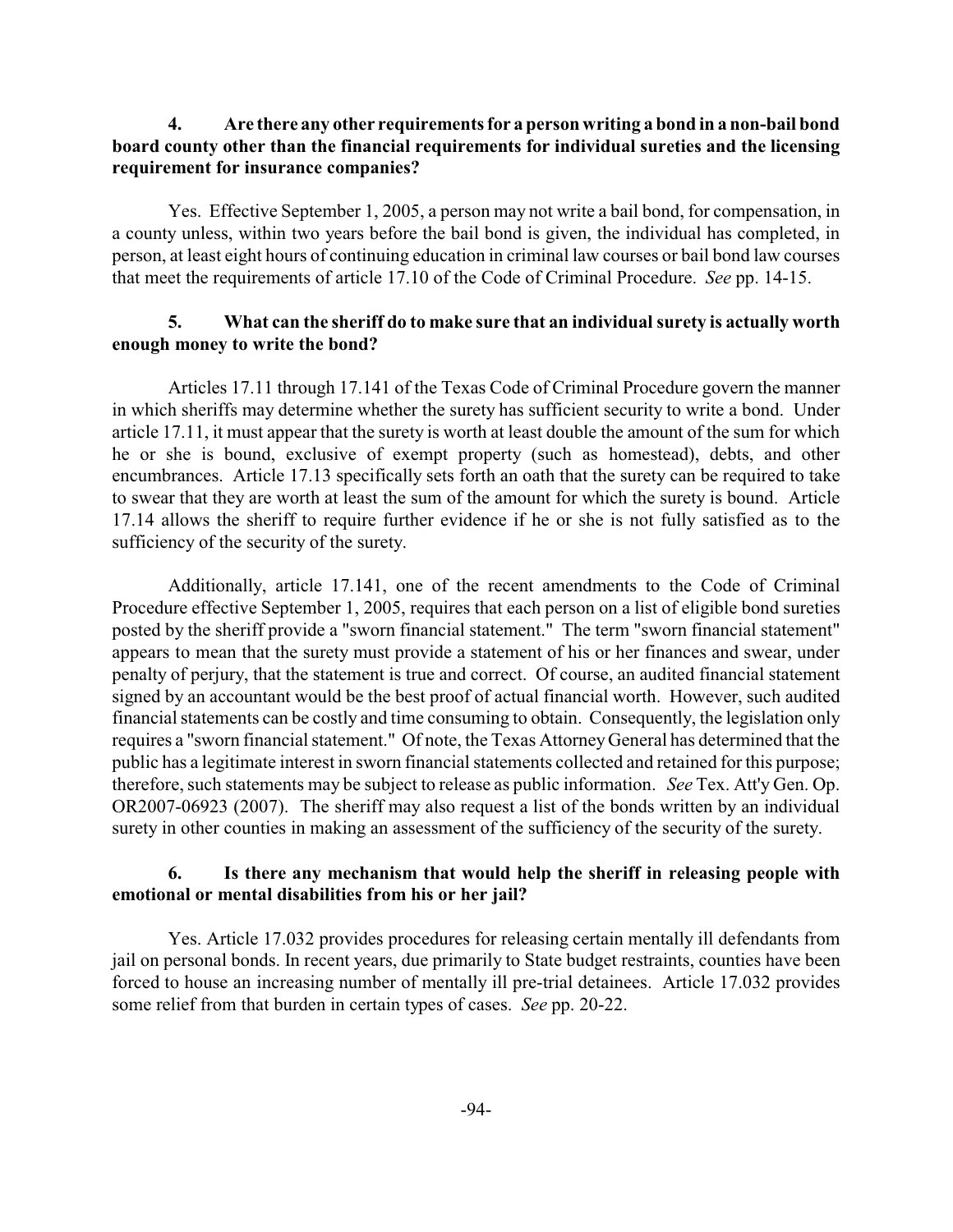#### **7. Is there anything that the county can do to facilitate inmate releases and reduce overcrowding?**

Yes. As previously discussed, article 17.032 provides a mechanism for releasing certain mentally ill offenders. Additionally, article 17.42 establishes the statutory authority for a county or judicial district to create a "personal bond office" that investigates and gathers information bearing on whether an inmate will comply with the conditions of a personal bond and then reports that information to the appropriate court. *See* pp. 24-26.

#### **8. When does a person who has been arrested pursuant to a warrantless arrest have to be released if no bond is set?**

Article 17.033 of the Texas Code of Criminal Procedure states that a person who is arrested without a warrant and who is detained in jail must be released on bond, in an amount not to exceed \$5,000.00, not later than the 24th hour after the person's arrest if the person was arrested for a misdemeanor and a magistrate has not determined whether probable cause exists to believe that the person committed the offense. Additionally, if the person is unable to obtain a surety for the bond or unable to deposit money in the amount of the bond, the person must be released on a personal bond. A person who is arrested without a warrant and who is detained in jail must be released on bond in an amount not to exceed \$10,000, not later than the 48th hour after the person's arrest if the person was arrested for a felony and a magistrate has not determined whether probable cause exists to believe that the person committed the offense. If the person is unable to obtain a surety for the bond or unable to deposit money in the amount of the bond, the person must be released on a personal bond. While Section (c) of article 17.003 allows the filing of an application by the attorney representing the State to postpone the release of a person for up to 72 hours after the person's arrest, constitutional standards only allow such an extension of time where exceptional reasons are present. Additionally, from a liability standpoint, anyone arrested without a warrant who has not been taken before a magistrate for a determination of probable cause within 48 hours and is still in jail has suffered a presumptive violation of his or her Fourth Amendment rights as a matter of law. For that reason, it is exceptionally important that every person arrested without a warrant be taken to a magistrate as quickly as possible following arrest. *Infra.*

### **9. How should the amount of bail be determined?**

It must be remembered that setting bail is not punitive in nature, nor is bail meant to be a fine or a punishment. The purpose of bail is to make sure that the person shows up for court. Generally, magistrates or officers taking bail should abide by the following rules: 1) the bail should be sufficiently high to give reasonable assurance that the undertaking will be complied with; 2) the power to require bail is not to be so used to make it an instrument of oppression; 3) the nature of the offense and the circumstances under which the offense was committed should be considered; 4) the ability to make bail is to be considered and proof can be taken on this point; and 5) the future safety of the victim of the alleged offense and the safety of the community in general should be considered.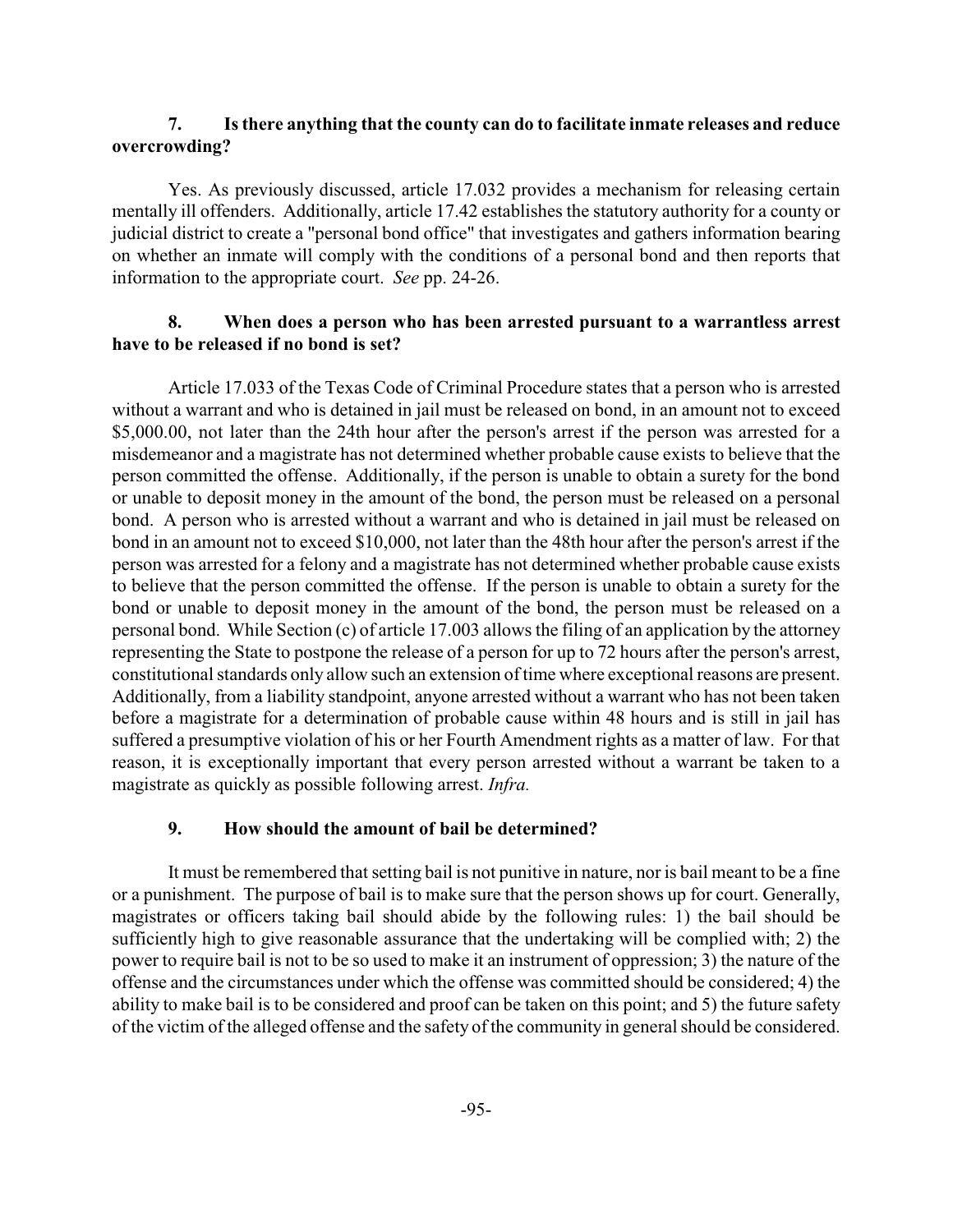#### **10. Besides an individual surety, who may execute or sign a bond?**

Articles 17.06 and 17.07 of the Texas Code of Criminal Procedure speak to a "corporation" acting as a surety. However, the only corporation that can act as a surety is an insurance company lawfully licensed to do business in the State of Texas, specifically authorized by the Texas Department of Insurance. A licensed local recording agent for the insurance company may execute a bond.

#### **11. What is the difference between a surety bond, a personal bond, and a cash bond?**

Surety Bonds - Surety bonds are bonds that are signed by the principal (*i.e.* the criminal defendant) and one or more sureties. If the surety signing on the bond for the principal is an individual, he or she must satisfy the sheriff, in a non-bail bond board county, that he or she is worth at least twice the amount of money that the surety would owe in the event the bond was forfeited. Additionally, in a non-bail bond board county, an insurance company, acting through a local recording agent, can execute as a surety on a surety bond.

Cash Bonds - Cash bonds are bonds which can be posted, in cash, for the total amount of the bond on behalf of the defendant.<sup>39</sup>

Personal Bonds - A personal bond is a bond set by a magistrate, in the magistrate's discretion, that releases a defendant on his personal bond without sureties or other security. Personal bonds are discussed *infra.* at 18-23; TEX. CODE CRIM. PRO. ANN. arts. 17.03, 17.031, 17.032, and 17.04.

### **12. Once a bond is set on an individual, what happens if the charge is reduced or an additional or subsequent charge is brought against the criminal defendant?**

Generally, when a defendant has once given bail for his appearance to a criminal charge, he is not required to give another bond in the same criminal action. This applies to the court in which the case was originally filed, any court to which the case is transferred, as well as any subsequent proceedings relevant to the charge in any court. However, if during the course of the action, the judge finds that the bond is defective, excessive, or insufficient in amount, or that the sureties, if any, are not acceptable, or for any other good and sufficient cause, the judge or magistrate may order the accused to be rearrested and require the accused to give another bond in such amount as the judge or magistrate may deem proper. If the criminal defendant is subsequently charged with a different and more serious criminal offense and the previous charge is dismissed, a different bond will have to be posted for that offense. If the criminal defendant is subsequently charged with a lesser included offense or with a lesser offense in the same cause number, a new bond would not need to be posted,

<sup>&</sup>lt;sup>39</sup> It should be noted that a cash bond posted on behalf of the defendant can also be retrieved by the defendant if he is acquitted of the offense, without the permission or knowledge of any third-party who may have posted the cash bond.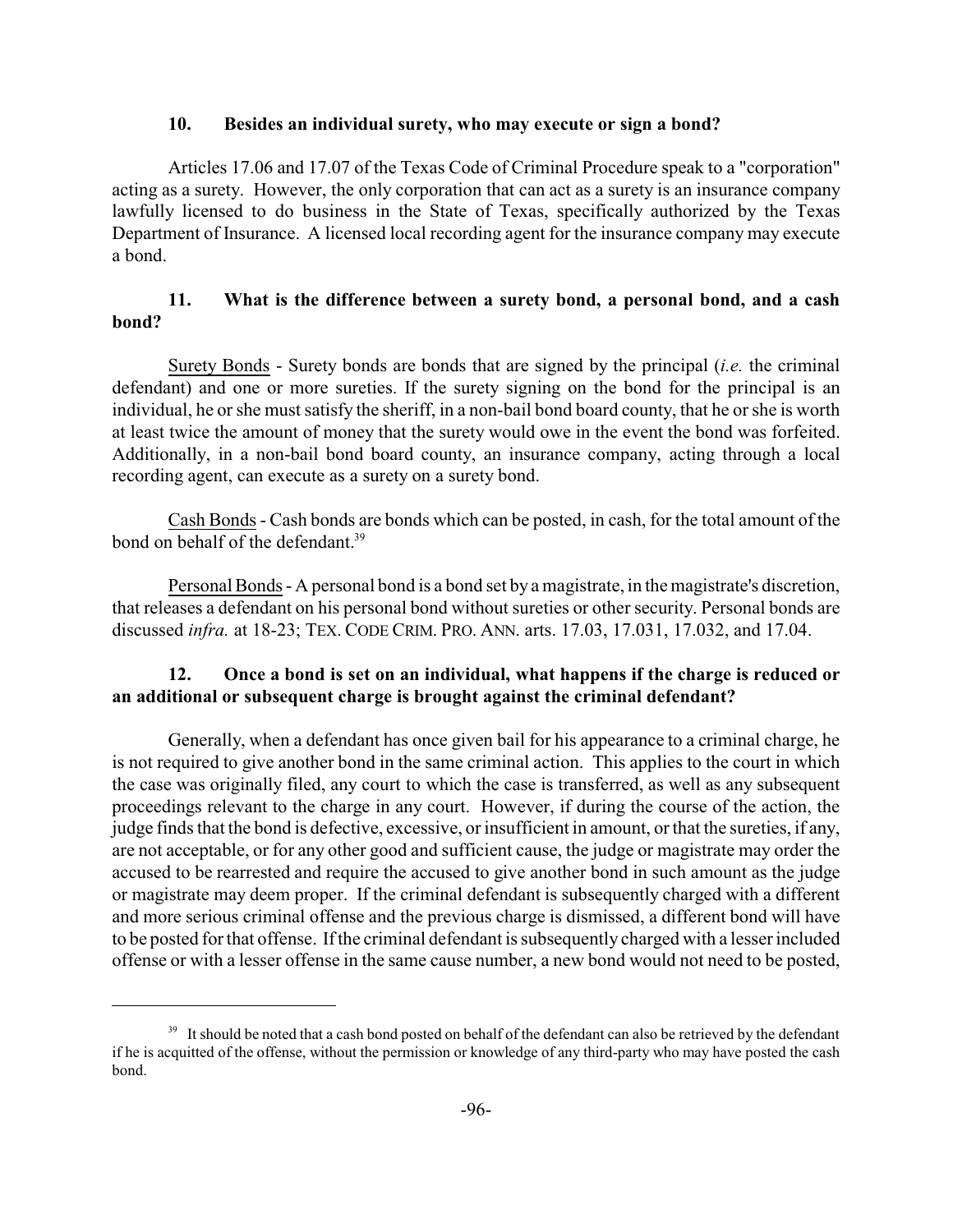although the Court could be asked to reduce the bond. If a new lesser charge is filed and the original charge is dismissed, a new bond must be set and posted.

### **13. Can a bondsman show up at a sheriff's office and provide the sheriff with an affidavit stating that the principal on one of his bonds is incarcerated somewhere else and request to get off of the bond?**

Yes. Before a forfeiture occurs, a surety may relieve himself of his liability by delivering an affidavit to the sheriff stating that the accused is incarcerated in federal custody, the custody of any state, or the custody of any county in the State of Texas. The bond is discharged and the surety is absolved of liability of the bond on the sheriff's verification of the incarceration of the accused. TEX. CODECRIM. PRO. ANN. art. 17.16, *infra.* at 29-30. Once the sheriff has verified the incarceration of the accused, it is advisable for the sheriff to transmit a copy of the affidavit and a notation of the sheriff's verification to the judge and to the district and/or county clerk (depending on the court in which the case is filed) for filing in the court's file.

### **14. In a non-bail bond board county, can a bondsman bring a criminal defendant into the sheriff's office, give him back to the sheriff, and get off of the individual's bond?**

Yes. A surety may, before forfeiture, relieve himself of his liability by surrendering the accused into the custody of the sheriff in the county where the prosecution is pending. TEX. CODE CRIM. PRO. ANN. art. 17.16, *infra.* at 29-30.

### **15. In a non-bail bond board county, what does a sheriff do once a bondsman has surrendered a criminal defendant?**

If the accused is surrendered during a term of court, the sheriff takes the criminal defendant before the court, and if the criminal defendant is willing and able to give another bond, then the defendant goes free after posting the bond. If the criminal defendant fails or refuses to give bail, the court must order that he or she be committed to jail until the bail is given. If the surrender is made at any other time than during the session of the court, the sheriff may take the necessary bail bond. If the defendant fails or refuses to give another bond, the sheriff must take him before the nearest magistrate, and that magistrate must issue a warrant of commitment. TEX. CODE CRIM. PRO. ANN. arts. 17.17, 17.18, *infra.* at 30.

### **16. In a non-bail bond board county, is there any other way for a bail bondsman to get off a bond, other than surrendering a criminal defendant?**

Yes. Any surety who wants to surrender his principal (i.e. the criminal defendant) can file an affidavit before the court or magistrate before whom the prosecution is pending, after notifying the criminal defendant's attorney, pursuant to Rule 21a of the Texas Rules of Civil Procedure. The affidavit to the court must state: 1) the court and cause number of the case; 2) the name of the defendant; 3) the offense with which the defendant is charged; 4) the date of the bond; 5) the cause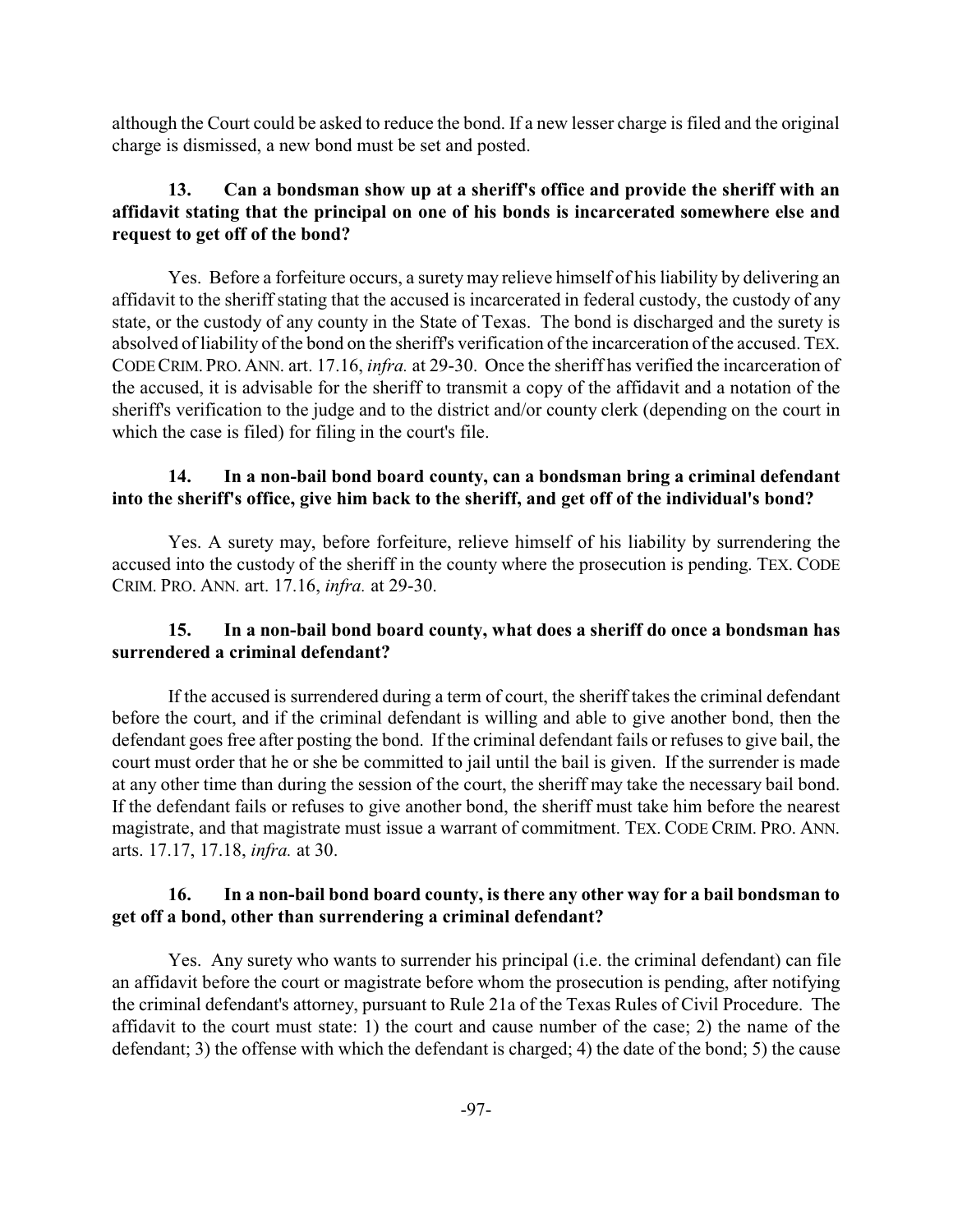for the surrender; and 6) that notice of the surety's intention to surrender the principal has been given to counsel for the criminal defendant as required. TEX. CODECRIM. PRO. ANN. art. 17.19, *infra.* at 30-31. If the court finds that there is cause for the surety to surrender his principal, the court shall issue a warrant of arrest or capias for the principal. However, it should be noted that it is an affirmative defense for any liability against the bondsman if the court or magistrate refuses to issue a warrant of arrest or capias for the principal and the principal then fails to appear in court.

## **17. How quickly does a person have to be released after posting bond?**

The person is "at once to be set at liberty." TEX. CODECRIM. PRO. ANN. art. 17.29, *infra.*at 32-33. In practice, the person bonding out should be released as quickly as reasonably possible.

## **18. When, if ever, can a person be intentionally kept in jail after bond has been posted?**

Due to an increase in family violence and the desire of the State to provide a "cooling off" period in family violence type cases, the legislature has determined that persons accused of family violence can be held for 4 additional hours after bail has been posted on the direction of the agency holding that person (usually the sheriff of the county). It would be very helpful, although not required, to place notes in the inmate's file to document the specific reasons that the additional 4 hours of detention was directed by the agency. The accused may be held for an additional 48 hours, if authorized in writing by a magistrate, based upon certain findings by said magistrate. TEX.CODE CRIM. PRO. ANN. art. 17.291, *infra.* at 33-34.

## **19. Can bonds be required for material witnesses in criminal cases?**

Yes, subject to the regular bonding requirements. Witnesses for the State or defendant may be required by the magistrate, upon the examination of any criminal accusation before him, to give bail for their appearance to testify before the proper court. The amount of security required of a witness is regulated by his pecuniary condition, character, and the nature of the offense to which he is a witness. A witness required to give bail who fails or refuses to do so shall be committed to jail as in any other case of failure to give bail when required. Upon giving such bail, the witness must be released.

## **20. Can a bail bondsman request, under the Open Meetings and Public Information Acts, that the sheriff provide him with records of who has set bail, the person for whom each bail was set, the amount of the bail, the date the bail was set, the magistrate or officer who set the bail, and the offense or other cause for which the appearance is secured?**

Yes. Article 17.39 of the Texas Code of Criminal Procedure requires that a magistrate or other officer who sets the amount of bail or who takes bail shall record "in a well-bound book" the name of the person whose appearance the bail secures, the amount of the bail, the date the bail is set, the magistrate or officer who set bail, the offense or other cause for which the appearance is secured,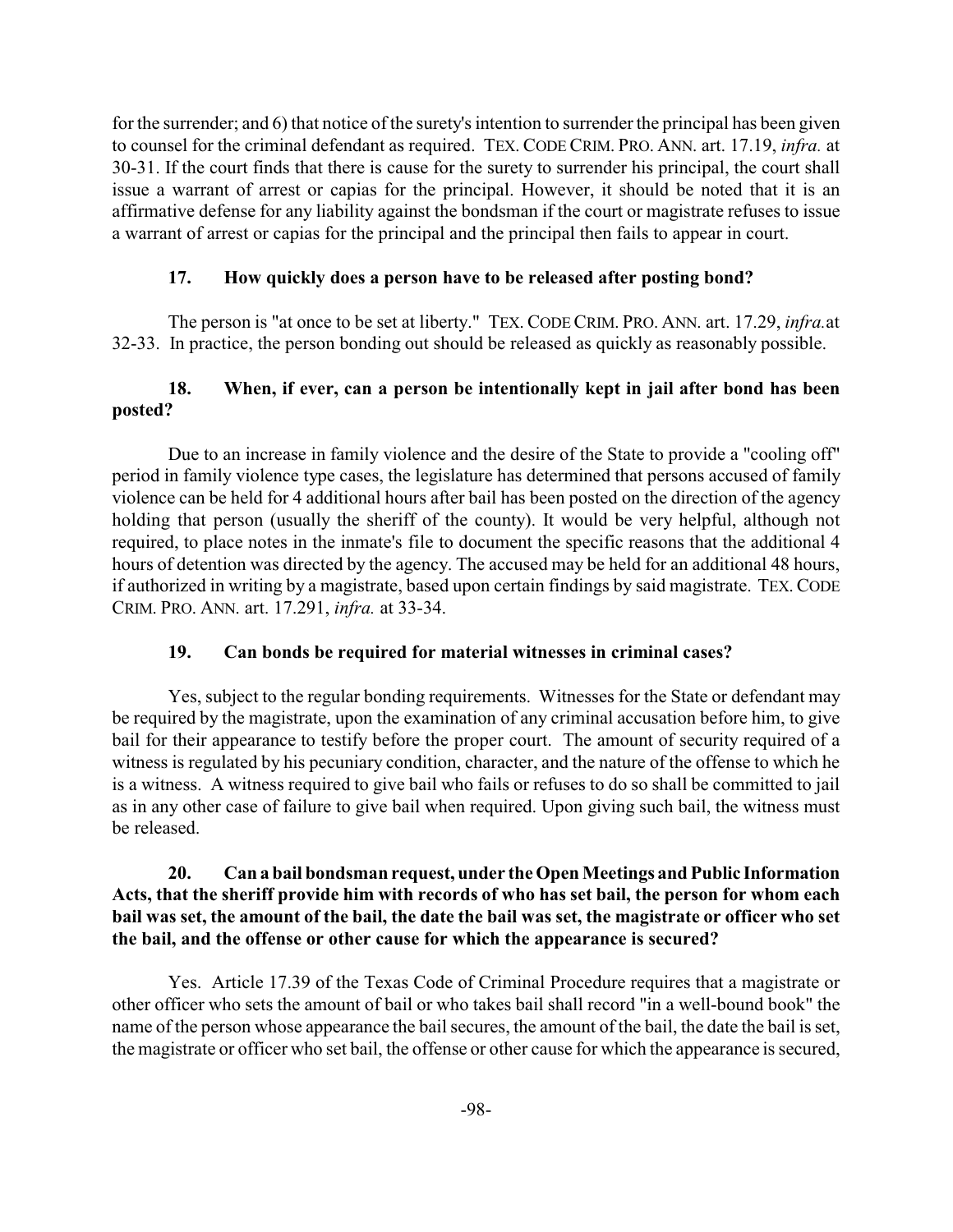the magistrate or other officer who takes bail, the date the person is released, and the name of the bondsman, if any. Obviously, this law was first established prior to the widespread use of computers. If such a "well bound book" exists, the magistrate or sheriff has to provide a copy. If no such record exists, all the sheriff has to do is inform the bail bondsman that nothing of that nature exists. If such information is contained in computer generated files, the sheriff or magistrate must provide copies of the computer generated files that are responsive to the request. Obviously, the statute needs to be changed to amend Article 17.39 so that computer information is specifically allowed. In the meantime, the following statute may be helpful in defending against not maintaining a "well bound book:"

AUTHORIZATION. Any local government record data may be stored electronically in addition to or instead of source documents in paper or other media, subject to the requirements of this chapter and rules adopted under it.

TEX. LOCAL GOV'T CODE § 205.002.

# **21. In a non-bail bond board county, can a sheriff consider the contingent liability of a bail bondsman who has written bonds in other counties based on the same security?**

Yes. The sheriff can consider the contingent liabilities associated with bonds written in other counties when considering the sufficiency of the security of the surety. However, it is strongly advised that the sheriff contact counsel to discuss the issue before the sheriff makes any decisions regarding not allowing a surety to write bonds or limiting a surety in the amount of bonds that he can write. In other words, it is better to be proactive and talk your way through it with an attorney than to make a decision that may result in litigation without consulting with counsel.

# **22. In a non-bail bond board county, can a convicted felon write bonds?**

**YES AND NO.** Yes, if the person was convicted of a felony offense (or misdemeanor involving moral turpitude such as theft) committed before September 1, 2011. No, if the person was convicted of an offense that was committed on or after September 1, 2011. However, the 2011 amendment to article 17.10 specifically stated that the amendment "applies only to a person convicted of an offense committed on or after the effective date of the Act." The effective date of the Act was September 1, 2011. The 2011 amendment went on to state that:

"A person convicted of an offense committed before the effective date of this Act is governed by the law in effect on the date the offense was committed, and the former law is continued in effect for that purpose. An offense is considered to have been committed before the effective date of the Act if any element of the offense occurred before September 1, 2011"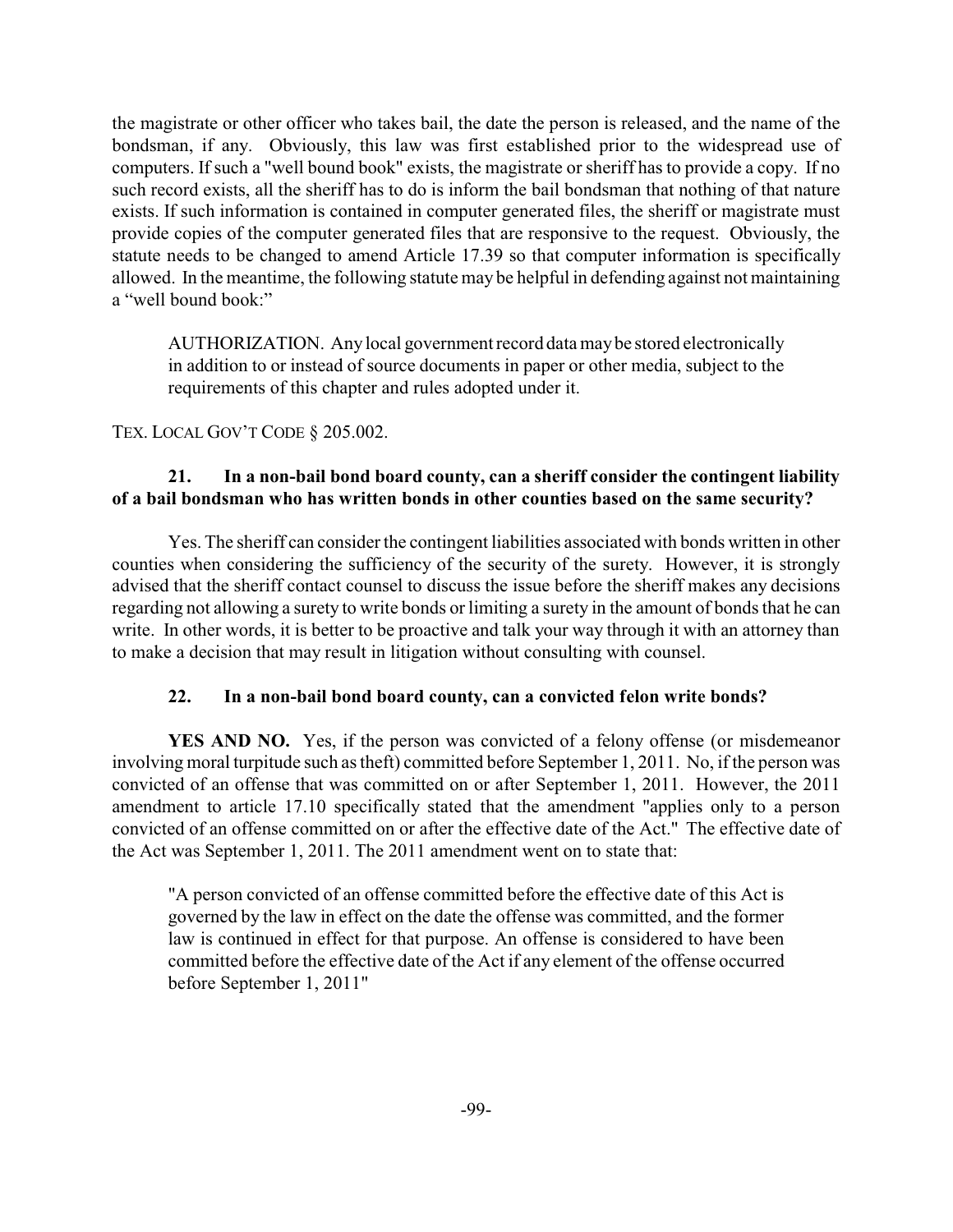## **23. Can the sheriff inquire into the sufficiency of an attorney's security to write a bond if the attorney is posting a bond on behalf of an individual who they represent?**

Yes, an attorney, just like anyone else, has to have sufficient security to sign a bond as a surety. Their finances can be inquired into just as any other surety.

## **24. Do attorneys have to comply with the education requirement under article 17.10(b) of the Texas Code of Criminal Procedure?**

Attorneys who practice in this area of the law disagree. In the opinion of Flowers Davis law firm, the answer is no, unless the attorney is bonding people out for compensation rather than as part of his regular legal services. If an attorney is engaging in the bonding business for compensation, and not representing the defendant in the criminal case, then he would have to obtain the required education just like any other person engaging in the bonding business. Other attorneys are of the opinion that attorneys posting bond in non-bail bond board counties must meet the educational requirements. The best advice is to seek legal counsel if this becomes an issue in your county. Obtaining an attorney general's opinion is always a possibility.

## **B. BAIL BOND BOARD COUNTIES**

## **1. Does the Bail Bond Board Act now apply to counties with populations of over 50,000?**

No. During the 79th Regular Session of the Texas Legislature, Senate Bill 624 proposed to make the Texas Occupations Code Section 1704.001, *et. seq.* applicable to counties with a population of over 50,000. However, the Senate Bill was amended on the floor to delete those specific provisions.

## **2. What counties must have a bail bond board?**

Counties with a population of over 110,000 are deemed to have bail bond boards.

## **3. Can a county with a population of under 110,000 choose to create a bail bond board?**

Yes. Pursuant to Section 1704.052 of the Texas Occupations Code, a county may create a bail bond board, if it has a population of less than 110,000, the Commissioners' Court approves the creation of the board and if a majority of the persons who would serve as members of the board under Section 1704.053, or who would designate persons who would serve as members of the board, determine to create such a board and a majority of the Commissioners' Court votes to approve the creation of a bail bond board.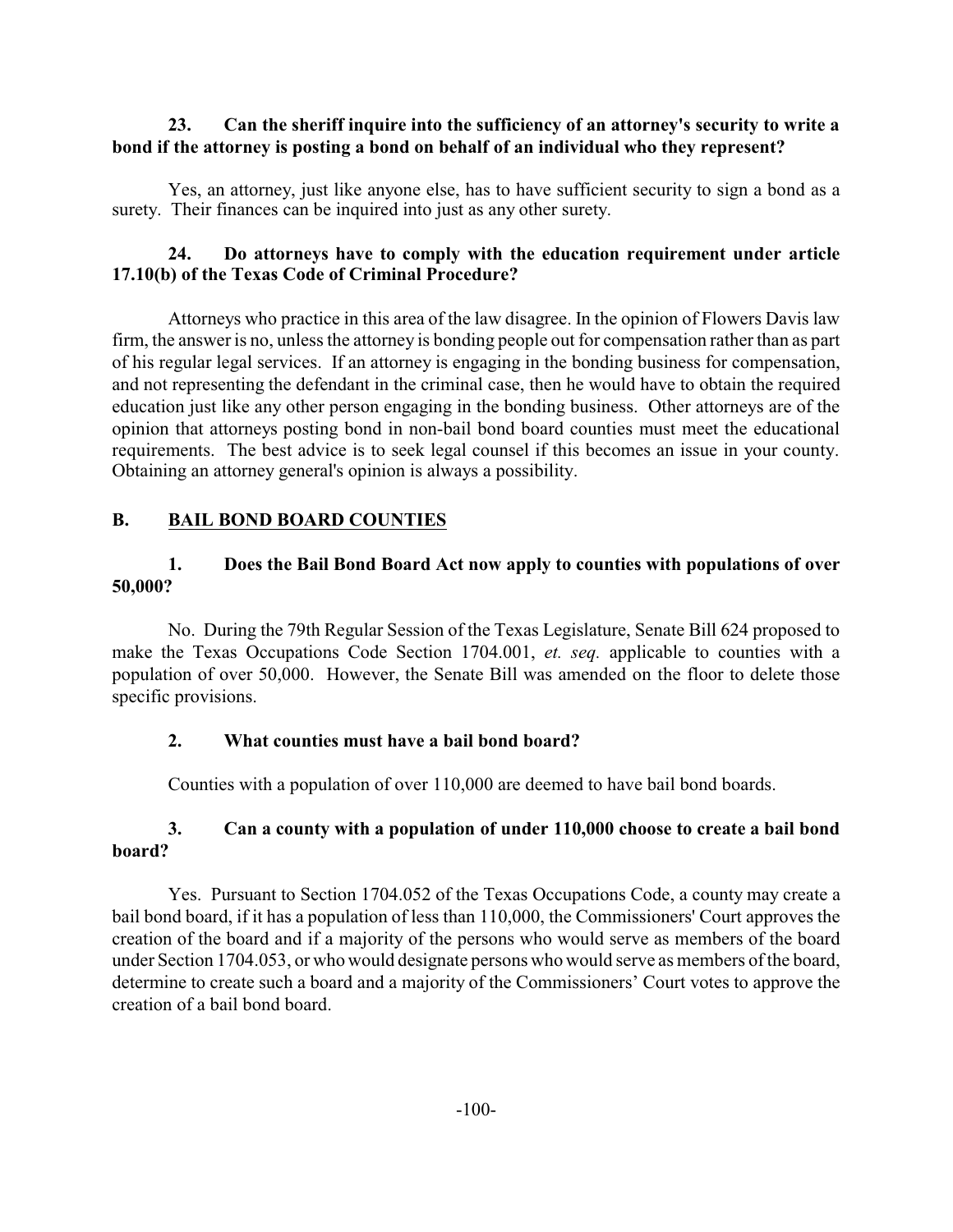## **4. How is a bail bond board surety representative elected?**

The bail bond board must annually conduct a secret ballot election to elect a member of the board who serves as a representative of the licensed bail bond sureties. This member must be a licensed bail bond surety or agent for a corporate surety board member. Each individual licensed in the county who is a bail bond surety or agent for a corporate surety is entitled to cast one vote for each license held. Consequently, if a person has an individual license and is also a licensed agent for an insurance company, that person would be entitled to 2 votes. TEX. OCC. CODE ANN. § 1704.0535.

## **5. How do we elect the presiding officer?**

Section 1704.054 of the Texas Occupations Code specifically states that the board must initially elect one of its members as the presiding officer to preside over board meetings. The presiding officer may vote on any board matter.

## **6. How often must a board meet?**

A board must hold its initial meeting not later than the 60th day after the board is created. Thereafter, a board must meet at least once per month and at any other time or times that the presiding officer calls a meeting, except in a county with a population of less than 50,000. In a county with a population of less than 50,000, the Board must meet four (4) times a year - in the months of January, April, July and October.

# **7. What constitutes a "quorum" of the bail bond board?**

Four members of the bail bond board constitute a quorum. A board may take action only on a majority vote of the board members present.

# **8. What authority does a bail bond board actually have?**

Sections 1704.101 and 1704.102 of the Texas Occupations Code specifically set out the administrative authority and enforcement authority, respectively, of a bail bond board. Essentially, the board has the authority to supervise and regulate each phase of the bonding business in the county, and to adopt and post rules necessary to implement the Bail Bond Board Act. The board can conduct hearings and investigations regarding the issuance, denial or renewal of licenses. In terms of enforcement authority, the board is required to enforce the Bail Bond Board Act in the county, conduct hearings and investigations relating to license suspensions and revocations, suspend or revoke licenses for violations of the Act, and require a record and transcription of each board proceeding. Additionally, the bail bond board may compel the appearance before the board of an applicant or license holder and administer oaths, examine witnesses, and compel the production of pertinent records and testimony by a license holder or applicant.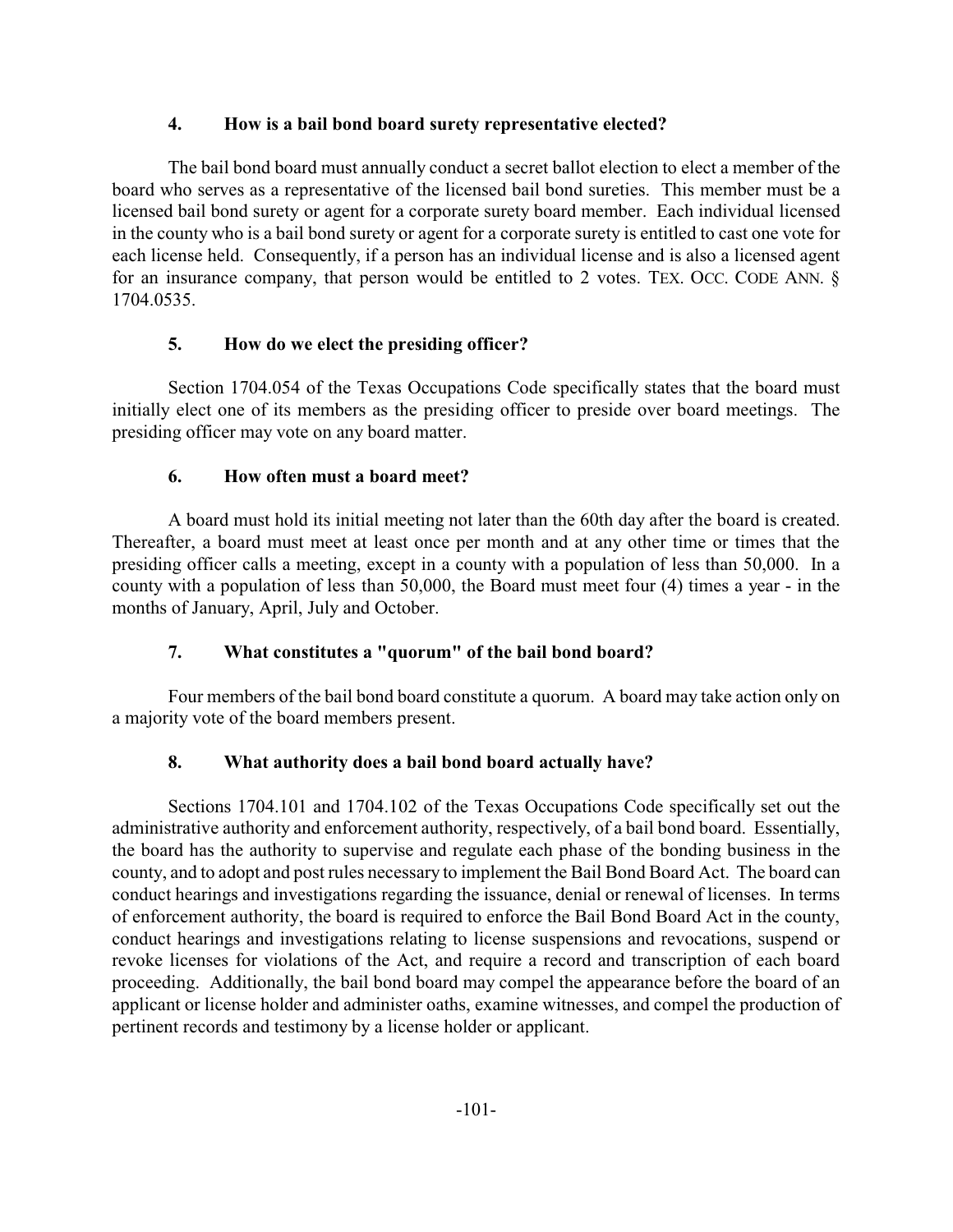#### **9. Must a bail bond board post a board rule or board action?**

Pursuant to Section 1704.104 of the Texas Occupations Code, a board must post a rule adopted by the board or an action taken by the board in an appropriate place in the county courthouse for 10 days preceding the day the rule or action takes effect. For instance, if a licensee's license is revoked, the action must be posted for 10 days prior to the action becoming effective.

## **10. Does the board have to post a list of licensed bail bond sureties?**

Yes. The board must post a list in each court having criminal jurisdiction in the county, and must provide each local official responsible for the detention of prisoners a current list of each licensed bail bond surety and each licensed agent of a corporate surety in the county.

## **11. If a corporate surety or individual surety has a judgment against him or is in default in another county, can the sheriff immediately cut the bondsman off from writing bonds?**

No. In a bail bond board county where each surety is licensed, the licensing in that county stands on its own. A surety cannot be cut off based on issues, defaults, or even judgments in other counties. Of course, the bail bond board can consider that fact when considering the renewal application of the individual or company. Bottom line, the sheriff cannot question the solvency of a licensed bail bondsman in a bail bond board county.

## **12. Can a family member post a property bond for another family member in a bail bond board county if that person is not licensed and the posting would be a one-time occurrence?**

No. Under Section 1704.151 of the Texas Occupations Code, every person who writes a bond in a bail bond board county must hold a license. Even if it is a one-time occurrence by a family member to obtain the release of a close relative, the family member may not post a bond for their relative. This is an issue that should be addressed by legislation in the next session. The fact that there is no exception for a close family member posting a property bond for a relative may inhibit the ability of some people to post bond.

# **13. What are the requirements for a person to act as a bondsman in a bail bond board county?**

All individual sureties and agents designated by insurance companies must be at least 18 years of age, a resident of the State of Texas, and a citizen of the United States. The individual must comply with the financial requirements of Section 1704.160 of the Texas Occupations Code or be acting as agent for an insurance company. The individual must submit documentary evidence that in the 2 years preceding the date on which their license application is filed, the individual has been continuously employed by a person licensed under Section 1704 of the Texas Occupations Code for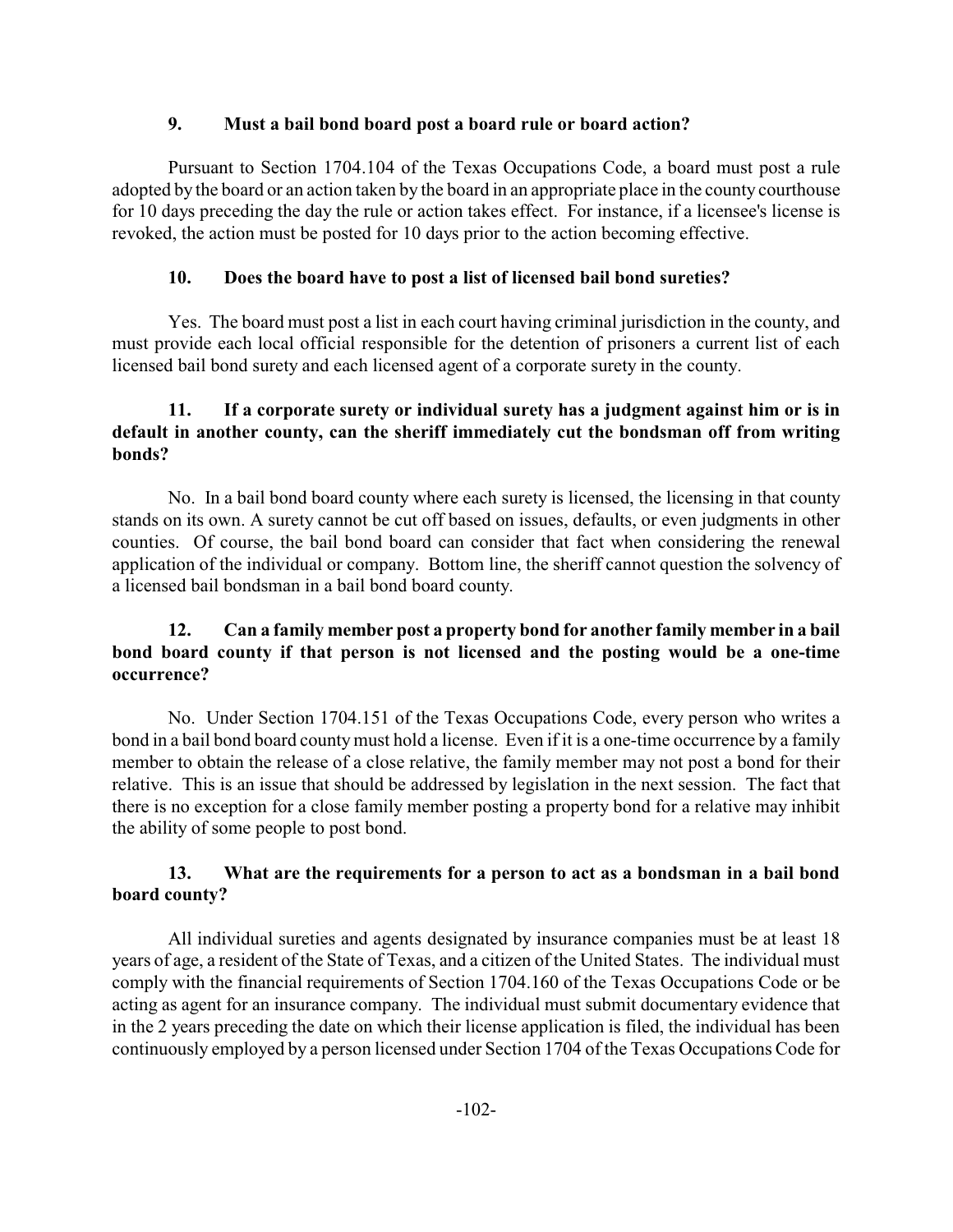at least 1 year and not less than 30 hours per week, excluding annual leave, and has performed duties that encompass all phases of the bonding business. Additionally, a person must have completed, in person, at least 8 hours of continuing legal education in criminal law or bail bond law courses that are approved by the State Bar of Texas and that are offered by an accredited institution of higher education in the State of Texas. However, the work and education requirements do not apply in a county before the first anniversary of the date a board is created in that county or to an individual who applies to operate the bail bond business of a license holder who has died, if the individual is related to the decedent within the first degree of consanguinity or is the decedent's surviving spouse. While these requirement may limit the creation of new bonding businesses in some countries, the education and experience requirements are valid and helpful requirements.

#### **14. In a bail bond board county, can a convicted felon write bonds?**

Not as a general rule. A person is not eligible for a license if the person has committed and has been finally convicted of a misdemeanor involving moral turpitude or a felony after August 27, 1973. Misdemeanors involving moral turpitude are convictions involving dishonesty, such as theft. Section 1704.302(c) of the Texas Occupations Code as amended effective September 1, 2001, also prohibits the employment of a convicted felon by a bail bond business unless the person was employed by the business before the section's effective date. Op. Tex. Att'y Gen. No. JC-0534 (2002). However, a convicted felon's continued employment by a family owned bail bond business has been found permissible by the Attorney General despite the amendment of section 1704.302 (c) of the Occupations Code. Op. Tex. Att'y Gen. No. JC-0534 (2002). He or she does not forfeit that status solely because the business in which he is employed changes hands within the family due to a death in the family. Op. Tex. Att'y Gen. No. JC-0534 (2002).

## **15. What happens if an individual or insurance company licensed under Section 1704, et seq., of the Texas Occupations Code, does not file its application for renewal at least 31 days before the license expiration date?**

In that situation, the person simply cannot file an application to renew the license. He or she would have to file a completely new application. The effect of having to file a completely new application is that the bondsman would not be "grandfathered-in" under the prior financial and property provisions of the Texas Occupations Code. In essence, more stringent financial requirements might apply to individuals who have to file a new application as opposed to a renewal application. Additionally, it is also important to note that the renewal application must meet the same requirements as a new application. Any infirmities or omissions in the application may result in denial.

#### **16. Can an attorney write a bond in a bail bond board county, when that person is not otherwise licensed as a bondsman?**

Yes, if he actually represents the accused. Section 1704.163 of the Texas Occupations Code requires that the attorney be licensed to practice law in the State of Texas and appear as counsel of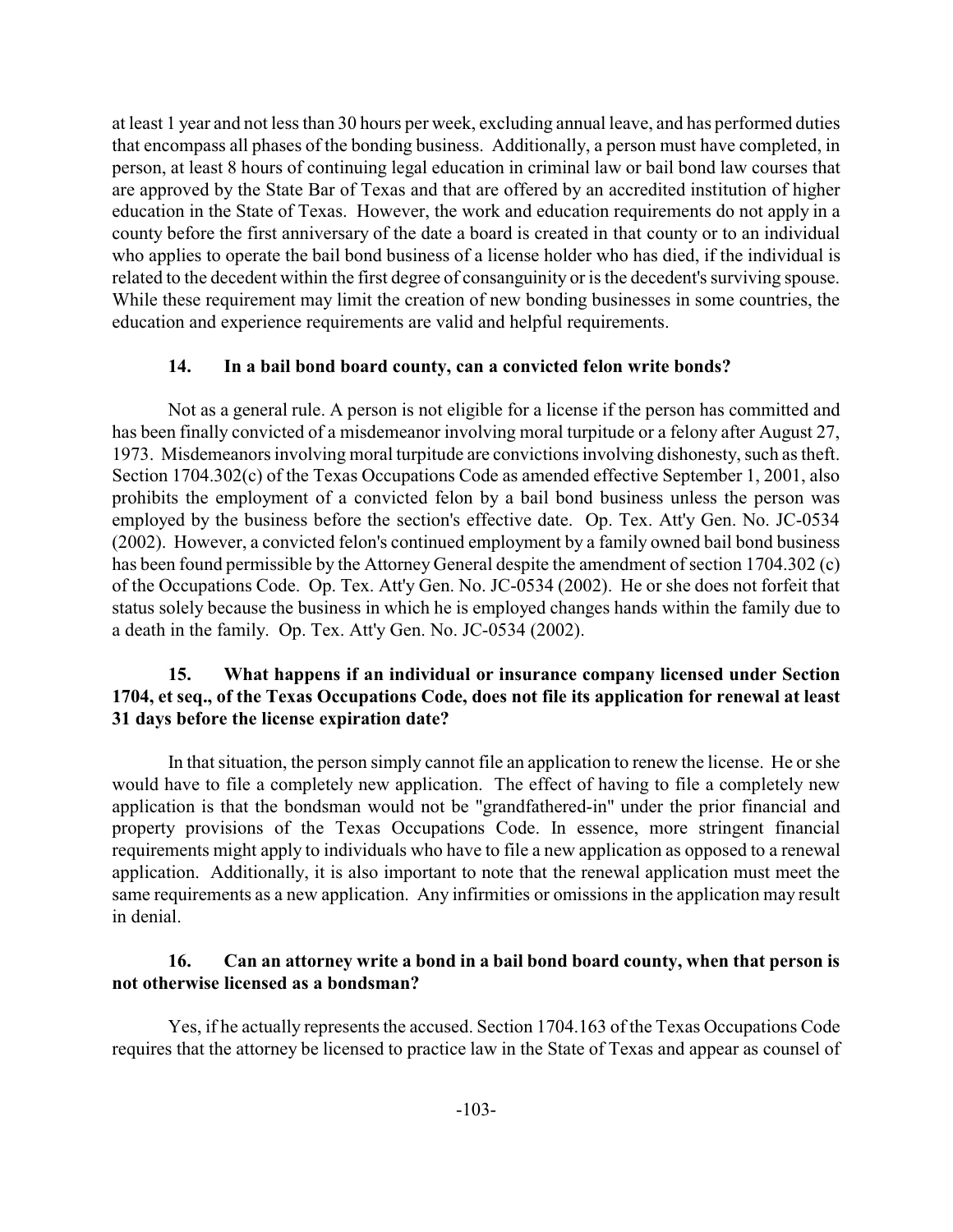record for the accused in the pending criminal case. An attorney executing a bail bond is not relieved of liability on the bond solely because the attorney is later replaced as counsel of record in the related criminal case. In the opinion of the Flowers Davis law firm, the attorney also does not have to meet the educational requirements of Chapter 17 of the Code of Criminal Procedure.

## **17. In a bail bond board county, can the sheriff inquire into the sufficiency of an attorney's security to write a bond?**

Yes, if that attorney is not also a licensed bondsman in that county.

#### **18. Can the sheriff accept a bail bond from an individual or insurance company licensed in another county?**

No. The sheriff in a bail bond board county may not accept a bond from a bail bondsman who is not licensed in that particular county. In other words, even if a person is being held on a warrant from another county, a bail bondsman licensed in the county in which the individual is being held must write the bond. The fact that a bondsman is licensed in one bail bond board county does not allow that bondsman to write bonds in another bail bond board county.

## **19. Is the surrender of the principal the same as it is in non-bail bond board counties?**

The general provision for the surrender of a principal is somewhat different in bail bond board counties than in non-bail bond board counties. In a bail bond board county, a person executing a bail bond may surrender the principal by: 1) notifying the principal's attorney (if the principal is represented by an attorney) of the bondsman's intention to surrender the principal; and 2) filing an affidavit with the court or magistrate with which prosecution is pending stating the bondsman's intention to surrender the principal, the court and cause number of the case, the name of the defendant, the offense that the defendant is charged with, the date of the bond, the reason for the intended surrender, and that the notice of the bondsman's intention to surrender the principal has been provided to counsel for the principal. Additionally, if the principal is surrendered, and the principal or an attorney representing the State or an accused in the case determines that a reason for the surrender was without reasonable cause, the person may contest the surrender in the court that authorized the surrender. If the court finds that the contested surrender was without reasonable cause, the court may require the bondsman to refund to the principal all or part of the fees paid for execution of the bond. There are no specific provisions under the Texas Occupations Code for counties with a bail bond board for surrendering an accused by specifically preparing an affidavit relating to the accused's incarceration in another venue or surrendering an accused to a sheriff in person. Consequently, there is a very good argument that the particular surrender provision in Chapter 17 of the Texas Code of Criminal Procedure (Art. 17.16) would apply in non-bail bond board counties as well as counties with a bail bond board. Until the application of Article 17.16 to counties with a bail bond board has been decided by a court of competent jurisdiction, an attorney